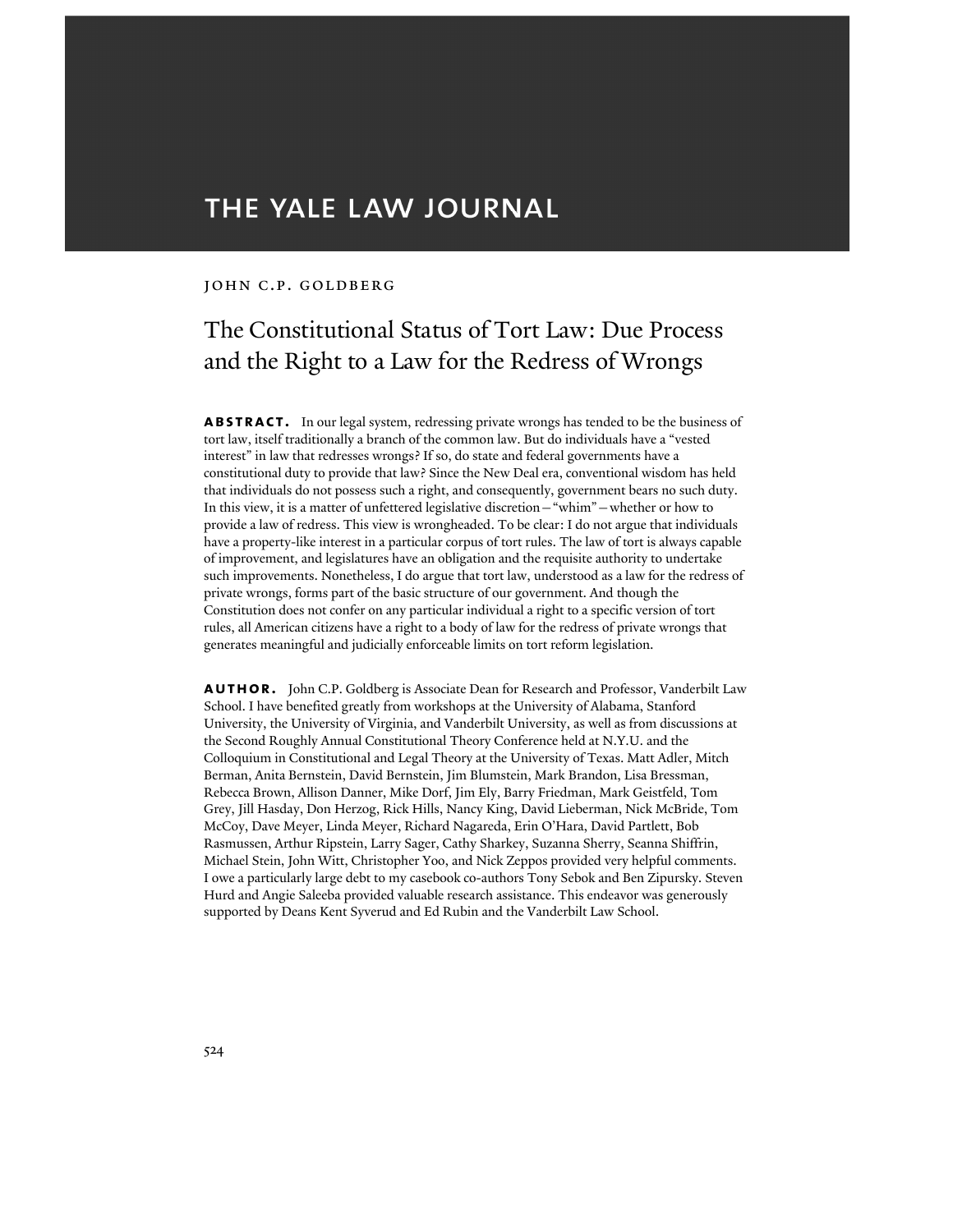

## **article contents**

| <b>INTRODUCTION</b>                                         |                                                                        | 527 |
|-------------------------------------------------------------|------------------------------------------------------------------------|-----|
| ı.                                                          | <b>ENGLISH PROVENANCE</b>                                              | 531 |
|                                                             | A. Common Law Theory, Courts, and the Dispensing Power                 | 532 |
|                                                             | 1. The Ancient Constitution                                            | 532 |
|                                                             | 2. Implications for the Right to a Law of Redress                      | 537 |
|                                                             | B. Locke on the Inalienability of the Right To Redress Injuries        | 541 |
|                                                             | C. Blackstone's Synthesis: Private Wrongs and the English Constitution | 545 |
|                                                             | 1. Rights and Wrongs                                                   | 546 |
|                                                             | 2. The Right to Law for the Redress of Private Wrongs: Blackstone's    |     |
|                                                             | Constitution                                                           | 549 |
|                                                             | II. RECOGNITION OF THE RIGHT TO A LAW OF REDRESS IN AMERICAN           |     |
|                                                             | <b>CONSTITUTIONAL LAW</b>                                              | 559 |
|                                                             | A. 1776-1875: Reception                                                | 560 |
|                                                             | 1. The Founding Era                                                    | 560 |
|                                                             | 2. Section 1 of the Fourteenth Amendment                               | 564 |
|                                                             | B. 1875-1920: Due Process as Ceiling and Floor                         | 568 |
|                                                             | 1. Railroads and Ships                                                 | 568 |
|                                                             | 2. Workers' Compensation: Ives and White                               | 572 |
|                                                             | C. 1920-1976: Recognition and Retreat                                  | 575 |
|                                                             | 1. Truax v. Corrigan and the Arrival of Rational Basis Review          | 575 |
|                                                             | 2. Rights-Skepticism, Court-Skepticism, and Wrongs-Skepticism          | 580 |
| III. THE CONSTITUTIONAL STATUS OF TORT LAW AS A LAW FOR THE |                                                                        |     |
|                                                             | REDRESS OF PRIVATE WRONGS                                              | 583 |
|                                                             | A. Due Process Revisited                                               | 583 |
|                                                             | 1. Skepticism's Skeptics                                               | 583 |
|                                                             | 2. Doctrinal Sightings                                                 | 585 |
|                                                             | 3. Affirmative Rights, Rights to Law, and Structural Due Process       | 590 |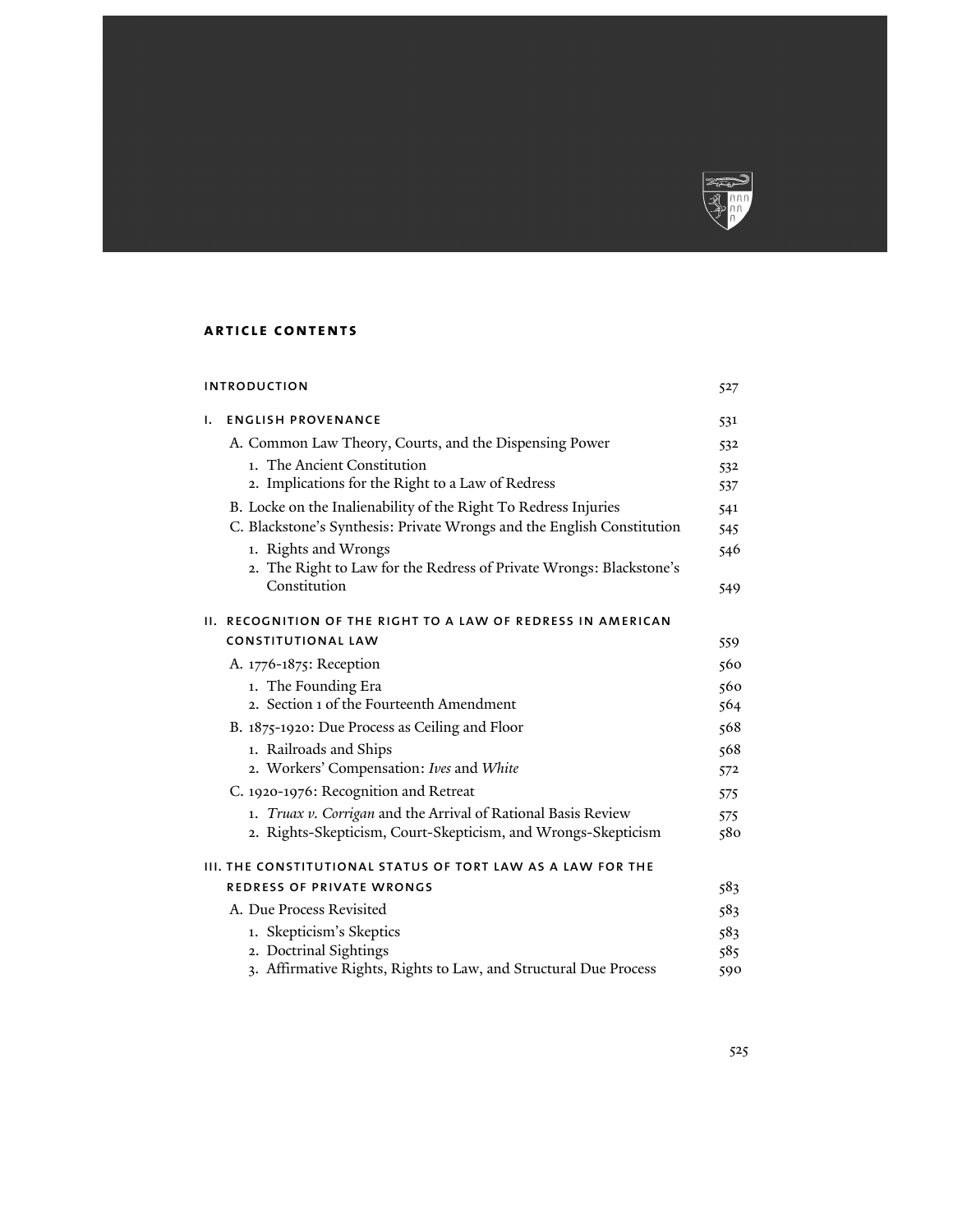| <b>B.</b> Tort Law Revisited                               | 596 |
|------------------------------------------------------------|-----|
| 1. A Law of Wrongs                                         | 597 |
| 2. A Law of Private Wrongs: Relational Duties and Injuries | 599 |
| 3. A Law for the Redress of Private Wrongs                 | 601 |
| 4. Torts, Rights, and Duties                               | 606 |
| C. Guidelines for Enforcing the Right to a Law of Redress  | 611 |
| 1. Possible Frameworks                                     | 611 |
| 2. Applying the Guidelines                                 | 616 |
| a. Workers' Compensation                                   | 616 |
| b. Peaceful Picketing                                      | 617 |
| c. Anti-Heartbalm Statutes                                 | 618 |
| d. Trespasses and Takings                                  | 620 |
| e. Damage Caps                                             | 621 |
| D. Implications                                            | 622 |
| 1. Defendants' Due Process Rights                          | 622 |
| 2. Federal Tort Reform                                     | 623 |
| 3. Structural Due Process                                  | 625 |
| 4. Constitutional v. Constitutive:                         |     |
| Eliminating the Law of Redress of Wrongs                   | 626 |
| CONCLUSION                                                 |     |
|                                                            |     |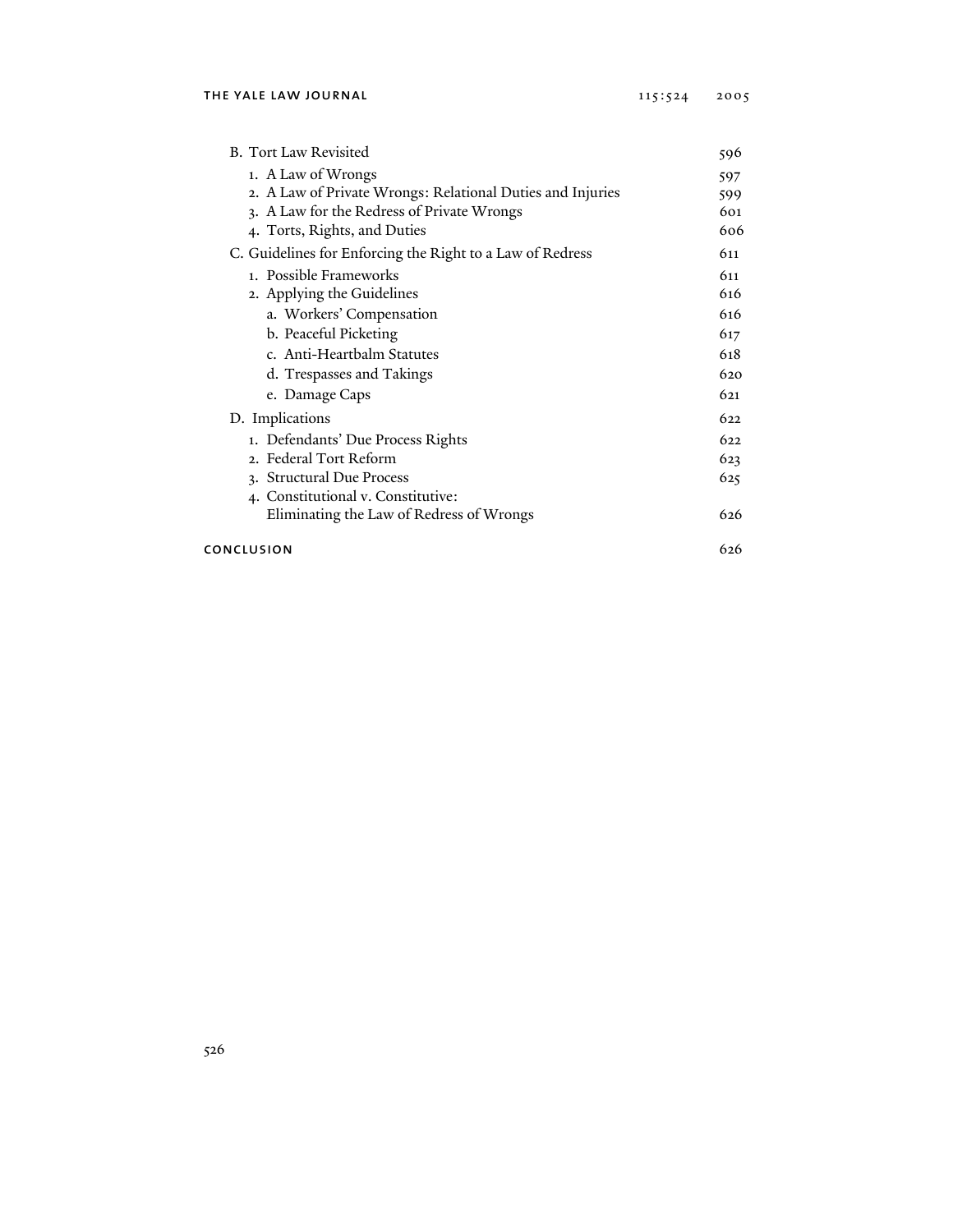*A person has no property, no vested interest, in any rule of the common law.*<sup>1</sup>

*It is the duty of every State to provide, in the administration of justice, for the redress of private wrongs . . . .*<sup>2</sup>

## **introduction**

Tort reform legislation abounds. Mostly it is issuing from state legislatures, although Congress has also joined in.<sup>3</sup> Typical reforms burden plaintiffs by raising new procedural and evidentiary hurdles, narrowing grounds for liability, and limiting damages.<sup>4</sup> Plaintiffs have raised numerous constitutional challenges to these laws, with mixed results.<sup>5</sup> One article counts 82 decisions issued by courts in 26 states between 1983 and 2001 that have struck down tort reform measures, usually on state constitutional grounds.<sup>6</sup> However, the article also identifies 140 decisions from courts in 45 states and the District of Columbia upholding reforms in this same period.<sup>7</sup> Lower federal courts appear

- **3.** *See* Protection of Lawful Commerce in Arms Act, S. 397, 109th Cong. (2005). Arguably, the Supreme Court has engaged in tort reform of its own. *See* JOHN C.P. GOLDBERG ET AL., TORT LAW: RESPONSIBILITIES AND REDRESS 959-1038 (2004) (collecting recent decisions).
- **4.** Such measures include setting caps on contingent fees; tightening statutes of limitations or adopting statutes of repose; making certification of class actions more difficult; restructuring trials (e.g., requiring bifurcation); narrowing substantive liability standards; providing hard-look judicial review of jury findings; capping compensatory damages; eliminating the collateral-source rule; eliminating or limiting joint and several liability; and eliminating, capping, or "splitting" punitive damages. *See* Nat'l Ass'n of Mut. Ins. Cos., Tort Reform: An Overview of State Legislative Efforts To Improve the Legal System, http://www.namic.org/reports/tortReform/overview.asp (last visited Oct. 1, 2004).
- **5.** These challenges have asserted violations of state constitutional provisions that, among other things, guarantee open courts, a right to remedy, or a right to a jury trial; prohibit special legislation; mandate separated powers; and guarantee due process and equal protection. They have also asserted violations of the Jury Trial Clause of the Seventh Amendment, and the Due Process and Equal Protection Clauses of the Fifth and Fourteenth Amendments.
- **6.** Victor E. Schwartz & Leah Lorber, *Judicial Nullification of Civil Justice Reform Violates the Fundamental Federal Constitutional Principle of Separation of Powers: How To Restore the Right Balance*, 32 RUTGERS L.J. 907, 939-51 (2001).
- **7.** *Id.* at 952-76.

**<sup>1.</sup>** Munn v. Illinois, 94 U.S. 113, 134 (1876).

**<sup>2.</sup>** Mo. Pac. Ry. Co. v. Humes, 115 U.S. 512, 521 (1885).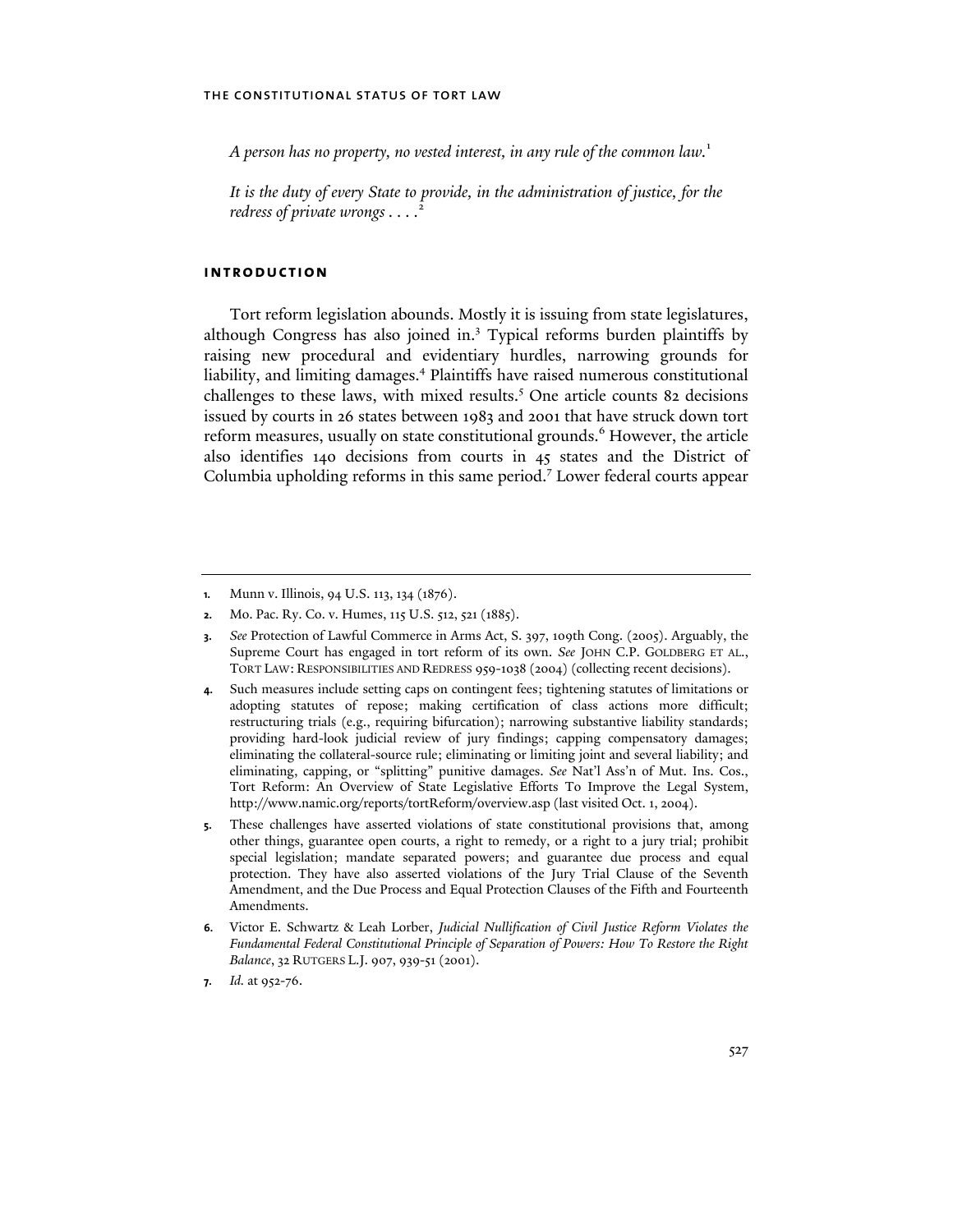to be largely unreceptive to federal constitutional challenges,<sup>8</sup> and the Supreme Court has not ruled directly on the subject in recent years.<sup>9</sup>

State and federal decisions upholding a Virginia statute capping compensatory damages in malpractice actions illustrate the predominant approach.10 Under the statute, if a patient were to prove that a doctor's malpractice proximately caused her injuries resulting in lifetime medical expenses of \$10 million (this apart from any pain and suffering), she would recover less than \$2 million.<sup>11</sup> Claimants who stood to receive awards above the cap challenged the statute, but the courts adopted a deferential posture toward the legislature.<sup>12</sup> In particular, each decision reasons that, because the damage cap is a piece of "social or economic" legislation that does not single out a discrete minority or burden a recognized fundamental right, it should be subject only to the rational basis versions of equal protection and due process analysis.13 To impose any harder-look review would be to ignore the counsel of *Munn v. Illinois* (quoted above) that individuals lack a vested interest in mere

- **9.** *See* Fein v. Permanente Med. Group, 474 U.S. 892, 893-95 (1985) (mem.) (White, J., dissenting from dismissal of appeal) (noting as an open question whether due process forbids states from enacting damage caps without providing a quid pro quo to persons whose claims are capped); *infra* text accompanying notes 313-345.
- **10.** *See Boyd*, 877 F.2d at 1191; Pulliam v. Coastal Emergency Servs. of Richmond, 509 S.E.2d 307 (Va. 1999); Etheridge v. Med. Ctr. Hosps., 376 S.E.2d 525 (Va. 1989).
- **11.** The cap was originally set at \$750,000, but has increased in annual increments. VA. CODE ANN. § 8.01-581.15 (2000). Virginia's cap probably has mattered and will matter in only a handful of cases per year involving claimants who have suffered very severe injuries. National data from state courts indicate median malpractice verdicts in 2001 of about \$500,000. Robert C. LaFountain & Neal B. Kaudern, *An Empirical Overview of Civil Trial*  Litigation 1, 3 (Nat'l Ctr. for State Courts, Caseload Highlights Vol. 11, No. 1, 2005), http://www.ncsconline.org/D\_Research/csp/Highlights/Vol11No1.pdf.
- **12.** They did so not only with respect to the constitutional claims discussed in the text, but also with respect to other claims of right. For example, the *Pulliam* court treated jury trial rights as an entitlement to jury fact-finding only when the legislature defines, or permits courts to define, a cause of action with elements raising factual questions. By capping damages, it reasoned, the legislature had pronounced that there was no need for fact-finding on damages above the amount of the cap. 509 S.E.2d at 313-14.
- **13.** *See Boyd*, 877 F.2d at 1196-97; *Pulliam*, 509 S.E.2d at 318; *Etheridge*, 376 S.E.2d at 530-31. Even if rational basis review has bite in some settings, it seems necessarily toothless as applied to plaintiff-unfriendly tort reforms. Legislators are surely reasonable to suppose that such reforms provide a rational means of protecting the activity being spared liability, as well as the populace it benefits. *But see* Ferdon v. Wis. Patients Comp. Fund, 701 N.W.2d 440, 460-61 (Wisc. 2005) (applying rational basis "with bite" to strike down, on equal protection grounds, a cap on noneconomic damages for medical malpractice actions).

**<sup>8.</sup>** *See, e.g.*, Alexander v. Beech Aircraft Corp., 952 F.2d 1215, 1225 (10th Cir. 1991); Boyd v. Bulala, 877 F.2d 1191, 1196-97 (4th Cir. 1989); Gronne v. Abrams, 793 F.2d 74, 78-79 (2d Cir. 1986); Pitts. v. Unarco Indus., 712 F.2d 276, 279-80 (7th Cir. 1983).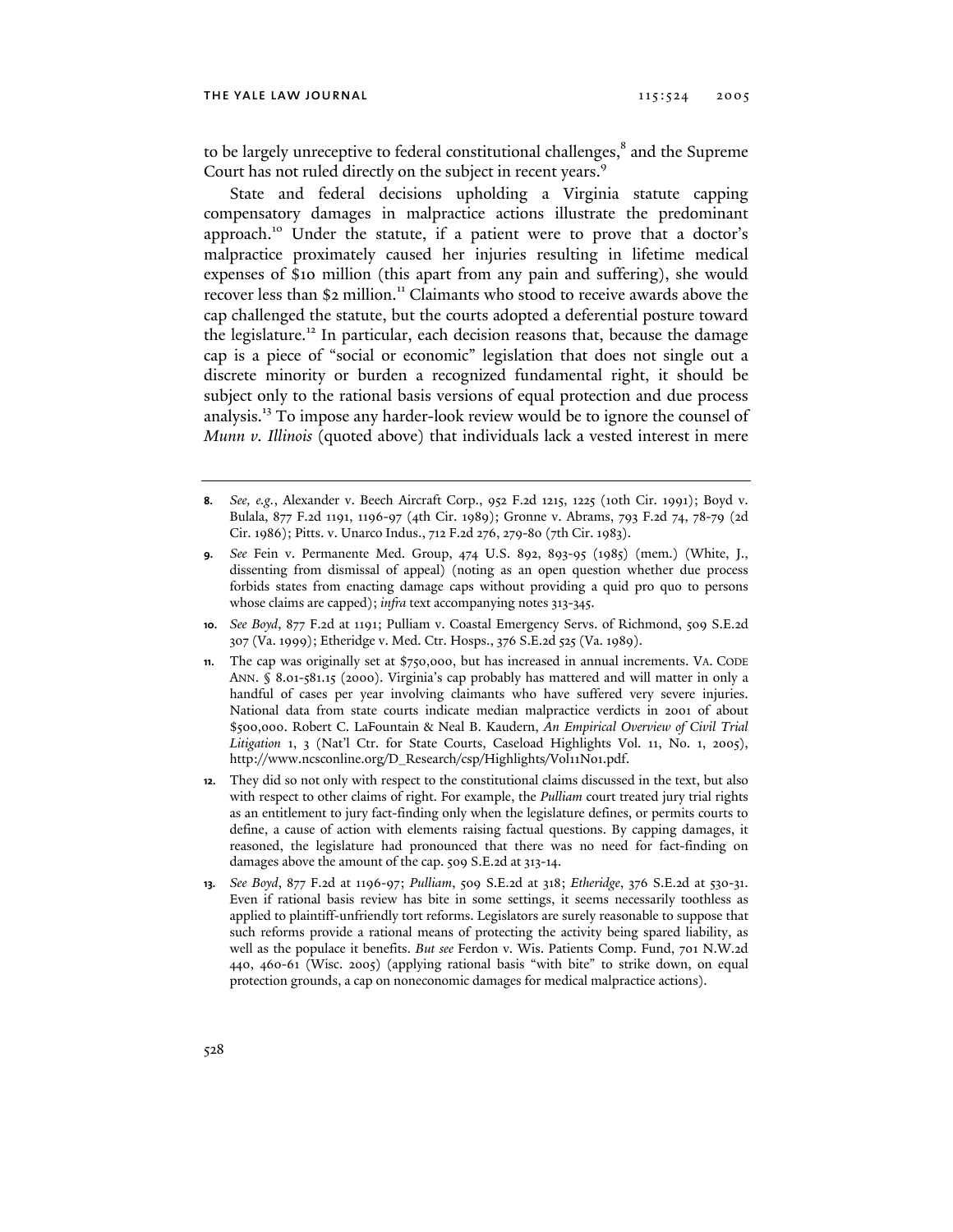common law rules. Stricter scrutiny, these judges worry, would resurrect Lochner and its much-maligned constitutionalization of the common law.<sup>14</sup>

Contrary to the views expressed by these and other courts, this Article argues for recognition of a right, grounded in the Fourteenth Amendment's Due Process Clause, to a body of law that empowers individuals to seek redress against persons who have wronged them. This right, in turn, generates the prima facie duty described in *Missouri Pacific Railway Co. v. Humes* (also quoted above): the duty of each state to provide a law for the redress of private wrongs.<sup>15</sup> Recognition of this right need not entail the federalization of tort law, or even require that tort law remain a part of our legal system. Instead, this right can and should be judicially enforced by establishing meaningful but capacious limits on the ways in which, and the reasons for which, legislatures may undertake plaintiff-unfriendly tort reform.<sup>16</sup>

In Parts I and II, I demonstrate that the right to a law of redress has deep roots in Anglo-American law. The former focuses on influential English sources that articulate the idea of a law for the redress of private wrongs and confer on it fundamental significance. The latter discusses the reception of the right in the Founding era and the antebellum period and offers evidence that the Privileges or Immunities Clause of the Fourteenth Amendment was likely meant to guarantee the right. After discussing late-nineteenth-century U.S. Supreme Court decisions that locate the right in the Due Process Clause, Part II also reviews the emergence of the now-prevalent rational basis paradigm in the late 1920s.

In Part III, I argue for judicial enforcement of the right to a law for the redress of private wrongs via guidelines for decision<sup>17</sup> that are more robust than

**<sup>14.</sup>** *See* Cass R. Sunstein, Lochner*'s Legacy*, 87 COLUM. L. REV. 873 (1987) (arguing that *Lochner*'s error was to treat common law entitlements as natural baselines for constitutional analysis). *But see* David E. Bernstein, *Lochner*'s Legacy*'s Legacy*, 82 TEX. L. REV. 1 (2003) (arguing against Sunstein's analysis).

**<sup>15.</sup>** My focus is on state tort reform legislation. The Fifth Amendment probably should be read to guarantee a parallel right against the federal government. *See infra* text accompanying notes 450-453. The right argued for here is a right to a body of law with certain characteristics and a certain role to play. Whether that body of law is judge-made or statutory is of no particular importance.

**<sup>16.</sup>** My analysis concerns the rights of persons who are not tort victims or litigants at the time at which the legislative rule change takes effect. *See, e.g.*, Susan C. Randall, Comment, *Due Process Challenges to Statutes of Repose*, 40 SW. L.J. 997 (1986) (arguing that persons pursuing tort claims at the time of the rule change have vested interests that are entitled to heightened due process protection).

**<sup>17.</sup>** *See* Mitchell N. Berman, *Constitutional Decision Rules*, 90 VA. L. REV. 1, 61-63 (2004); Lawrence Gene Sager, *Fair Measure: The Legal Status of Underenforced Constitutional Norms*, 91 HARV. L. REV. 1212 (1978).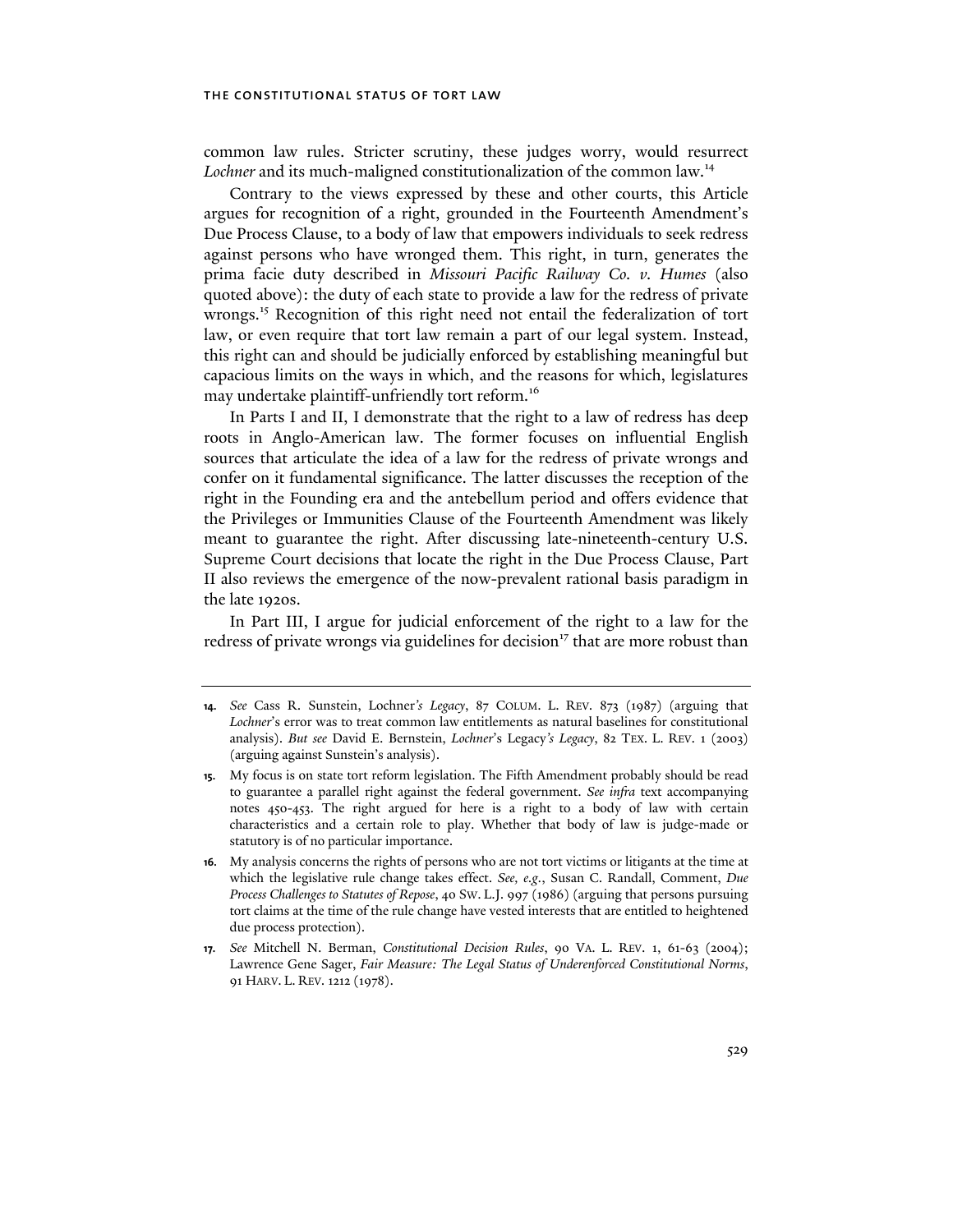the rational basis test. First, I identify modern Supreme Court decisions that are part of a broader recasting of the New Deal revolution in terms less rightsand court-skeptical than those articulated by first-generation progressive critics of substantive due process. I also deflect doctrinal objections to the idea that individuals enjoy an affirmative right to the provision of a particular body of law. In doing so, I identify a distinct branch of due process analysis that, borrowing from Laurence Tribe, I dub "structural due process."<sup>18</sup>

Second, I explain why, notwithstanding the dominant tendency among modern scholars to treat tort law as an instrument for attaining public goals such as loss-spreading or efficient precaution-taking, it is still best understood as a law of redress. I also describe how a redress conception of tort differs from corrective-justice and day-in-court conceptions and why a law of redress has a unique and important role to play in our legal system.

Third, I develop and apply a set of guidelines for judicial review that will permit courts to assess more intelligently the constitutionality of particular tort reforms. Under these guidelines, a court should (1) consider the type of interest protected by the tort at issue and the type of wrongdoing that the tort identifies and enjoins; (2) gauge the extent to which the reform in question interferes with the victim's ability to respond to the wrong; and (3) assess the legislative justification(s) for the reform.

The claims in this Article run against the grain of conventional academic wisdom. As a result, they necessitate a two-front campaign. To a skeptical audience of constitutional scholars, I must make the case for recognition of an affirmative constitutional right (albeit of a special sort), as well as for a holistic conception of the Constitution that treats private law as integrally connected to public law. To a skeptical audience of tort scholars, I must establish that modern tort law is properly understood as a law of wrongs and redress.

The position I advocate here also does not mesh neatly with the views of the camps currently waging war over tort law. If sound, it offers modest support to those eager to ward off plaintiff-unfriendly tort reforms. However, it does not justify routine judicial nullification. It also comes with baggage that many in the pro-plaintiff camp will find intolerable—namely the idea that tort law merits meaningful judicial protection against legislation only insofar as it operates as a law of redress. If tort doctrines are conceived as a means by which government indirectly punishes or deters wrongdoers on behalf of the public

**<sup>18.</sup>** Laurence H. Tribe, *Structural Due Process*, 10 HARV. C.R.-C.L. L. REV. 269 (1975). Tribe uses this phrase to refer to a requirement that certain controversial issues about governmental power and individual rights be addressed through procedures that "structure" a meaningful dialogue about them. *Id*. at 301. In my usage, the phrase conveys the idea that citizens enjoy rights to certain political institutions and bodies of law.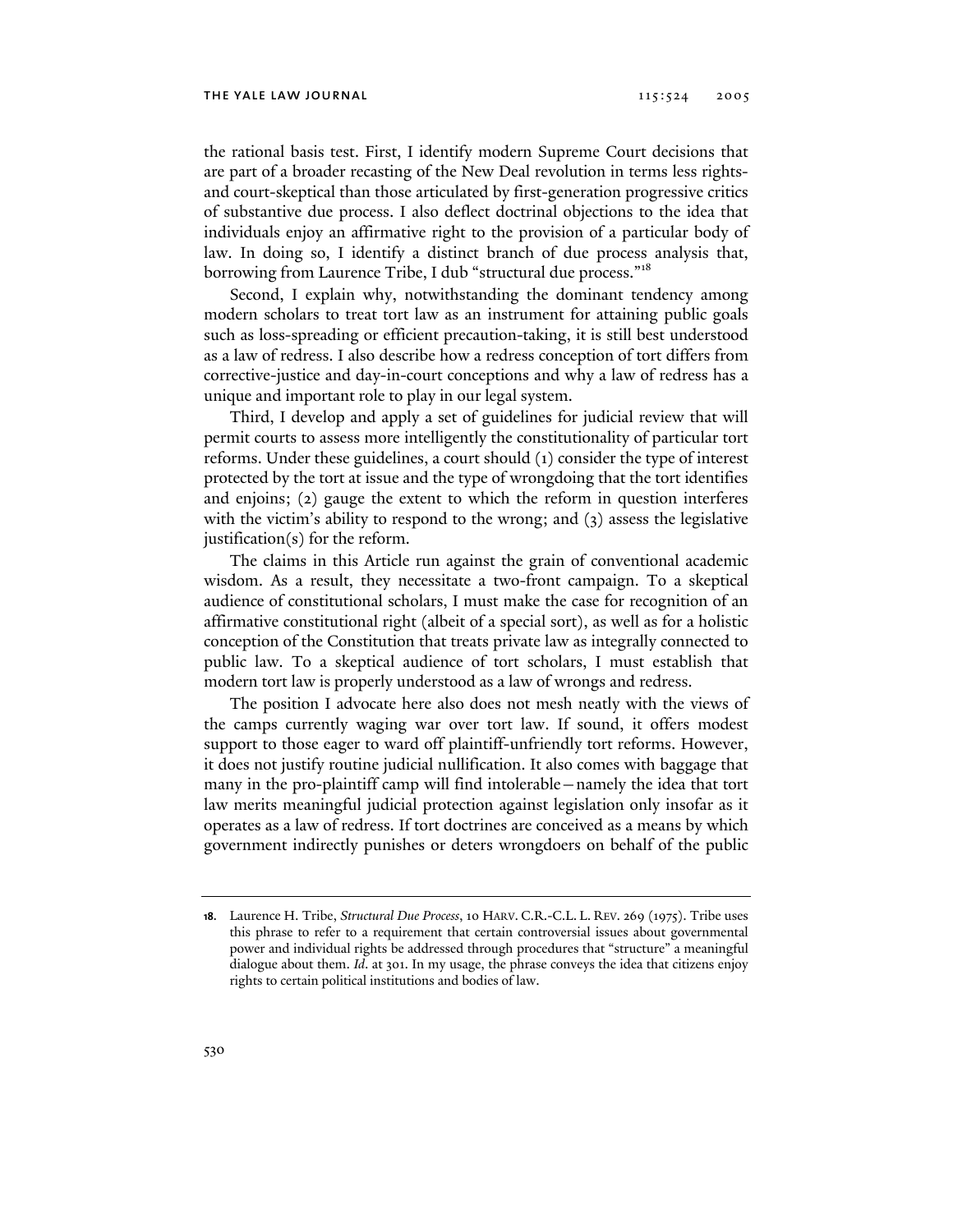interest, my argument gains no purchase.<sup>19</sup> For their part, tort reform advocates will be pleased to see that even an unconventionally robust conception of due process leaves legislatures with substantial leeway. But they will be displeased with the rejection of the idea that tort reform is a domain of plenary power. A court applying the guidelines developed here could reasonably strike down a provision such as the Virginia cap, even though many less irresponsible tort reforms will withstand scrutiny.

In any event, my argument has implications beyond the extreme case of judicial nullification. For one thing, it identifies a notion of due process that might help capture the content of other rights that do not fit within conventional categories. For another, it suggests that legislatures operate under certain affirmative duties, including a duty to provide bodies of law that are integral to liberal-constitutional government.

#### **i. english provenance**

One can trace the idea that individuals enjoy a right to a law of redress for private wrongs back to the work of influential seventeenth- and eighteenthcentury English jurists, including Coke, Hale, Locke, and Blackstone. This Part briefly explicates their views.

**<sup>19.</sup>** *See, e.g.*, CARL T. BOGUS, WHY LAWSUITS ARE GOOD FOR AMERICA: DISCIPLINED DEMOCRACY, BIG BUSINESS, AND THE COMMON LAW (2001); THOMAS H. KOENIG & MICHAEL L. RUSTAD, IN DEFENSE OF TORT LAW (2001). Of course, as a law of redress, tort might at times have the effect of bringing powerful malefactors to heel.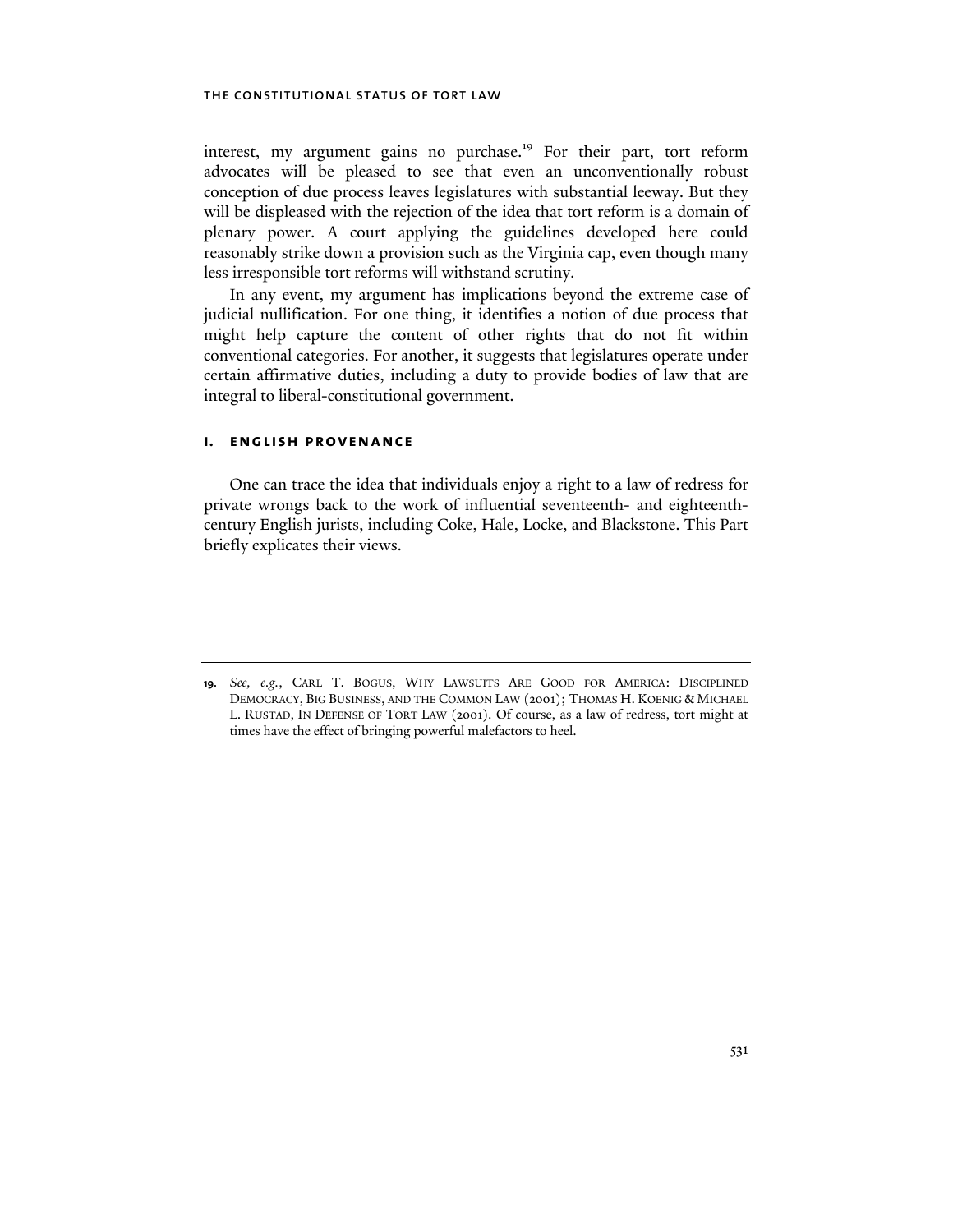## A. Common Law Theory, Courts, and the Dispensing Power<sup>20</sup>

Common law political and legal theory was developed in the seventeenth century by lawyers such as Coke, Selden, and Hale in opposition to absolutist theories proposed by the Stuart Kings and their supporters. For present purposes, the significance of common law theory is twofold. First, it provides an early version of structural constitutionalism in Anglo-American thought the idea that fundamental law establishing (and regulating the operation of) a network of political and social institutions is essential to maintaining a stable, prosperous, and free polity. Second, it treats the availability of redress to victims of wrongs through courts as a vital component of that network. The common lawyers maintained that the King was under an obligation both to establish courts and not to interfere with their operation so that they might, among other things, provide for the redress of wrongs.

## *1. The Ancient Constitution*

Common law theory had its roots in medieval thought.<sup>21</sup> It treated the relation of ruler and ruled as one of a set of hierarchies built into the fabric of the world.<sup>22</sup> It also drew on natural law theory, which viewed polities as no less

**<sup>20.</sup>** Others have linked common law theory to rights to law and redress. *See, e.g.*, Steven J. Heyman, *The First Duty of Government: Protection, Liberty and the Fourteenth Amendment*, 41 DUKE L.J. 507, 512-14 (1991); William C. Koch, Jr., *Reopening Tennessee's Open Courts Clause: A Historical Reconsideration of Article I, Section 17 of the Tennessee Constitution*, 27 U. MEM. L. REV. 333, 357-61 (1997). Like these authors and others, I present common law theory as a composite. *See, e.g.*, Gerald J. Postema, *Classical Common Law Jurisprudence (Part I)*, 2 OXFORD U. COMMONWEALTH L.J. 155, 157 (2002). For treatments of individual common lawyers' thought, see PAUL CHRISTIANSON, DISCOURSE ON HISTORY, LAW AND GOVERNANCE IN THE PUBLIC CAREER OF JOHN SELDEN, 1610-1635 (1996); ALAN CROMARTIE, SIR MATTHEW HALE (1609-1676): LAW, RELIGION, AND NATURAL PHILOSOPHY (1995); JAMES R. STONER, JR., COMMON LAW AND LIBERAL THEORY: COKE, HOBBES, AND THE ORIGINS OF AMERICAN CONSTITUTIONALISM (1992); and Harold J. Berman, *The Origins of Historical Jurisprudence: Coke, Selden, Hale*, 103 YALE L.J. 1651 (1994). It is worth stressing that the common lawyers reasoned within a context quite alien to our own. They accepted as natural monarchical government, a very limited franchise, and a patriarchal and profoundly inegalitarian social order that doled out privileges on the basis of status and sanctioned various forms of servitude. Although they addressed recognizably constitutional questions, they did so in the absence of modern notions of separated powers. And, of course, their writings about redress were not animated by concern over tort reform as we know it. For these reasons, inferences from their work must be drawn with caution.

**<sup>21.</sup>** 5 WILLIAM HOLDSWORTH, A HISTORY OF ENGLISH LAW 491 (3d ed. 1923).

**<sup>22.</sup>** *See* GLENN BURGESS, THE POLITICS OF THE ANCIENT CONSTITUTION: AN INTRODUCTION TO ENGLISH POLITICAL THOUGHT, 1603-1642, at 132-38 (1992); J.P. SOMMERVILLE, ROYALISTS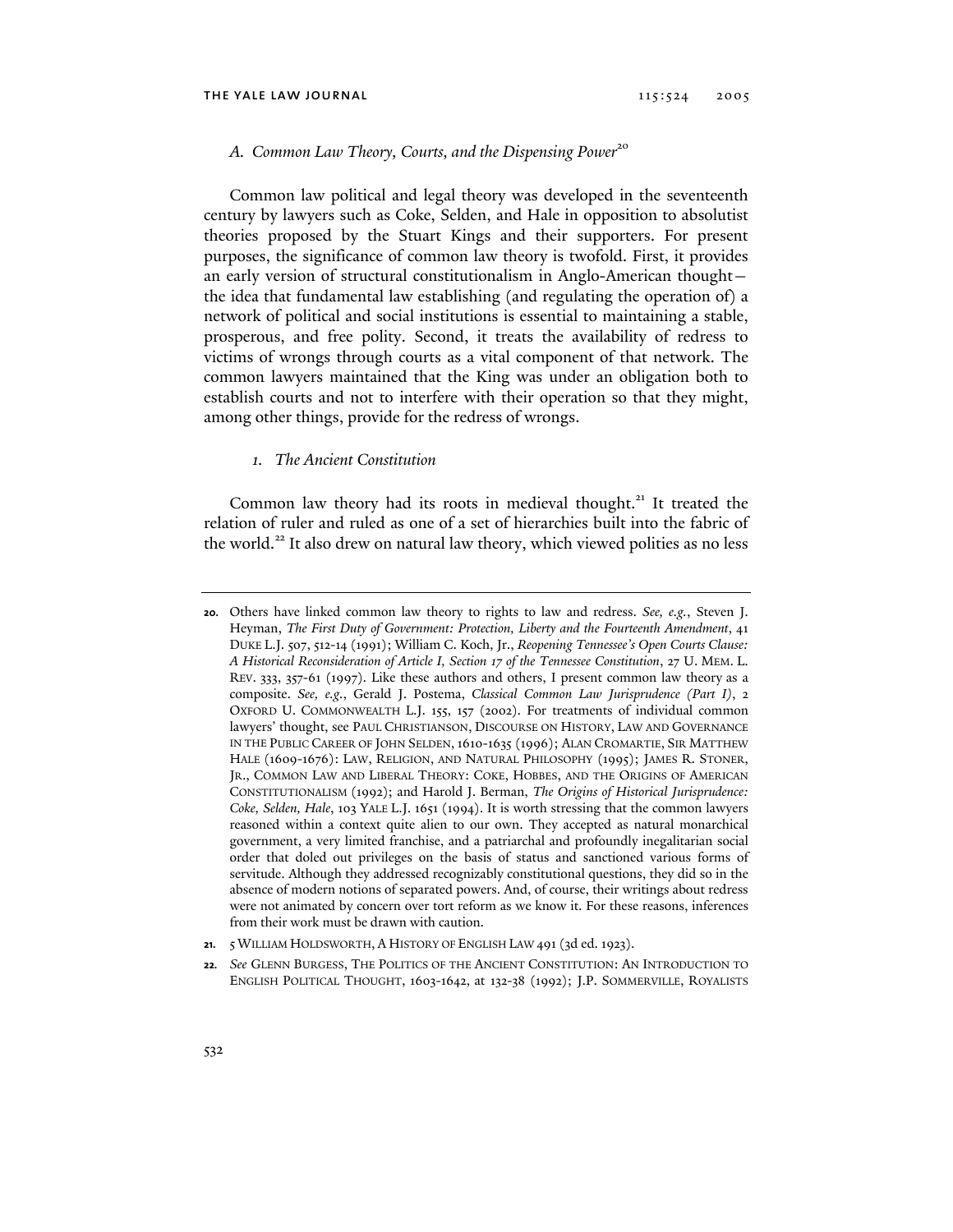natural extensions of human nature than are plants extensions of seeds.<sup>23</sup> Yet the common lawyers also believed that a thick crust of national and local custom lay atop the natural structure of ruler and ruled.<sup>24</sup> Thus, when they argued against absolutism they did not rely directly on principles of natural law.<sup>25</sup> Rather, their claim was that the English had developed a uniquely sound variation on the natural phenomenon of government.<sup>26</sup> This mode of political organization, which they referred to as "the Ancient Constitution," was "nature's law for England."<sup>27</sup>

The common lawyers' conception of this constitution approximated H.L.A. Hart's later notion of a legal system.<sup>28</sup> Through its public-power-conferring rules, the constitution defined the offices and powers of government, including King and Parliament.<sup>29</sup> In addition, through primary rules (e.g., rules defining

- **24.** In this they again tracked medieval political theory. 3 FREDERICK COPLESTON, A HISTORY OF PHILOSOPHY: LATE MEDIAEVAL AND RENAISSANCE PHILOSOPHY (PART I) 141-42, 215-16 (Image Books ed. 1963) (1953); SOMMERVILLE, s*upra* note 22, at 13-54, 69, 137.
- **25.** Postema, *supra* note 20, at 178.
- **26.** 2 EDWARD COKE, THE REPORTS OF SIR EDWARD COKE (1602), *reprinted in* 1 THE SELECTED WRITINGS OF SIR EDWARD COKE 37, 40 (Steve Sheppard ed., 2003) [hereinafter SELECTED WRITINGS] (praising "the ancient Lawes of this noble Island [that have] excelled all others"); MATTHEW HALE, THE HISTORY OF THE COMMON LAW OF ENGLAND 30 (Charles M. Gray ed., Univ. of Chi. Press 1971) (1713); Berman, *supra* note 20, at 1678-79. Supposedly the best evidence of the law's excellence was that a succession of conquerors had left it alone. *See* Charles M. Gray, *Parliament, Liberty, and the Law*, *in* PARLIAMENT AND LIBERTY, *supra* note 22 at 1, 155-57.
- **27.** Alan Cromartie, *The Constitutionalist Revolution: The Transformation of Political Culture in Early Stuart England*, 163 PAST & PRESENT 76, 84 (1999).
- **28.** H.L.A. HART, THE CONCEPT OF LAW 94-99 (2d ed. 1994).
- **29.** *See* 12 EDWARD COKE, THE REPORTS OF SIR EDWARD COKE (1656), *reprinted in* 1 SELECTED WRITINGS, *supra* note 26, at 481 (reporting that Coke responded to James I's attempt to

AND PATRIOTS: POLITICS AND IDEOLOGY IN ENGLAND 1603-1640, at 20 (2d ed. 1999); James Daly, *Cosmic Harmony and Political Thinking in Early Stuart England*, 69 TRANSACTIONS AM. PHIL. SOC'Y 1, 5-13 (1979); David Harris Sacks, *Parliament, Liberty, and the Commonweal*, *in* PARLIAMENT AND LIBERTY FROM THE REIGN OF ELIZABETH TO THE ENGLISH CIVIL WAR 85, 87 (J. H. Hexter ed., 1992) [hereinafter PARLIAMENT AND LIBERTY].

**<sup>23.</sup>** Calvin's Case, (1608) 77 Eng. Rep. 377, 392 (K.B.) (Coke, C.J.) ("[T]o command and to obey is of nature, and . . . magistracy is of nature: for whatsoever is necessary and profitable for the preservation of the society of man is due by the law of nature . . . ."). Some natural law theorists traced the authority of specific governments to consent, but they did not argue that authority as such was consent-based. *See* FRANCIS OAKLEY, POLITICS AND ETERNITY: STUDIES IN THE HISTORY OF MEDIEVAL AND EARLY-MODERN POLITICAL THOUGHT 123, 96-137 (1999); *see also* SOMMERVILLE, *supra* note 22, at 20 ("Little was heard in early seventeenthcentury England of the doctrine that government is an artificial and not a natural creation."); J.P. Sommerville, *John Selden, The Law of Nature, and the Origins of Government*, 27 HIST.J. 437 (1984) (criticizing the claim that Selden was a social contract theorist).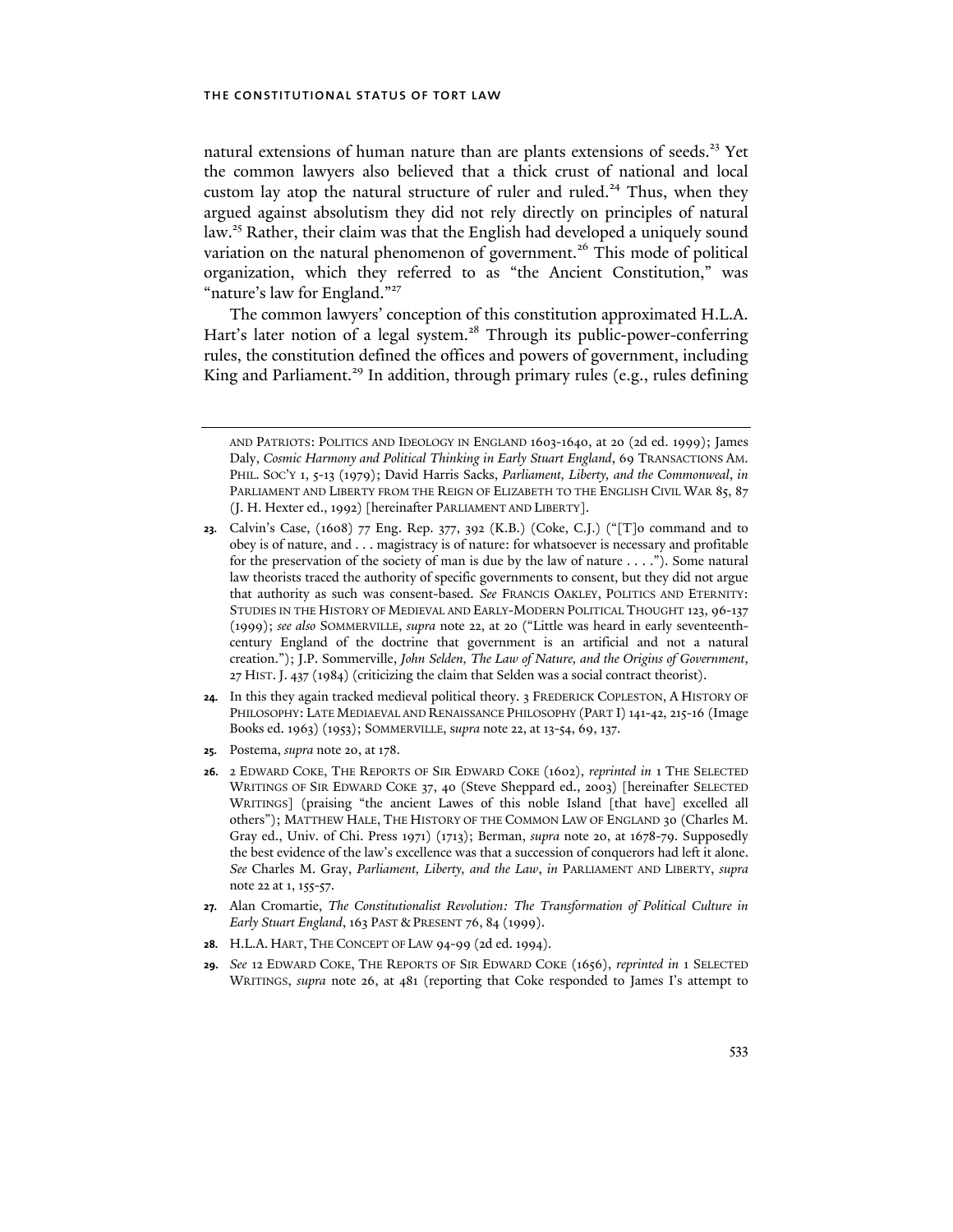crimes and civil wrongs), private-power-conferring rules (e.g., rules of the writ system and property law), and public-power-conferring rules (e.g., rules granting jurisdiction to courts), it set the basic terms on which Englishmen interacted. For the common lawyer, personal liberties and obligations, no less than the powers and obligations of the King, were traceable to the Ancient Constitution; it provided a comprehensive and constitutive normative framework. Every activity in England took place within, and was shaped by, the normative terrain it created.<sup>30</sup>

The common lawyers thus credited the Ancient Constitution with delivering the primary advantages thought to be enjoyed by the English. Its structuring of political institutions warded off tyranny; its law of property helped to ensure prosperity;<sup>31</sup> and its reluctance to enforce monopolies was integral to the ability of (some male) citizens to pursue a livelihood.<sup>32</sup> English liberty was a condition achieved through law rather than a pre-legal freedom of action:33 To be free was to enjoy the benefits and privileges of the law, particularly the protection afforded by the balanced political structure it created.<sup>34</sup>

English law was also linked to tranquility, prosperity, and liberty in a second way: by providing a full menu of remedies for wrongful deprivations of life, liberty, and property. Coke in particular saw in Chapter 29 of Magna Carta an expression of the monarch's constitutional obligation to ensure that each Englishman enjoyed his "best birth-right"—i.e., that "his goods, lands, wife, children, his body, life, honor, and estimation are protected from injury, and wrong."35 In principle, each person suffering wrongful injury at the hands of

- **32.** Sacks, *supra* note 22, at 86, 99.
- **33.** *Id*. at 93-95.
- **34.** The common lawyers' conception of liberty echoed Roman republican thought. *See* Heyman, *supra* note 20, at 531; *see also* PHILIP PETTIT, REPUBLICANISM: A THEORY OF FREEDOM AND GOVERNMENT 19-41 (1997).
- **35.** EDWARD COKE, THE SECOND PART OF THE INSTITUTES OF THE LAWES OF ENGLAND (1642), *reprinted in* 2 SELECTED WRITINGS, *supra* note 26, at 745, 873. Coke's rendition of the text of Chapter 29 is as follows:

intervene in litigation with Bracton's maxim that the King was answerable to no other man, but only to God and the law); *see also* BURGESS, *supra* note 22, at 161 (stating that common lawyers treated the common law as a master language for English politics); SOMMERVILLE, *supra* note 22, at 147 (noting John Eliot's assertion that the law is *rex omnium*).

**<sup>30.</sup>** Cromartie, *supra* note 27, at 88.

**<sup>31.</sup>** *See, e.g*., HALE, *supra* note 26, at 30-31. On the connection between property and liberty in common law thought, see SOMMERVILLE, *supra* note 22, at 135-37.

No Freeman shall be taken or imprisoned, or be disseised of his Freehold, or Liberties, or free Customs, or be outlawed, or exiled, or any other wise destroyed;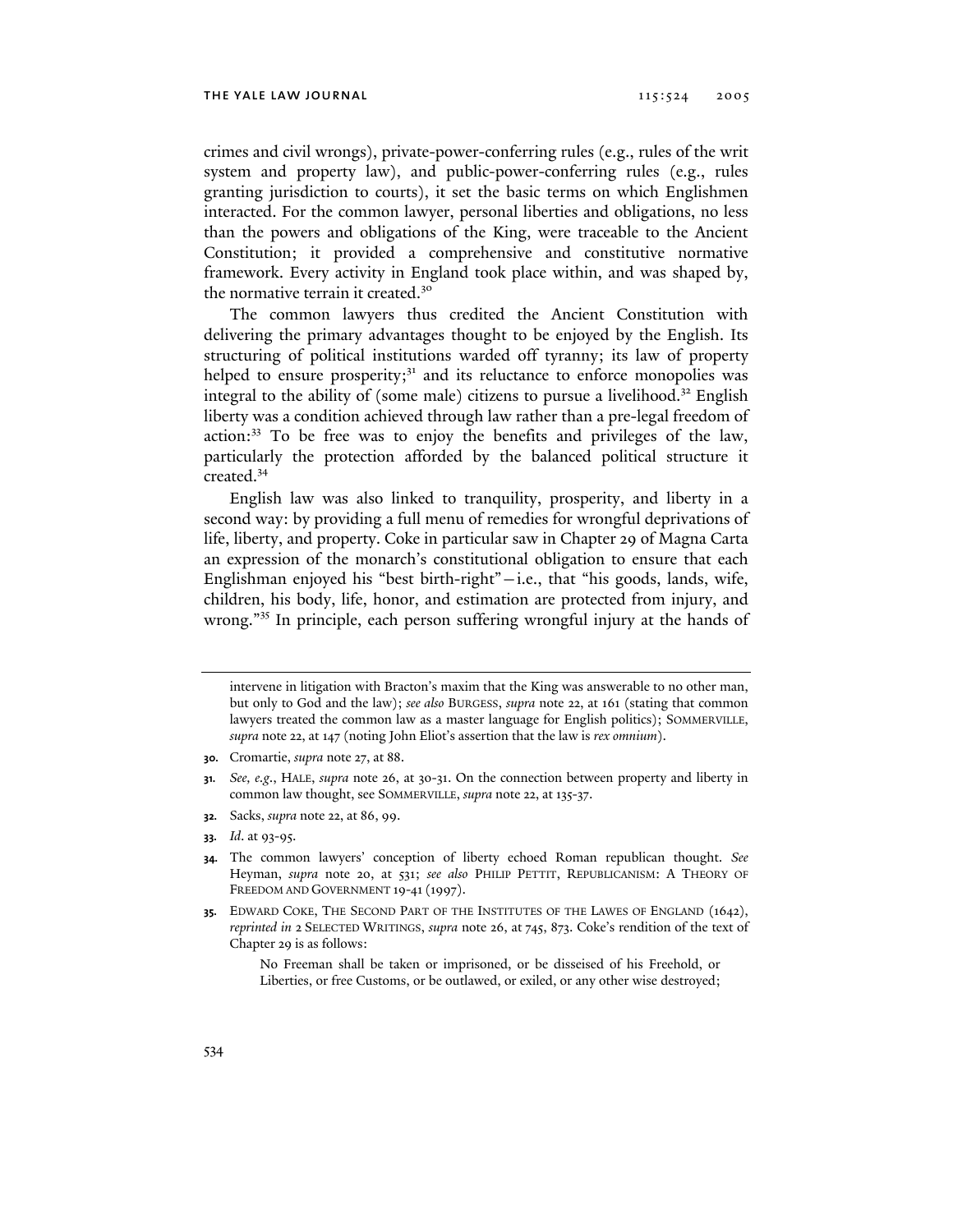another would "take his remedy by the course of the Law, and have justice, and right for the injury done to him, freely without sale, fully without any deniall, and speedily without delay."36 Similarly, Coke maintained that the law protected individuals from overreaching officials by requiring them to employ fair procedures and by authorizing those unfairly detained, prosecuted, and punished to bring civil actions against officers.<sup>37</sup>

The order created by the Ancient Constitution was also deemed to be an irreducibly yet harmoniously complex structure. At the center of this exquisite scheme stood a complex institution: the King-in-Parliament.<sup>38</sup> Each constituent—King, Lords, and Commons—occupied a rightful place within it.39 Complexity also characterized each subordinate unit. The monarchy, for example, consisted of numerous sub-offices, including the royal courts. The courts were, in turn, divided by jurisdiction: maritime, equitable, ecclesiastical, and common law. Finally, the common law itself, particularly real property law,<sup>40</sup> was notoriously complex. The common lawyers argued that each of these complexities was vital to the health of the polity, just as the health of each organ in a complex organism ensures its well-being.

A third attribute of the Ancient Constitution was that the source of its authority lay in tradition. The constitution was said to have no origin; it

nor will We not pass upon him, nor condemn him, but by lawful judgment of his Peers, or by the Law of the Land. We will sell to no man, we will not deny or defer to any man either Justice or Right.

*Id*. at 848. Coke regarded Magna Carta as a declaration of basic constitutional principles. *See infra* note 41.

**<sup>36.</sup>** COKE, *supra* note 35, at 870. The law often fell short of this ideal. Peers, for example, often trespassed on commoners' land with impunity. DON HERZOG, HAPPY SLAVES: A CRITIQUE OF CONSENT THEORY 131 (1989).

**<sup>37.</sup>** COKE, *supra* note 35, at 859-64.

**<sup>38.</sup>** *See* EDWARD COKE, THE FOURTH PART OF THE INSTITUTES OF THE LAWES OF ENGLAND (1644), *reprinted in* 2 SELECTED WRITINGS, *supra* note 26, at 1053, 1062, 1067. Coke described the power of King-in-Parliament as "so transcendent and absolute, [that] it cannot be confined either for causes or persons within any bounds." *Id*. at 1133. Yet Coke also refused to identify any institution of English government as "sovereign," for to attribute sovereignty to an institution would have suggested that it stood outside the law. *See* Edward Coke, Address Before Parliament in Defense of the Petition of Right (May 20, 1628), *reprinted in* 3 SELECTED WRITINGS, *supra* note 26, at 1285; *see also* STONER, *supra* note 20, at 27-29.

**<sup>39.</sup>** BURGESS, *supra* note 22, at 5; CROMARTIE, *supra* note 20, at 58-73. The relationship of these units was not that of mechanistic counterweights. Gray, *supra* note 26, at 184-85. Rather, they were to function as members of a joint venture. Sacks, *supra* note 22, at 89-93.

**<sup>40.</sup>** Gray, *supra* note 26, at 179.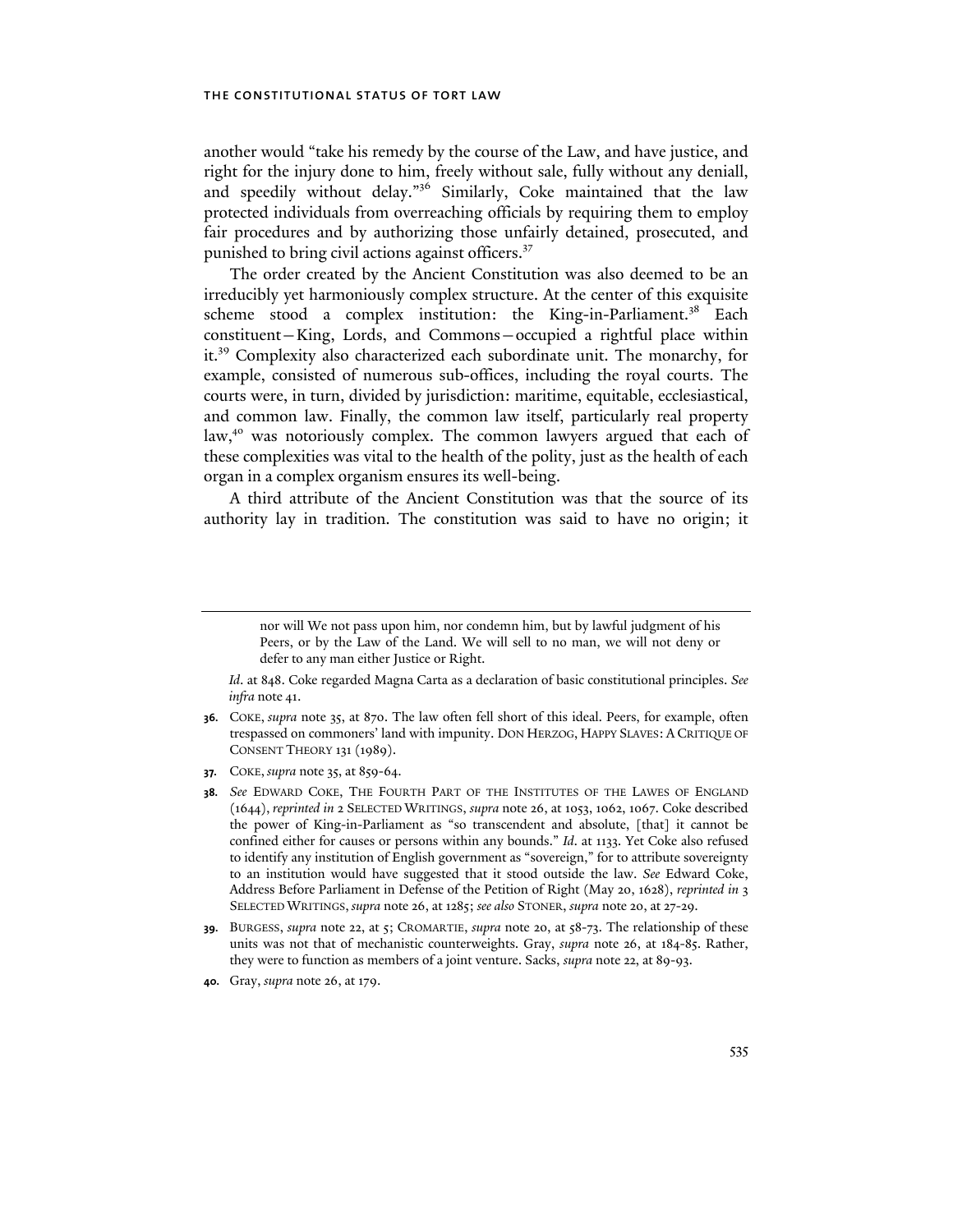reached back into the mists of time.<sup>41</sup> Although its content had changed,<sup>42</sup> these changes occurred within a unitary tradition that permitted one to speak, as Americans do today, of a singular constitution.<sup>43</sup> It claimed authority by custom<sup>44</sup> – a concept that invoked notions of habituation,<sup>45</sup> wisdom,<sup>46</sup> and consent.47 The common lawyers were thus hardly political radicals. They endorsed monarchy,<sup>48</sup> and maintained that the monarch was entitled to broad discretion in the formulation of policy.<sup>49</sup> Subjects owed him allegiance,<sup>50</sup> and

- **41.** Coke and other common lawyers treated foundational documents such as Magna Carta as declaratory rather than constitutive. STONER, *supra* note 20, at 21; Corinne C. Weston, *England: Ancient Constitution and Common Law*, *in* THE CAMBRIDGE HISTORY OF POLITICAL THOUGHT 1450-1700, at 374, 379 (J.H. Burns & Mark Goldie eds., 1991).
- **42.** Coke was perhaps most prone to claim that the content of the constitution had remained constant. Postema, *supra* note 20, at 169; J.P. Sommerville, *The Ancient Constitution Reassessed: The Common Law, the Court and the Languages of Politics in Early Modern England*, *in* THE STUART COURT AND EUROPE 39, 47 & n.22 (R. Malcolm Smuts ed., 1996). Yet even he acknowledged alterations. BURGESS, *supra* note 22, at 22; SOMMERVILLE, *supra* note 22, at 85.
- **43.** Postema, *supra* note 20, at 169, 173 (treating this view as likely dominant among common lawyers); *see also* CHRISTIANSON, *supra* note 20, at 61-62 (discussing Selden's views); CROMARTIE, *supra* note 20, at 36 (discussing Hale's views). Hale invoked the example of the Argonauts' ship, which, despite having been overhauled during its long voyage, was still recognizable as the Argo when it returned. Postema, *supra* note 20, at 173; *see also* HALE, *supra* note 26, at 40.
- **44.** SOMMERVILLE, *supra* note 22, at 84-87.
- **45.** The longevity of the scheme suggested that significant innovation would meet resistance and failure or cause substantial disruption of expectations and ought to be presumed against. BURGESS, *supra* note 22, at 26.
- **46.** Coke argued that the constitution contained the nearly unfathomable wisdom of the ages. Postema, *supra* note 20, at 169-72. The idea here is Burkean—the fact that existing institutions had survived the test of time suggested that they were better adapted to serve the public good than any de novo scheme. *See* SOMMERVILLE, *supra* note 22, at 84-85, 87; *see also* CHRISTIANSON, *supra* note 20, at 17; CROMARTIE, *supra* note 20, at 110.
- **47.** Hale viewed the constitution as a continuous but regularly revised covenant between the English King and his subjects, the existence of which was evidenced by the populace's acceptance of traditional law. CROMARTIE, *supra* note 20, at 49-50; Gerald J. Postema, *Classical Common Law Jurisprudence (Part II)*, 3 OXFORD U. COMMONWEALTH L.J. 1, 23-25 (2003); *see also* GERALD J. POSTEMA, BENTHAM AND THE COMMON LAW TRADITION 21-27 (1986).
- **48.** SOMMERVILLE, *supra* note 22, at 102, 220; Cromartie, *supra* note 27, at 103.
- **49.** CORINNE COMSTOCK WESTON & JANELLE RENFROW GREENBERG, SUBJECTS AND SOVEREIGNS: THE GRAND CONTROVERSY OVER LEGAL SOVEREIGNTY IN STUART ENGLAND 10- 11 (1981).
- **50.** Calvin's Case, (1608) 77 Eng. Rep. 377, 382 (K.B.) (Coke, C.J.) ("[L]igeance and obedience is an incident inseparable to every subject: for as soon as he is born he oweth by birth-right ligeance and obedience to his Sovereign."); *see* David Martin Jones, *Sir Edward Coke and the*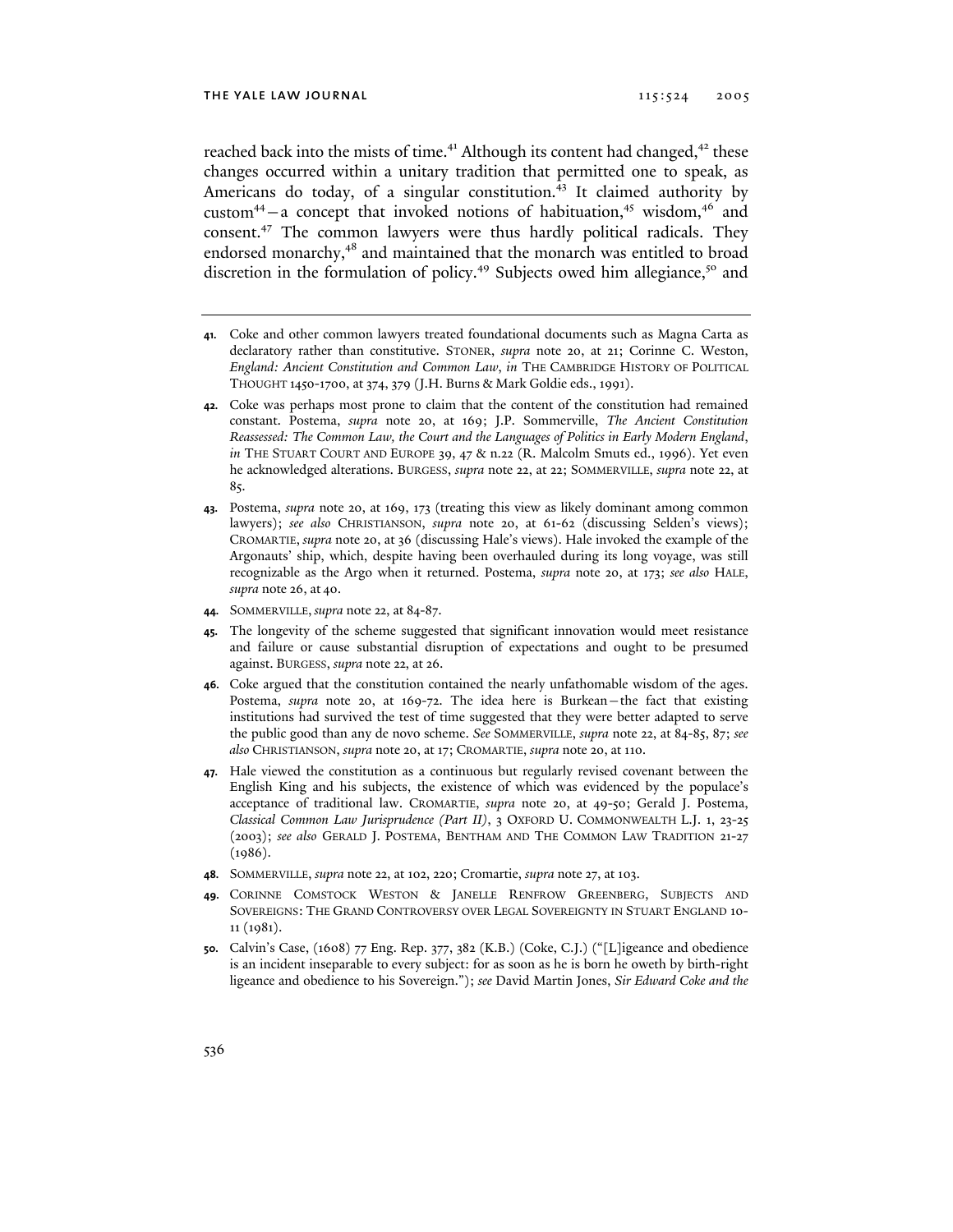in return he was to protect them from foreign enemies and each other.<sup>51</sup> Yet in describing the constitution as rooted in tradition, the common lawyers did not treat it as a matter of mindless ritual. Rather, its content was forged by the interplay of custom and reason through the exercise of "artificial reason."52 In contrast to natural reason—reasoning logically from first principles—artificial reason was practical, cumulative over time, intersubjective, and coherentist in its conception of validity.<sup>53</sup> Although it was identified with the application of an existing body of principles and rules, it was not equated with the modern notion of stare decisis.54 Instead, it referred to a process whereby lawyers read precedents and statutes with an eye toward rendering them coherent with one another and with the basic precepts of justice built into the law.<sup>55</sup> By interpreting the law in this synthetic manner, lawyers sought continually to revise, reconstruct, and maintain the constitution.<sup>56</sup>

## *2. Implications for the Right to a Law of Redress*

The common lawyers constructed their account of the Ancient Constitution in response to particular royal acts and policies $5<sup>57</sup>$  and to the theories by which royalists defended them.<sup>58</sup> A brief examination of the type of act and claim to

*Interpretation of Lawful Allegiance in Seventeenth-Century England*, 7 HIST. POL. THOUGHT 321, 325-31 (1986).

- **51.** SOMMERVILLE, *supra* note 22, at 9-10 (noting that domestic and international religious disputes posed significant threats to social stability); Sacks, *supra* note 22, at 85 (describing the King's responsibilities).
- **52.** STONER, *supra* note 20, at 23. On artificial reason, see Postema, *supra* note 47, at 1-11.
- **53.** Postema, *supra* note 20, at 178. Fortunately for us, Hale rejected Coke's view that the common law's wisdom could not be systematized. CROMARTIE, *supra* note 20, at 21, 45-46.
- **54.** Thomas R. Lee, *Stare Decisis in Historical Perspective: From the Founding Era to the Rehnquist Court*, 52 VAND. L. REV. 647, 660 (1999); Postema, *supra* note 47, at 12-13.
- **55.** Gray, *supra* note 26, at 160 ("Legal expertise in the highest sense . . . [was regarded by the common lawyers as] knowing how to recognize distant relationships and subtle coherences in the law's fabric."). The labyrinthine property law was the paradigm of a subject that could only be mastered by artificial reason. *Id*. at 179. The relevant precepts of justice were contained in familiar maxims, such as one ought not judge one's own cause; one ought not be imprisoned without cause; and one ought not use property to the damage of another.
- **56.** SOMMERVILLE, *supra* note 22, at 88-89; STONER, *supra* note 20, at 26.
- **57.** These included James I's unilateral taxation of imported goods, Charles I's dissolution of Parliament and his refusal to resummon it, and Charles's imposition of the Forced Loan and his imprisonment of dozens who refused to pay it. ANN LYON, CONSTITUTIONAL HISTORY OF THE UNITED KINGDOM 200-16 (2003).
- **58.** This is not to say that the common lawyers were always at odds with the Stuarts. Many served as royal officials, and alignments and ideologies shifted. *See* HERZOG, *supra* note 36,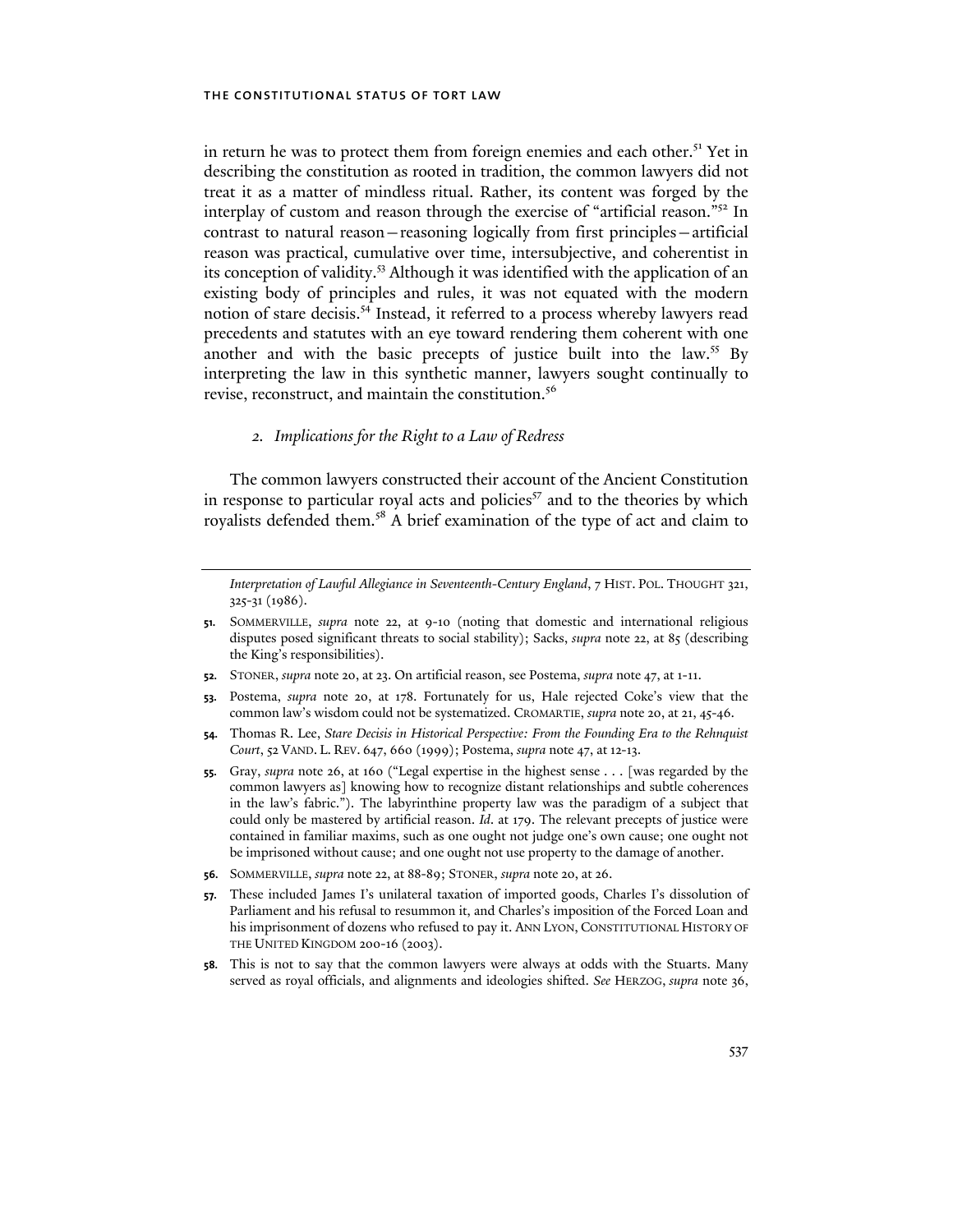which they responded will fill out our understanding of common law theory. More importantly, it will demonstrate that the common lawyers were concerned with, and indeed denied the legality of, monarchical attempts to interfere with the ordinary operation of law for the redress of wrongs.

Royalists maintained that the King's recognized prerogative included the power to circumvent ordinary legal and political constraints when he deemed such action necessary for the public good.<sup>59</sup> The common lawyers argued that this asserted need for elbow room was part of a plot to replace the harmonious complexity of the constitution with a tyrannical regime, $60$  and that it hubristically claimed superiority for the monarch's individual reason over the collective wisdom of generations of lawyers. Political decisions, they argued, are always legal decisions, $61$  and, as such, they demanded the application of artificial reason.<sup>62</sup> Hence the King, his ministers, and MPs would always do best to heed the advice of their lawyers.<sup>63</sup>

In addition to impugning the motives and assumptions underlying the royalist position, the common lawyers argued vigorously for the autonomy of other political institutions from the monarchy. They conceded to the King the power to call or dissolve Parliament. But they also maintained that he could not adjourn ongoing proceedings,  $64$  meddle with election results,  $65$  or regulate

- **59.** SOMERVILLE, *supra* note 22, at 159, 162-63; Clive Holmes, *Parliament, Liberty, Taxation, and Property*, *in* PARLIAMENT AND LIBERTY, *supra* note 22, at 122, 124-37.
- **60.** *See, e.g*., SOMMERVILLE, *supra* note 22, at 147, 159-60 (the power to make forced loans would entail the power "'to annihilate acts of parliament, and parliaments themselves.'" (quoting Sir John Eliot)).
- **61.** Gray, *supra* note 26, at 181-82. The common lawyers' application of a unitary conception of artificial reason to all governmental decisionmaking (whether political or judicial) in part reflected the absence of separated powers. *See* Derek M. Hirst, *Freedom, Revolution, and Beyond*, *in* PARLIAMENT AND LIBERTY, *supra* note 22, at 252, 258 (noting the intermingling of government functions).
- **62.** POSTEMA, *supra* note 47, at 9; *see also* CROMARTIE, *supra* note 20, at 55 (noting that lawyers were "ideal politicians, the spokesmen of reason itself"); Gray, *supra* note 26, at 184 (stating that each political actor was well-advised to proceed by "accept[ing] the justice and sufficiency of the ancestral law and concentrat[ing] on understanding it deeply to the end of applying it correctly in the present").
- **63.** This claim of lawyerly competence was not an argument for supreme judicial competence. True, the application of artificial reason was central to the task of adjudication. But it was equally central to the work of the lawyer serving as royal counselor or as MP.
- **64.** SOMMERVILLE, *supra* note 22, at 65.

at 115 (noting that positions polarized in reaction to particular events and personalities); Richard Cust & Ann Hughes, *Introduction: After Revisionism*, *in* CONFLICT IN EARLY STUART ENGLAND: STUDIES IN RELIGION AND POLITICS 1603-1642, at 1, 17-18, 27-40 (Richard Cust & Ann Hughes eds., 1989) (canvassing explanations for the hardening of views).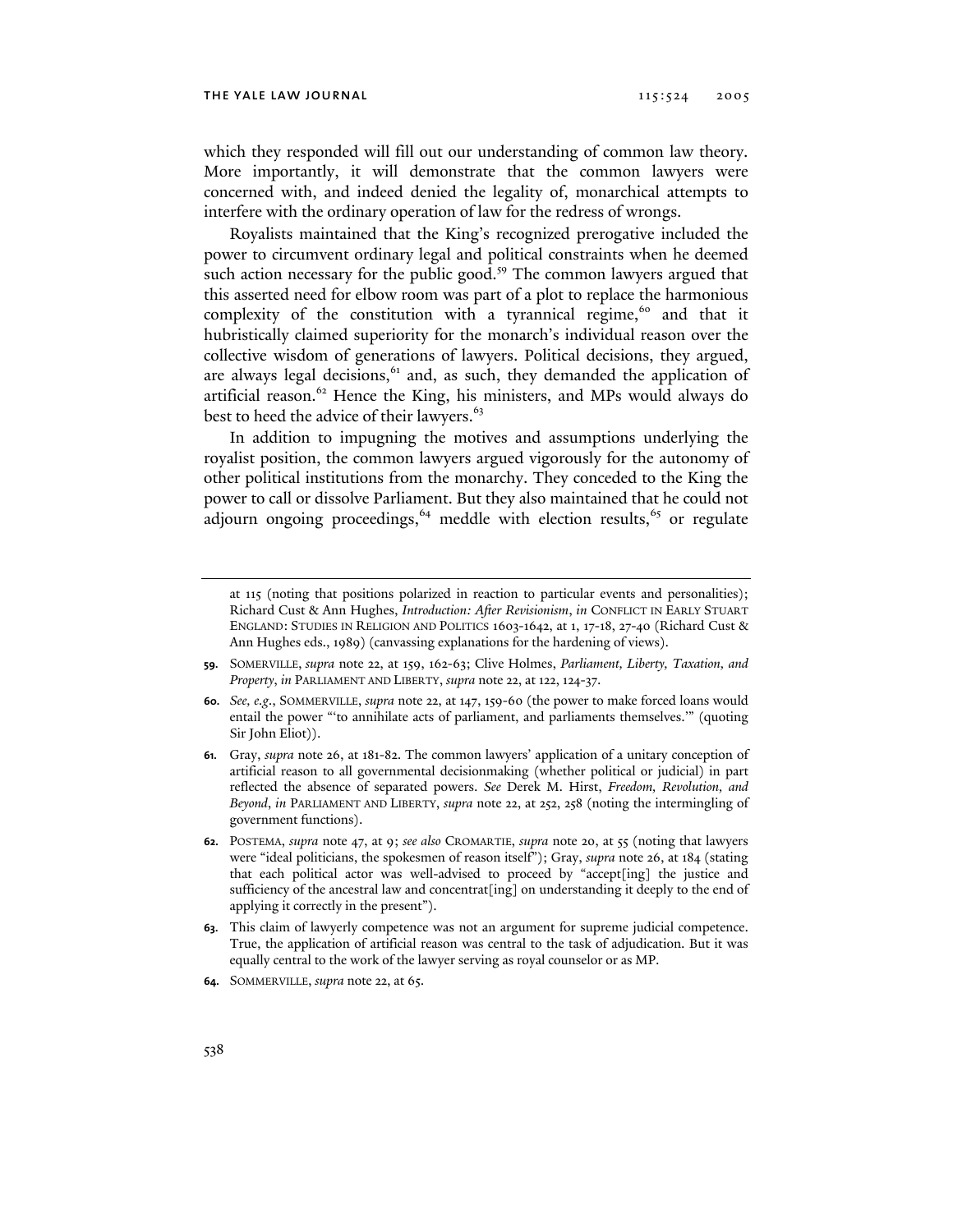parliamentary speech.<sup>66</sup> That all appropriations had to commence in the House of Commons likewise served as a critical counterweight to the King's power to call and dissolve Parliament.<sup>67</sup> In a similar fashion, they insisted that the King was obliged to respect his courts. True, they did not argue for an independent, coequal judicial branch: The King was the font of justice and individual judges worked for him. Yet they maintained that his delegation of authority to the courts was irrevocable—that he was "immanent if not dissolved" within them,<sup>68</sup> and he would step out of his proper place if he were to assume the power to adjudicate individual cases.<sup>69</sup> To interfere with the course of justice would upset the structure of government, and entail a substitution of the King's natural reason for lawyers' artificial reason. Similarly, they argued that it was not within the King's authority to grant executive courts (e.g., Star Chamber) jurisdiction that properly belonged to common law courts.<sup>70</sup>

The common lawyers not only argued for the autonomy of the courts, but also for limits on the "dispensing power"—the King's prerogative to exempt particular persons from legal rules and penalties.<sup>71</sup> For example, if Parliament

- **67.** SOMMERVILLE, *supra* note 22, at 66-67. The common lawyers were against not the impositions per se, but rather the King's assertion of unilateral power to impose them. *Id.* at 145 & n.24.
- **68.** Cromartie, *supra* note 27, at 112.
- **69.** COKE, *supra* note 38, at 1169 ("[T]he King hath wholly left matters of judicature according to his lawes to his Judges."). Hobbes took this argument to be of sufficient import to warrant a rebuttal. THOMAS HOBBES, A DIALOGUE BETWEEN A PHILOSOPHER AND A STUDENT OF THE COMMON LAWS OF ENGLAND 89 (Joseph Cropsey ed., Univ. of Chi. Press 1971)  $(1681)$ .
- **70.** STONER, *supra* note 20, at 30.
- **71.** The dispensing and pardoning powers were distinct. The latter spared a wrongdoer from punishment for having done wrong. 12 EDWARD COKE, THE REPORTS OF SIR EDWARD COKE (1656), *reprinted in* 1 SELECTED WRITINGS, *supra* note 26, at 439. The former relieved the beneficiary of any obligation to comply with the law. Because pardons did not purport to annul the wrong, they could be granted in situations when dispensations could not. *See* WESTON & GREENBERG, *supra* note 49, at 22-34; Paul Birdsall, *"Non Obstante": A Study of the Dispensing Power of English Kings*, *in* ESSAYS IN HISTORY AND POLITICAL THEORY 37, 60 (Carl

**<sup>65.</sup>** According to the common lawyers, the House of Commons retained the exclusive right to determine qualifications of its members, rendering void attempts by the King to render disfavored persons ineligible for service (e.g., by appointing them to some other office). *Id*. at 63-64, 73.

**<sup>66.</sup>** *Id*. at 70-71, 74-76; *see also* J.H. Hexter, *Parliament*, *Liberty and Freedom of Elections*, *in* PARLIAMENT AND LIBERTY, *supra* note 22, at 21, 25-51 (describing the "Humble Answer" and "Apology" drafted by members of the House of Commons to James I as early assertions of parliamentary privileges). I do not mean to cast these MPs as modern-day civil libertarians—they frequently took it upon themselves to punish members who defended royalist positions.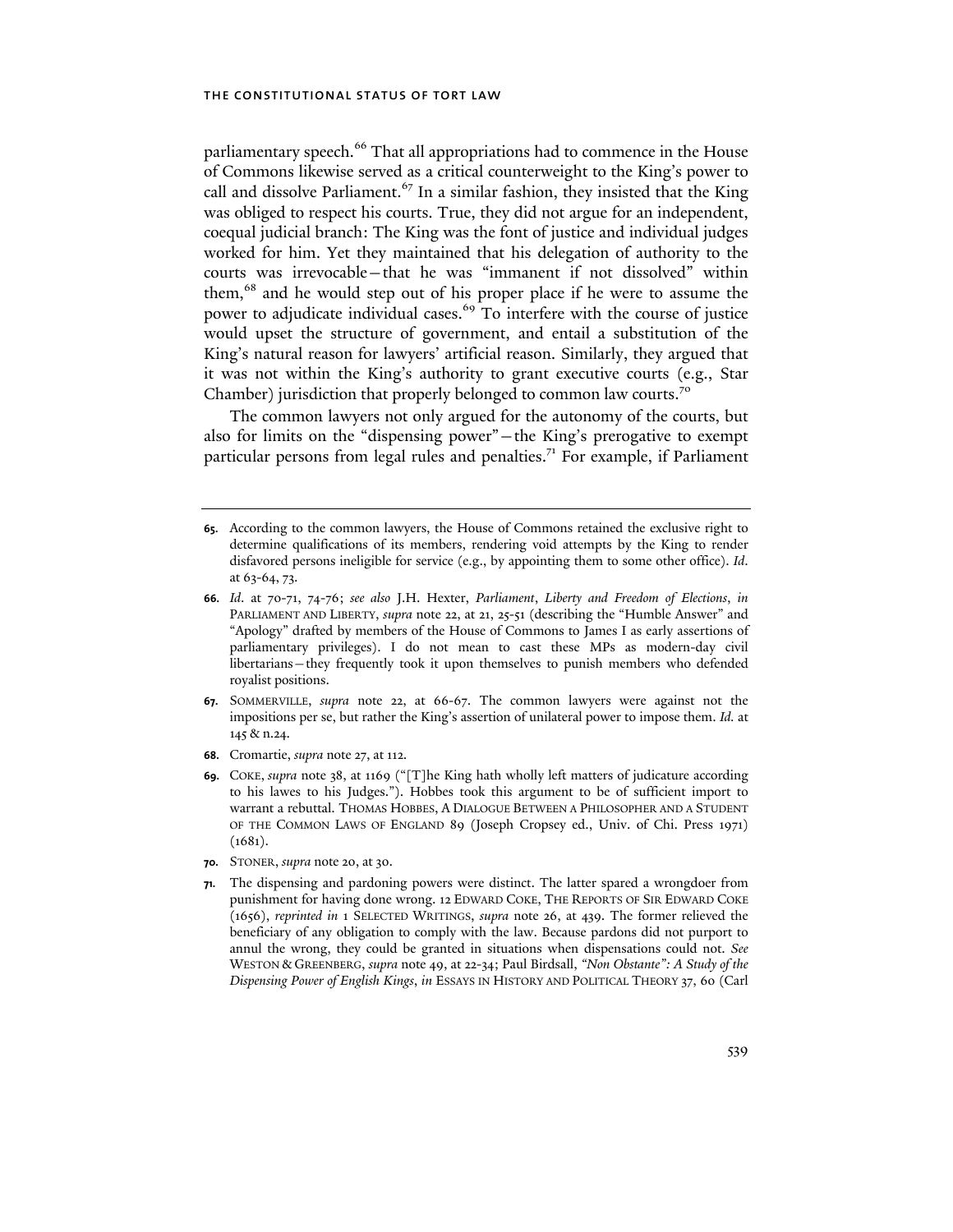enacted a law setting a one-year term of office for sheriffs, the King could dispense with the law as it applied to a particular sheriff.<sup>72</sup> According to common law theory, the dispensing power, like every royal power, was subject to significant legal restraints. For example, it could not be used to suspend the application of laws applicable to whole classes of persons, nor could it be invoked to exempt individuals from common law obligations (as opposed to statutory directives). It also could not license an act *malum in se*: The King could not grant a man dispensation to commit murder, although he could pardon him from being punished for it.<sup>73</sup>

Most saliently, "the king [could] never exercise his prerogative of dispensation in such a way as to prejudice the more specific rights of his subjects, those of property or of personal security."<sup>74</sup> Thus, he had no power to dispense "if in doing so he allowed one subject to dispossess another, do another injury, or deprive another of recourse to a private suit or action."75 The King could not grant an individual immunity from liability for an action to recover a debt.<sup>76</sup> To do so would be to tread on "[o]ne of the subject's most fundamental rights," namely, the right to have "his cause tried by the known rules of the common law in the common law courts."77 Nor could the King immunize a subject from being enjoined to eliminate a nuisance. By definition, a nuisance interferes with the property rights of another citizen whose interest in the matter the King had no power to waive.<sup>78</sup> The pardon power was similarly limited. The King could pardon a felon, but that pardon only concerned the royal interest in punishment. If the felony also constituted an

- **73.** Birdsall, *supra* note 71, at 55-56; Edie, *supra* note 71, at 199.
- **74.** Birdsall, *supra* note 71, at 56.
- **75.** Edie, *supra* note 71, at 199.
- **76.** Birdsall, *supra* note 71, at 57.
- **77.** SOMMERVILLE, *supra* note 22, at 169; *see also* Birdsall, *supra* note 71, at 60.
- **78.** *See* WESTON & GREENBERG, *supra* note 49, at 11, 24 (discussing this limitation in connection with the King's pardon power); Cromartie, *supra* note 27, at 110 (noting Glanville's assertion that the dispensing power cannot be used to "take from . . . subjects that birthright and inheritance which they have in their liberties by virtue of the common law and of . . . statutes [incorporated into it]").

Wittke ed., 1967); Carolyn A. Edie, *Tactics and Strategies: Parliament's Attack upon the Royal Dispensing Power 1597-1689*, 29 AM.J. LEGAL HIST. 197 (1985).

**<sup>72.</sup>** Likewise, the King could grant an exemption to laws limiting trade in certain goods. WESTON & GREENBERG, *supra* note 49, at 25-26; Birdsall, *supra* note 71, at 46-47. This was so even if such a law contained a clause purporting to block the King from dispensing with it. Birdsall, *supra* note 71, at 46-47.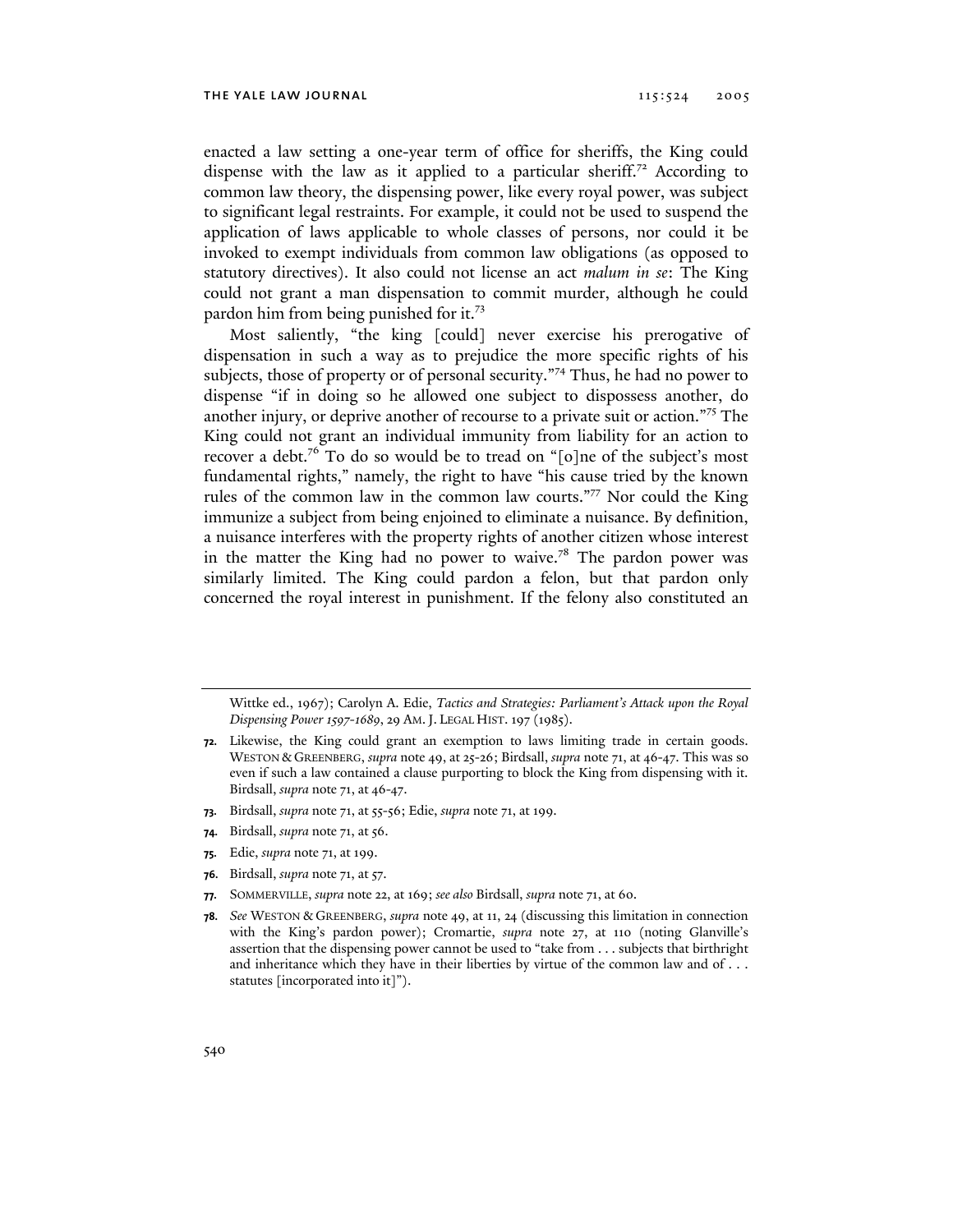injury to another, the King could not annul the victim's right to prosecute an appeal of felony against the defendant as redress for the wrong done to him.<sup>79</sup>

## *B. Locke on the Inalienability of the Right To Redress Injuries*

As described in the previous Section, one finds within common law theory the idea that the King's responsibilities, as defined by the Ancient Constitution, include an obligation to establish courts and not to interfere with their operation so that they might, among other things, provide for the redress of wrongs. John Locke took a similar position as a matter of normative social contract theory in his *Second Treatise on Government*. 80 In it, Locke maintained that an individual's delegation of governing power to the state does not include a renunciation of his right to obtain redress from one who has wrongfully injured him. Instead, the individual consents only to channel the exercise of that right through the law, and, in return, the government is placed under an obligation to provide such law. Locke, like the common lawyers, thus insisted that the sovereign has no authority to extinguish a victim's claim to recourse against an injurer.

The opening pages of the *Second Treatise* reveal a political theory based on modern rather than medieval premises.<sup>81</sup> Expressly rejecting the idea that the relationship of ruler and ruled is one of natural subordination, the *Second Treatise* famously posits that political power is unnatural and therefore in need of justification.<sup>82</sup> This, in turn, requires an account of how a government constructed by persons who stand in a natural relation of equality can claim the

**<sup>79.</sup>** *See* WESTON & GREENBERG, *supra* note 49, at 23. An appeal of felony was a private prosecution brought at the behest of the victim of a felony, or surviving kin, in lieu of an action for damages. *See* David J. Seipp, *The Distinction Between Crime and Tort in the Early Common Law*, 76 B.U. L. REV. 59, 61-68 (1996). Even Hobbes thought it would be inequitable—though of course not unlawful—for the sovereign to relieve wrongdoers of the obligation to make reparations to victims. HOBBES, *supra* note 69, at 76.

**<sup>80.</sup>** For recent analyses of the significance of Locke's thought for the idea of redress, see Ann Woolhandler & Caleb Nelson, *Does History Defeat Standing Doctrine?*, 102 MICH. L. REV. 689, 696-97 (2004); and Benjamin C. Zipursky, *Philosophy of Private Law*, *in* THE OXFORD HANDBOOK OF JURISPRUDENCE AND PHILOSOPHY OF LAW 623, 637-40 (Jules Coleman & Scott Shapiro eds., 2002).

**<sup>81.</sup>** *See* HERZOG, *supra* note 36, at 19, 39-71 (arguing that modern consent theories of political legitimacy emerged in conjunction with the emergence of new nonhierarchical forms of interaction in Stuart England).

**<sup>82.</sup>** JOHN LOCKE, *The Second Treatise of Government*, *in* TWO TREATISES OF GOVERNMENT 265, 267-68 (Peter Laslett ed., Cambridge Univ. Press 1988) (1690).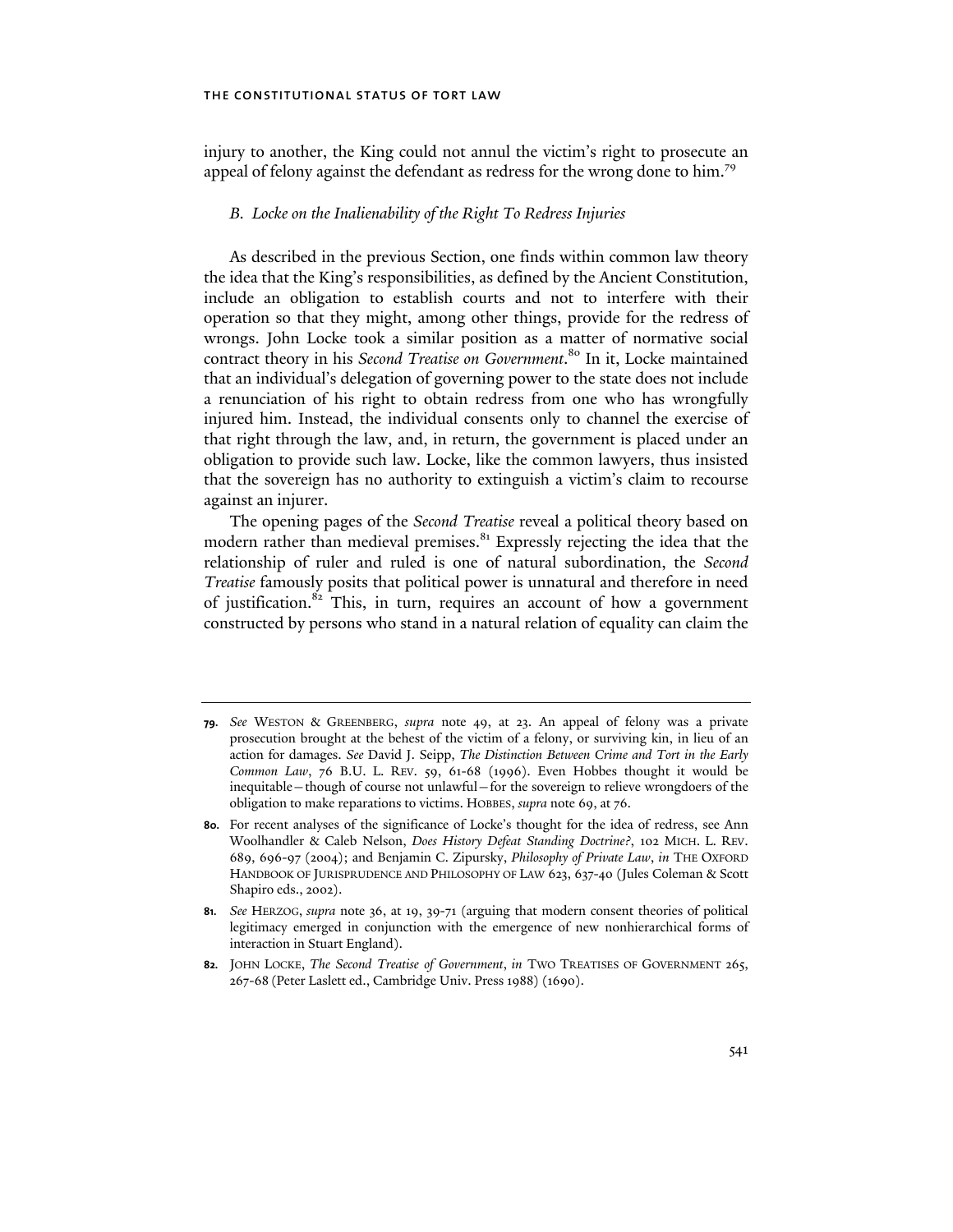right to coerce and even kill.<sup>83</sup> To develop this account, Locke employed the now-familiar concepts of the state of nature and the social contract.

In Locke's view, the state of nature is governed by the law of nature. $84$ Under it, persons are equal and free to pursue any course of conduct, so long as they do not harm another's life, health, liberty, or possessions. They also bear obligations, including duties not to transgress against one another, that come with preemptive and after-the-fact enforcement mechanisms. First, each person has a right and a duty of self-preservation,<sup>85</sup> which include a right to defend oneself against transgressions by others.<sup>86</sup> Second, breaches of the obligation not to wrong others are punishable.<sup>87</sup> The authority to judge and to punish resides equally in each individual.<sup>88</sup> Judgment and punishment are thus sought not for the benefit of the victim, but in the name of mankind. True, the wrongdoer deserves his punishment: His transgression renders him eligible for it. But the fact that punishment can be inflicted by anyone is evidence that Locke did not conceive of it as revenge or retribution. Moreover, the degree of punishment to be visited on the wrongdoer is only that which will suffice to "make . . . [the wrongdoer] repent" for his violation of the law and to set an effective example by which to deter others.<sup>89</sup>

Although Locke's conception of punishment centered on the vindication of public interests, he also recognized that victims of wrongdoing stand in a special relationship to wrongdoers:

Besides the Crime, which consists in violating the Law, . . . there is commonly *injury* done to some Person or other, and some other Man receives damage by his Transgression, in which Case he who hath received any damage, has besides the right of punishment common to him with other Men, a particular Right to seek *Reparation* from him that has done it.<sup>90</sup>

- **85.** *Id*.
- **86.** *Id*. at 271, 280.
- **87.** *Id*. at 271-74.
- **88.** *Id*. at 271-72.
- **89.** *Id*. at 272.
- **90.** *Id*. at 273.

**<sup>83.</sup>** *Id*. at 268.

**<sup>84.</sup>** *Id*. at 271.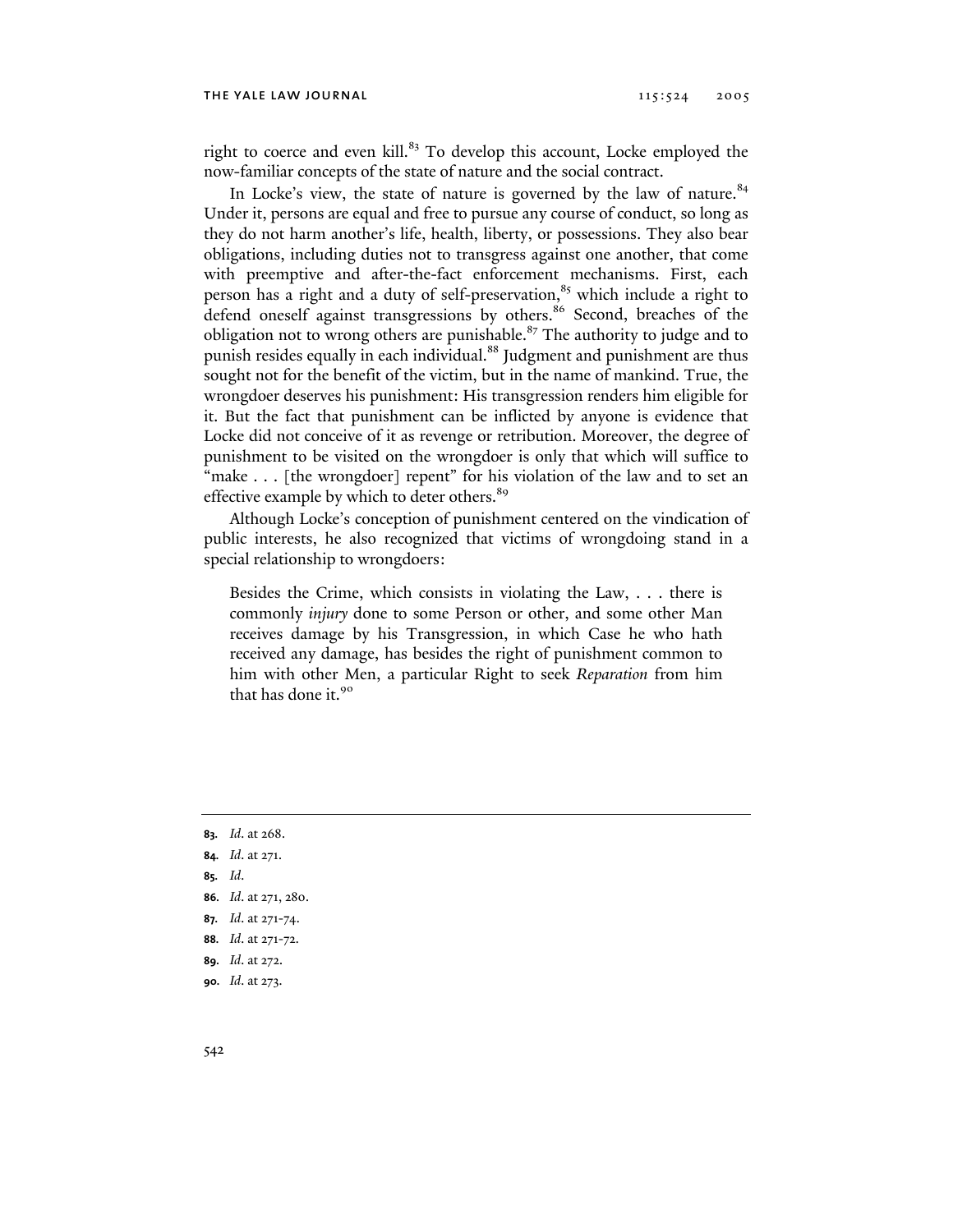In other words, wrongs tend to have a public aspect and a private aspect. They are a trespass<sup>91</sup> against the whole species (crimes) and a trespass against particular victims (injuries).<sup>92</sup> As crimes, wrongs are punishable by anyone in furtherance of the law and public safety. As injuries, they warrant redress or satisfaction for the victim.<sup>93</sup>

With the transition from the state of nature to civil society, individuals delegate to government the task of defining wrongs and of responding to them.94 Locke, of course, argued that this delegation is revocable upon conduct by governors evidencing a breach of the trust placed in them.<sup>95</sup> He also argued that it is incomplete. Individuals do hand over completely their right to act as judge and executioner; but they do not give up their right of self-preservation or their related right to redress wrongs.

The latter point is most apparent in cases of self-defense: When one man sets upon another with an evident intent to rob him, Locke supposed that the intended victim may kill the other.<sup>96</sup> Yet the right is also in play in situations in which the wrong committed—such as a theft that involves no risk of personal injury—does not justify an immediate response from the victim. In civil society, this sort of victim must look to the law for reparations.<sup>97</sup> But, in return, the government must provide such law. True, by entering civil society each individual wholly gives over to government his right to punish, and it follows that government enjoys the power to decline to punish when, in its judgment, punishment will not serve to vindicate the law or deter.<sup>98</sup> But with respect to the private aspect of wrongs, Locke reasoned, the government enjoys no such power:

- **93.** Others could assist the victim in obtaining reparations, but only the victim is entitled to them. LOCKE, *supra* note 82, at 272.
- **94.** *Id*. at 353.
- **95.** *Id*. at 367, 406-28.
- **96.** *Id*. at 280-81, 390.
- **97.** *Id*. at 280-81, 324-25.
- **98.** *Id*. at 273-74.

**<sup>91.</sup>** *Id*. at 272. "Trespass" in this usage roughly corresponds to our notion of "tort"—i.e., a wrong involving a transgression against another. GOLDBERG ET AL., *supra* note 3, at 3; *see also id*. app. B (briefly describing the old trespass concept).

**<sup>92.</sup>** "Injury" refers not to the bad outcome for the victim, but to the fact of having been wronged by another. Hence the import of the legal aphorism *damnum absque injuria*, which identifies instances in which an actor causes harm to another yet cannot be said to have acted wrongfully toward that other. WILLIAM BLACKSTONE, 1 COMMENTARIES \*118 (equating "private wrongs" with "civil injuries").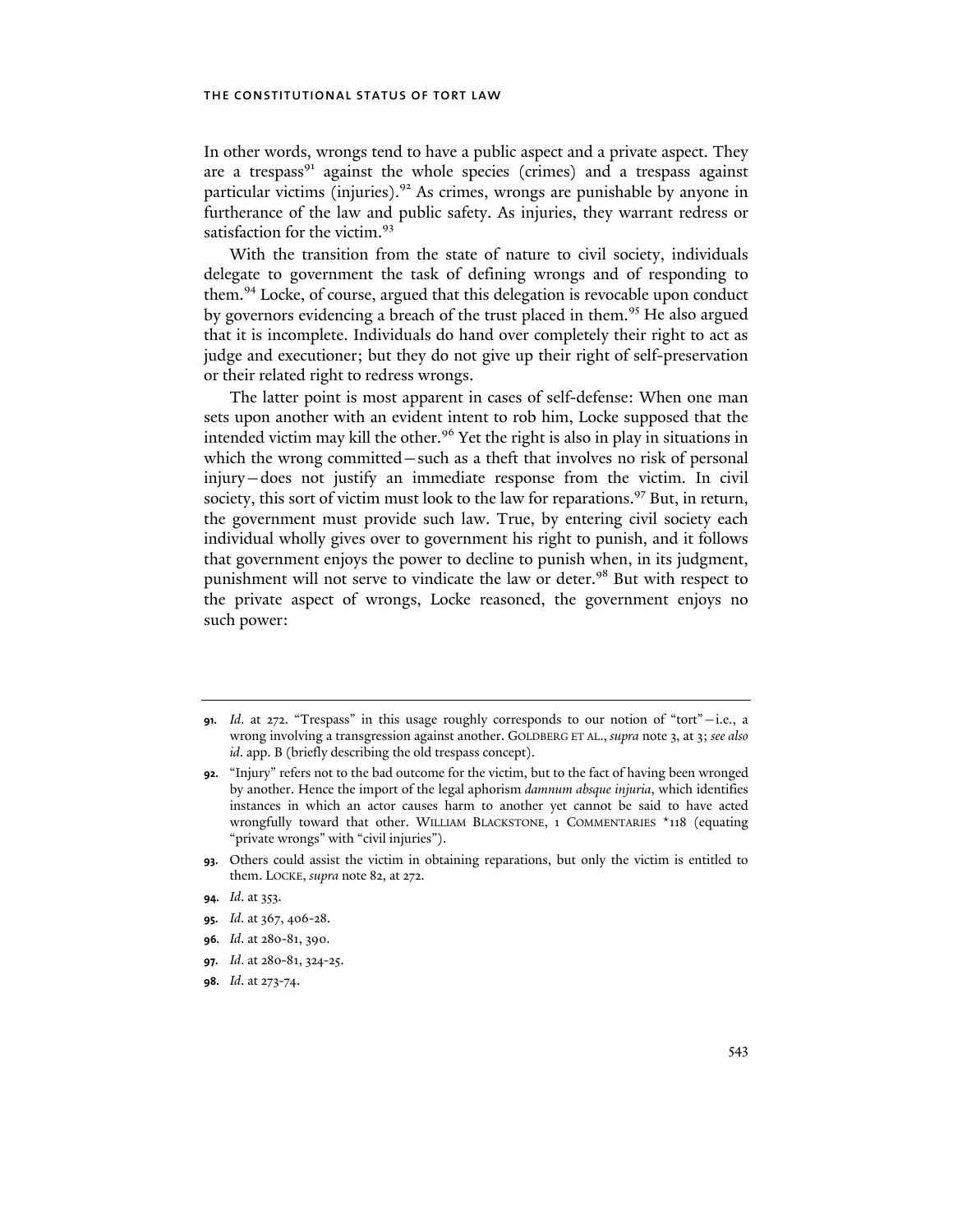[T]he Magistrate, who by being Magistrate, hath the common right of punishing put into his hands, can often, where the publick good demands not the execution of the Law, *remit* the punishment of Criminal Offences by his own Authority, but yet cannot *remit* the satisfaction due to any private Man, for the damage he has received. That, he who has suffered the damage has a Right to demand in his own name, and he alone can *remit*: The damnified Person has this Power of appropriating to himself, the Goods or Services of the Offender, by *Right of Self-Preservation* . . . .<sup>99</sup>

In other words, even in civil society, the natural right of self-preservation includes not only the right to defend oneself against forcible attacks when subsequent appeal to law would be useless, but also the right to remedial selfhelp–the right of "appropriating to himself, the Goods or Service of the Offender."100 This right is defeasible: If the law provides an effective avenue by which redress can be secured, the victim must forego private remedial self-help and proceed by the mechanisms provided by the law. But the law cannot extinguish the right to obtain reparations from one's wrongdoer by refusing to provide such mechanisms. In that event, the individual is once again entitled to help himself.

In sum, Locke's social contract theory claims that victims of wrongs possess a natural right to reparations from wrongdoers, and that government, as custodian of individuals' rights, owes it to them to provide a law of reparations.<sup>101</sup> In noting this feature of his thought, I do not mean to suggest that Locke had views on tort reform. Still, Locke does provide a political theory with modern premises that posits a basic governmental obligation to provide a law of redress for private wrongs. Moreover, he extends the scope of this duty by invoking it not only against the specter of arbitrary monarchy but, more broadly, against the specter of arbitrary government.

**<sup>99.</sup>** *Id*. Locke's reasoning echoes and expands upon one of the recognized limits on the King's dispensing power. *See supra* text accompanying notes 71-79.

**<sup>100.</sup>** LOCKE, *supra* note 82, at 274. Note Locke's striking argument that enslavement of the wrongdoer can be an appropriate remedy for a private wrong. *Id*. at 284.

**<sup>101.</sup>** Locke cited as one ground for the dissolution of a commonwealth the failure of the executive power within it to administer justice. *Id*. at 410-11.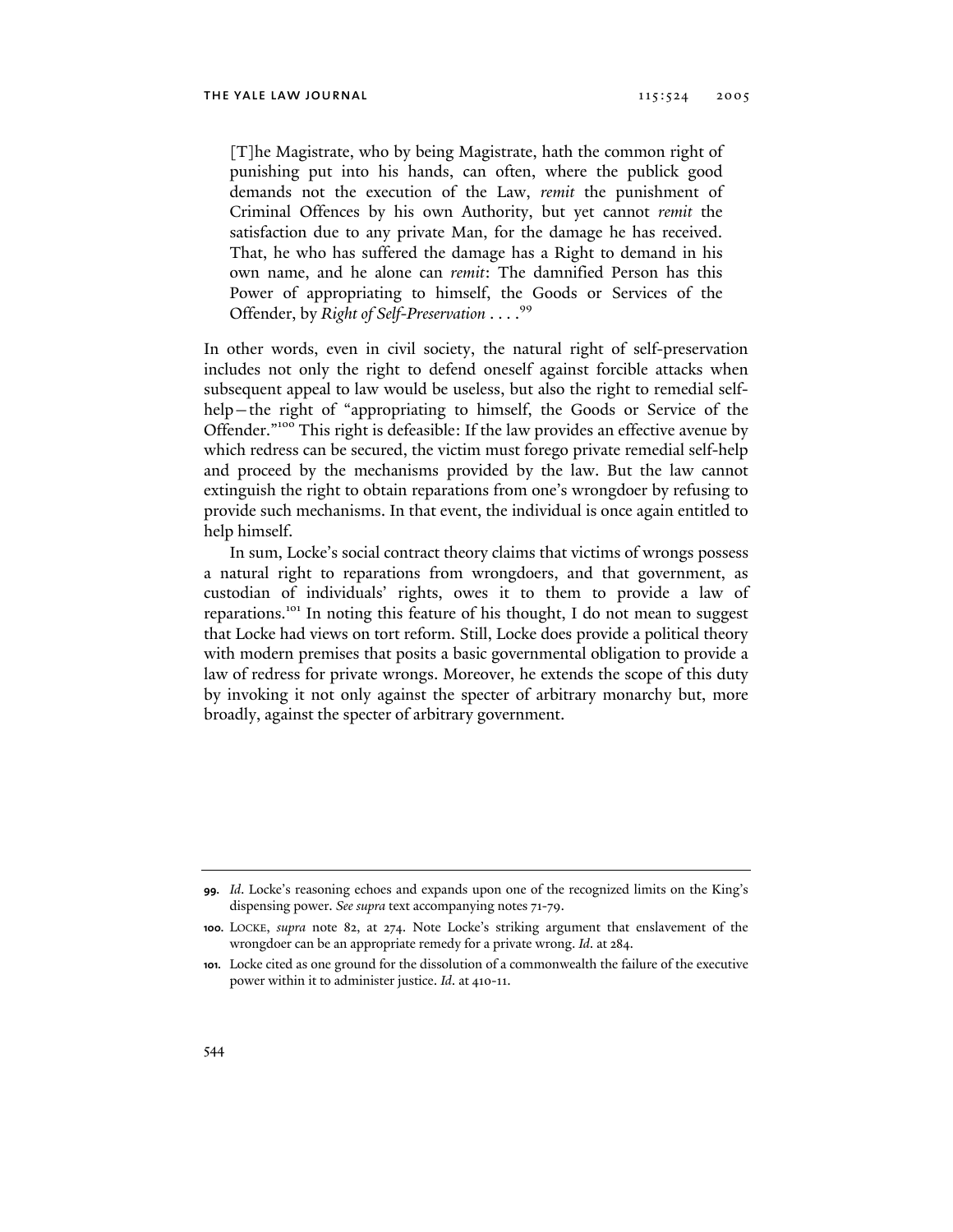## *C. Blackstone's Synthesis: Private Wrongs and the English Constitution*

Although hardly bedfellows in the seventeenth century, common law and social contract theories would join forces by the end of the eighteenth.<sup>102</sup> The chief architect of this merger was William Blackstone.<sup>103</sup> In Blackstone's work we see a more fully formed rendition of the common lawyers' and Locke's notion that Englishmen enjoy a right to a body of law that enables them to redress "injuries" or private wrongs. This rendition, in turn, would prove influential among early American elites, as I will discuss in Part II.

In this Section, I first offer a hurried overview of the *Commentaries* that aims to defend them against stock charges of incoherence.<sup>104</sup> I then show that they offer a constructivist conception of rights that treats laws granting

For more charitable modern readings of Blackstone, see DAVID LIEBERMAN, THE PROVINCE OF LEGISLATION DETERMINED: LEGAL THEORY IN EIGHTEENTH-CENTURY BRITAIN 29-68 (1989); S.F.C. MILSOM, *The Nature of Blackstone's Achievement*, *in* STUDIES IN THE HISTORY OF THE COMMON LAW 197, 197-208 (1985); Albert W. Alschuler, *Rediscovering Blackstone*, 145 U. PA. L. REV.1 (1996); J.M. Finnis, *Blackstone's Theoretical Intentions*, 12 NAT. L.F. 163 (1967); W. S. Holdsworth, *Some Aspects of Blackstone and His* Commentaries, 4 CAMBRIDGE L.J. 261 (1932); Richard A. Posner, *Blackstone and Bentham*, 19 J.L. & ECON. 569  $(1976).$ 

**<sup>102.</sup>** Hobbes, the father of social contract theory, was a vicious critic of common law theory, ridiculing as nonsensical and pernicious the ideas of law that binds the sovereign, artificial reason, and virtuous complexity. *See* THOMAS HOBBES, LEVIATHAN 199, 201, 240-44 (Michael Oakeshott ed., Collier Books 1962) (1651). Locke seems to have been unmoved by appeals to custom, artificial reason, and the common law as a font of justice. *See* Peter Laslett, *Introduction* to LOCKE, *supra* note 82, at 77-79.

**<sup>103.</sup>** STONER, *supra* note 20, at 162-75; Heyman, *supra* note 20, at 517.

**<sup>104.</sup>** *See, e.g.*, DANIEL J. BOORSTIN, THE MYSTERIOUS SCIENCE OF THE LAW: AN ESSAY ON BLACKSTONE'S COMMENTARIES 4-6 (Univ. of Chi. Press 1996) (1941) (arguing that the *Commentaries* form an incoherent and self-serving apology for the mid-eighteenth-century status quo); EDWARD S. CORWIN, THE "HIGHER LAW" BACKGROUND OF AMERICAN CONSTITUTIONAL LAW 85 (1955) (reprinting articles from 1928-1929) (describing Blackstone's work as "the very exemplar and model of legalistic and judicial obscurantism"). The standard view owes much to Bentham's overwrought early critiques. *See* J. H. Burns & H.L.A. Hart, *Introduction* to JEREMY BENTHAM, A COMMENT ON THE COMMENTARIES AND A FRAGMENT ON GOVERNMENT, at xix-xxix (J. H. Burns & H.L.A. Hart eds., 1977) (describing Bentham's critiques of Blackstone); W. S. Holdsworth, *Blackstone*, 17 N.C. L. REV. 233, 238- 40 (1939) (briefly describing the bases for Bentham's hostility toward Blackstone's work). In this country, it also traces back to Blackstone's rejection of popular sovereignty and of the idea that American colonists enjoyed the rights of Englishmen. 1 BLACKSTONE, *supra* note 92, at \*105, \*157; *see* 1 JAMES WILSON, THE WORKS OF JAMES WILSON 14-20 (James DeWitt Andrews ed., Chicago, Callaghan & Co. 1896) (criticizing Blackstone for rejecting the doctrine of popular sovereignty); Dennis R. Nolan, *Sir William Blackstone and the New American Republic: A Study of Intellectual Impact*, 51 N.Y.U. L. REV. 731, 748-49 (1976) (noting that Jefferson came to associate Blackstone with forces of reaction).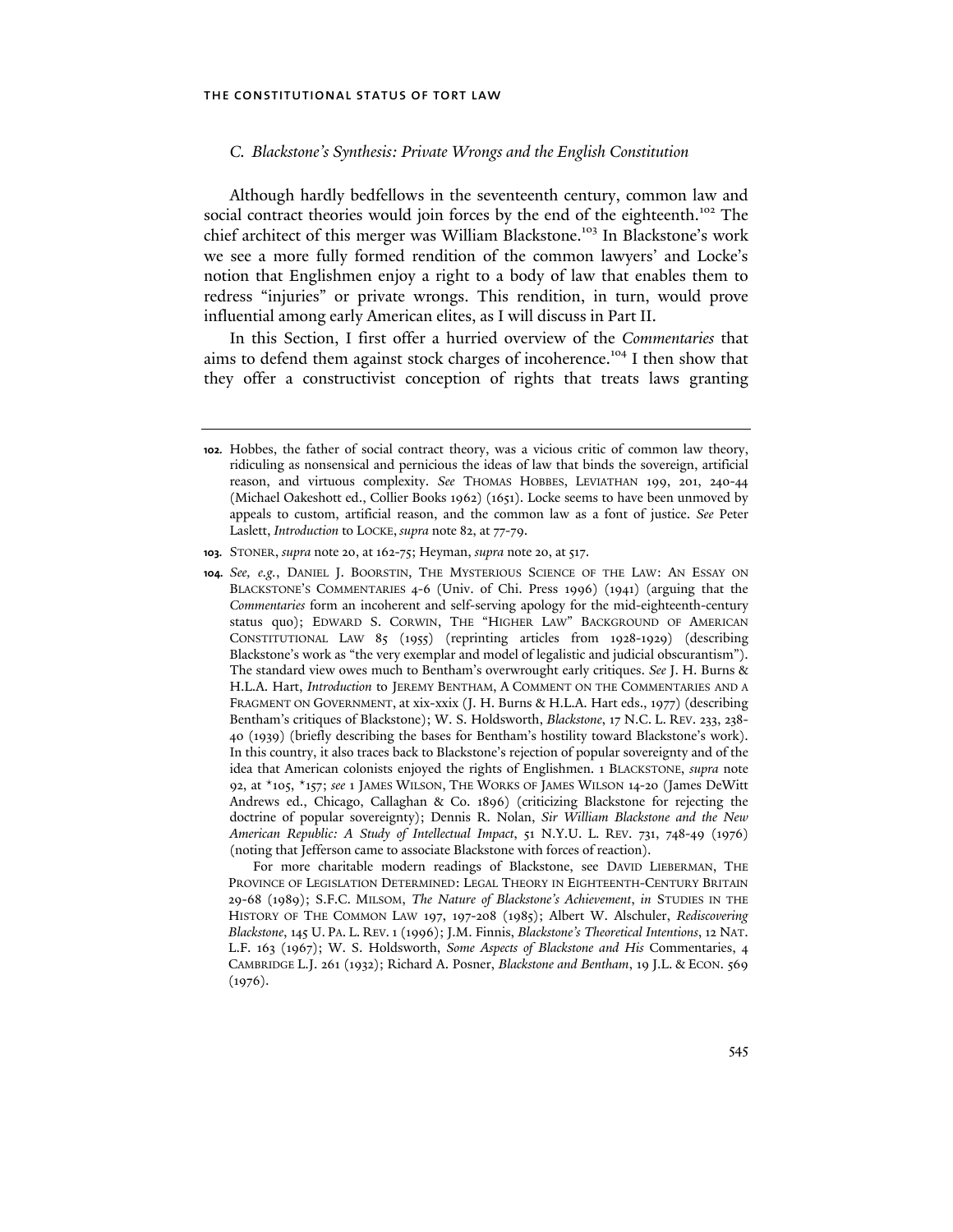individuals the power to redress wrongful invasions of those rights as a vital structural feature of the English Constitution. I conclude by rebutting the objection that the *Commentaries* cannot be treated as a source for a fundamental right to a law of redress because they treat all rights as mere positive rights that are subject to legislative revision.

## *1. Rights and Wrongs*

The *Commentaries* consist of brief prefatory and introductory remarks followed by a mass of materials organized under the headings of Rights and Wrongs.<sup>105</sup> Each of these headings is in turn bisected into two books, creating the following scheme: I—Rights of Persons; II—Rights of Things; III—Private Wrongs; and IV-Public Wrongs.<sup>106</sup> Although long a source of criticism,<sup>107</sup> this organization is coherent. Its intelligibility hinges on Blackstone's broad (and loose) use of the term "rights." By it he referred to all laws that declare and confer on natural or artificial persons rights, statuses, privileges, or powers.108 This is why Book I places under the same heading a discussion of Magna Carta, the respective legal powers of King and Parliament, and the rules of family and corporate law. Laws such as Magna Carta—themselves reflective and generative of English practices and beliefs—construct the individual as a rights-bearer by declaring him to be such a being and by directing persons to respect his rights.109 Governmental institutions, the Anglican church, and

**<sup>105.</sup>** Blackstone's scheme builds on one devised earlier by Hale. WILLIAM BLACKSTONE, AN ANALYSIS OF THE LAWS OF ENGLAND, at vii-viii (photo. reprint 1996) (3d ed. 1758). Blackstone's introduction treats social contract theory much like the common lawyers treated natural law, i.e., as setting the basic parameters in which national ("municipal") law operates. In this view, social contract theory captures the fundamental but abstract idea that individuals are holders of basic rights to life, liberty, and the ownership of property, which leaves to particular systems of municipal law almost all of the work of defining and enforcing these rights. 1 BLACKSTONE, *supra* note 92, at \*38, \*43-44, \*47, \*125, \*130.

**<sup>106.</sup>** Using modern categories, one can assign the following topics to each book: Book I constitutional law, administrative law, family law, and corporations; Book II—property, trusts and estates, and contracts; Book III—torts and civil procedure; Book IV—criminal law and procedure.

**<sup>107.</sup>** *See* GARETH JONES, THE SOVEREIGNTY OF THE LAW: SELECTIONS FROM BLACKSTONE'S *COMMENTARIES ON THE LAWS OF ENGLAND*, at xxvi (1973); MICHAEL LOBBAN, THE COMMON LAW AND ENGLISH JURISPRUDENCE 1760-1850, at 12, 27-41 (1991); Duncan Kennedy, *The Structure of Blackstone's* Commentaries, 28 BUFF. L. REV. 205, 223-64 (1979); Alan Watson, *The Structure of Blackstone's* Commentaries, 97 YALE L.J. 795, 796 (1988).

**<sup>108.</sup>** With the exception of the remedial or second-order powers that the law confers on persons who have been wronged. *See infra* text accompanying notes 119-141.

**<sup>109.</sup>** 1 BLACKSTONE, *supra* note 92, at \*123-24.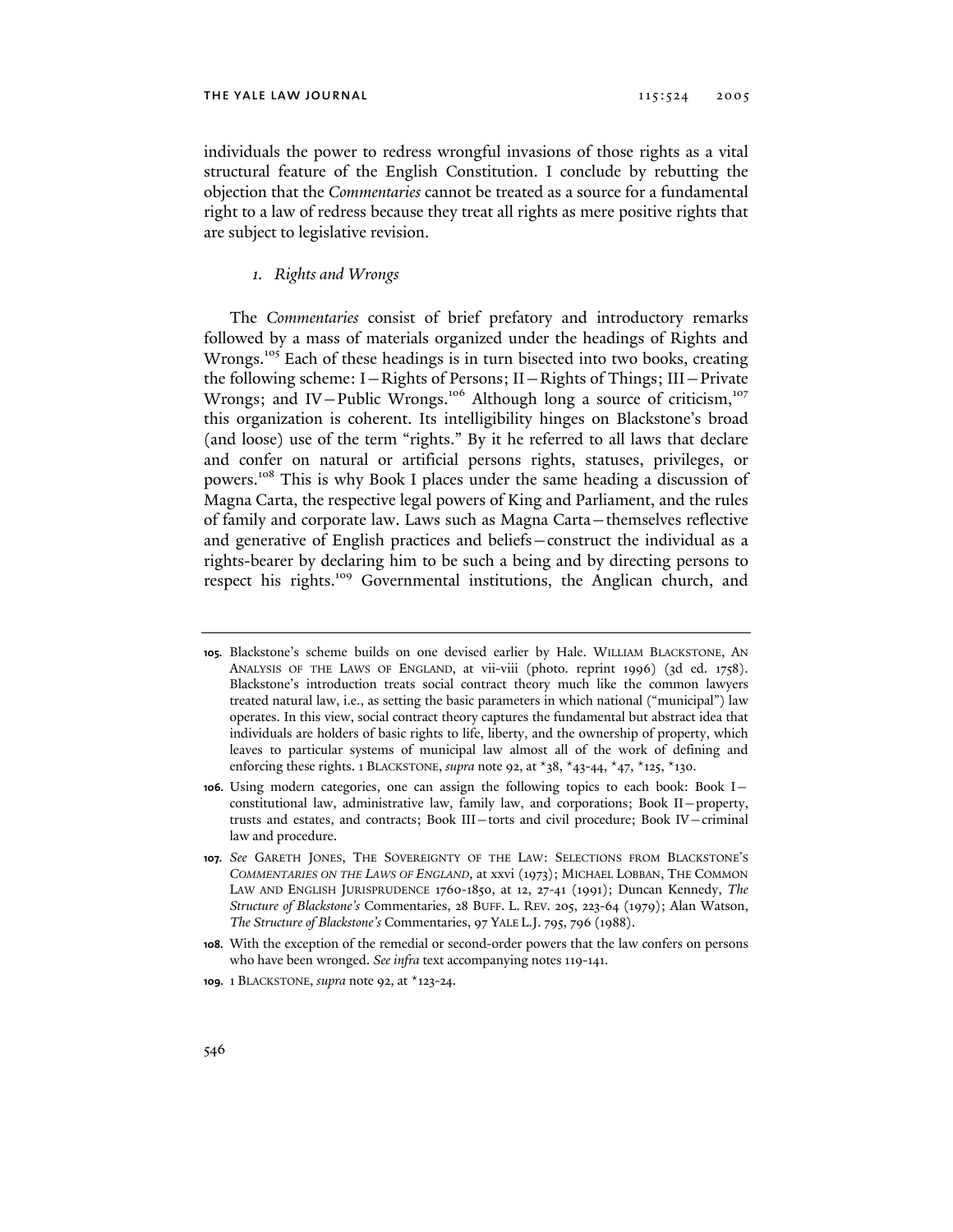municipal and business corporations<sup>110</sup>are similarly constructed: Each of these artificial persons, no less than natural persons, owes its status and powers to the law.111 Book II belongs under the heading of rights for the same reason. It addresses the parts of English law that empower individuals to own things. In Blackstone's view, the only natural component of ownership is God's grant to mankind of the run of the planet, which is a communal rather than an individual right. Thus, for example, it is only by virtue of English law that an owner gains the ability to control the transfer of his property upon death.<sup>112</sup> In sum, just as Book I canvasses how English law, through its declaratory and directive provisions, constructs individuals as bearers of rights of life and liberty, confers on political institutions powers of governance, and grants to fathers privileges with respect to their families, so Book II explains how that same body of law is responsible for constructing the relationship of Englishmen to land and goods as one of private ownership.<sup>113</sup>

After discussing the rights and powers conferred by English law, the *Commentaries* in their remaining two books attend to the prohibitory and remedial parts of the law—those that, in light of the rights articulated in Books I and II, enjoin or demand certain conduct, and provide remedies to victims of misconduct and sanctions for those who engage in it. Book III begins with Locke's sharp distinction between private and public wrongs.<sup>114</sup> Insofar as misconduct amounts to a "violation of public rights and duties, which affect the whole community, considered as a community," it is a public wrong or crime.<sup>115</sup> By contrast, insofar as conduct involves "an infringement or privation of the private or civil rights belonging to individuals, considered as

**115.** 3 *id.*

**<sup>110.</sup>** 1 *id*. at \*142-353 (discussing Parliament and King); 1 *id*. at \*364-83 (clergy); 1 *id*. at \*421-54 (families); 1 *id*. at \*455-73 (corporations).

**<sup>111.</sup>** Blackstone's treatment of the institutions of English government under the Rights-of-Persons heading also emphasizes his view that Englishmen enjoy a right to forms of government conducive to the protection of their rights. *See infra* text accompanying notes 131-136.

**<sup>112.</sup>** Under natural law, the death of the initial acquirer of property would return it to humanity in common, with ownership then vesting in the first person to grab it. 2 BLACKSTONE, *supra* note 92, at \*13; *see also* 2 *id*. at \*11 ("[Inheritance] is certainly a wise and effectual, but clearly a political, establishment; since the permanent right of property, vested in the ancestor himself, was no *natural*, but merely a *civil*, right."); 1 *id.* at \*134 (stating that rights of ownership and transfer "are entirely derived from society").

**<sup>113.</sup>** 1 *id*. at \*6-7. Blackstone's treatment of property also sheds light on his immediate aspiration for the *Commentaries*: By getting his students to grasp that their rights—and particularly their wealth—depended on the law, he hoped to induce in them the sense that it was not only their duty, but in their interest, to serve as guardians of the constitution.

**<sup>114.</sup>** 3 *id*. at 2.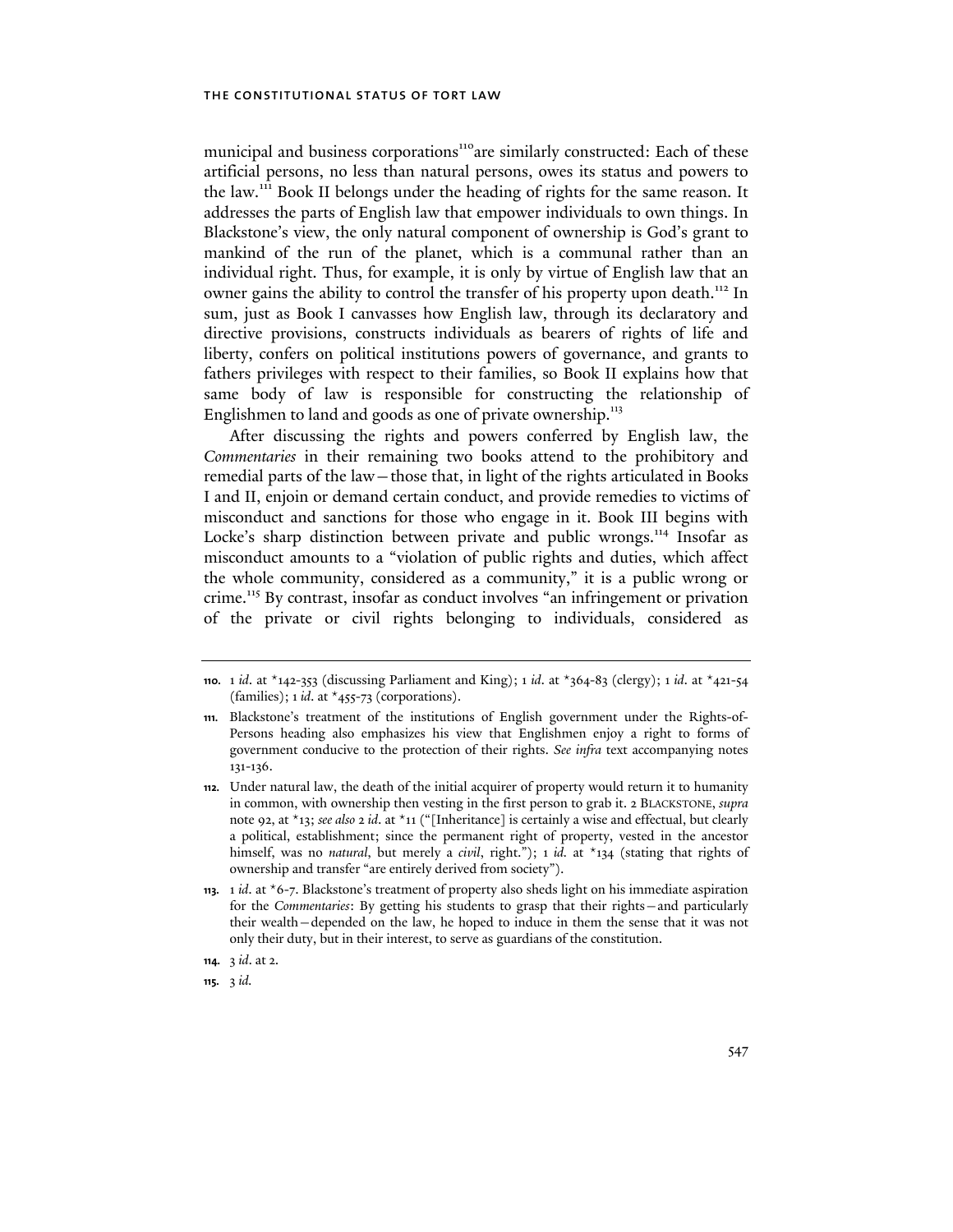individuals," it is a private wrong or civil injury.<sup>116</sup> The private wrongs recognized by English municipal law are defined by the common law writs of trespass and case. These actions articulate clusters of relational duties obligations that require one to act, or refrain from acting, in specified ways toward others so as to avoid interfering with their rights or interests.<sup>117</sup> Blackstone, as Locke had, treated each breach of such a duty as an injuring of that other—i.e., a deprivation of the other's right.<sup>118</sup> He also followed Locke in seeing tort law as a grant to victims of special remedial privileges or powers by which to respond to their injuries. The primary avenue<sup>119</sup> of redress for victims, he explained, is the common law courts; in particular their recognition, under the writs of trespass and case, of "personal actions"120 for "torts" and "contracts."<sup>121</sup> Blackstone's list of personal tort actions is today entirely recognizable, including assault, battery, defamation, false imprisonment, malicious prosecution, medical malpractice, nuisance, and trespass to land.<sup>122</sup> Each of these actions permitted victims to vindicate one or more of his absolute rights to life, liberty, and the use of property. Other actions stood to vindicate "relative" rights. For example, a man in his capacity as husband could (in Blackstone's time) obtain redress for loss of his property in his wife's services from one who abducted her or enticed her away.<sup>123</sup>

The immediate purpose of the typical common law suit was to permit the victim to obtain a pecuniary satisfaction $124$  from the wrongdoer as an "equivalent"<sup>125</sup> to a literal restoration of his rights.<sup>126</sup> The equivalence here

- **123.** 3 *id.* at \*138-43.
- **124.** 3 *id.* at \*117, \*121, \*128, \*138-39, \*220.

**<sup>116.</sup>** 3 *id*.

**<sup>117.</sup>** For an elaboration of the idea of relational duties, see *infra* text accompanying notes 377-388.

**<sup>118.</sup>** This analysis also applied to the "contract" writ—the action on the case for an *assumpsit*, which identified certain promises or undertakings as imposing a duty to perform on the promisor for the benefit of the promisee. 3 BLACKSTONE, *supra* note 92, at \*157.

**<sup>119.</sup>** In some instances, the law would authorize self-help, as in cases of self-defense and recapture of chattels. 3 *id*. at \*3-6. Individuals might also arrange for private dispute resolution, 3 *id*. at \*15-16, or pursue claims arising out of certain wrongs in courts other than common law courts, 3 *id*. at \*61-70, such as military, ecclesiastical, and maritime courts.

**<sup>120.</sup>** 3 *id*. at \*117-18. In addition to personal actions were "real" actions, by which courts ordered restoration of ownership in realty of which the victim had been deprived, and "mixed" actions, which included landlords' actions for waste against tenants. 3 *id.*

**<sup>121.</sup>** 3 *id.* at \*117.

**<sup>122.</sup>** 3 *id.* at \*120-28, \*138.

**<sup>125.</sup>** 3 *id.* at \*146; *see also* 4 *id.* at \*7. An example of a literal restoration of right via a personal action would be court-ordered specific performance.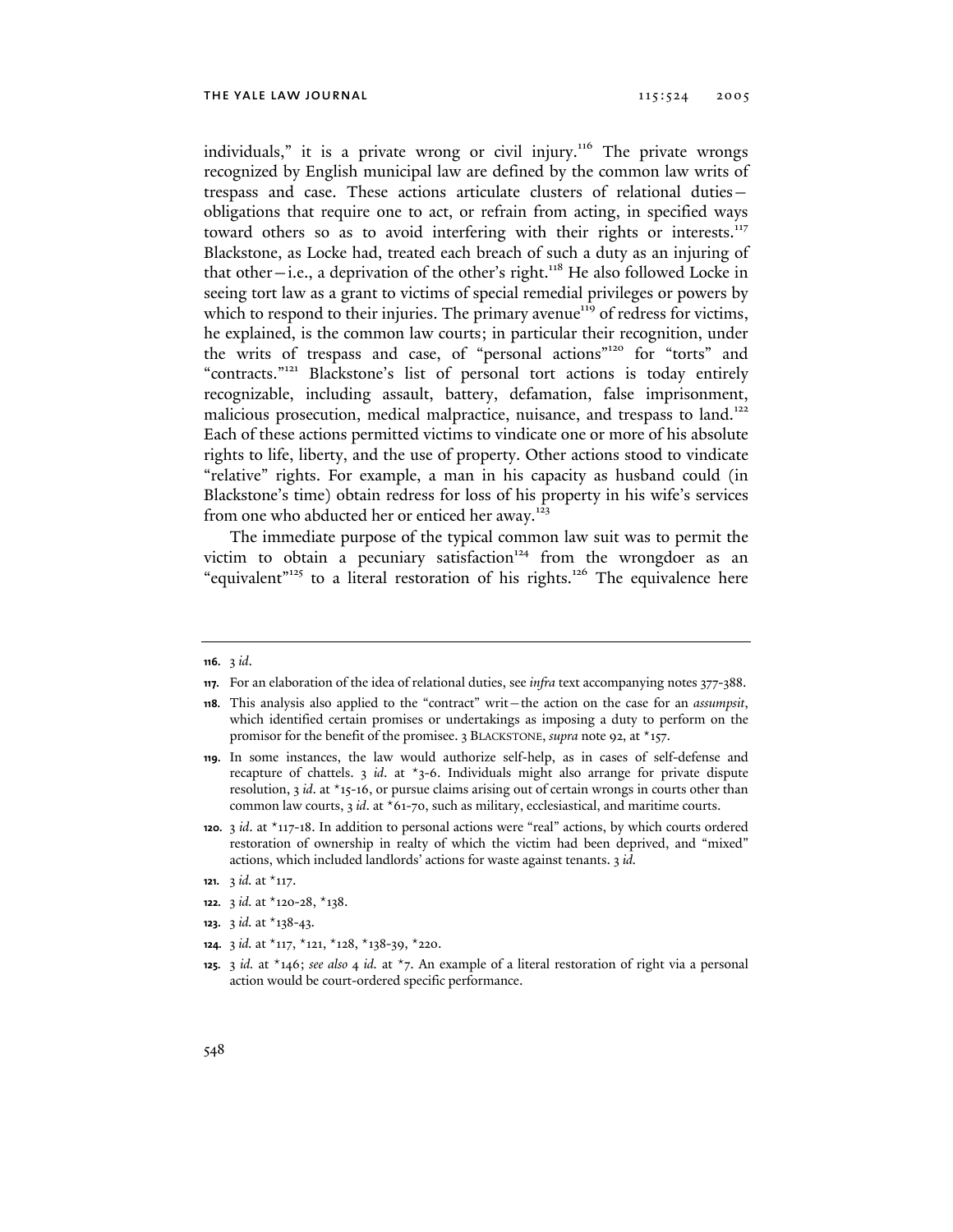concerns rights rather than harm or loss. The point of these actions was not (or not only) to compensate for the loss suffered by the victim, although the loss was usually compensated. Rather, the aim was to provide the victim with satisfaction—a payment that, from the perspective of an objective observer, would permit the victim to vindicate himself as against the injurer. Accordingly, a jury would ordinarily be asked to assess damages based on the gravity of the wrongdoer's misconduct toward the victim as well as its consequences for the victim.<sup>127</sup>

## *2. The Right to Law for the Redress of Private Wrongs: Blackstone's Constitution*

The *Commentaries* define a private wrong as a breach of a duty owed by the wrongdoer to the victim and, hence, a mistreatment of ("injury to") the victim by the wrongdoer. For this class of wrong, Blackstone explained, the law confers on the victim (or his or her survivors) a special privilege to respond to the wrongdoing, consisting typically of a power to invoke the writ of trespass or case to obtain damages from the wrongdoer. This power, Blackstone insisted, is not "merely" a common law entitlement, but rather a right guaranteed by England's unwritten constitution.

The *Commentaries*' organization—in particular, the framework of Rights and Wrongs—attests to the general importance of both remedy and sanction to Blackstone's conception of law. A legal system content merely to issue declarations and directives could not claim to be one which offered its citizens the protection of the law:

**<sup>126.</sup>** Blackstone placed his discussion of the appeal of felony in Book IV rather than Book III. 4 *id.* at \*308-12. As noted above, the appeal was a private prosecution that, like actions for trespass and case, was not terminable by officials, but that, in principle, would result in punishment of the offender rather than payment of damages. *See supra* note 79. (I say "in principle" because "appealed" defendants seem often to have reached monetary settlements with their accusers.) There were at least two considerations at work here. First, the appeal was already a relic by the mid-eighteenth century. 4 BLACKSTONE, *supra* note 92, at \*308. Second, the appeal's availability hinged on the commission of a felony, and therefore arguably was best presented in the Book devoted to specifying the content of that category of wrongs.

**<sup>127.</sup>** 3 BLACKSTONE, *supra* note 92, at \*121, \*397-98 (noting juries' discretion to set damages in light of numerous considerations, including the losses suffered by the victim as well as the nature of the defendant's conduct); *see also* John C.P. Goldberg, *Two Conceptions of Tort Damages: Fair v. Full Compensation*, 55 DEPAUL L. REV. (forthcoming 2006) (arguing that tort damages conceived as redress or satisfaction warrant fair compensation, a measure distinct from the notion of make-whole compensation).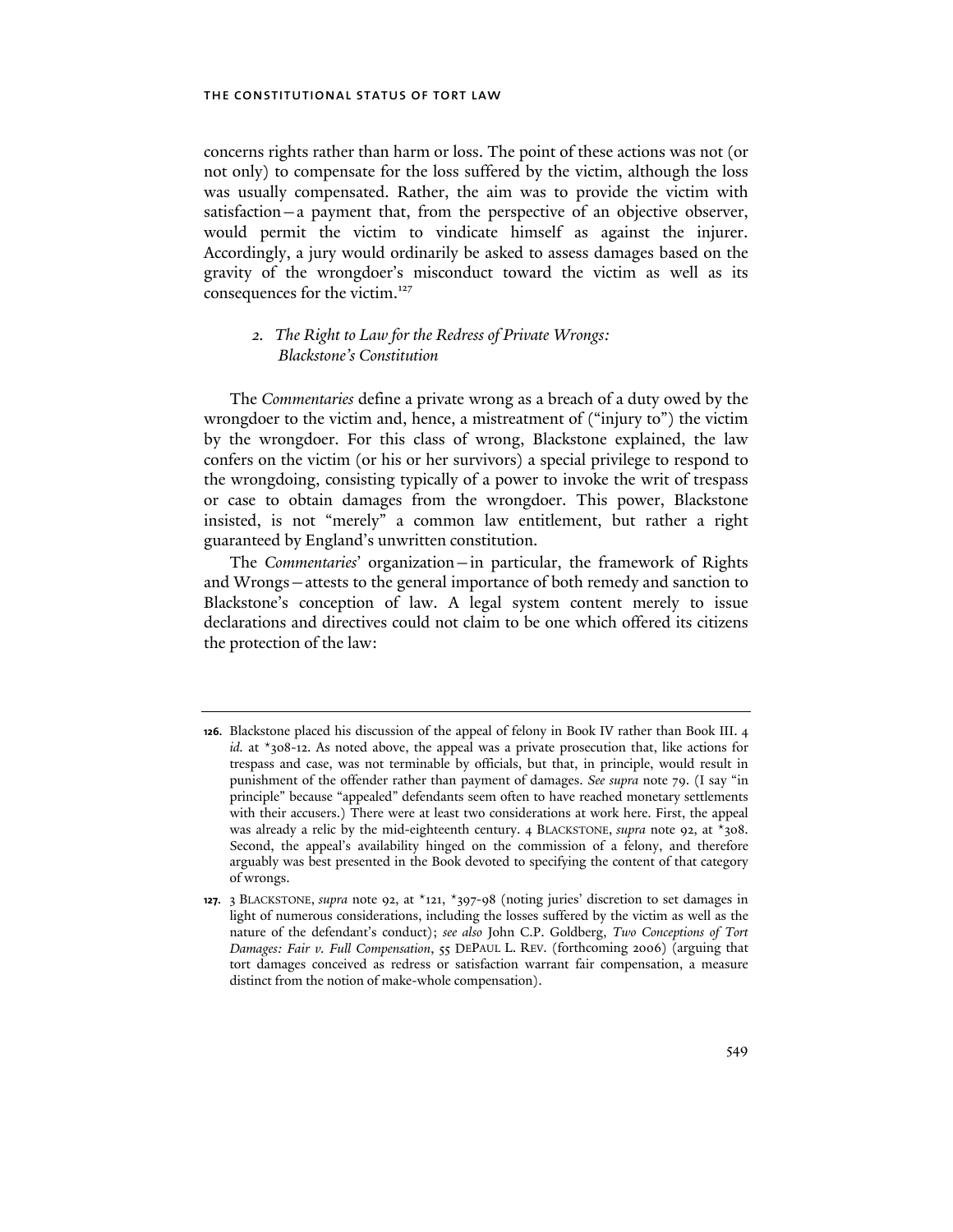[I]n vain would rights be declared, in vain directed to be observed, if there were no method of recovering and asserting those rights, when wrongfully withheld or invaded. This is what we mean properly, when we speak of the protection of the law. When, for instance, the *declaratory* part of the law has said "that the field or inheritance, which belonged to Titius's father, is vested by his death in Titius," and the *directory* part has "forbidden any one to enter on another's property without the leave of the owner;" if Gaius after this will presume to take possession of the land, the *remedial* part of the law will then interpose it's office; will make Gaius restore the possession to Titius, and also pay him damages for the invasion.<sup>128</sup>

The basic connection between laws recognizing rights and laws providing remedies and sanctions is likewise expressed in Blackstone's treatment of slavery as a condition of legal disability rather than mere physical domination.129 A person is a slave, he said, when the law fails to declare him a rights-holder, and when its remedial and sanctioning powers are unavailable to him, for then he is without "the protection of the law." A slave, in other words, is just a person who may be beaten, confined, and otherwise abused without the violation of a legal directive, liability, or punishment.<sup>130</sup>

These general observations are repeated and sharpened when the *Commentaries* turn to the specifics of English law. Book I commences by declaring that each person enjoys absolute rights to security of person, freedom of movement, and use of property. Again, Blackstone insisted that this declaration would be "in vain" if the "constitution had provided no other method to secure their actual enjoyment."<sup>131</sup> The constitution "has therefore established certain other *auxiliary subordinate rights* of the subject, which serve principally as barriers to protect and maintain inviolate the three great primary rights . . . ."132 Blackstone identified five such rights: (1) the right to parliamentary government; (2) the right to clear limits on the royal prerogative; (3) the right to apply to the courts of justice for redress of injuries;

**<sup>128.</sup>** 1 BLACKSTONE, *supra* note 92, at \*55-56.

**<sup>129.</sup>** 1 *id*. at \*412; *see also* 1 *id*. at \*122 ("[W]here there is no law, there is no freedom."). Blackstone did not include in his rejection of slavery the rejection of contracts binding one man to serve another for his lifetime. 1 *id*. at \*412-13.

**<sup>130.</sup>** English law, Blackstone claimed, rendered slavery an impossibility by treating all persons subject to it as entitled to its protection. Thus, "a slave or a negro, the moment he lands in England, falls under the protection of the laws, and with regard to all natural rights becomes *eo instanti* a freeman." 1 *id*. at \*123.

**<sup>131.</sup>** 1*id.* at \*136.

**<sup>132.</sup>** 1*id.* (emphasis added).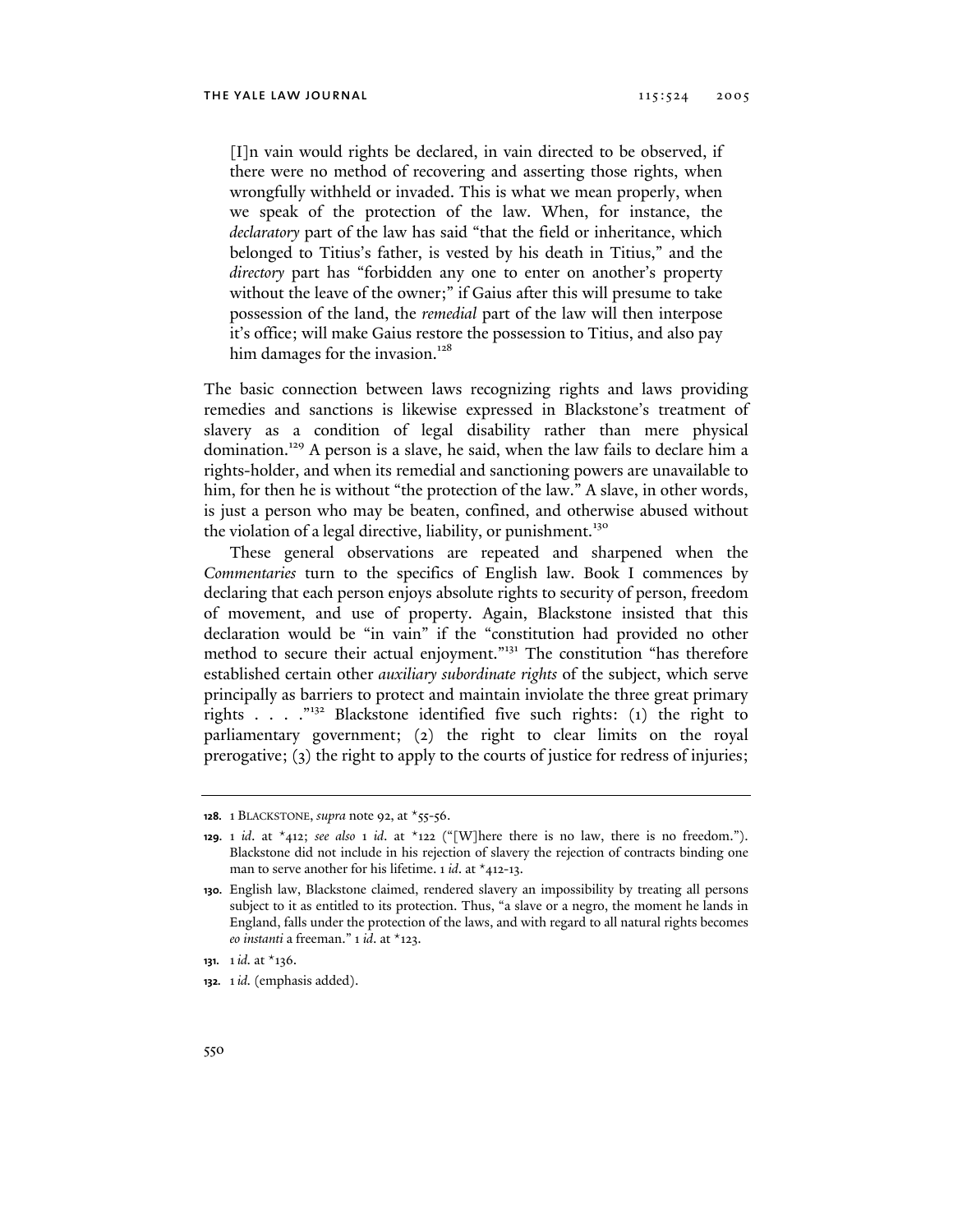(4) the right to petition the King, or either house of Parliament, for redress of grievances; and  $(5)$  the right of the individual to bear arms for self defense.<sup>133</sup> The first two acknowledge that English citizens are entitled to a structure of government that had proven relatively effective in reducing the risk of rights violations by government itself.<sup>134</sup> The third supplements them by offering protection to the individual primarily against private transgressions. It in turn is supplemented by the last pair of auxiliary rights—the right to petition the King for redress of grievances not cognizable in the courts,<sup>135</sup> and the right to arm oneself for protection against certain forms of violence when protection is not provided by government.<sup>136</sup> In sum, the rights to access common law courts, petition, and bear arms are presented on the same plane as the right to be governed by King-in-Parliament. Each is a "structural" right that Englishmen possess so that they can enjoy their primary rights.

As to the substance of the third auxiliary subordinate right, there can be no mistake: It gives expression to the "settled and invariable principle in the laws of England, that every right when with-held must have a remedy, and every injury it's proper redress."<sup>137</sup> It likewise instantiates Coke's maxim that every subject, "'for injury done to him *in bonis, in terris, vel persona*, by any other subject . . . may take his remedy by the course of the law, and have justice and right for the injury done to him, freely without sale, fully without any denial, and speedily without delay."<sup>138</sup> As such, it generates a corresponding affirmative duty on the part of the King to provide law and courts. At least for those wrongs "committed in the mutual intercourse between subject and subject," he "is officially bound to [provide] redress in the ordinary forms of law."<sup>139</sup>

**136.** *See* Steven J. Heyman, *Natural Rights and the Second Amendment*, 76 CHI.-KENT L. REV. 237, 252-60 (2000) (interpreting Blackstone's view of the right to bear arms).

- **138.** 3 *id*. at \*137 (quoting COKE, *supra* note 35, at 870).
- **139.** 3 *id*. at \*115-16. Here Blackstone set aside for separate treatment claims against the King and his officials. *See infra* text accompanying notes 143-144 (discussing sovereign immunity).

**<sup>133.</sup>** 1*id.* at \*136-41.

**<sup>134.</sup>** *See* 1 *id.* at \*150-51.

**<sup>135.</sup>** In modern categories, the petition procedure fell somewhere in between a mere right to complain and a full-blown right to an adjudication. *See* Gregory A. Mark, *The Vestigial Constitution: The History and Significance of the Right To Petition*, 66 FORDHAM L. REV. 2153, 2169 (1998); James E. Pfander, *Sovereign Immunity and the Right To Petition: Toward a First Amendment Right To Pursue Judicial Claims Against the Government*, 91 NW. L. REV. 899, 903- 26 (1997).

**<sup>137.</sup>** 3 BLACKSTONE, *supra* note 92, at \*109. Hence the importance of the miscellaneous action for trespass on the case, which permitted the articulation of new wrongs and remedies. 3 *id*. at  $*$ 122-23.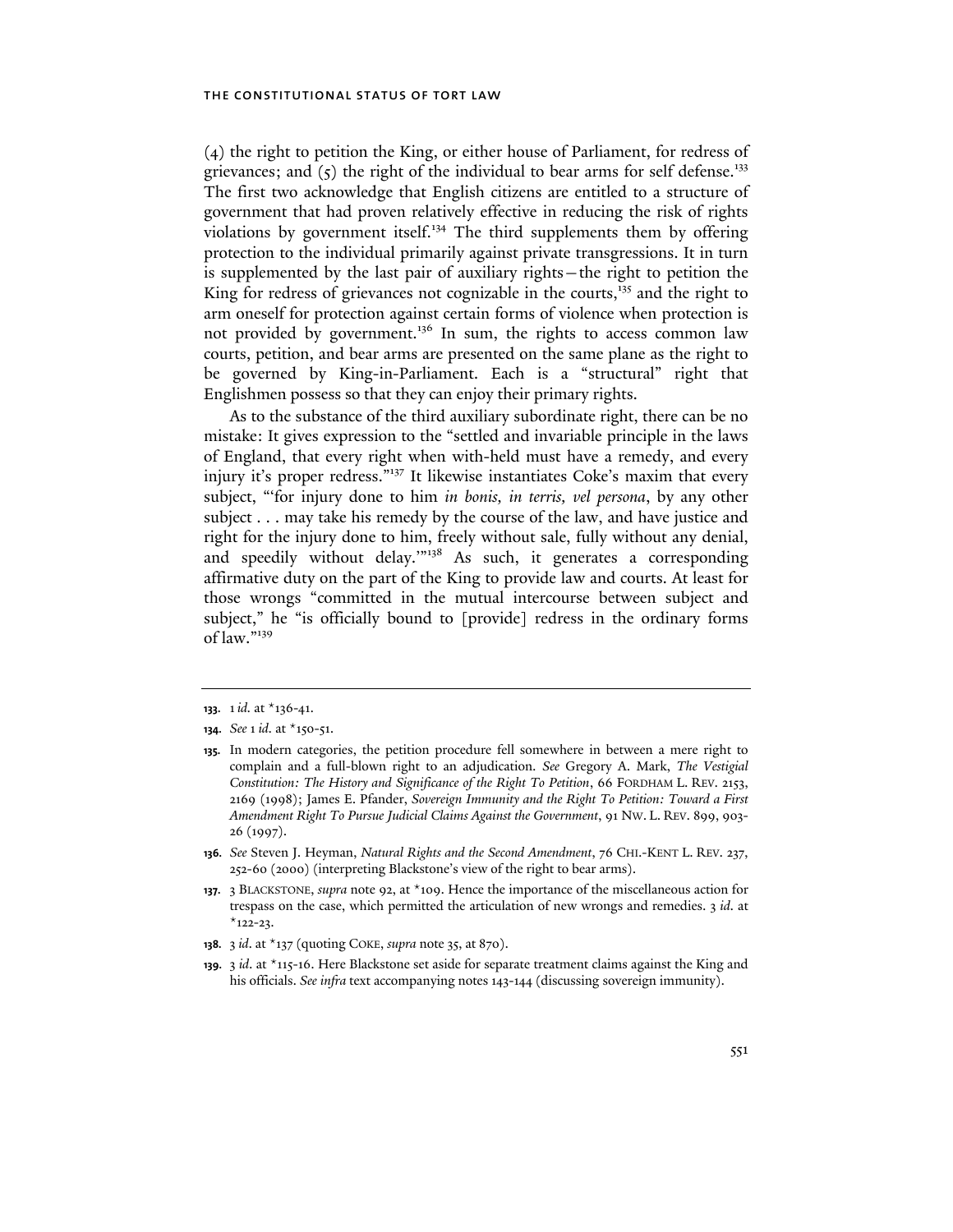Against these seemingly forthright endorsements of a fundamental right to a law for the redress of private wrongs, a skeptic might raise two kinds of objections. First, she might focus on eighteenth-century usages or doctrines that seem inconsistent with ascribing fundamental importance to tort law. Second, she might claim that the right Blackstone had in mind is a limited right that holds only against what we would today call executive branch interference, not legislative interference. I will address each of these in turn.

One might argue that Blackstone could not have attributed great significance to tort law because the subject of torts was not identified by that name until the mid-nineteenth century.<sup>140</sup> This objection confuses labels for substance. Blackstone understood the law of private wrongs to be largely coextensive with the category of personal actions. (As noted above, at one point he divided these into claims for "torts" and claims sounding in "contract."141) Labels aside, plaintiffs were able to invoke the writ system to obtain redress for conduct that would today constitute familiar torts. To counter this observation by arguing that the law of the writs was procedural not substantive, and therefore could not count as a law of redress, is to engage in anachronism. In sum, the absence of late-eighteenth-century treatises devoted by name to torts in no way entails the absence of a law for the redress of private wrongs.<sup>142</sup>

A second variant on this sort of objection derives from three doctrines that substantially curtailed the availability of redress. The first of these was sovereign immunity. How could Blackstone have supposed that English law regarded access to a law of redress as fundamental if victims of wrongs

**<sup>140.</sup>** *See* Thomas C. Grey, *Accidental Torts*, 54 VAND. L. REV. 1225, 1230, 1256-81 (2001) (noting that the first American treatise devoted to "torts" was published in 1860, and contending that torts only achieved the status of a substantive subject in the 1880s, when Holmes defined it as the law of accidents).

**<sup>141.</sup>** 3 BLACKSTONE, *supra* note 92, at \*117. Likewise, the fact that Blackstone's law of private wrongs emerged unsystematically out of the patchwork of actions cognizable under the trespass and case writs hardly provides a basis for refusing to treat it as a category of law to which Englishmen could claim an entitlement. It was one of Blackstone's great achievements to find a fitting conceptual category for what had been a motley collection of actions.

**<sup>142.</sup>** The illegality of contingent fees and the absence of liability insurance made personal injury law less prominent in eighteenth-century England than it is in twenty-first-century America. Still, it was hardly invisible. For example, in the late seventeenth century, early tabloids began covering the trials of actions by husbands for the seduction of their wives. LAWRENCE STONE, ROAD TO DIVORCE: ENGLAND 1530-1987, at 248-51 (1990). Tort law's relatively narrow scope of operation did not induce Blackstone to dismiss it as insignificant—he gave tort at least as much attention as contract. Presumably it would be a mistake to infer from the brevity of the latter treatment that there was no law of enforceable agreements in eighteenth-century England; it would equally be a mistake to infer that there was no functioning law of redress.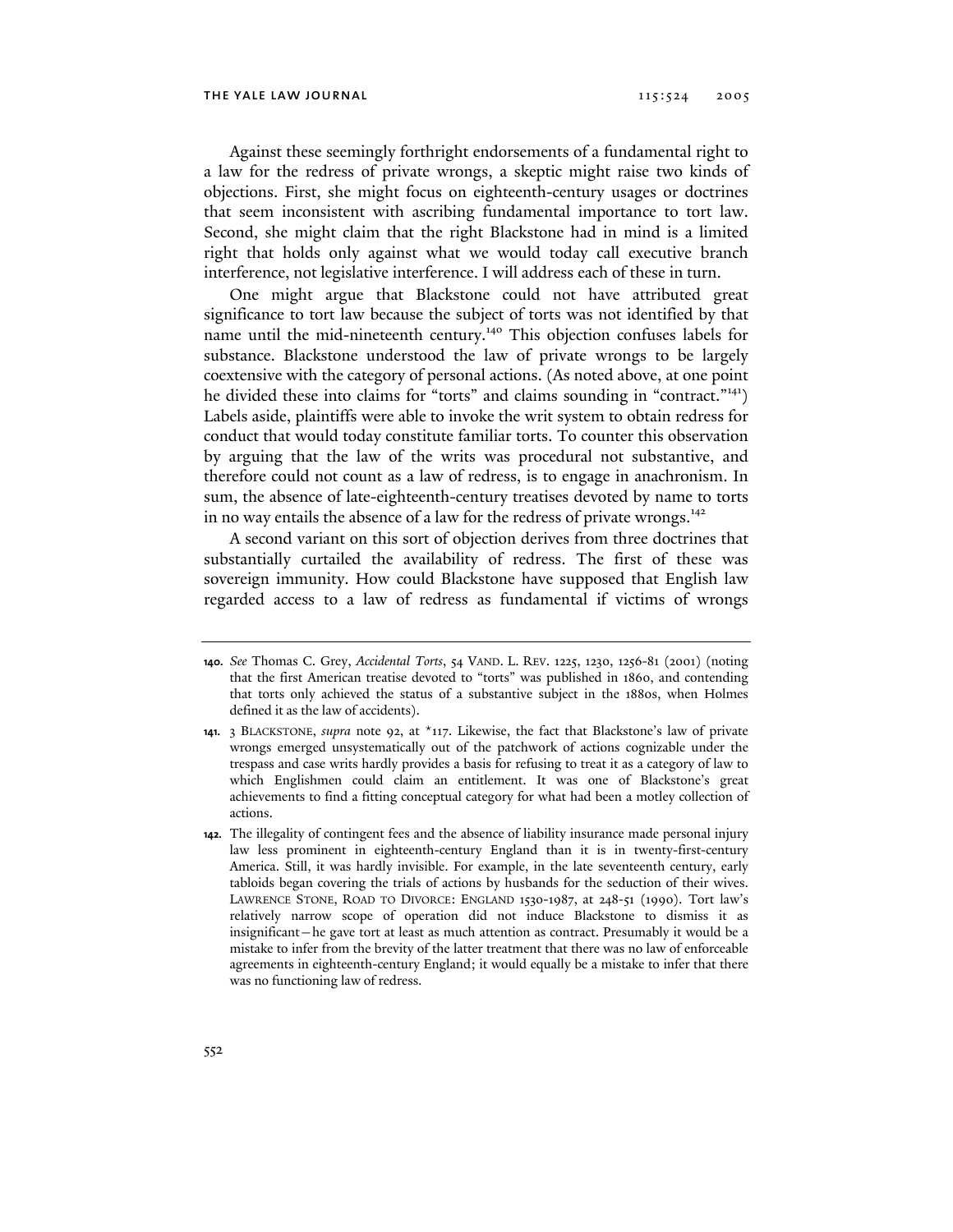perpetrated by royal officials could not sue them? The simple answer is that sovereign immunity did not bar such suits. Although the doctrine did prevent the imposition of liability on the King, it did not bar tort suits against individual royal officials—at least not inferior officers charged with ministerial rather than discretionary tasks.<sup>143</sup> In short, sovereign immunity blocked the application of respondeat superior to government. As such, it poses no obstacle to my reading of Blackstone.<sup>144</sup>

Another doctrine, encapsulated in the *actio personalis* maxim, held that if a tort victim (or tortfeasor) died prior to judgment, the action evaporated.<sup>145</sup> How could a legal system committed to the idea of redressing wrongs permit a wrongful killing to go unredressed? The explanation lies partly in the law's refusal (still largely intact) to attribute to decedents a postmortem interest in obtaining redress, and partly in its unwillingness to treat the typical wrongful killing as a separate wrong to the decedent's survivors. Suppose wagon driver *D* negligently ran down and killed *H*, *W*'s husband, as *H* was walking by himself. In wronging and harming *H*, *D* had also harmed *W*. But, in the eyes of the law, *D* had not wronged ("injured") *W*. *D*'s act was legally wrongful as to *H* because it constituted a breach of a duty owed to persons such as *H* to be careful while driving to avoid causing physical harm to them. But *D* did not breach any such duty as to *W*, or commit any other recognized wrong as to her.<sup>146</sup> True, English law could have defined a wrong that would have permitted *W* to sue *D* for the killing of *H*. But the common law's failure to do

**145.** *See* GOLDBERG ET AL., *supra* note 3, at 341.

**<sup>143.</sup>** *See* Louis L. Jaffe, *Suits Against Governments and Officers: Sovereign Immunity*, 77 HARV. L. REV. 1, 15 (1963). Blackstone is often cited for the infamous maxim that "the king can do no wrong." 3 BLACKSTONE, *supra* note 92, at \*254. Yet by this phrase he did not mean that the King stood outside the law. Rather, his point was twofold: (1) that only the King's ministers, not the King himself, could be held to answer in a court of law for official misconduct; and (2) that the King's prerogative was inherently limited by the principle that he must always act for the good of his people and therefore may not "do any injury" (i.e., do wrong) to them.  $3$  *id*. at  $*$ 255.

**<sup>144.</sup>** Certain claimants could also seek relief via recognized petitions, such as the petition of right. However, at least by the mid-nineteenth century, courts had ruled that petitions were unavailable to tort claimants, perhaps on the theory that recovery would impute wrongdoing to the monarch. Jaffe, *supra* note 143, at 8.

**<sup>146.</sup>** In other words, a tort action empowers the victim of a certain kind of wrong to obtain redress against the wrongdoer for having been wronged; that an innocent victim suffered harm because of the wrongful conduct of another is not sufficient to support a cause of action. *See* John C.P. Goldberg, *Rethinking Injury and Proximate Cause*, 40 SAN DIEGO L. REV. 1315, 1332-43 (2003) (interpreting the duty and proximate cause components of negligence as setting a requirement of wronging). Even today, post-mortem interests of the decedent e.g., her interest in sharing the wealth she would have generated with her family but for her tortiously caused death—are not recognized as surviving death.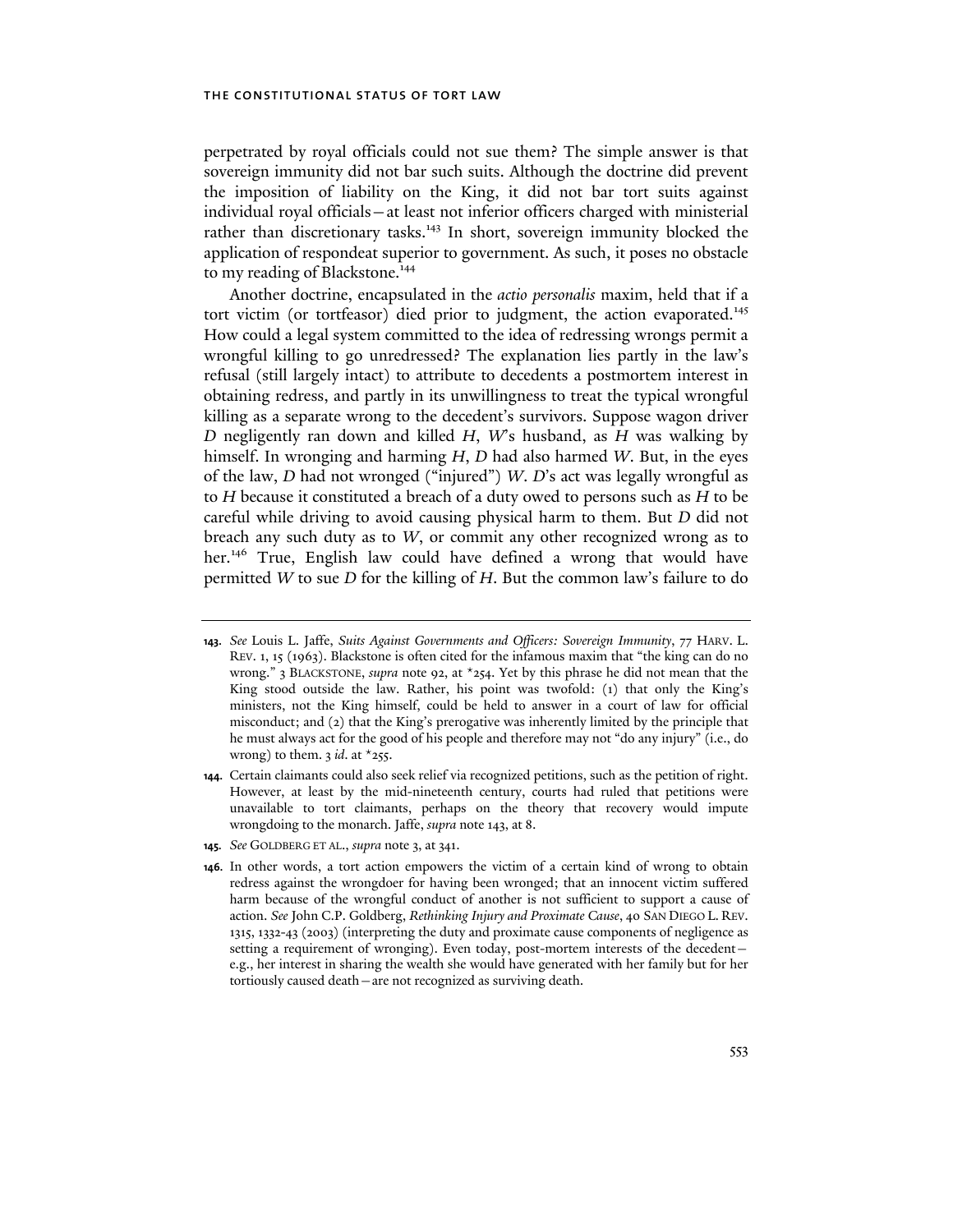so does not establish that it failed to function as law of redress, only that it refused to recognize a particular (and expansive) cause of action.<sup>147</sup>

Finally, brief consideration is required of the so-called felony merger doctrine. In the eighteenth century, felony convictions frequently earned the felon the death penalty and forfeiture of his land and goods to the crown. As Blackstone noted without apparent concern,<sup>148</sup> victims of felonies were therefore often unable to pursue tort claims. If Blackstone believed that the law of redress was fundamental, what explains this lack of concern? The answer is that Blackstone did not regard the felony-merger doctrine as a rule of law. Here is how he described it:

In these gross and atrocious injuries the private wrong is swallowed up in the public: we seldom hear any mention made of satisfaction to the individual; the satisfaction to the community being so very great. And indeed . . . it is impossible afterwards to make any reparation for the private wrong; which can only be had from the body or goods of the aggressor.<sup>149</sup>

The emphasis on empirics—the frequency with which one "hears" about recoveries, and the "impossibility" of satisfaction—suggests that Blackstone was identifying practical limits on the reach of the law of redress. This reading is bolstered by evidence of seventeenth-century decisions that permitted victims to sue felons who had avoided death and forfeiture by invoking benefit of clergy.150 Blackstone was probably aware of these decisions, which may explain why he did not describe the extinguishing of tort claims against felons as a doctrine or a rule of law. If this interpretation is correct, then there are no grounds for the current objection. A right of redress is a right as against the wrongdoer. The availability of assets owned by the wrongdoer—or the

**<sup>147.</sup>** To cast *D*'s acts as a wrong to *W* would require the articulation of a cause of action that would hold an actor liable for causing distress or economic loss to persons who were not put at foreseeable risk of physical harm by the actor's conduct. Even modern courts have been reluctant to recognize such a broad cause of action. *See* John C.P. Goldberg & Benjamin C. Zipursky, *The* Restatement (Third) *and the Place of Duty in Negligence Law*, 54 VAND. L. REV. 657, 670-72 (2001) (reviewing relevant duty doctrine). The need for courts to articulate this sort of wrong was obviated by the enactment of wrongful death statutes in the nineteenth century.

**<sup>148.</sup>** 4 BLACKSTONE, *supra* note 92, at \*6.

**<sup>149.</sup>** 4 *id*.

**<sup>150.</sup>** 3 HOLDSWORTH, *supra* note 21, at 331-33. Holdsworth noted a 1791 opinion treating the issue as open. 3 *id*. at 333.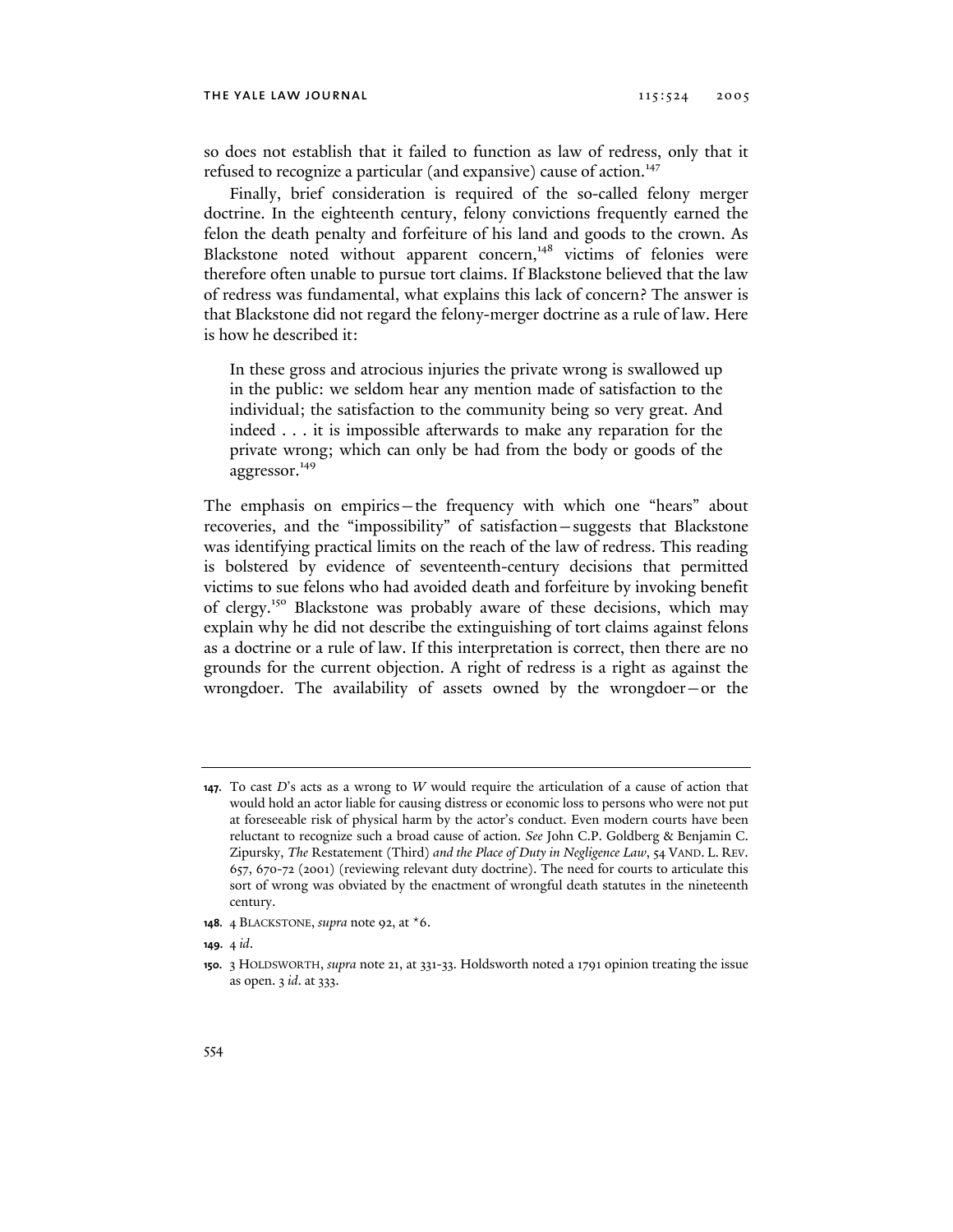availability of his body, in a system that permits punitive forms of redress will always set a limit on victim recoveries.<sup>151</sup>

The second category of objection mentioned above does not deny that Blackstone regarded Englishmen as enjoying a right to a law of redress that includes much of what we today term tort law. Instead, it maintains that the right he had in mind was a limited right to pursue one's claims free of royal interference, not a right that would block legislative revision or abolition of this part of the common law.

This category of objection has some validity. Blackstone did insist that the entitlement to seek redress for private wrongs was, in part, an entitlement against royal interference. Thus, like the common lawyers before him, he maintained that the victim, not royal officials, determined whether to set the law of redress "in motion"<sup>152</sup> and that, once an action for redress was commenced, no one, not even the King, had the right to call it off.<sup>153</sup> Furthermore, he described the right to apply to the courts for redress of injuries as a right to "the law of the land,"154 which he defined as a body of substantive rules that is "fixed, and unchangeable, *unless by authority of*  parliament."<sup>155</sup> He also insisted that Englishmen enjoy an entitlement not only to a substantive law of redress, but also to common law procedure, which

**155.** 1 *id*. (emphasis added).

**<sup>151.</sup>** Even if one were to construe Blackstone as endorsing felony merger as a doctrine, it would stand only for the proposition that, for a certain class of wrongs deemed egregious, the victim's right to redress must give way to the public's right to impose sanctions on the wrongdoer for the common good. To grant priority to this interest is to set out a relatively narrow ground for suspending the law of redress. *See infra* text accompanying note 431 (articulating a burden of justification on governments seeking to alter the law of redress).

**<sup>152.</sup>** 3 BLACKSTONE, *supra* note 92, at \*22. Locke and Blackstone sharply distinguished torts from crimes even though in their times the job of litigating fell either to the victim or to the victim's kin. *See* JOHN H. LANGBEIN, THE ORIGINS OF ADVERSARY CRIMINAL TRIAL 11 (2003). In the absence of the modern division of labor between tort plaintiffs and government prosecutors, Locke and Blackstone distinguished between suits brought by victims of wrongs qua victims and suits brought by victims qua prosecutors.

**<sup>153.</sup>** By this time, the King's dispensing power, *see supra* text accompanying notes 71-79, had been eliminated by statute, *see* 1 BLACKSTONE, *supra* note 92, at \*138, in part because James II had dared to invoke it to insulate Catholics from discriminatory laws. 4 *id.* at \*433. The King's pardon power remained intact, but could not be invoked to waive private causes of action. 4 *id*. at \*391.

**<sup>154.</sup>** 1 *id.*at \*137.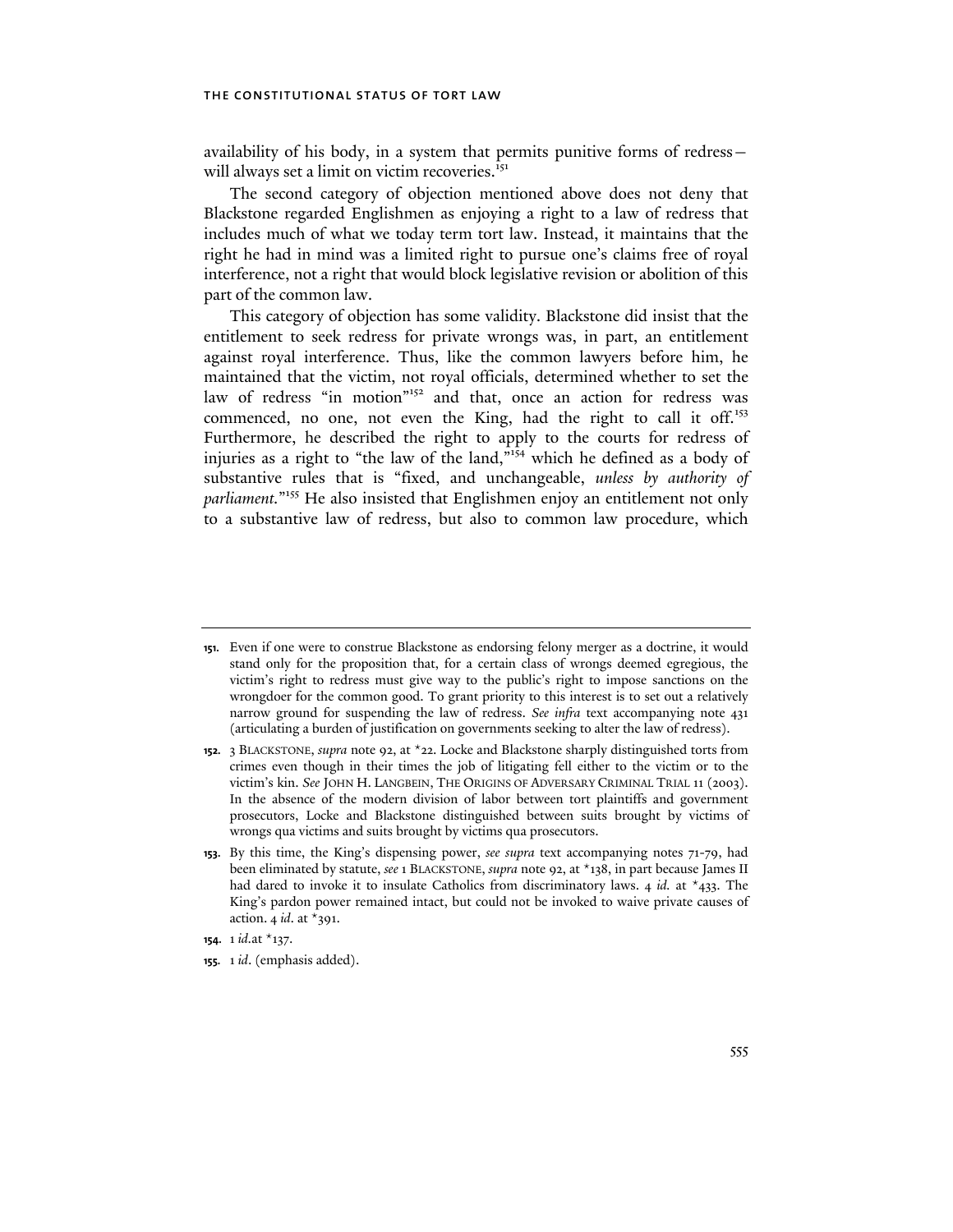"cannot be altered *but by parliament*."156 Both italicized phrases seem to envision a right against royal, but not legislative, interference.<sup>157</sup>

In fact, these passages are only the tip of the iceberg, for Book I famously contains others that seem to reject outright the idea that the English Constitution sets limits on parliamentary power. One ascribes to Parliament<sup>158</sup> "omnipotence," i.e., "a sovereign and uncontrollable authority to change any facet of the English political system.<sup>159</sup> Another rejects the notion that English law confers on Englishmen a residuum of sovereignty over their political institutions, insisting that "[s]o long  $\dots$  as the English constitution lasts  $\dots$ the power of parliament is absolute and without control."<sup>160</sup>

 To avoid misapprehending in these passages a commitment to legislative supremacy,<sup>161</sup> one must attend closely to Blackstonian usage. Following Hobbes, he defined the sovereign as that office or institution that operates as the uncommanded commander within a political system,<sup>162</sup> and municipal law as the command of the sovereign.<sup>163</sup> It follows from this way of thinking that, although a constitution can be attested to by law, it cannot be law. Instead, a constitution is a precondition of law; the terms on which the sovereign creator of law is itself created. Given these definitions, Blackstone thought it unintelligible to speak of popular sovereignty. Yet he did not reject Locke's claim that governments can commit breaches of trust, or that a people might justifiably withdraw their support for a regime.<sup>164</sup> Instead, he argued that any such withdrawal could not properly be described as an exercise of sovereignty. Rather, it was an invocation of "those inherent (though latent) powers of society," acting as a collective, to disband the polity.<sup>165</sup> Given the claim that sovereignty is the ultimate decision-making power within a legal system, once

- **159.** 1 *id.* at \*156-57.
- **160.** 1 *id.* at \*157.
- **161.** CORWIN, *supra* note 104, at 83-85; *see* 1 WILSON, *supra* note 104, at 200.
- **162.** 1 BLACKSTONE, *supra* note 92, at \*49.
- **163.** 1 *id.* at \*46.

**<sup>156.</sup>** 1 *id*. at \*138 (emphasis added).

**<sup>157.</sup>** *See, e.g.*, Jonathan M. Hoffman, *Questions Before Answers: The Ongoing Search To Understand the Origins of the Open Courts Clause*, 32 RUTGERS L.J. 1005, 1011-13 (2001) (offering this reading).

**<sup>158.</sup>** Recall that the term Parliament is short for King-in-Parliament. The powers ascribed to it are thus powers possessed by a mixed institution with checks and balances. 1 BLACKSTONE, *supra* note 92, at \*50-51.

**<sup>164.</sup>** For instances of Blackstone treating government as holding power in trust for the good of the people, or as under a duty to provide for that good, see 1 *id*. at  $x_{12}$ ,  $x_{52}$ -53,  $x_{15}$ 6,  $x_{257}$ .

**<sup>165.</sup>** 1 *id.* at \*238.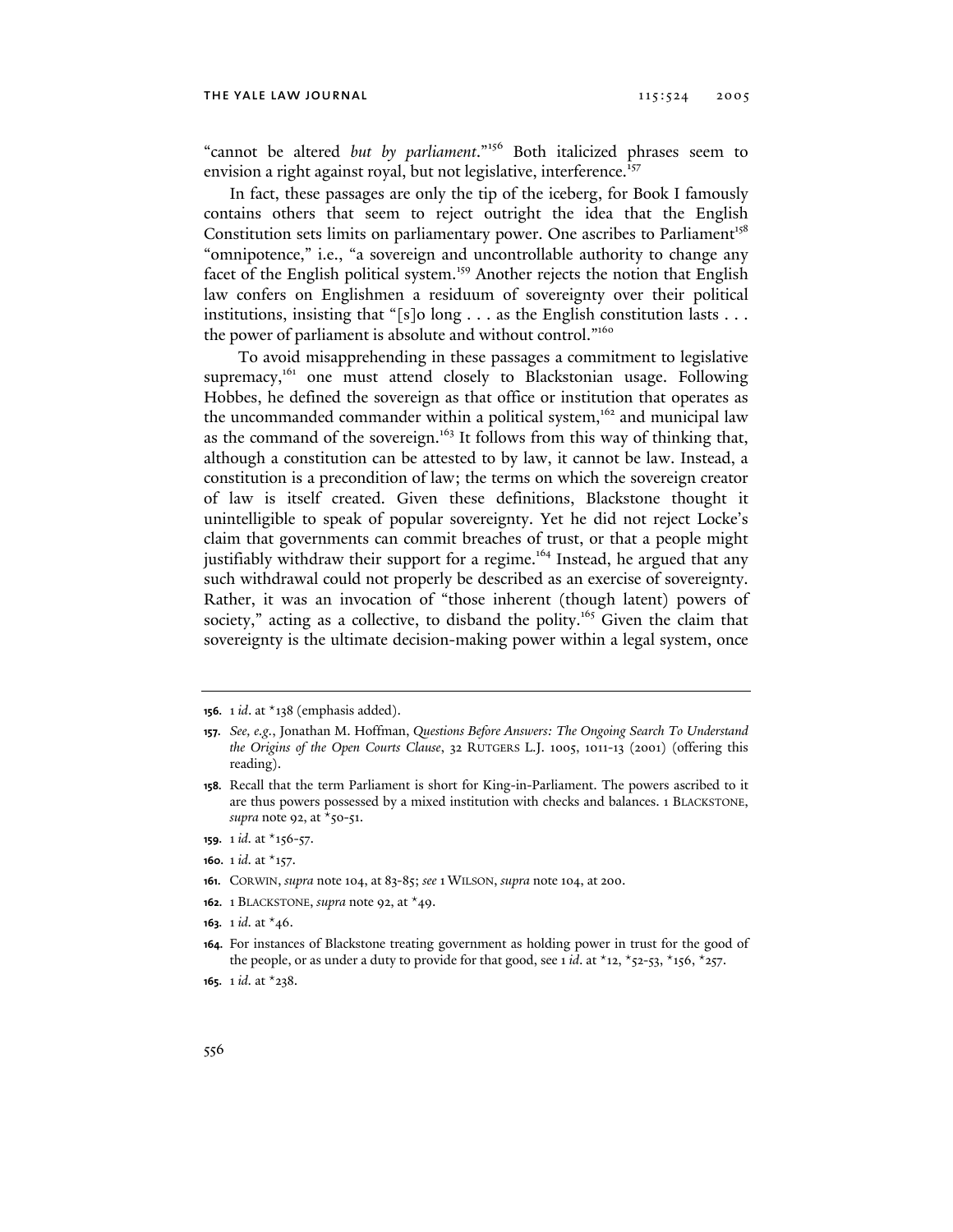the system is disbanded, there can be no sovereignty. By the same token, it was impossible for a body of law actually to confer on citizens a legal right to revolt, for any such conferral would be a dissolution of government that would render the law no longer a law.

Another way to grasp the foregoing points is to ask what it was, in Blackstone's view, that rendered Parliament the English sovereign. His answer, of course, was the English Constitution. This is why he stated in the second of the seemingly anti-constitutionalist passages quoted above that Parliament would remain sovereign "so long . . . as the English constitution lasts." Again, the idea is not that the rejection of parliamentary government would never be warranted. Rather, it is that any such change would be "at once an entire dissolution of the bands of government; and the people would be reduced to a state of anarchy, with liberty to constitute to themselves a new legislative power."<sup>166</sup>

Although Blackstone thus did not confer on the English Constitution the status of fundamental law, he nonetheless did regard it as setting standards against which to evaluate parliamentary enactments and royal conduct. Indeed, it was perfectly intelligible for him to say, as he at times did say, that Parliament had acted unconstitutionally, even though it enjoyed the power to so act under the English Constitution.<sup>167</sup> But of what did these constitutional standards consist? The short answer is: a set of structural guarantees, some of which bleed over into the recognition of individual rights. Here, Blackstone again followed Hobbes, who distinguished between fundamental and nonfundamental features of a legal system.<sup>168</sup> What counted as fundamental for Blackstone? The answer resides in his list of auxiliary subordinate rights: Parliament on its then-current design (bicameral, regularly convening), a monarch with limited prerogative, relatively independent courts prepared to provide redress for injuries under principles of common law, the availability of petitions for grievances, and the bearing of arms for self-defense. Blackstone identified each of these as a "right" precisely because of its importance to the proper functioning of the polity. An act of Parliament abolishing the House of Commons would upset fundamental checks and balances provided by the English Constitution and therefore would be unconstitutional. The same

**<sup>166.</sup>** 1 *id*. at \*52; *see also* LIEBERMAN, *supra* note 104, at 52 (emphasizing that Blackstone allowed for the extralegal dissolution of parliamentary sovereignty).

**<sup>167.</sup>** 1 BLACKSTONE*, supra* note 92, at \*51-52 (noting that Parliament's creation of a unitary government would be the "end of our constitution").

**<sup>168.</sup>** HOBBES, *supra* note 102, at 214 ("[A] fundamental law in every commonwealth is that, which being taken away, the commonwealth faileth, and is utterly dissolved; as a building whose foundation is destroyed.").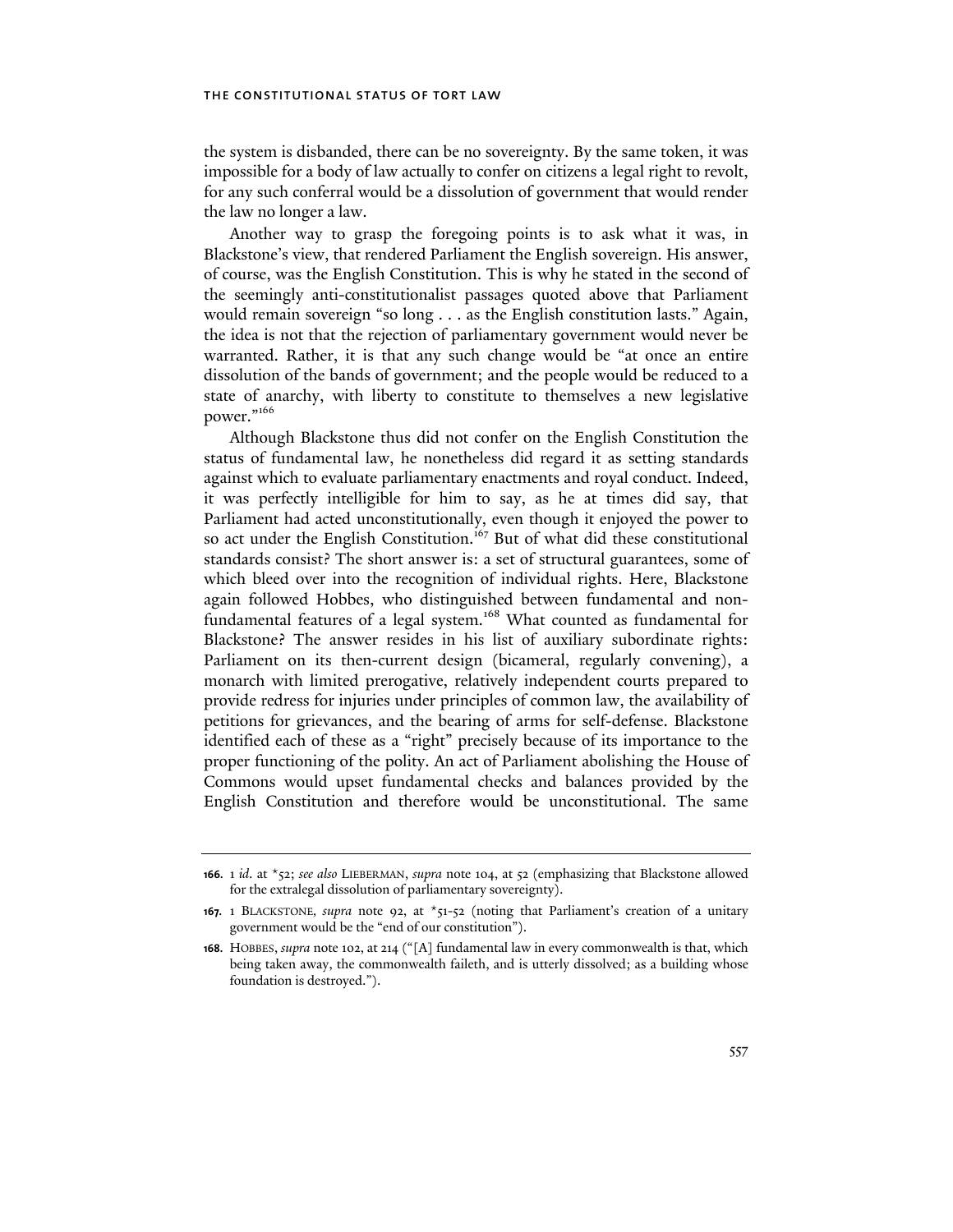would be true of legislation or a royal decree purporting to abolish the common law courts.<sup>169</sup> Imprisonment by royal officials of an individual without cause was unconstitutional, not only because it amounted to a transgression of a subject's right to liberty, but because it entailed a claim by the King to a discretionary power that, if granted, would pose a grave threat to everyone's rights.<sup>170</sup>

To be sure, the significance of deeming a law unconstitutional within this frame of thought was not that the law could be declared void by a judge. Instead, it signaled that the officials who enjoyed their powers by virtue of the English Constitution had dissolved it and had erected a new form of government. At this point, the people had to decide whether to acquiesce or resist. While the notion of a people resisting a structural political change might today strike us as far-fetched, it was hardly unimaginable to Blackstone. Indeed, at one point he described the Glorious Revolution as a successful popular rejection of James II's efforts to enslave the country under a new regime. $171$ 

In sum, there is no basis for inferring from Blackstone's recognition of Parliament's authority to revise the common law that his conception of the right to a law of redress was a right against only royal interference. Nor, in the end, should this be a surprise. The *Commentaries* nowhere suggest that the genius of the English system of government is that it permits King-in-Parliament to do whatever it wants. Rather, the system aspires to define and preserve individual rights.<sup>172</sup> True, Parliament, as sovereign, has the power to trample on these rights; but that risk, Blackstone thought, is present in all systems of governance simply because any system has to place sovereignty the extralegal power to make laws—somewhere. That Parliament has the ability to run roughshod over rights does not negate their existence; if that were the case, there would be no rights to extinguish.

In Blackstone's work, then, we see a more fully formed rendition of the notion articulated by the common lawyers and by Locke that Englishmen enjoy a right to law that enables them to redress "injuries" or private wrongs wrongs done to them by others. His rendition is particularly noteworthy for four reasons. First, it grounds Locke's abstract and prescriptive account of the

**<sup>169.</sup>** *See* 4 BLACKSTONE, *supra* note 92, at \*422 (describing such a law as "unconstitutional").

**<sup>170.</sup>** 4 *id*. at \*432 (noting that for officials unjustifiably to imprison a subject is to "unconstitutionally misuse him"); *see also* 1 *id.* at \*170 (describing a limit on the franchise as "unconstitutional").

**<sup>171.</sup>** 4 *id.* at \*433.

**<sup>172.</sup>** 1 *id.* at \*141 (positing "political or civil liberty" as the "direct end of [England's] constitution").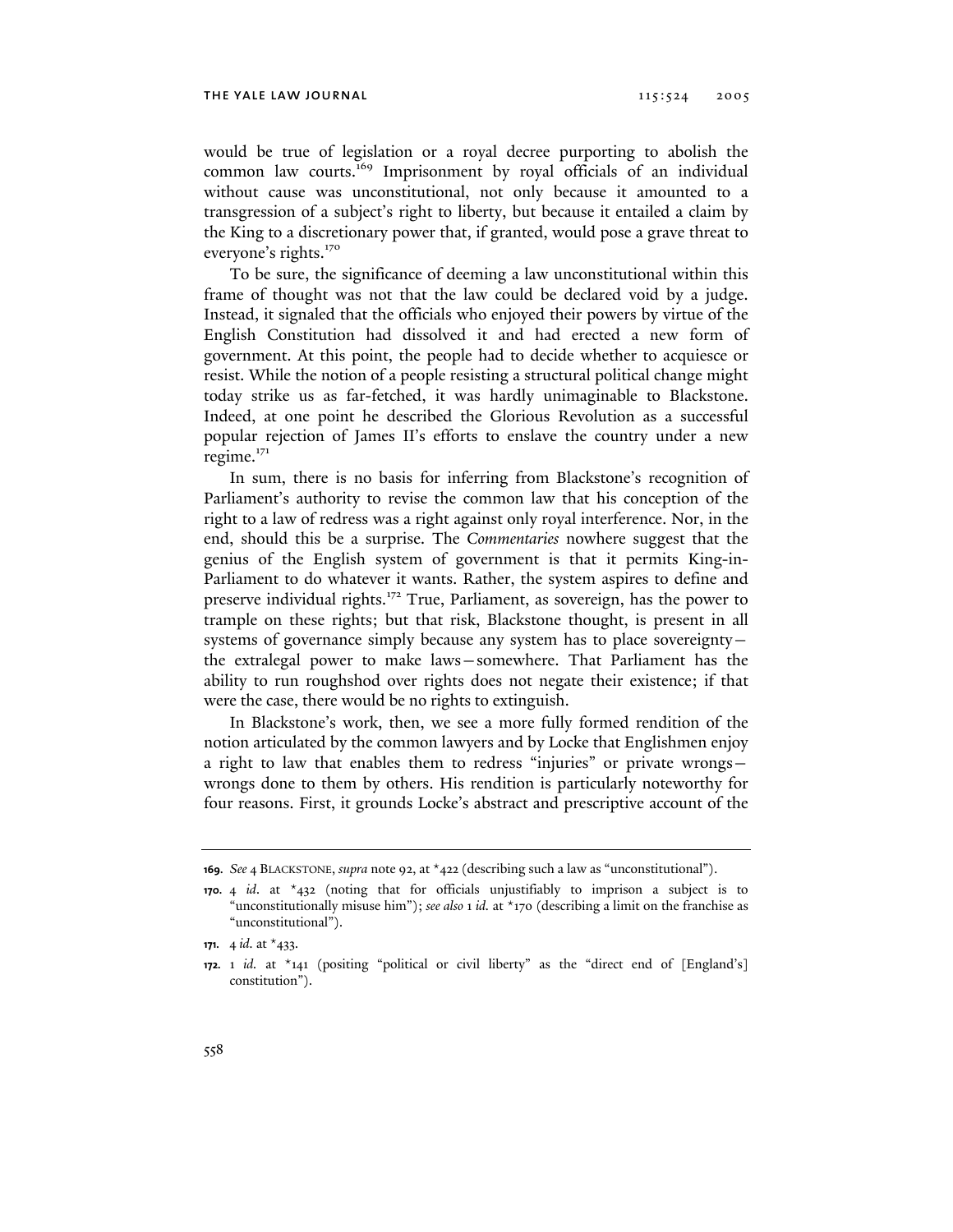right to a law of redress in the legal practices of the eighteenth century. In doing so, it demonstrates that the content of the law in question substantially overlaps with what we think of as tort law. Second, it deems access to a law of redress as significant in part because that law gives content to, and helps make real, the law's declaration that Englishmen possess rights to life, liberty, and the use of property. In this way, Blackstone quite self-consciously treated private law as having comparable significance to public law within a constitutional frame of government. Third, his account treats the right to a law of redress as a structural right—a right to court-access and law no different in kind from the right to the institutions of representative government. Indeed, in his views, it is precisely because access to a law of redress figures centrally among the norms and practices by which Englishmen are constituted as rightsbearers that the English Constitution guarantees them institutions that will provide that body of law. Fourth, as I will now show, there is good reason to suppose that, notwithstanding his opposition to the American Revolution, Blackstone's ideas on this subject, like most others, were influential among early American elites.

## **ii. recognition of the right to a law of redress in american constitutional law**

One would expect the right to a law for the redress of private wrongs to appear in early American law. The colonists claimed for themselves the rights of Englishmen and justified their revolution on principles of English constitutionalism.<sup>173</sup> In Section A, I demonstrate that lawyers of the Founding era did in fact recognize this right. I also describe pre-Civil War state court decisions in which the right was enforced against legislation depriving persons of access to common law actions, and marshal evidence that Section 1 of the Fourteenth Amendment was intended to guarantee that states would attend to basic governmental duties, including the duty to provide a law of redress. In Section B, I review U.S. Supreme Court decisions issued between 1870 and 1920 that locate the right to a law of redress in the Fourteenth Amendment's Due Process Clause, and that understand it to set a ceiling over, and a floor under, state tort law. In principle, the ceiling empowered courts to strike down laws that effected a naked redistribution of wealth under the guise of expanding redress. The floor, meanwhile, enabled them to strike down laws

**<sup>173.</sup>** *See* JOHN PHILLIP REID, CONSTITUTIONAL HISTORY OF THE AMERICAN REVOLUTION 14 (abr. ed. 1995); *see also* LARRY D. KRAMER, THE PEOPLE THEMSELVES: POPULAR CONSTITUTIONALISM AND JUDICIAL REVIEW 36-37, 267 n.9 (2004); GARRY WILLS, INVENTING AMERICA: JEFFERSON'S DECLARATION OF INDEPENDENCE 54-55, 64 (1979).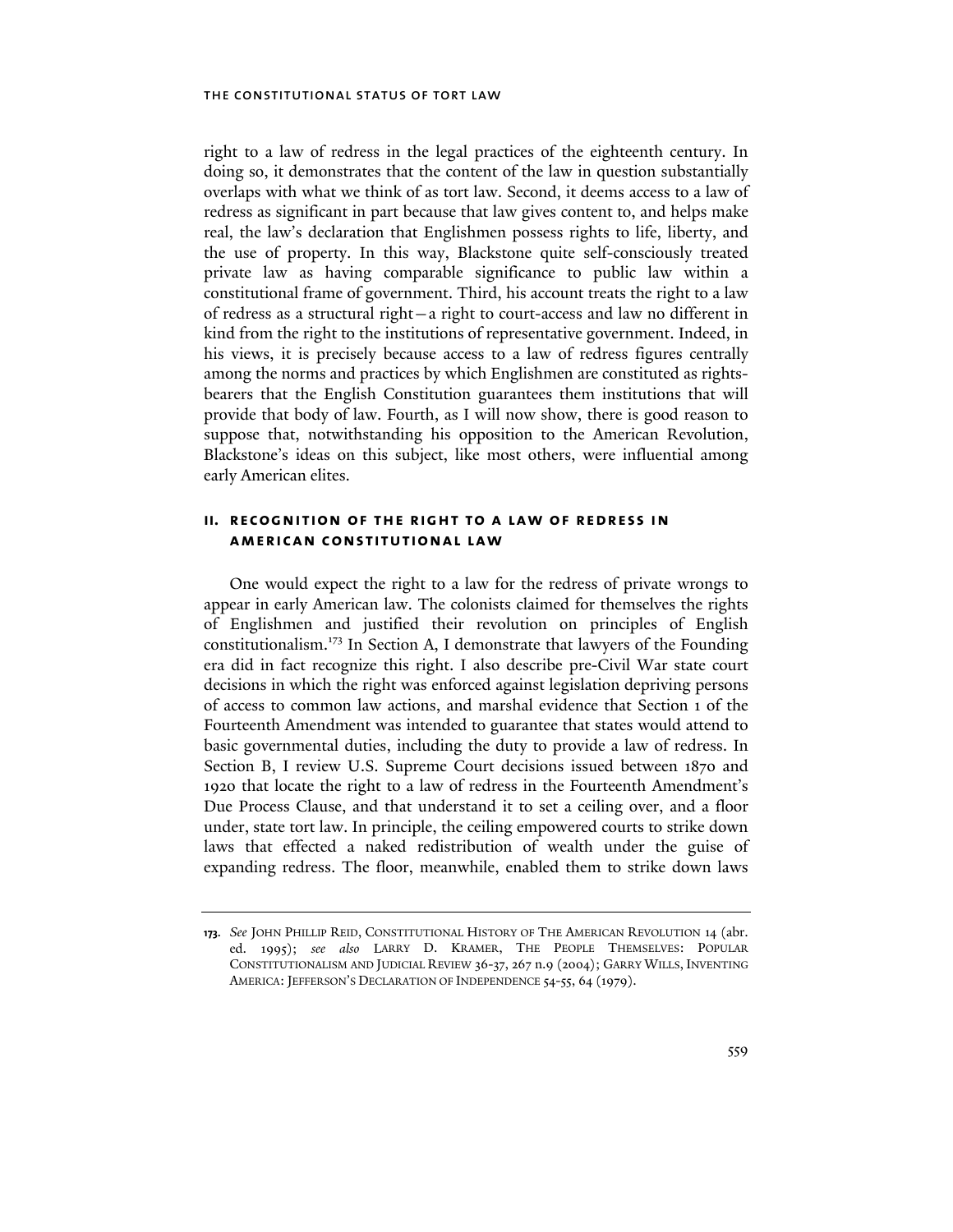that deprived individuals of the ability to vindicate wrongful invasions of basic interests, such as bodily integrity. In Section C, I discuss *Truax v. Corrigan*, 174 the disastrous 1921 decision in which the Supreme Court for the last time held a state statute unconstitutional on the ground that it violated a victim's due process right to a law of redress. I also review the Court's hasty retreat to rational basis analysis.

# *A. 1776-1875: Reception*

# *1. The Founding Era*

With certain heresies excised,<sup>175</sup> the *Commentaries* provided the basic text for late-colonial and early-American legal education and practice.<sup>176</sup> American jurists were thus quite familiar with the principle that government owes its citizens laws and institutions for declaring and vindicating basic rights, including the right to a law for the redress of wrongs. It is no surprise, then, that a majority of the original states explicitly incorporated this right into constitutional documents. Five early state constitutions included explicit guarantees of redress.<sup>177</sup> Article 17 of the 1776 Maryland Declaration of Rights was typical. Borrowing from Coke's reading of Magna Carta, it stated that "every freeman, for any injury done him in his person or property, ought to have remedy, by the course of the law of the land, and ought to have justice and right freely without sale, fully without denial, and speedily without delay, according to the law of the land."178 Similar language was endorsed by two other states—Virginia and North Carolina—at their conventions for the

**<sup>174.</sup>** 257 U.S. 312 (1921).

**<sup>175.</sup>** American scholars believed that Blackstone's erroneous denials of popular sovereignty and of American colonists' rights could be severed from the core insights of his work. *See, e.g.*, 1 ST. GEORGE TUCKER, BLACKSTONE'S COMMENTARIES iv-vi (Philadelphia, Birch & Small 1803) (praising the perspicuity and organization of the *Commentaries*, while noting the need for supplementation to reflect distinctive features of American and Virginia law).

**<sup>176.</sup>** On Blackstone's influence, see Nolan, *supra* note 104; *see also* AKHIL REED AMAR, THE BILL OF RIGHTS: CREATION AND RECONSTRUCTION 225-30 (1998); ROBERT M. COVER, JUSTICE ACCUSED: ANTISLAVERY AND THE JUDICIAL PROCESS 16 (1975) ("It is impossible to overemphasize the impact of Blackstone on legal education in America.").

**<sup>177.</sup>** *See* DEL. CONST. of 1792, art. I, § 9; MD. DECLARATION OF RIGHTS AND CONST. of 1776, art. XVII; MASS. CONST. of 1780, art. XI; N.H. CONST. of 1784, art. 14; VT. CONST. of 1786, art. IV. Others contained due process, law of the land, and open court provisions that may have been understood to incorporate a right to a law of redress. *See, e.g.*, PA. CONST. of 1776, § 26 ("All courts shall be open, and justice shall be impartially administered without corruption or unnecessary delay . . . .").

**<sup>178.</sup>** MD. DECLARATION OF RIGHTS AND CONST. of 1776, art. XVII.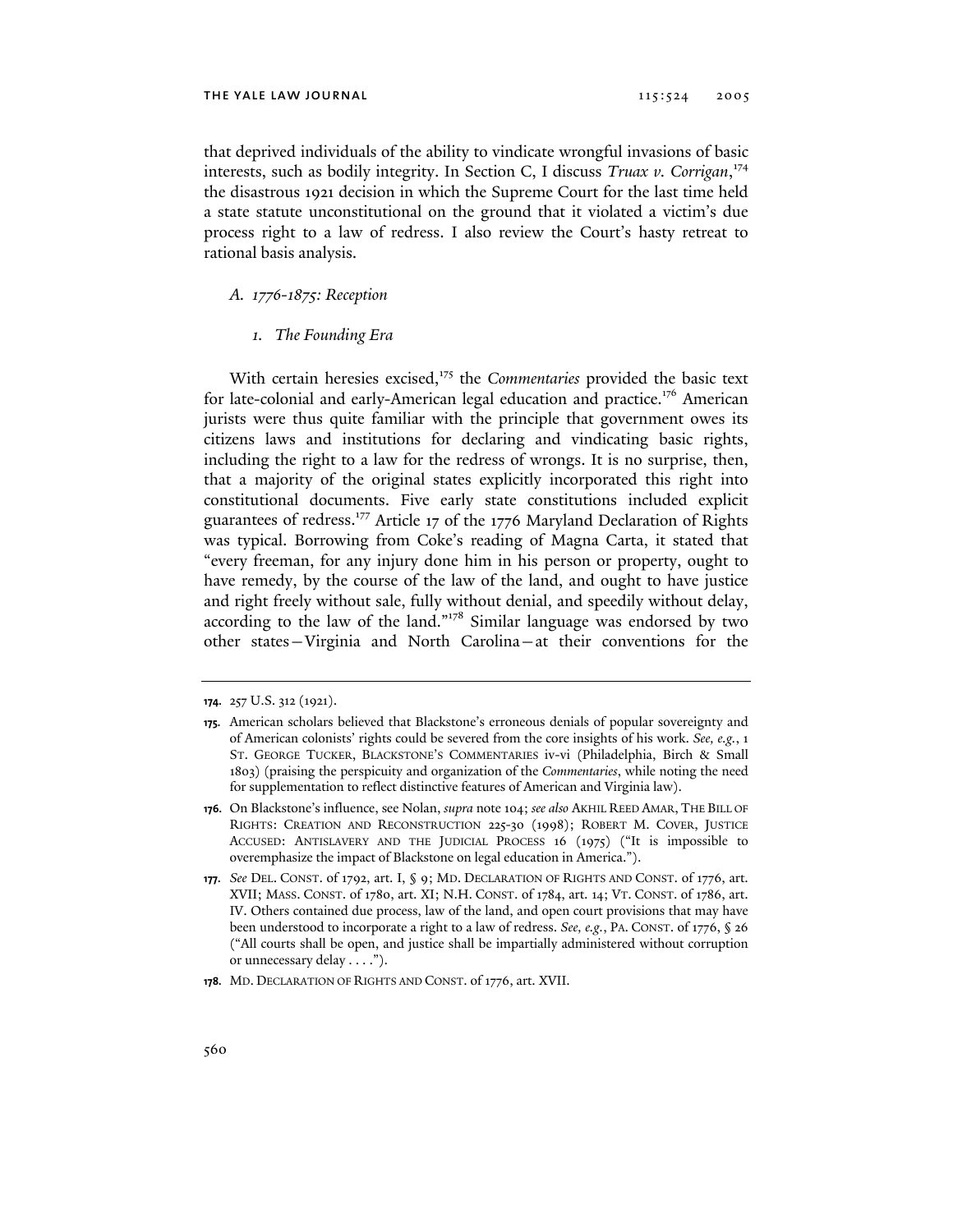ratification of the Federal Constitution. In addition to a set of revisions, the 1788 Virginia convention proposed that a separate declaration of twenty "essential and unalienable Rights" be added to the Federal Constitution.<sup>179</sup> The twelfth of these stated that

every freeman ought to find a certain remedy by recourse to the laws for all injuries and wrongs he may receive in his person, property or character. He ought to obtain right and justice freely without sale, comple[te]ly and without denial, promptly and without delay, and that all establishments or regulations contravening these rights, are oppressive and unjust.<sup>180</sup>

While it was not clear exactly what these guarantees entailed, the same was true for most, if not all, of the rights enumerated in documents such as these.

Although Madison worked from the Virginia convention's proposals when drafting what became the Federal Bill of Rights, he excluded Article 12 and several others.<sup>181</sup> He may have regarded it as redundant with extant text or other proposed amendments.<sup>182</sup> More likely, he thought that it did not belong

**<sup>179.</sup>** *See* EDWARD DUMBAULD, THE BILL OF RIGHTS AND WHAT IT MEANS TODAY 182 (1957).

**<sup>180.</sup>** *See id.* at 182; *see also id.* at 198, 200 (reproducing identical language proposed by the North Carolina convention). The Confederation Congress's 1787 ordinance establishing the Northwest Territory similarly recognized that inhabitants "shall always be entitled to the benefits of . . . judicial proceedings according to the course of the common law." Ordinance of 1787: The Northwest Territorial Government, 1 Stat. 50 (1789), *reprinted in* 1 U.S.C. LI  $(2000).$ 

**<sup>181.</sup>** *See* Koch, *supra* note 20, at 374. After the House approved articles of amendment and sent them to the Senate, Virginia's Anti-Federalist senators moved to insert all the provisions that had been proposed at the Virginia convention but omitted by Madison, including the right-to-redress article. DUMBAULD, *supra* note 179, at 47. For reasons not preserved, their motion—which may have been as much an effort to derail the Bill of Rights so as to prevent Federalists from blunting Anti-Federalist critiques of the Constitution as a sincere effort to improve it—was defeated. *See id*. at 23-24 & n.43 (noting Madison's concern that inclusion of all of the Virginia convention's proposed changes would be unacceptable to the Federalist-dominated Congress); *id*. at 34 (noting Anti-Federalists' recognition that adoption of amendments would undermine their criticisms). On the centrality of federalism concerns to the Bill of Rights, see AMAR, *supra* note 176.

**<sup>182.</sup>** At least from the time that Coke linked them together in his interpretation of Article 29 of Magna Carta, the rights to due process, to open courts, to have one's rights determined by the law of the land, and to obtain remedies for wrongs were regarded as close cousins, if not substantially overlapping. *See* James W. Ely, Jr., *The Oxymoron Reconsidered: Myth and Reality in the Origins of Substantive Due Process*, 16 CONST. COMMENT. 315, 320-25 (1999). Bushrod Washington would later take the view that Article IV's Privileges and Immunities Clause granted individuals a right that imposed on states an obligation to provide a law of redress. *See infra* text accompanying note 190.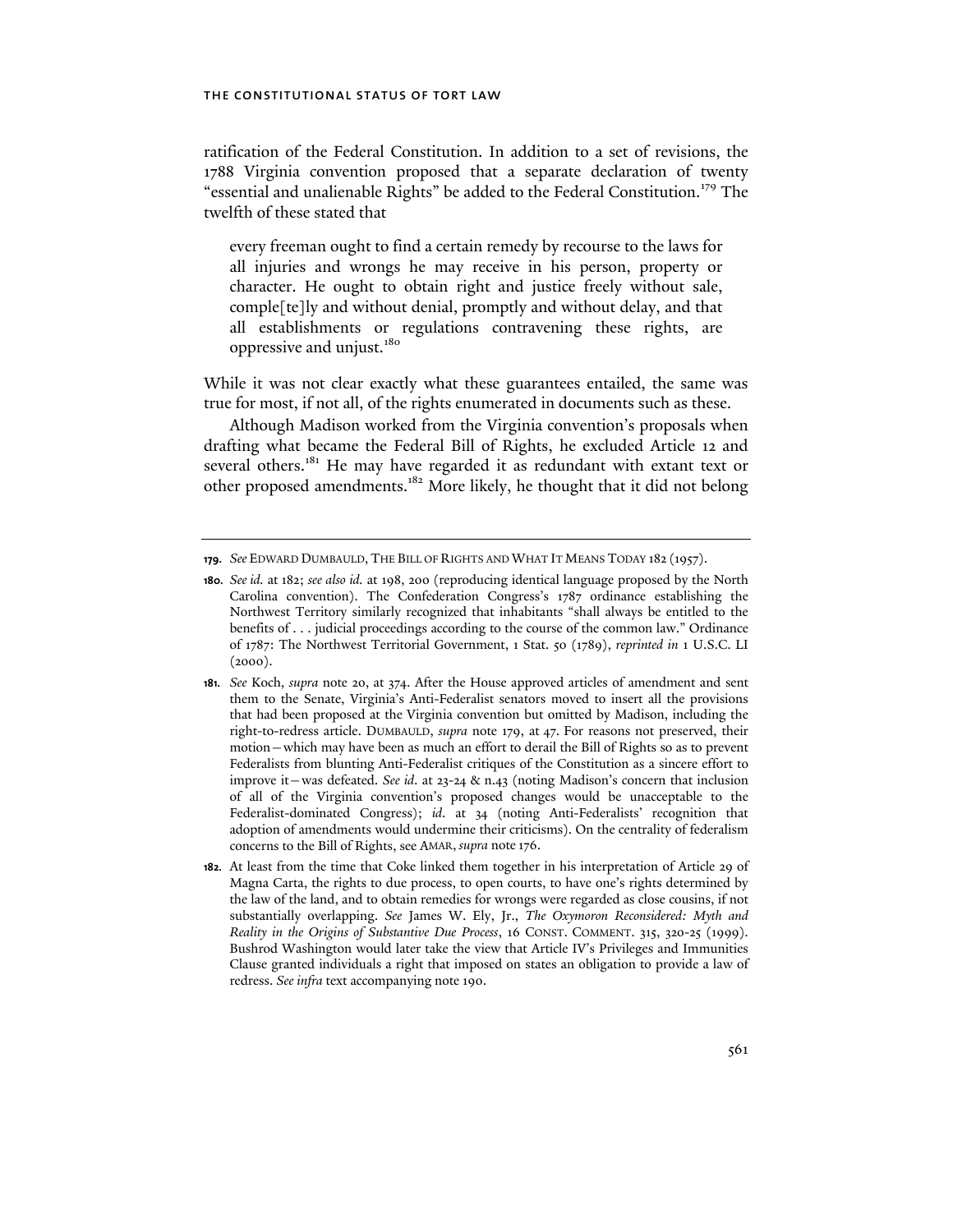in a set of provisions designed to assure Anti-Federalists that the new Constitution was committed to constraining the power of government, as opposed to identifying rights that generated functions to which government would be obligated to attend.<sup>183</sup> In particular, the amendments aimed to limit the power of a federal government that was not intended to be a font of law governing the ordinary interactions of citizens.<sup>184</sup> Especially given Madison's original drafting plan, which called for integration of what became the Bill of Rights into the original articles of the Constitution,<sup>185</sup> the inclusion of right-toremedy language ran the risk of falsely implying that Congress or the federal courts enjoyed the authority to enact a national body of common law.<sup>186</sup> On this rationale, the exclusion of a right to remedy provision from the Bill of Rights was entirely consistent with recognition of the right as a limit on state governments.<sup>187</sup>

- **183.** DUMBAULD, *supra* note 179, at 34.
- **184.** Heyman, *supra* note 20, at 525. Madison's one provision pertaining to state governments was killed in the Senate. DUMBAULD, *supra* note 179, at 37, 46.
- **185.** DUMBAULD, *supra* note 179, at 39.
- **186.** *See* James Madison, Report on the Virginia Resolutions to the House of Delegates (1798), *reprinted in* 4 JONATHAN ELLIOT, DEBATES ON THE ADOPTION OF THE FEDERAL CONSTITUTION 546, 561-67 (photo. reprint 1941) (2d ed. 1836) (criticizing as destructive of the Constitution's design the notion that Congress enjoys the power to enact any law pertaining to a matter that had been regulated at common law); *cf*. AMAR, *supra* note 176, at 37-39 (explaining that Madison's assumption that Congress's powers were already limited by Article I explains why he left out various proposals from the Virginia convention). If Amar's account of the interaction of the Fourth and Seventh Amendments is accurate, Madison and Congress were explicitly solicitous of the right to a law of redress in one area in which they perceived a real threat of federal interference with state tort law. These provisions, he argues, were meant, among other things, to prevent federal judges from using warrants to effectively immunize federal officials from tort liability for trespassory searches. AMAR, *supra* note 176, at 70-71. As indicated below, antebellum courts at times invoked the no-takingswithout-compensation principle in a similar fashion. *See infra* text accompanying notes 191- 195.
- **187.** Madison and other members of his generation accepted that individuals enjoyed unenumerated rights, particularly those that were mainstays of English constitutionalism. *See* AMAR, *supra* note 176, at 147-56; Suzanna Sherry, *The Founders' Unwritten Constitution*, 54 U. CHI. L. REV. 1127, 1156-67 (1987). The inclusion of the Contracts Clause in the Federal Constitution indicates that the Framers were aware of the possibility that states might sometimes renege on their duties to provide basic categories of law. In theory at least, Madison or other members of Congress could have attempted to convert standard right-toremedy language of the sort found in the twelfth article proposed by the Virginia ratifying convention into a "Torts Clause" stating, roughly, that no state shall impair the operation of tort law. That no one thought to undertake this sort of innovative drafting hardly supports an inference that the latter type of interference was of no concern. (Recall that the Constitution as ratified also did not specify a bar, applicable to the states, against taking private property without compensation.)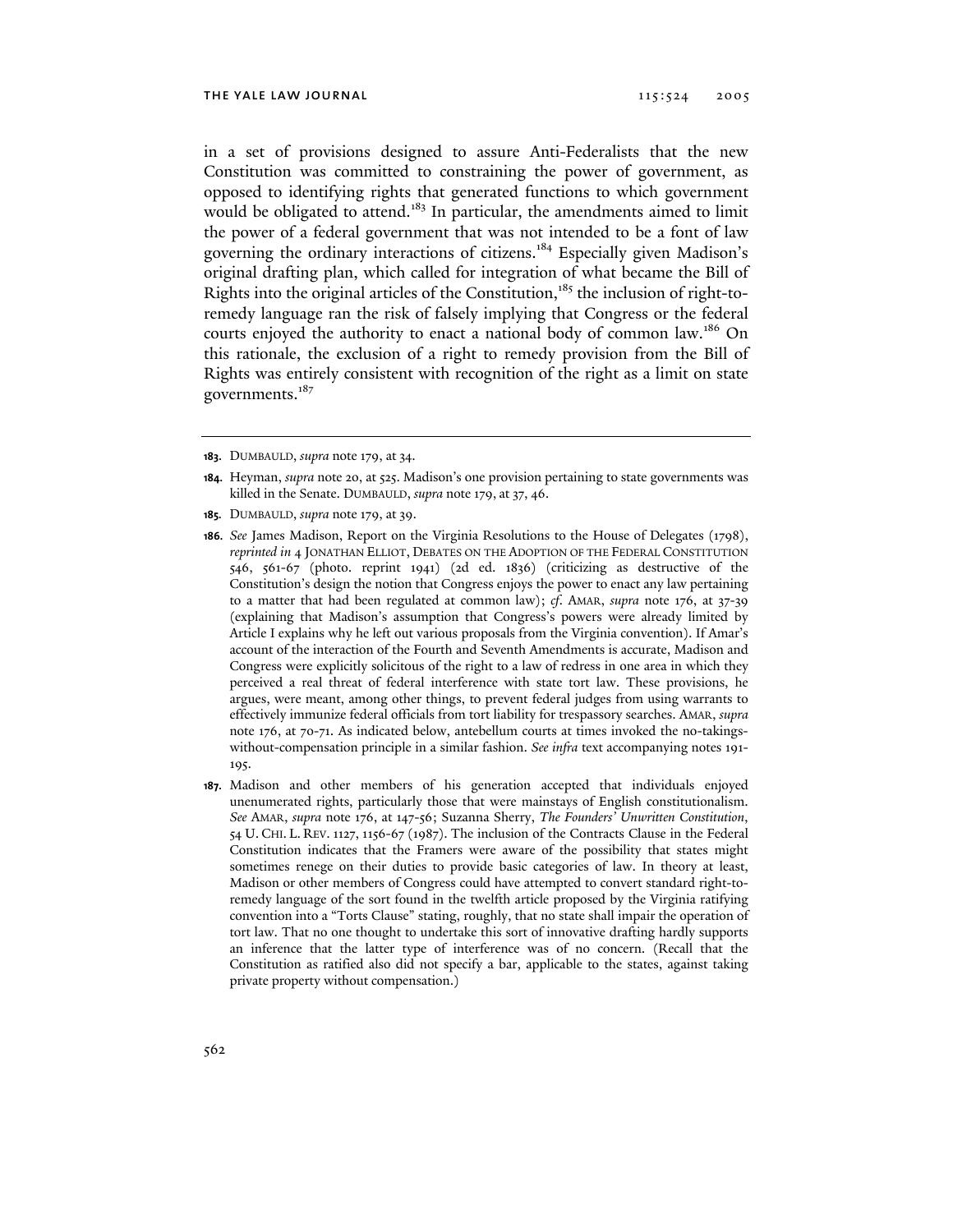Although "tort reform" was rarely considered by the federal courts in the early years of the republic, the notion of a right to a law of redress still made some prominent appearances. When Chief Justice Marshall asserted in *Marbury v. Madison* that Marbury's right in his commission entitled him to a remedy, he was not mouthing a tautology.<sup>188</sup> Rather, he was invoking Blackstone for the idea that "the very essence of civil liberty . . . consists in the right of every individual to claim the protection of the laws, whenever he receives injury," and that "[o]ne of the first duties of government is to afford that protection."189 Significantly, given the attention it would later receive, Justice Bushrod Washington's description of the Privileges and Immunities Clause in *Corfield v. Coryell* explicitly read into it the right "to institute and maintain actions of any kind in the courts of the state" as a fundamental piece of "[p]rotection by the government" for the individual's "enjoyment of life and liberty."<sup>190</sup>

In the face of legislative abuses—many of which involved interferences with individuals' ability to collect on debts or obtain redress for invasions of property<sup>191</sup> – state judges began to exercise judicial review,<sup>192</sup> particularly on the strength of "due process" and "law of the land" provisions in state constitutions.193 As Robert Brauneis has explained, the requirement of just compensation for takings of private property was articulated by some of these courts as a limit on the ability of legislatures to reform tort law.<sup>194</sup> Specifically, they invoked the just-compensation principle to nullify provisions in charters granted by legislatures to turnpike, canal, and railroad corporations that purported to immunize them from tort suits for trespass.<sup>195</sup> Other state courts, as Steven Heyman has observed, explicitly invoked right-to-remedy provisions to invalidate legislation denying judicial relief to certain classes of claimants.

- **191.** *See* WILLIAM E. NELSON, AMERICANIZATION OF THE COMMON LAW: THE IMPACT OF LEGAL CHANGE ON MASSACHUSETTS SOCIETY, 1760-1830, at 91-92 (1975); GORDON S. WOOD, THE CREATION OF THE AMERICAN REPUBLIC,1776-1787, at 436, 453-63 (2d ed. 1998).
- **192.** WOOD, *supra* note 191, at 404-07, 453-63; Gordon S. Wood, *Foreword: State Constitution-Making in the American Revolution*, 24 RUTGERS L.J. 911, 922-25 (1993).
- **193.** Ely, *supra* note 182, at 327-38.

**195.** *Id*. at 83-97.

**<sup>188.</sup>** 5 U.S. (1 Cranch) 137 (1803).

**<sup>189.</sup>** *Id*. at 163; *see* Heyman, *supra* note 20, at 534-35.

**<sup>190.</sup>** Corfield v. Coryell, 6 F. Cas. 546, 551-52 (Washington, Circuit Justice, C.C.E.D. Pa. 1823) (No. 3230); *see also* Douglass v. Stephens, 1 Del. Ch. 465, 470-71 (1821) (describing the Privileges and Immunities Clause of Art IV, Section 2 as encompassing Blackstone's auxiliary subordinate rights for the vindication of the rights to life, liberty, and property).

**<sup>194.</sup>** Robert Brauneis, *The First Constitutional Tort: The Remedial Revolution in Nineteenth-Century State Just Compensation Law*, 52 VAND. L. REV. 57 (1999).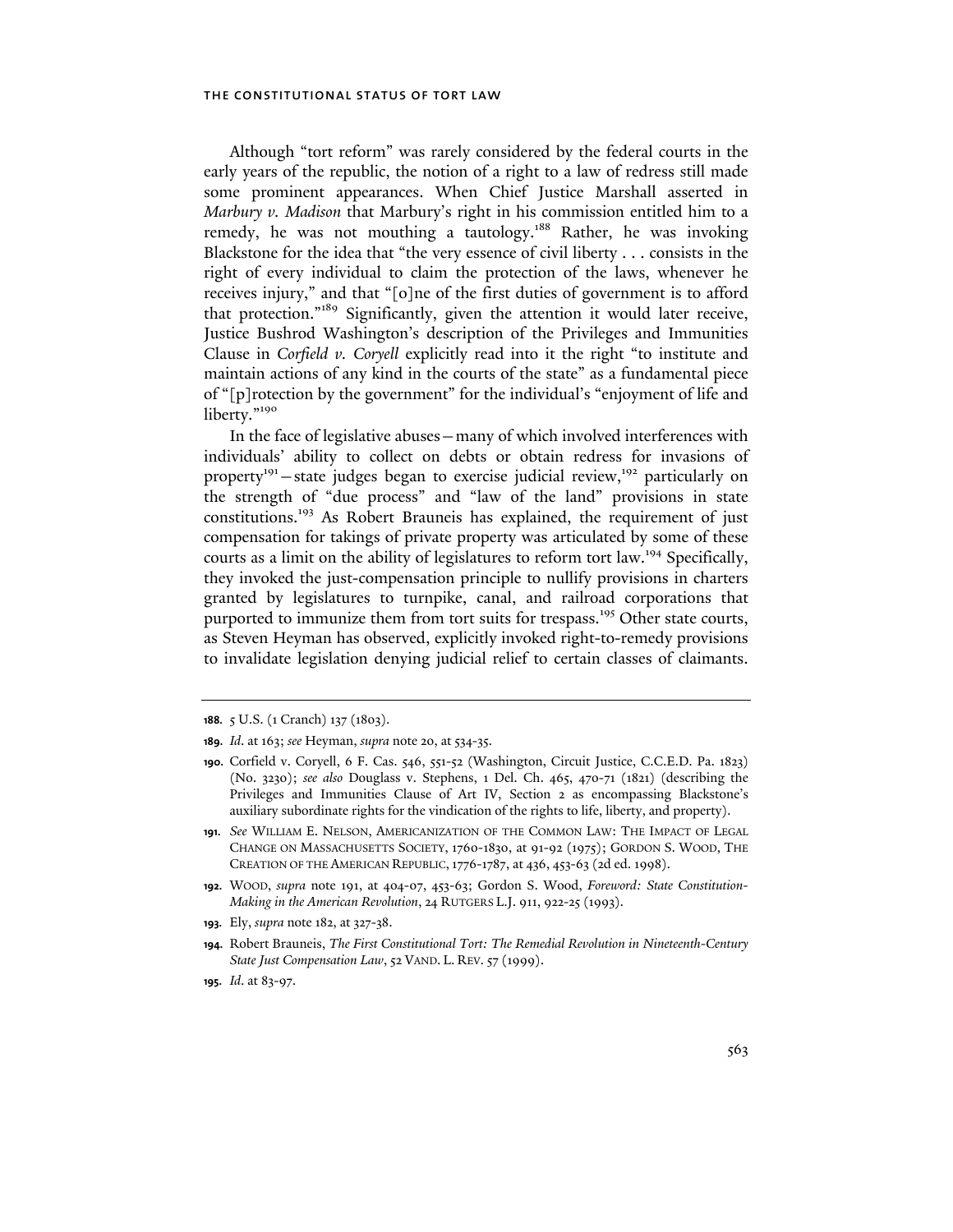# the yale law journal 115:524 2005

For example, after the onset of the Civil War the Minnesota legislature enacted a law denying "all persons aiding the rebellion against the United States" the right to maintain judicial proceedings in the state's courts.196 The state's high court struck it down, offering the following emphatic endorsement of the right to a law for the redress of injuries:

We would never for one moment suppose that the Legislature has the power under the constitution, to deprive a person or class of persons, of the right of trial by jury, or to subject them to imprisonment for debt, or their persons, houses, papers and effects, to unreasonable searches; or their property to be taken for public use without just compensation; and yet neither of these is more sacred to the citizen, or more carefully guarded by the constitution, than the right to have a certain and prompt remedy in the laws for all injuries or wrongs to person, property or character.<sup>197</sup>

# *2. Section 1 of the Fourteenth Amendment*

Although Section 1 of the Fourteenth Amendment aimed to incorporate rights guarantees against the states, there is considerable disagreement over which rights it incorporated and how.<sup>198</sup> Perhaps this uncertainty is inevitable, given that the Amendment was debated in abstract terms.<sup>199</sup> Nonetheless, there is good reason to conclude that it was meant to guarantee that states would attend to basic obligations, including the duty to provide law for the redress of wrongs, and that federal courts were meant to enforce that guarantee.

**<sup>196.</sup>** Davis v. Pierse, 7 Minn. 13, 15 (1862); *see also* Heyman, *supra* note 20, at 560 n.352.

**<sup>197.</sup>** *Davis*, 7 Minn. at 18.

**<sup>198.</sup>** *See, e.g*., AMAR, *supra* note 176, at 181-230 (arguing that Section 1 incorporated only the "individual" rights that were recognized in the Bill of Rights and English constitutionalism); MICHAEL KENT CURTIS, NO STATE SHALL ABRIDGE: THE FOURTEENTH AMENDMENT AND THE BILL OF RIGHTS (1986) (arguing that Section 1 incorporated the Bill of Rights against the states); WILLIAM E. NELSON, THE FOURTEENTH AMENDMENT: FROM POLITICAL PRINCIPLE TO JUDICIAL DOCTRINE (1988) (arguing that Section 1 identified federal rights against state interference while placing significant responsibility for enforcement of those rights on the states); John Harrison, *Reconstructing the Privileges or Immunities Clause*, 101 YALE L.J. 1385 (1992) (arguing that the Privileges or Immunities Clause incorporated the Bill of Rights through an equality principle that required states to grant rights equally rather than selectively).

**<sup>199.</sup>** NELSON, *supra* note 198, at 7, 80 (arguing that the abstractness of the debates over the Fourteenth Amendment permits multiple interpretations); *see also* AMAR, *supra* note 176, at 193 (crediting Professor Fairman with perceiving that there was no single understanding of the rights protected by Section 1).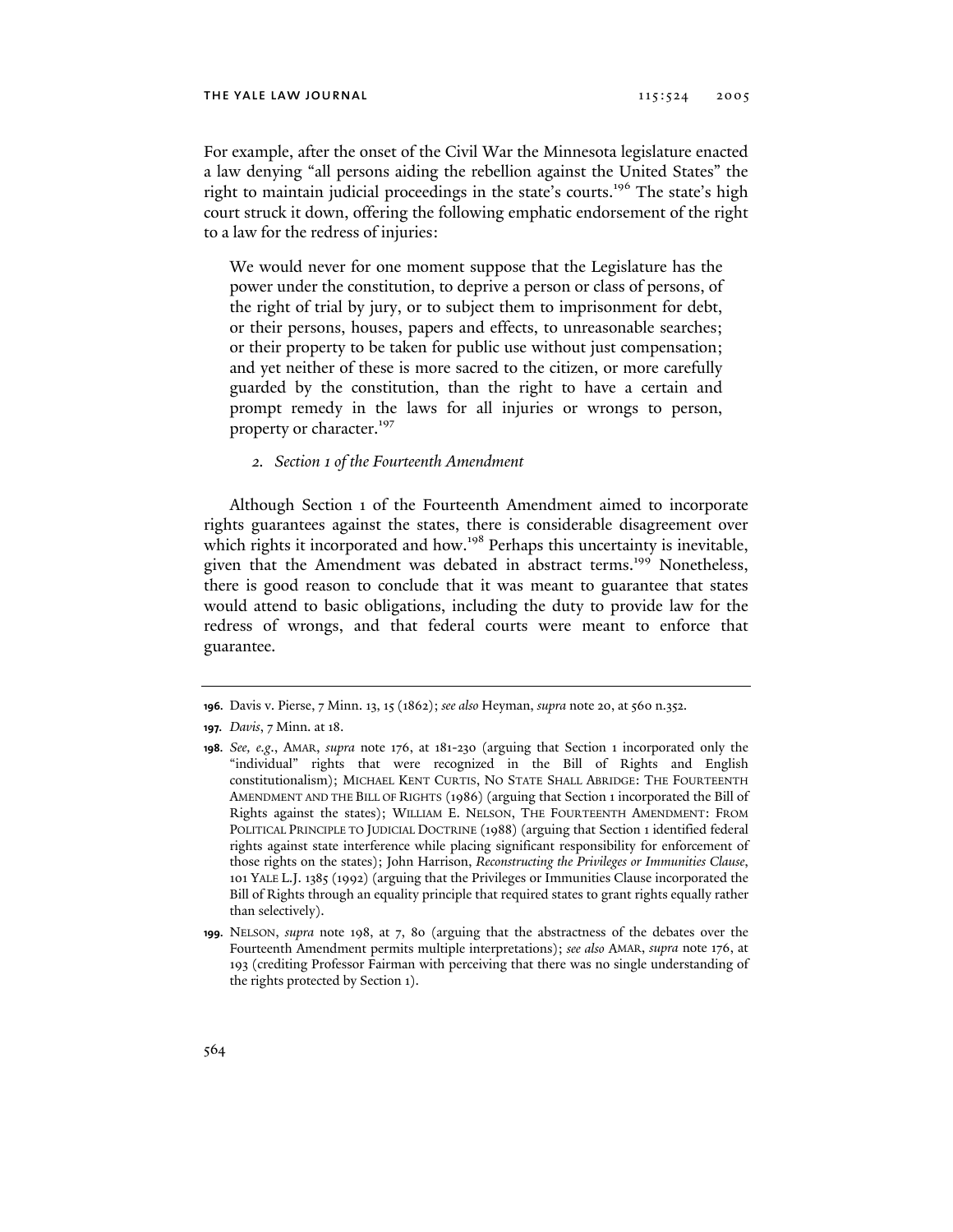Fourteenth Amendment proponents repeatedly invoked *Corfield v. Coryell* which explicitly lists the power to maintain court actions—as providing a useful summary of the rights that Section 1 was meant to secure.<sup>200</sup> Proponents of the Amendment had reasons to focus on access to courts and law: The inability of African-Americans to avail themselves of the law, whether by entering into contracts or by obtaining redress for wrongs, was among the hallmarks of slavery and the Black Codes.<sup>201</sup> This is why the 1866 Civil Rights Act guaranteed to citizens of any race the "same right, in every State . . . to full and equal benefit of all laws and proceedings for the security of person and property, as is enjoyed by white citizens  $\dots$ ."<sup>202</sup> In offering to Congress his Section 1 prototype, Representative Bingham justified it in part on the ground that it was needed to ensure that all citizens would enjoy access to law.<sup>203</sup>

Section 1's proponents also tied the content of its Privileges or Immunities Clause to the auxiliary subordinate rights that Blackstone had attributed to Englishmen.<sup>204</sup> Invoking the fifth auxiliary right to bear arms along with the Second Amendment, they argued that citizens should enjoy a federal entitlement to carry arms to protect themselves against both official and private violence.<sup>205</sup> Likewise, they drew on the right to petition and the First Amendment to argue for a federally protected right to make formal and public demands on government.<sup>206</sup> Given the incorporation of these Blackstonian rights, it would be odd if his third auxiliary right—the right to a law for the

- **203.** CURTIS, *supra* note 198, at 69.
- **204.** *See* AMAR, *supra* note 176, at 225-30, 260-61; CURTIS, *supra* note 198, at 74-75 (citing Congressman Wilson's invocation of Blackstone); *supra* text accompanying notes 165-166 (discussing Blackstone on auxiliary rights).
- **205.** AMAR, *supra* note 176, at 262-64.
- **206.** *Id*. at 245-46.

**<sup>200.</sup>** NELSON, *supra* note 198, at 70, 81.

**<sup>201.</sup>** *Id*. at 18-19 (noting abolitionist condemnations of slavery as the denial of the protection of criminal and civil laws); *see also* Heyman, *supra* note 20, at 546-51 (emphasizing the salience of slaves' lack of access to the law to the thinking of Republicans who framed and passed the Fourteenth Amendment).

**<sup>202.</sup>** The Civil Rights Act of 1866, ch. 31, § 1, 14 Stat. 27, 27 (codified as amended at 42 U.S.C. § 1981 (2000)). Representative Bingham, the drafter of Section 1 of the Fourteenth Amendment, argued that the Amendment was necessary to ensure that Congress had sufficient authority to enact the Civil Rights Act. CURTIS, *supra* note 198, at 80. In Bingham's view, the original Federal Constitution's recognition of slavery meant that it could not be read to guarantee all persons the protection of the law. This is because, following Blackstone, he believed that the absence of such protection was the very definition of slavery. Conversely, abolition meant that states had been placed under a new federal-law obligation to provide law. *Id*. at 101, 107.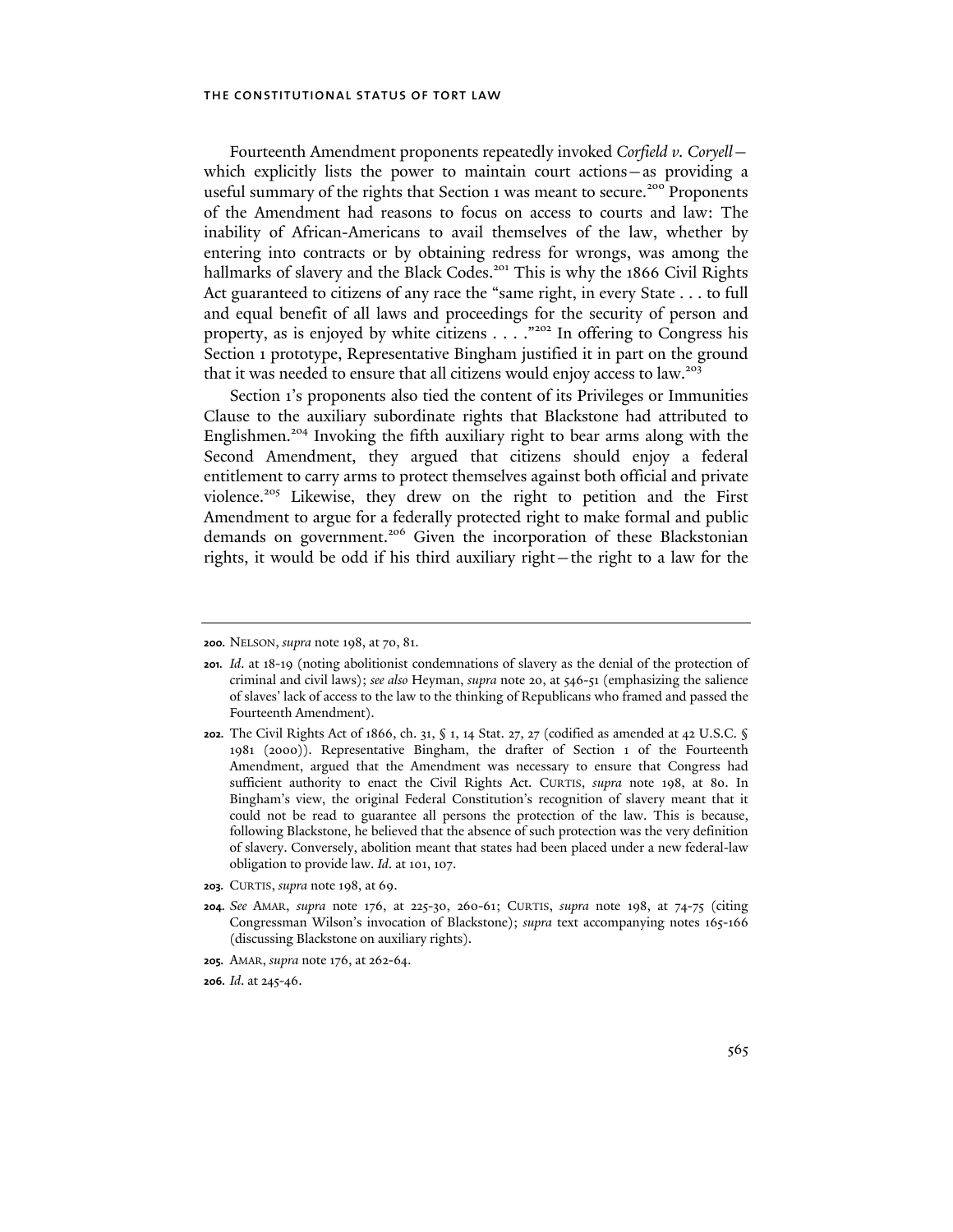redress of wrongs—was excluded. As we have seen, that right was no less tightly linked than those other rights to the protection of person and property.

That Section 1, particularly the Privileges or Immunities Clause, was meant to recognize the affirmative right of all citizens to a law of contract, a law of property, a law of crimes, and a law of redress is further evidenced by critics' complaints that its adoption would entail the complete destruction of federalism. While this objection was hyperbolic, it was by no means unmotivated. If persons were to enjoy a right to these bodies of law as part of their national citizenship, the national government would presumably enjoy a corresponding power to enact these laws. Tellingly, when confronted with this objection, Bingham did not disavow its premise, but rather its conclusion:

The care of the property, the liberty, and the life of the citizen, under the solemn sanction of an oath imposed by your Federal Constitution, is in the States, and not in the Federal Government. I have sought to effect no change in that respect in the Constitution of the country. I have advocated here an amendment which would arm Congress with the power to compel obedience to the oath, and punish all violations by State officers of the bill of rights, but leaving those officers to discharge the duties enjoined upon them as citizens of the United States by that oath and by that Constitution.<sup>207</sup>

In Bingham's view, state governments had always been under a Blackstonian obligation to provide citizens with the protection of the law. However, because of the unholy compromise underwriting the Federal Constitution, that obligation had been neither grounded in federal law nor enforceable by the federal courts. The Civil War Amendments eliminated the states' leeway in this regard. Otherwise, they left the obligation where it had always resided. Section 1, in other words, was meant to set boundaries within which the states could operate, not to displace them.<sup>208</sup>

The main opinions in the *Slaughter-House Cases* provide further support for this account. They reveal, first, that there was in fact no debate among the

**<sup>207.</sup>** Cong. Globe, 39th Cong., 1st Sess. 1292 (1866), *quoted in* CURTIS, *supra* note 198, at 123.

**<sup>208.</sup>** My argument differs from Professor Harrison's argument that the Clause was meant to impose only a requirement of formal equality. Harrison, *supra* note 198, at 1422. Harrison rightly emphasizes that Section 1 required that state laws be "impartial" in the requisite sense, and courts would soon be reviewing statutes that expanded tort liability to see if they amounted to "special" or "class" legislation. *See also* HOWARD GILLMAN, THE CONSTITUTION BESIEGED: THE RISE AND DEMISE OF LOCHNER ERA POLICE POWERS JURISPRUDENCE 61-76 (1993). But Harrison errs in implying that states were understood to enjoy complete discretion to provide (or not to provide) laws as they saw fit. Rather, they were taken to be under a duty to provide basic categories of law.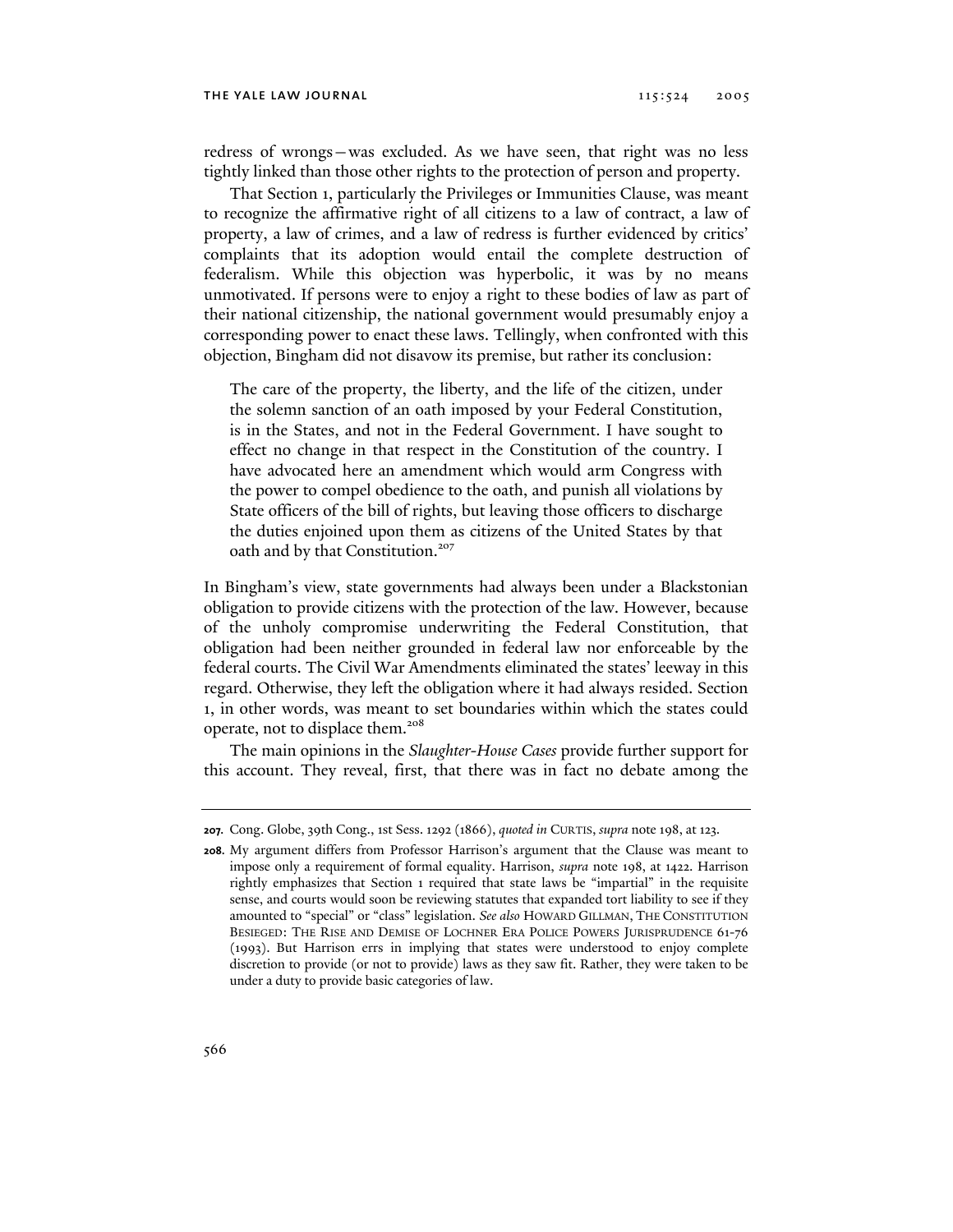Justices as to whether citizens of the states enjoyed the right to various bodies of law, including a law for the redress of wrongs. Both Justice Miller's majority opinion and Justice Bradley's dissent endorsed *Corfield v. Coryell*'s list of the fundamental privileges of citizenship.<sup>209</sup> Thus, the dispute proceeded from a shared recognition that the privileges in question generated an affirmative obligation on the part of government to provide law. Miller reasoned that the Privileges or Immunities Clause could not have meant to federalize the basic rights articulated in *Corfield* and elsewhere, including the right to a law of redress, because that would have entailed transferring to the national government the power to fashion national laws of contract, tort, and crime.<sup>210</sup> Reasoning backward from this unthinkably radical result, he concluded that the Clause could only refer to a distinct set of rights tied to issues appropriately addressed by the national government.<sup>211</sup>

For his part, Justice Bradley understood this argument and pointed out its fallacy, just as Bingham had done before him. Miller's concern, he rightly noted, was that a reading of Section 1 that interpreted it to incorporate *Corfield*'s broad list of rights

will lead to enactments by Congress interfering with the internal affairs of the States, and establishing therein civil and criminal codes of law for the government of the citizens, and thus abolishing the State governments in everything but name; or else, that it will lead the Federal courts to draw to their cognizance the supervision of State tribunals on every subject of judicial inquiry, on the plea of ascertaining whether the privileges and immunities of citizens have not been abridged.<sup>212</sup>

These fears, he responded, rested on an erroneous blurring of the question of whether Section 1 created a federal right to the protection of the law with the separate questions of who would enforce that right and on what terms:

**<sup>209.</sup>** Slaughter-House Cases, 83 U.S. (16 Wall.) 36, 76 (1872) (invoking *Corfield*'s description of the rights that state governments "were created to establish and secure"); *id*. at 119 (Bradley, J., dissenting) (noting that each U.S. citizen enjoys "the privilege of resorting to the laws for redress of injuries").

**<sup>210.</sup>** *Id*. at 77-78 (majority opinion) ("Was it the purpose of [the Clause] . . . to transfer the security and protection of all the civil rights which we have mentioned, from the States to the Federal government? . . . All this and more must follow, if the proposition of the plaintiffs in error be sound.").

**<sup>211.</sup>** *Id*. at 78-81.

**<sup>212.</sup>** *Id*. at 123 (Bradley, J., dissenting).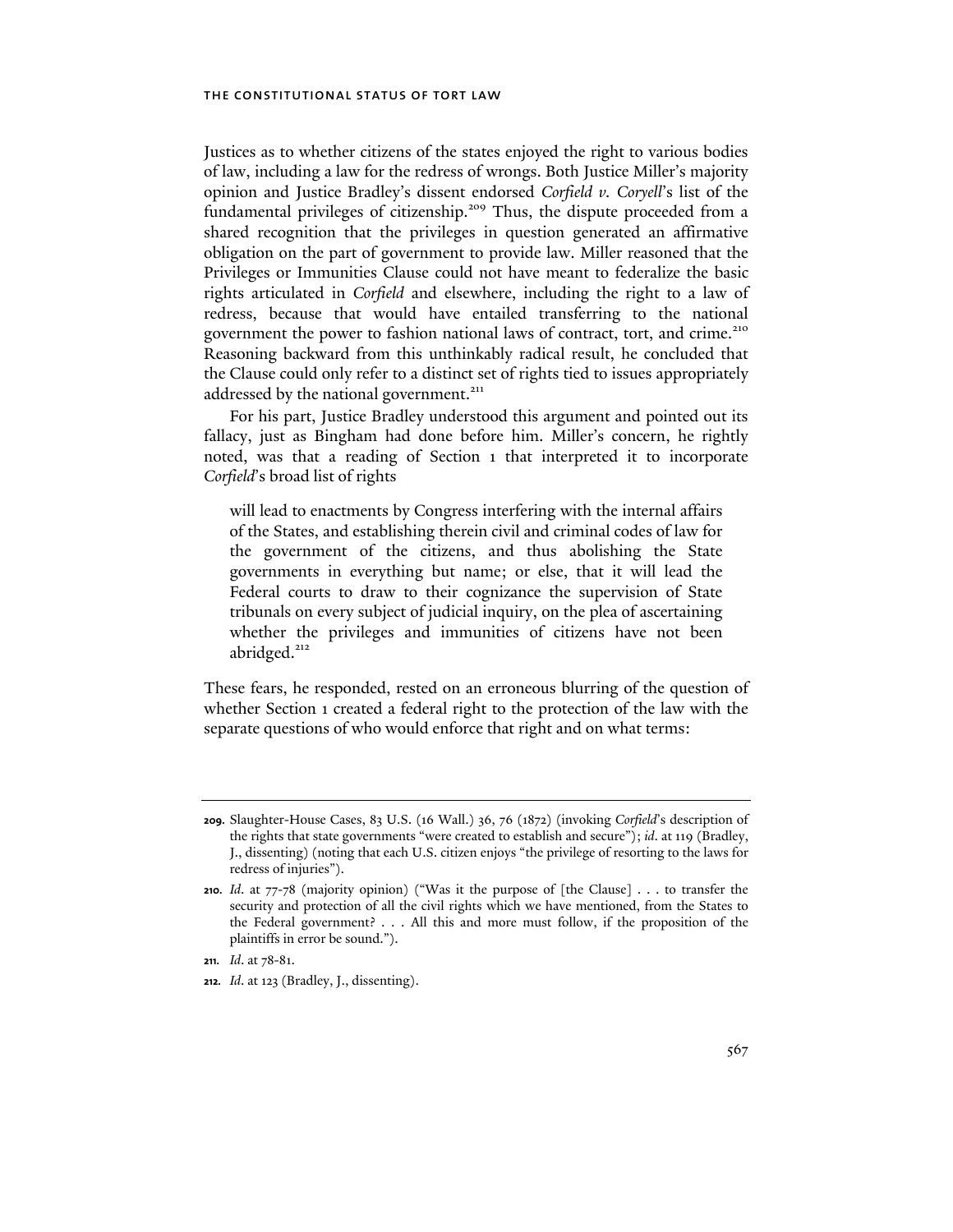Very little, if any, legislation on the part of Congress would be required to carry the amendment into effect. Like the prohibition against passing a law impairing the obligation of a contract, it would execute itself. The point would be regularly raised, in a suit at law, and settled by final reference to the Federal court.<sup>213</sup>

Identifying a federally guaranteed set of civil rights, including rights to law, did not entail a federal takeover of basic lawmaking. Instead, it required court supervision of state legislative and judicial decisions to ensure that states were living up to the obligations imposed on them by the Fourteenth Amendment.

# *B. 1875-1920: Due Process as Ceiling and Floor*

Bradley's dissent proved prophetic. Prompted by litigants, the federal courts in the period from 1875 to 1920 ruled on the extent to which the Fourteenth Amendment—and more specifically its Due Process Clause limited the ways in which a state could fashion its law of redress. Because the tort reforms of this era tended to expand liability, these cases usually raised "ceiling" rather than "floor" challenges. As I will now discuss, the Court consistently rejected these challenges, but it did so on the merits. Moreover, the Court insisted that, in substance, due process provides not just a ceiling but a floor—an affirmative duty grounded in federal law to provide a law of redress. And just as it envisioned laws that would exceed the due process ceiling, the Court identified laws that fell below this floor.

# *1. Railroads and Ships*

The era of modern Fourteenth Amendment due process analysis opened with *Munn v. Illinois*,<sup>214</sup> in which the petitioner challenged a statute setting maximum charges for grain storage. The Court rejected the challenge using the language quoted at the outset of this Article:

[A] mere common-law regulation of trade or business may be changed by statute. A person has no property, no vested interest, in any rule of the common law . . . . Rights of property which have been created by the common law cannot be taken away without due process; but the law itself, as a rule of conduct, may be changed at the will, or even at

**<sup>213.</sup>** *Id*. at 123-24.

**<sup>214.</sup>** 94 U.S. 113 (1876).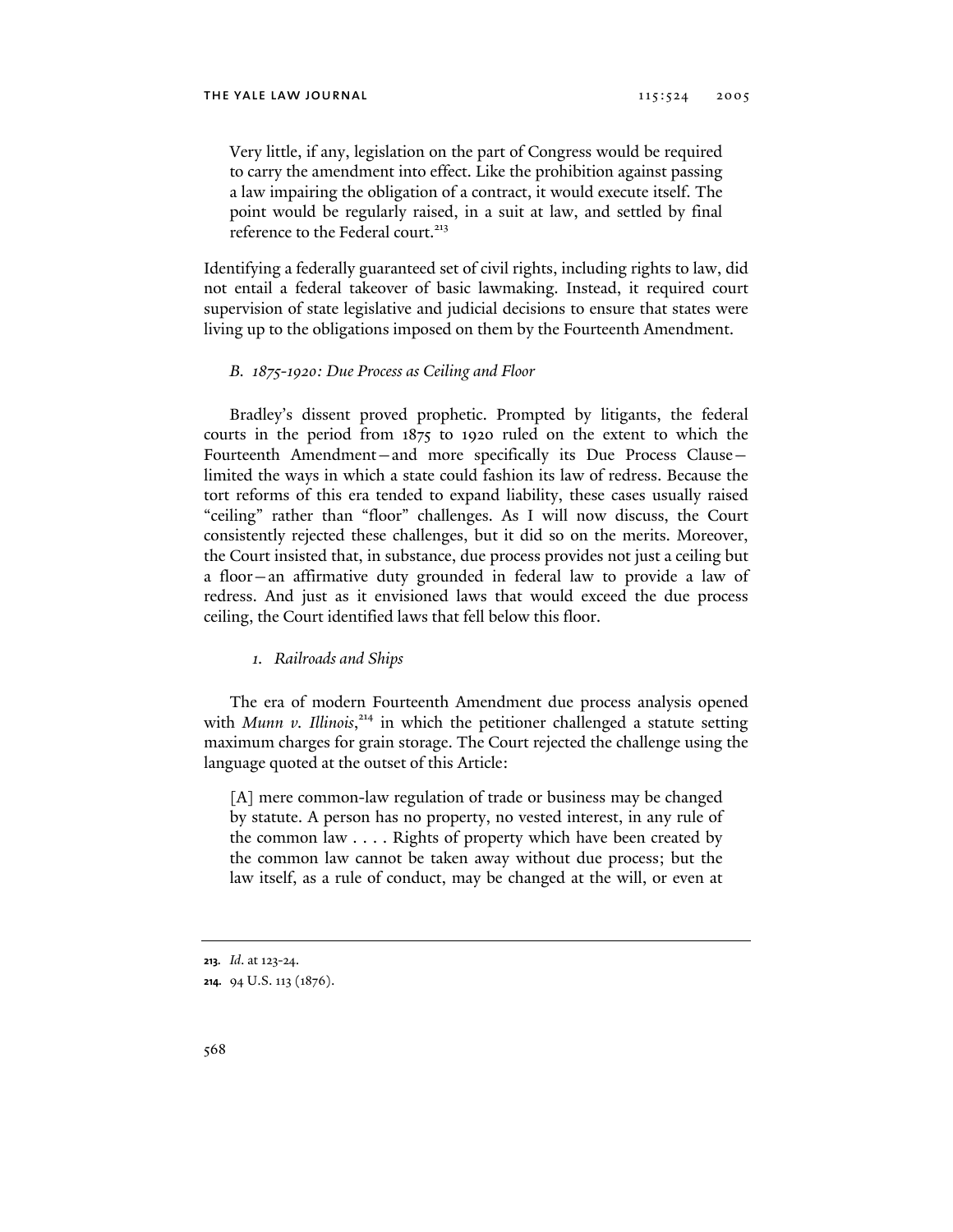the whim, of the legislature, unless prevented by constitutional limitations.<sup>215</sup>

This passage could be read to endorse unfettered legislative discretion to expand or shrink tort law, but that was not its meaning. The Court in *Munn* and subsequent cases repeatedly addressed due process challenges on the merits, albeit with deferential review. For example, in ceiling cases, the Justices asked whether the statute in question had departed so substantially from the terms of regulation at common law as to evidence an attempt at outright redistribution.<sup>216</sup> Thus, in *Munn* itself, the Court emphasized that price ceilings were not so far removed from the common law's requirement of reasonable rates as to suggest an effort to take from *A* and give to *B*.

The Court deployed this mode of analysis a decade after *Munn* in *Missouri*  Pacific Railway Co. v. Humes.<sup>217</sup> Humes's mule was killed by the defendant's train. He sued and recovered \$270 under a statute imposing double damages on railroads for harms to livestock caused by a failure to maintain fencing along tracks. Justice Field's opinion for a unanimous Court rejected the railroad's due process challenge to the damages multiplier, but not because it denied the existence of a ceiling on expansions of liability. Rather, the Court reasoned that, because the jury had discretion to award damages above pecuniary loss at common law, the state was at liberty to set a multiplier such as this one. It also emphasized that the interest at stake was ownership of tangible property, that the railroad's conduct likely amounted to gross negligence, and that, in the absence of the multiplier, there might be insufficient incentive for victims to seek redress.<sup>218</sup>

 In *Humes*, Justice Field and his colleagues explicitly presumed that due process not only set a ceiling on a state's efforts to expand liability, but also generated a federal-law obligation to provide a law of redress: "*It is the duty of*  every State to provide, in the administration of justice, for the redress of private

**<sup>215.</sup>** *Id*. at 134.

**<sup>216.</sup>** John Witt has observed that a similar line was drawn by state courts confronted in this period with challenges to statutory expansions of tort liability. *See* John Fabian Witt, *State Constitutions and American Tort Law: A History*, 58 RUTGERS L. REV. (forthcoming 2005); *see also* GILLMAN, *supra* note 208, at 86-126 (emphasizing the centrality of norms against "special interest" or "class" legislation to late-nineteenth-century constitutional law and theory).

**<sup>217.</sup>** 115 U.S. 512 (1885). State safety regulation of railroads began in earnest in the 1840s. State court decisions issued prior to the passage of the Fourteenth Amendment routinely upheld such regulations against the claim that they violated the Contracts Clause by amending the railroads' charters. *See, e.g.*, Thorpe v. Rutland & Burlington R.R. Co., 27 Vt. 140 (1854).

**<sup>218.</sup>** *Humes*, 115 U.S. at 521-23.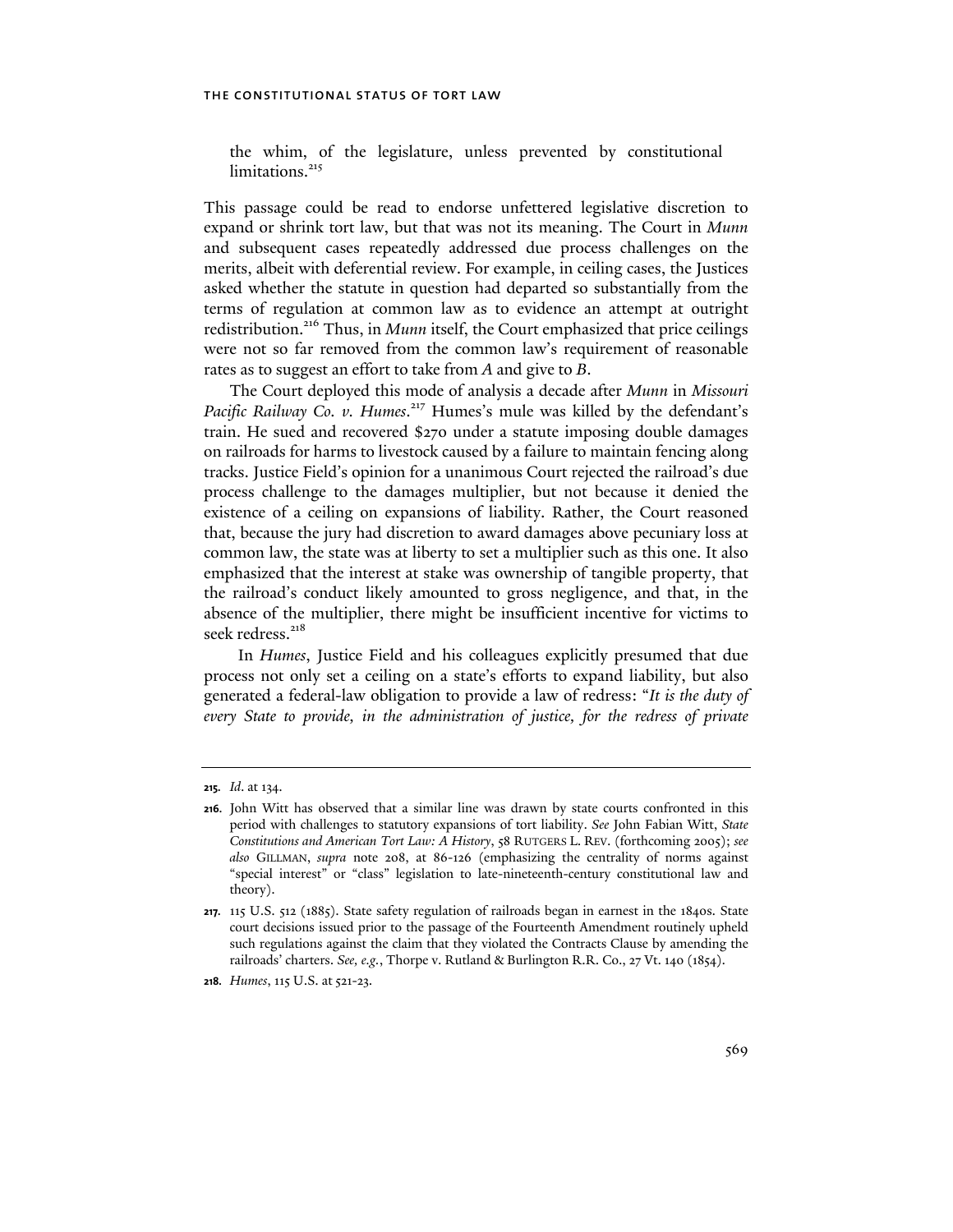*wrongs . . .* ."219 Although dictum, *Humes*'s recognition of this duty was not an isolated aside. As Ann Woolhandler has noted, in *Poindexter v. Greenhow*,<sup>220</sup> decided a year earlier, the Court held that Virginia was constitutionally obligated to provide its citizens with a trespass action by which to obtain redress against individual officials for wrongful seizures of private property. As to the existence of the due process floor, *Poindexter* could not have been more clear. "No one," the Court held, "would contend that a law of a State, forbidding all redress by actions at law for injuries to property, would be upheld in the courts of the United States, for that would be to deprive one of his property without due process of law."<sup>221</sup>

Between 1885 and 1915, the Court invoked the *Munn-Humes* framework for analyzing tort reform legislation on several occasions, although each of these involved ceiling rather than floor challenges. For example, in *Missouri Pacific*  Railway Co. v. Mackey,<sup>222</sup> it upheld the abolition of the fellow servant rule for suits by railroad employees against employers, emphasizing that vicarious liability was a well-established feature of the common law. In *St. Louis & San*  Francisco Railway Co. v. Mathews,<sup>223</sup> it upheld a statute imposing strict liability on railroads for causing fire damage, but also granted them the right to obtain insurance for such liabilities, observing that the common law had long been willing to impose strict liability for use of fire causing property damage, and that the legislature had granted the railroad a special privilege to insure itself.<sup>224</sup>

- **221.** *Poindexter*, 114 U.S. at 303; *see also* Woolhandler, *supra* note 220, at 121. *Poindexter* speaks in terms of redress for invasions of property rights, which were the rights at issue in that case. Given comparable yet more general statements in decisions like *Humes* and *Corfield*, as well as the longstanding treatment of rights to life and liberty as no less sacred than rights of property ownership, there is every reason to suppose that the Justices assumed that a law of redress also had to be made available for wrongful invasions of the former rights.
- **222.** 127 U.S. 205, 208-09 (1888). The fellow servant rule denied employees the ability to invoke respondeat superior to hold their employers vicariously liable for injuries caused to them by the negligence of co-employees.
- **223.** 165 U.S. 1 (1897). State courts followed *Mathews* in rejecting challenges to such statutes. Witt, *supra* note 216.
- **224.** *Mathews*, 165 U.S. at 22-24; *see also* Chi., Burlington & Quincy R.R. Co. v. McGuire, 219 U.S. 549, 571 (1911) (holding that states may void contracts that purport to reinstate the fellow servant rule); Wilmington Star Mining Co. v. Fulton, 205 U.S. 60, 73-74 (1907) (holding that states may treat employees' willful misconduct as a basis for imposing vicarious liability); Chi., Rock Island & Pac. Ry. Co. v. Zernecke, 183 U.S. 582, 587-88 (1902) (holding that states may impose strict liability on railroads for injuries to passengers); Bernstein, *supra* note 14, at 22-25.

**<sup>219.</sup>** *Id*. at 521 (emphasis added).

**<sup>220.</sup>** 114 U.S. 270, 303, 306 (1884); *see* Ann Woolhandler, *The Common Law Origins of Constitutionally Compelled Remedies*, 107 YALE L.J. 77, 120-21, 123 (1997).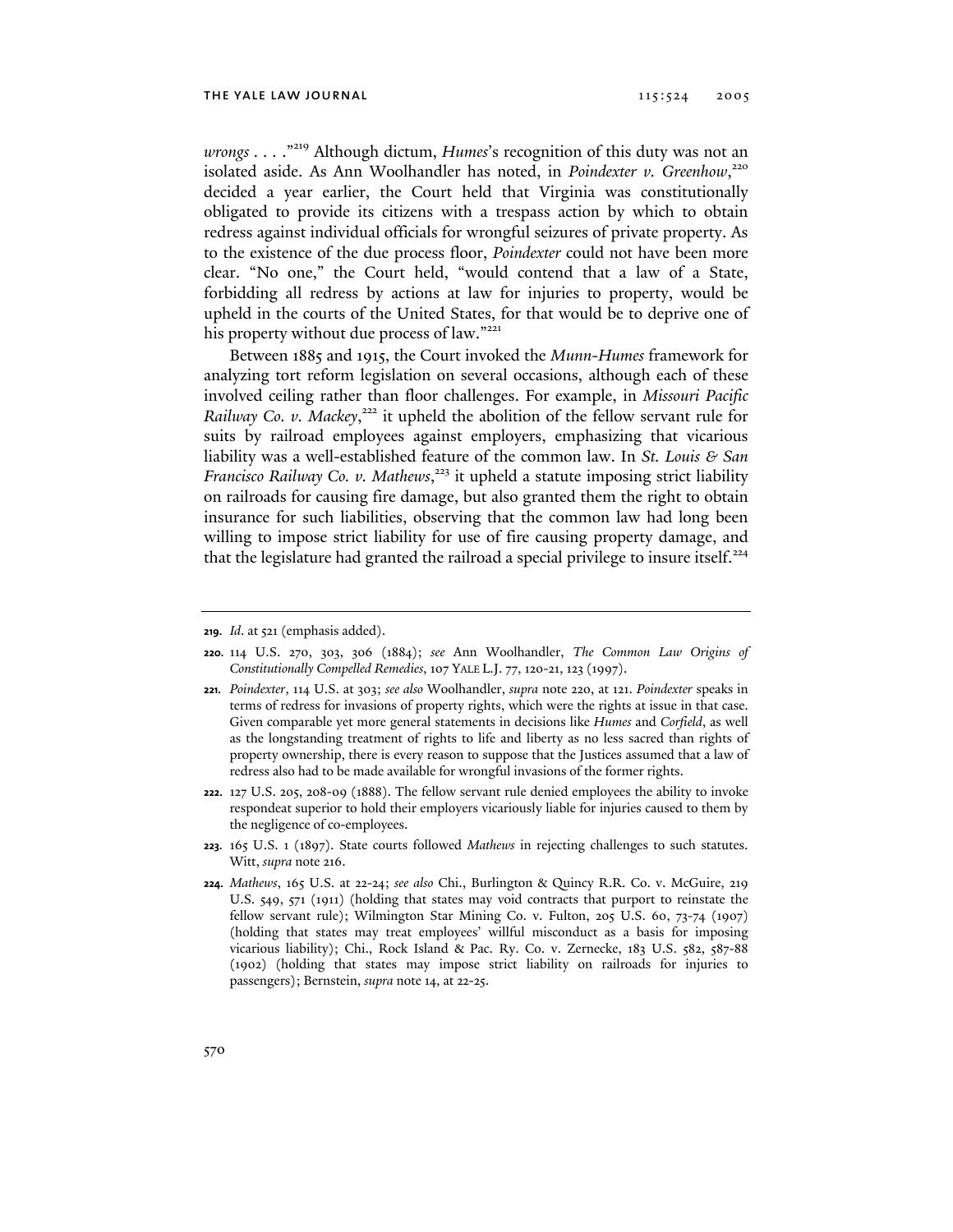During this period, the Court handled Fifth Amendment challenges to federal legislation on the same terms.225 *St. Louis, Iron Mountain & Southern Railway Co. v. Taylor*<sup>226</sup> involved a question of statutory interpretation with constitutional implications. The 1893 Safety Appliance Act empowered the Interstate Commerce Commission to set standards for equipment used on trains operating in interstate commerce. Taylor, a railroad employee, was killed on the job. His estate sued under the Act, which saved its administrator the trouble of proving negligence by permitting recovery on a showing that the equipment at issue was not up to code. The Court upheld judgment for the estate, rejecting the defendant's argument that Congress did not intend to impose strict liability. The plaintiff's reading of the Act was, in the Court's view, "intelligible, and, to say the least, not so unreasonable as to require us to doubt that it was intended . . . . "227

One final decision worthy of note is *Guy v. Donald*.<sup>228</sup> Guy, a member of the Virginia Pilots Association, carelessly piloted his steamer into a schooner. The steamer's owner sued the members of the Association seeking indemnification for his liability to the schooner's owner. The Court concluded that maritime law ought not be construed to permit the action. While American law had long recognized vicarious liability,<sup>229</sup> here the Association had none of the control over its members' conduct that would evidence a principal-agent relationship.230 Because members could not select, control, or discharge a pilot, they could not be made to answer for his tort. To hold otherwise would be to "press[] [the law] to the verge of general principles of liability. It must not be

- **228.** 203 U.S. 399 (1906).
- **229.** *Id*. at 406.
- **230.** As Holmes explained with typical flair:

*Id*. at 407.

**<sup>225.</sup>** In doing so, the Court incorporated the Fourteenth Amendment's right of due process through the Fifth. *See infra* text accompanying notes 450-454 (arguing that the right to redress, although not understood by the Framers to be guaranteed by the Fifth Amendment, should now be so understood).

**<sup>226.</sup>** 210 U.S. 281 (1908).

**<sup>227.</sup>** *Id*. at 296.

If we imagine . . . a pilot performing his duties within sight of the assembled association, he still would be sole master of his course. If all of his fellows passed a vote on the spot that he should change [course] and shouted it through a speaking trumpet, he would owe no duty to obey, but would be as free as before to do what he thought best.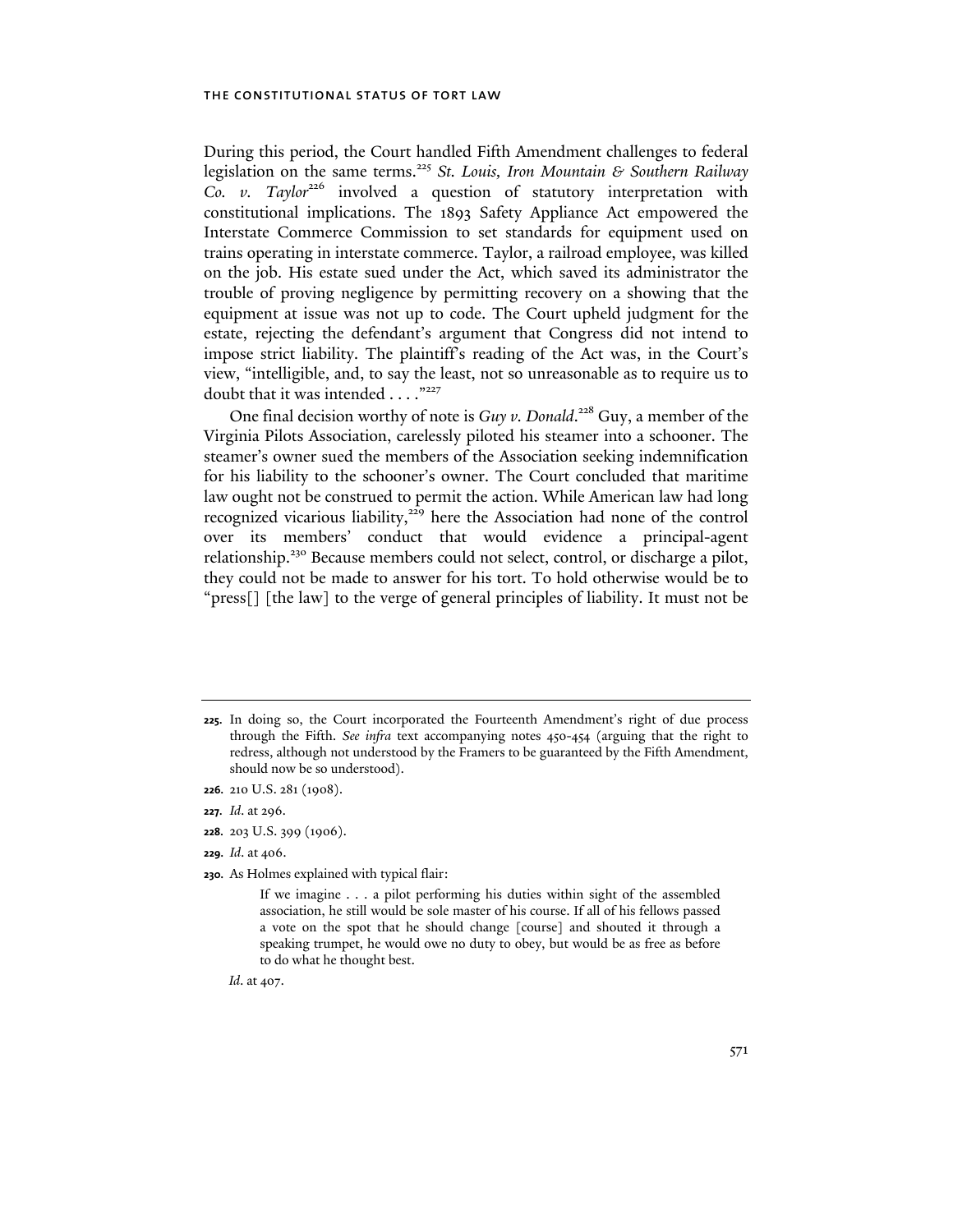pressed beyond the point for which we can find a rational support."<sup>231</sup> Although *Guy* construed federal law to avoid constitutional difficulty, it presented an occasion to identify the sort of law that would violate the due process ceiling—namely, a law holding *D* liable to *P* for wronging *P* even though *A*, an autonomous actor over whom *D* exercised no control, was the actor whose wrong harmed *P*. As such, *Guy* stands as an early progenitor of modern decisions like State Farm Mutual Insurance Co. v. Campbell.<sup>232</sup> The notion in both seems to be that a law that purports to hold *D* liable to *P* for having wronged *P*, yet cannot plausibly link the redress that *P* stands to receive to a wrong committed by *D* against *P* (or by another actor for whose actions *D* can be deemed responsible), exceeds the ceiling set by the Due Process Clause and thus violates *D*'s federal constitutional rights.

# *2. Workers' Compensation:* Ives *and* White

A final and important source of due process challenges to tort reform in this period stemmed from as the rapid enactment of workers' compensation laws from 1910 to 1920.<sup>233</sup> Typically, these laws imposed strict liability on certain employers for workplace injuries, but also limited workers' recoveries to scheduled damages. The decisions addressing these laws deserve attention for several reasons. First, they required the Supreme Court to apply both the floor and ceiling components of its due process framework. Second, they provided the first important instances in which courts were required to consider how the emergence of administrative alternatives to tort law would affect the right to a law for the redress of wrongs. Third, in one very notable instance—*Ives v.*  South Buffalo Railway Co.<sup>234</sup> - a state court held that the Fourteenth Amendment blocked the adoption of such administrative alternatives, thereby helping to launch the progressive indictment of due process analysis as the handmaiden of laissez-faire economics. This was an unfortunate and unnecessary development given that other courts, including the Supreme

**<sup>231.</sup>** *Id*. Similarly, state courts in this time struck down statutes that imposed on railroads funeral costs faced by the survivors of passengers who died in transit, even if the railroad's actions had nothing to do with the death. Witt, *supra* note 216.

**<sup>232.</sup>** 538 U.S. 408, 422-23 (2003) (finding that due process bars the imposition of punitive damages on an actor for conduct and injuries unrelated to the actor's tortious acts); *see infra* text accompanying notes 363-367.

**<sup>233.</sup>** *See* JOHN FABIAN WITT, THE ACCIDENTAL REPUBLIC: CRIPPLED WORKINGMEN, DESTITUTE WIDOWS, AND THE REMAKING OF AMERICAN LAW 126-27 (2004).

**<sup>234.</sup>** 94 N.E. 431 (N.Y. 1911); *see also* Bernstein, *supra* note 14, at 25 n.129.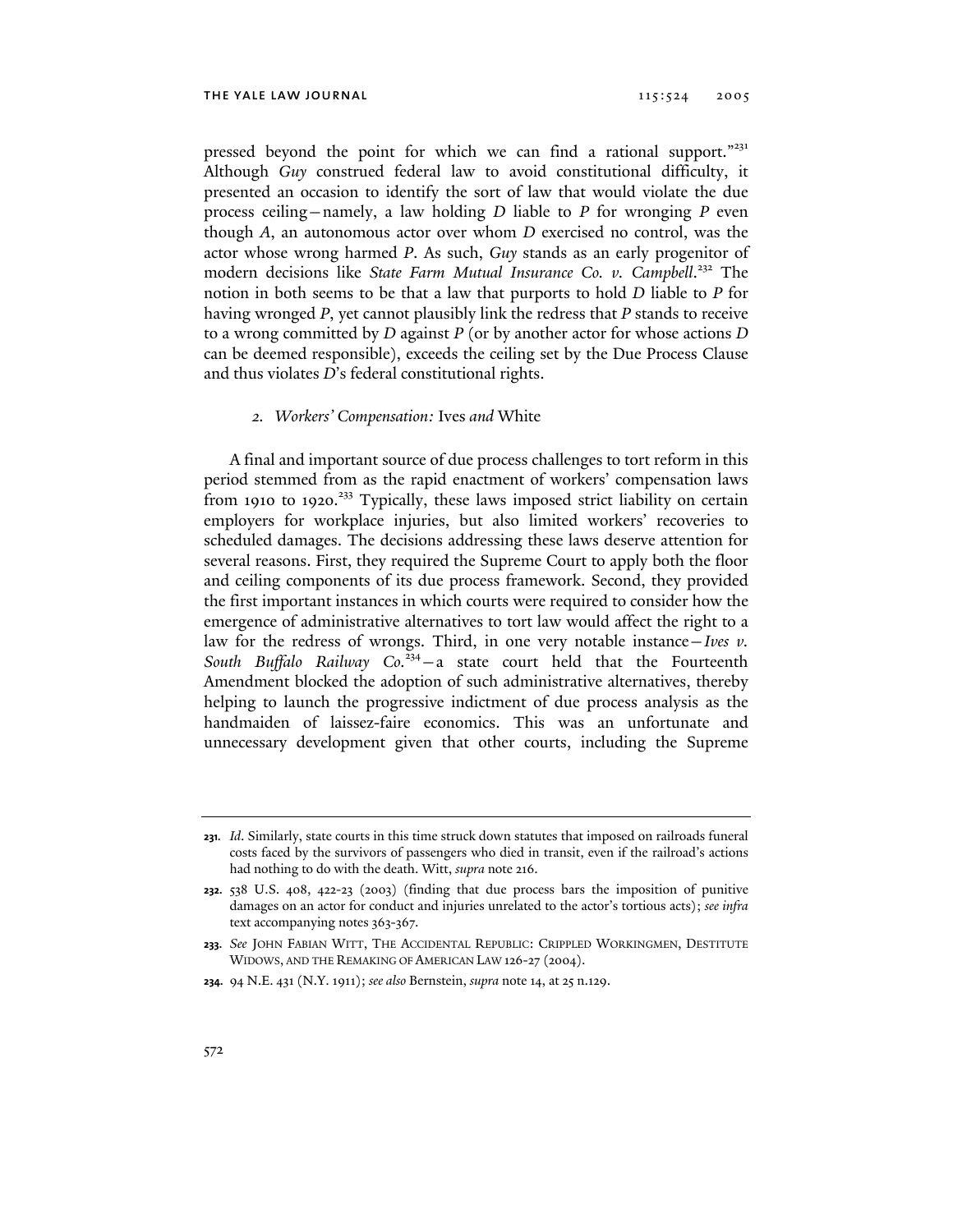Court, applied traditional due process analysis with a good deal more flexibility than the *Ives* court.

In *Ives*, the New York Court of Appeals held that the state's 1910 workers' compensation law violated state and federal guarantees of due process by imposing on employers strict liability for economic losses incurred by employees injured on the job. The majority conceded that a legislature could impose safety obligations on an employer unknown to the common law (e.g., ordering the installation of fire escapes or ventilation equipment), $335$  and that it could expand the terms on which workers who were wrongfully harmed could obtain redress from wrongdoers.236 But New York's legislation did not specify new duties of safe conduct for employers, and employers were being made to pay for injuries without regard to fault. Thus, according to the court, the law achieved nothing more than taking from *A* and giving to *B*, thereby violating the employer's due process rights.<sup>237</sup>

*Ives*'s analysis is filled with errors and gaps. For example, the court failed to consider that the imposition of strict liability might actually be a means of imposing liability for wrongs (e.g., by tipping close cases under a fault standard in favor of plaintiffs). Nor did it recognize the inaptness of the "taking from *A* and giving to *B*" formula. Even the faultless employer has something to do with an injury that befalls its worker while on the job. (At a minimum, it plays a causal role in bringing about the injury and stands to benefit materially from the operation in which the employee was involved.) But the most interesting thing about the *Ives* court's analysis is that there is little reason to believe that its mistakes were traceable to the court's acceptance of due process ceilings and floors on states' ability to modify tort law.

We know this for two reasons. First, the court misconstrued Supreme Court precedents, which had not suggested that the imposition of strict liability was of itself offensive to due process. In fact, *Mathews* and *Taylor*  explicitly said otherwise.<sup>238</sup> Second, the Supreme Court undercut *Ives's* reasoning from within the same framework of analysis.239 Thus, in *New York*  Central Railroad Co. v. White,<sup>240</sup> the Court unanimously rejected a federal due process challenge to a second New York workers' compensation law. The

**<sup>235.</sup>** *Ives*, 94 N.E. at 442.

**<sup>236.</sup>** *Id*. at 444.

**<sup>237.</sup>** *Id*. at 440.

**<sup>238.</sup>** *See supra* text accompanying notes 223-227. *Ives* distinguished *Mathews* on the ground that railroads, as chartered corporations and common carriers, were a special kind of business entity. *Ives*, 94 N.E. at 447.

**<sup>239.</sup>** On *Ives* and its influence, see WITT, *supra* note 233, at 152-86.

**<sup>240.</sup>** 243 U.S. 188 (1917).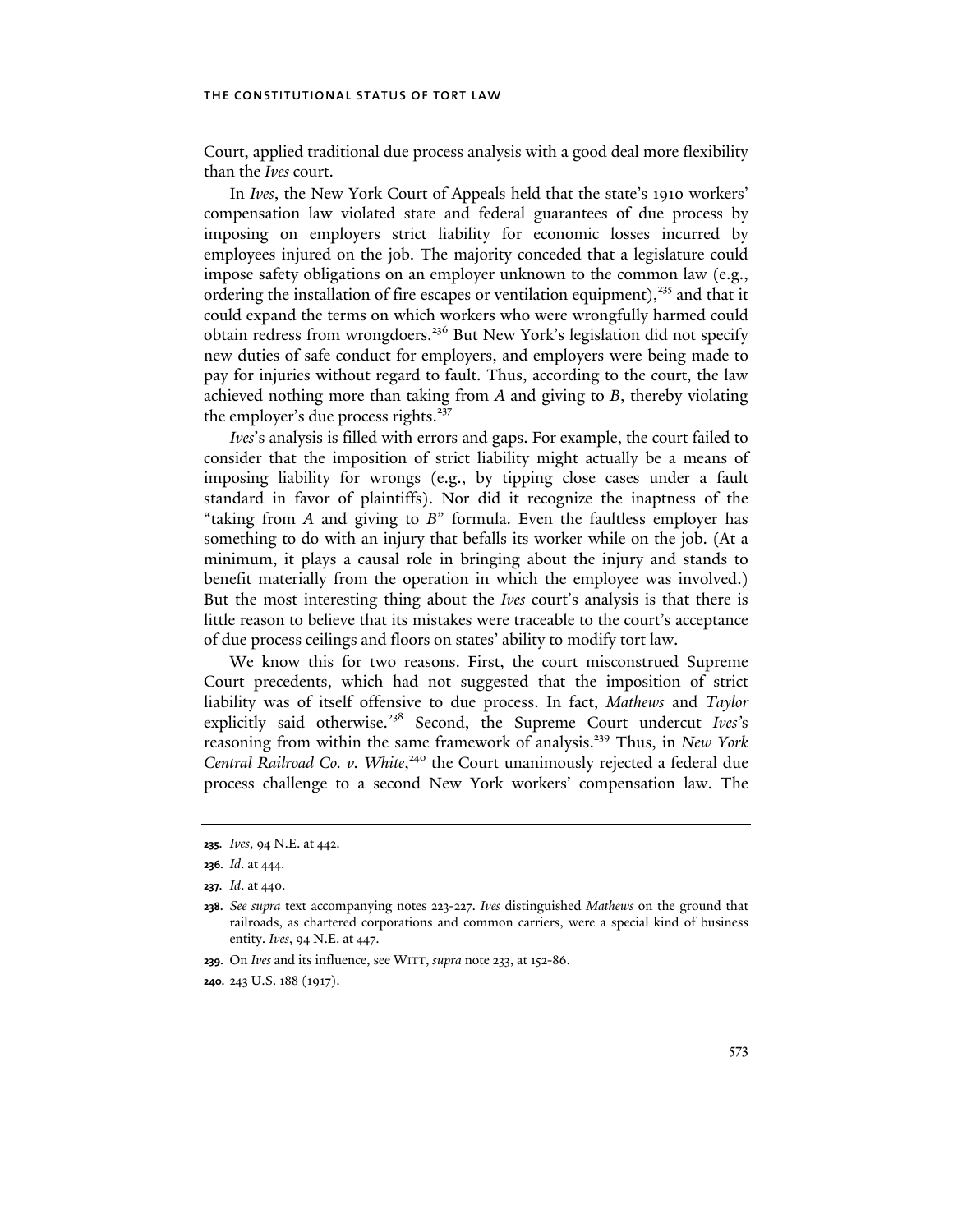Court granted that employers and employees had raised legitimate concerns about the statute: employers because of the imposition of strict liability and the elimination of certain defendant-friendly common law doctrines; employees because of the lost ability to seek tort compensation for injuries traceable to employer fault.<sup>241</sup> Still, it upheld the law, observing that the state's substitution of a scheme of broader no-fault liability and scheduled damages for uncertain tort liability was a "just settlement of a difficult problem."242 In doing so, it again invoked the *Munn-Humes* model of analysis:

Nor is it necessary, for the purposes of the present case, to say that a State might, without violence to the constitutional guaranty of "due process of law," suddenly set aside all common-law rules respecting liability as between employer and employee, without providing a reasonably just substitute. . . . [I]t perhaps may be doubted whether the State could abolish all rights of action on the one hand, or all defenses on the other, without setting up something adequate in their stead.<sup>243</sup>

The Court wedded traditional due process analysis and a politically progressive result in other workers' compensation cases. In the *Arizona Employers' Liability Cases*<sup>244</sup> the Court upheld a scheme that did not give employers the benefit of scheduled damages, but instead held them strictly liable for full tort damages. In *Mountain Timber Co. v. Washington*, 245 it rejected the argument that a compensation scheme violated employers' due process rights by requiring contributions even from employers whose employees suffered no injuries, noting that liability was distributed in proportion to the number of employees at, and the relative risks of, each business.<sup>246</sup>

Finally, in an important decision on the floor side of due process analysis, the Court in *Middleton v. Texas Power & Light Co.*<sup>247</sup> rejected the contention that workers' compensation schemes violated workers' rights by denying them the possibility of full tort compensation. *Humes*, *Poindexter*, and *White* had

**<sup>241.</sup>** *Id*. at 196.

**<sup>242.</sup>** *Id*. at 202.

**<sup>243.</sup>** *Id*. at 201; *see also id*. at 205 ("[A State may] impose upon the employer the absolute duty of making a moderate and definite compensation in money to every disabled employee . . . in lieu of the common-law liability confined to cases of negligence. This, of course, is not to say that any scale of compensation, however insignificant on the one hand or onerous on the others would be supportable.").

**<sup>244.</sup>** 250 U.S. 400 (1919).

**<sup>245.</sup>** 243 U.S. 219 (1917).

**<sup>246.</sup>** *Id*. at 229-32, 244.

**<sup>247.</sup>** 249 U.S. 152, 163 (1919).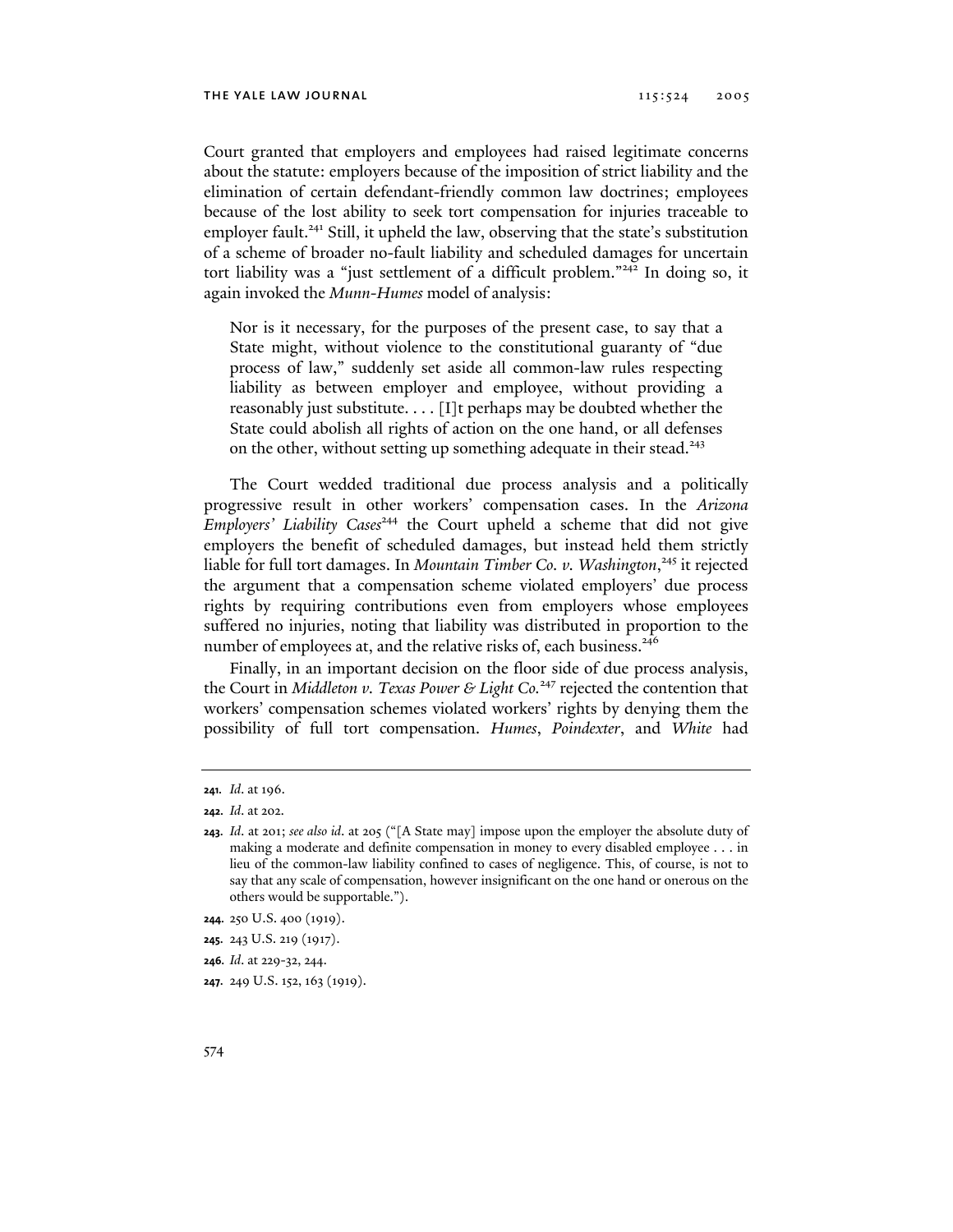indicated that the Due Process Clause would likely bar states from abolishing entirely rights of action on behalf of employees suffering physical harm because of wrongs attributable to employers. However, the *Middleton* Court concluded that the scheduled compensation that workers would receive would not differ so dramatically from tort compensation as to render redress for injuries that were caused by employer wrongs merely theoretical.

# *C. 1920-1976: Recognition and Retreat*

# *1.* Truax v. Corrigan *and the Arrival of Rational Basis Review*

Unfortunately, the moderate and relatively progressive cast of *White*'s and *Middleton*'s due process analysis would soon give way to hard-look enforcement of the due process floor in *Truax v. Corrigan*.<sup>248</sup> When Corrigan and other unionized workers picketed Truax's restaurant, Truax sued to enjoin them, claiming that they were using abusive and threatening language to chase off customers and circulating libelous handbills. Corrigan and his codefendants obtained dismissal by virtue of a state statute that barred the issuance of injunctions against "peaceful" picketing. As interpreted by the state supreme court, the law not only barred injunctions, but rendered such conduct entirely immune from suit.<sup>249</sup> Chief Justice Taft, writing for a bare majority, struck the statute on two grounds. He first assumed that it should be read to immunize wrongful-but-peaceful picketing from any legal sanction. So understood, it violated Truax's due process rights. The Due Process Clause, Taft observed, had always been understood to "make[] a required minimum of protection for every one's right of life, liberty and property, which the Congress or the legislature may not withhold."<sup>250</sup> He argued: "To give operation to a statute whereby serious losses inflicted by such unlawful means are in effect made remediless, is, we think, to disregard fundamental rights of liberty and property and to deprive the person suffering the loss of due process of law."251 Taft next considered the statute as barring only injunctive relief. On

**<sup>248.</sup>** 257 U.S. 312 (1921). Currie once noted that *Truax* seems to imply that the Federal Constitution might require governments to afford protection of life and liberty through law. David P. Currie, *Positive and Negative Constitutional Rights*, 53 U. CHI. L. REV. 864, 877  $(1986).$ 

**<sup>249.</sup>** *Truax*, 257 U.S. at 328-29.

**<sup>250.</sup>** *Id*. at 332.

**<sup>251.</sup>** *Id*. at 330.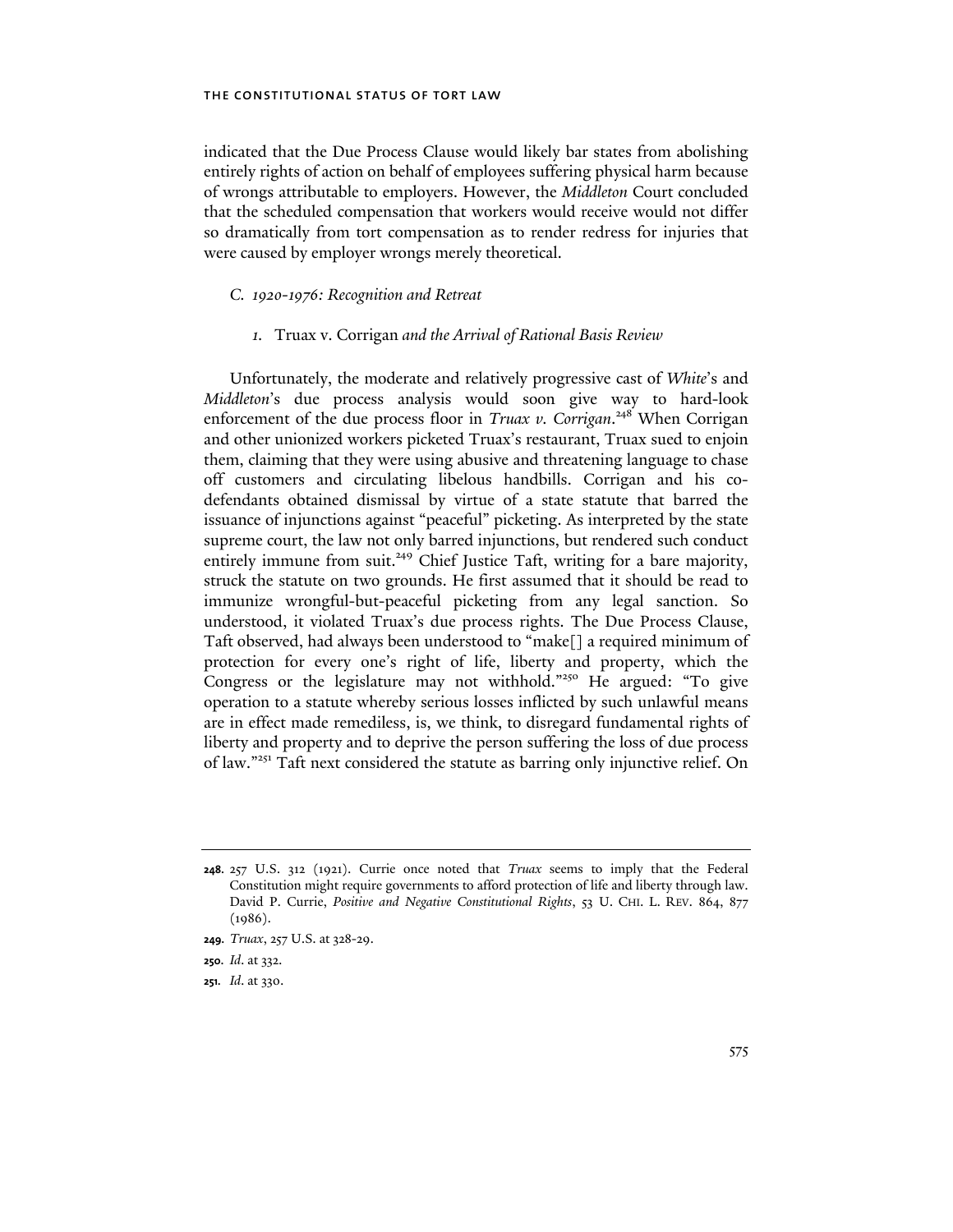this reading, he concluded, it violated the Equal Protection Clause by denying injunctive relief only to employers seeking to enjoin picketing by employees.<sup> $252$ </sup>

Four Justices dissented, including Holmes and Brandeis. Holmes argued that the majority had erred in treating Truax's interest in future profits as "property" protected by the Due Process Clause.<sup>253</sup> He also thought that the legislature was entitled to address the specific problem of labor relations by denying only employers access to injunctive relief in certain labor disputes.<sup>254</sup> According to Brandeis, the question facing the Court was whether it was better social policy to let businesses operate free of nonviolent union interference or to let unions peacefully interfere. To his mind a state was entitled "to select for its citizens [the position] . . . which its legislature and highest court consider will best meet its conditions and secure the public welfare."<sup>255</sup>

*Truax* is explicable only in light of the majority's concern over the rise of organized labor and perceived threats of socialism and communism.<sup>256</sup> The Court clearly overreached in its equal protection holding. Whatever one's view on the merits of anti-strike injunctions, it is a stretch to suppose that a state would violate employers' constitutional rights merely by withholding equitable relief (which by definition is discretionary), yet leaving them to pursue compensatory and possibly punitive damages. Moreover, as Holmes noted, the owner's underlying tort claim (for "civil conspiracy") fell well outside the core of traditional tort law in that it sought remedy for interference not with bodily integrity, tangible property, or even contractual rights, but with an economic expectancy. In any event, Brandeis's dissent would mark the Court's future course. *Truax*'s overreaching, combined with other notorious decisions, such as *Lochner* and *Ives*, and with brewing changes in prevailing economic, political, and jurisprudential environment, meant that the idea of a right to a law for the redress of wrongs was about to fall victim to the progressive assault on due process and the judiciary.

The first Court decision heralding the arrival of rational basis analysis was the 1927 case of *Louis Pizitz Dry Goods Co. v. Yeldell*. 257 The estate administrator of a person who was killed by the negligence of the defendant's employee sued

**257.** 274 U.S. 112 (1927).

**<sup>252.</sup>** *Id*. at 334-39.

**<sup>253.</sup>** *Id*. at 342 (Holmes, J., dissenting).

**<sup>254.</sup>** *Id*. at 343.

**<sup>255.</sup>** *Id*. at 372 (Brandeis, J., dissenting).

**<sup>256.</sup>** Frankfurter supposed that Taft had, by means of formalist methodology, deluded himself into thinking that his decision reflected the plain meaning of due process, as opposed to the pro-business biases of his generation. *See* FELIX FRANKFURTER, *The Same Mr. Taft*, *in* LAW AND POLITICS 41, 44-47 (1939).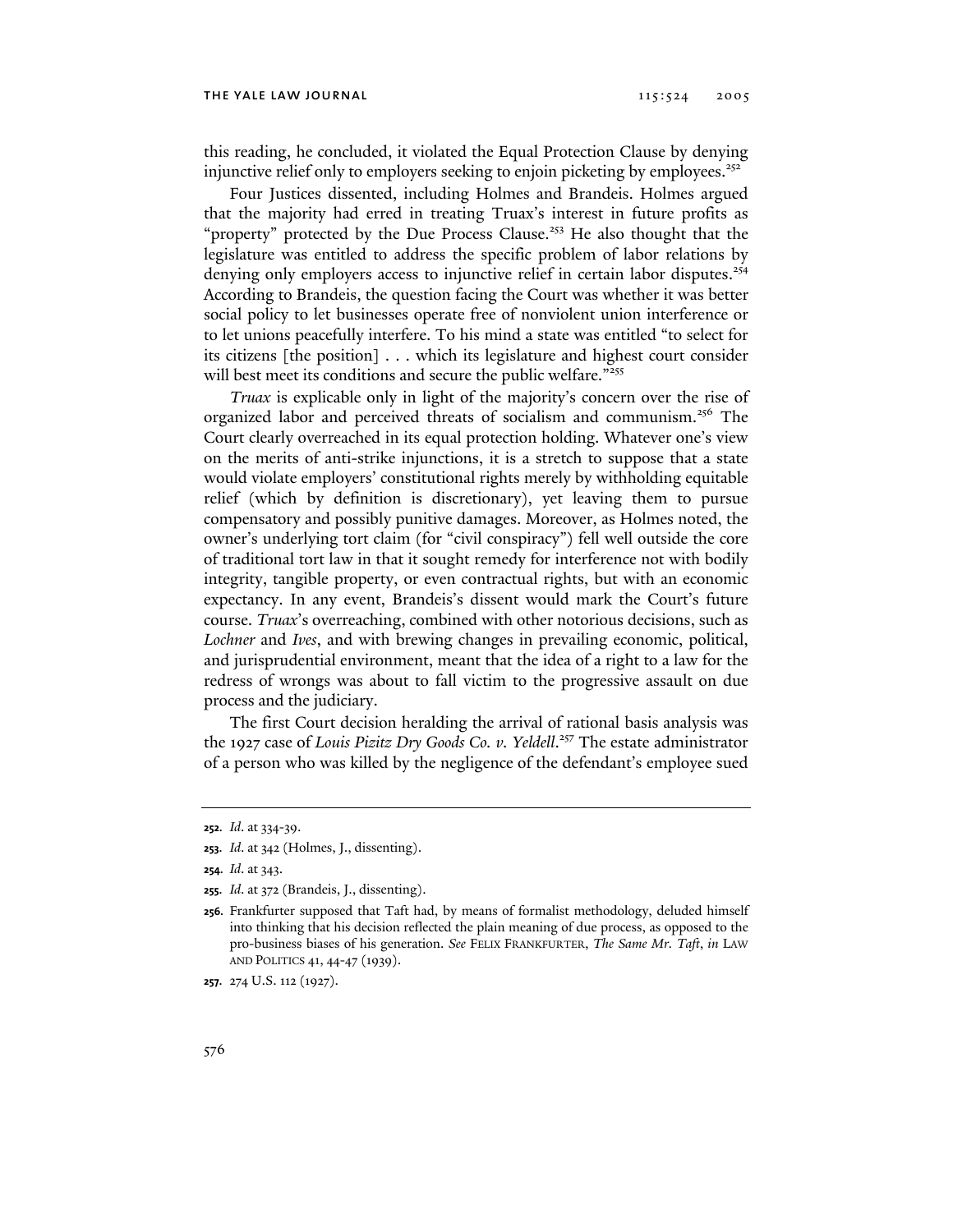and obtained an award of \$9500. The defendant argued that Alabama's wrongful death statute was unconstitutional because it permitted the jury to impose punitive damages on a finding of simple negligence. *Humes* had already noted that juries had been permitted at common law to impose damages at levels above "full" compensation,<sup>258</sup> yet Justice Stone chose a different point of emphasis in rejecting the defendant's challenge. He concluded that the law was justified because it bore a rational relationship to the goal of "making homicide expensive" so as to encourage precautions by those who "are able . . . to guard against the evil to be prevented."<sup>259</sup>

The second and more important decision, rendered in 1929, was *Silver v.*  Silver,<sup>260</sup> in which the Court dispatched with a floor challenge. Mae Silver brought suit against her husband Benjamin for carelessly crashing his car and injuring her as she rode in the front passenger seat.<sup>261</sup> Under the terms of Connecticut's guest statute, she could only recover on a showing of at least reckless driving. Finding no evidence of recklessness, the trial court directed a verdict for Benjamin.<sup>262</sup> The Connecticut Supreme Court affirmed, rejecting Mae's equal protection argument that the application of the heightened liability standard unfairly burdened automobile passengers in contrast to others who stood to prevail upon proof of negligence.<sup>263</sup>

Even under traditional modes of analysis, *Silver* seemed an easy case. Guest statutes aim to ward off collusive litigation: Because a guest passenger tends to enjoy an amicable relationship with the driver, in the event of an accident, they sometimes arrange to have the passenger sue the driver to enable the passenger to collect from the driver's liability insurer, even if there is no fault or injury. Given this rationale, and that the Connecticut statute adopted an incremental approach to the problem that meshed well with existing common law doctrine,<sup>264</sup> the statute seemed to operate well above the due process floor. Perhaps because it was a slam-dunk case, Justice Stone seized on *Silver* as another occasion for reshaping due process analysis, even though no such claim was before the Court:

**<sup>258.</sup>** *See supra* text accompanying note 218.

**<sup>259.</sup>** *Yeldell*, 274 U.S. at 116.

**<sup>260.</sup>** 280 U.S. 117 (1929).

**<sup>261.</sup>** Silver v. Silver, 143 A. 240, 241 (Conn. 1928), *aff'd* 280 U.S. 117 (1929). Mr. Silver testified as a witness on behalf of his wife. *Id.*

**<sup>262.</sup>** *Id*.

**<sup>263.</sup>** *Id*. at 242-43.

**<sup>264.</sup>** Social guests injured on a host's property usually had to establish something more than negligence to recover for their injuries. The Connecticut statute essentially applied that rule to cars. *Silver*, 280 U.S. at 122-24.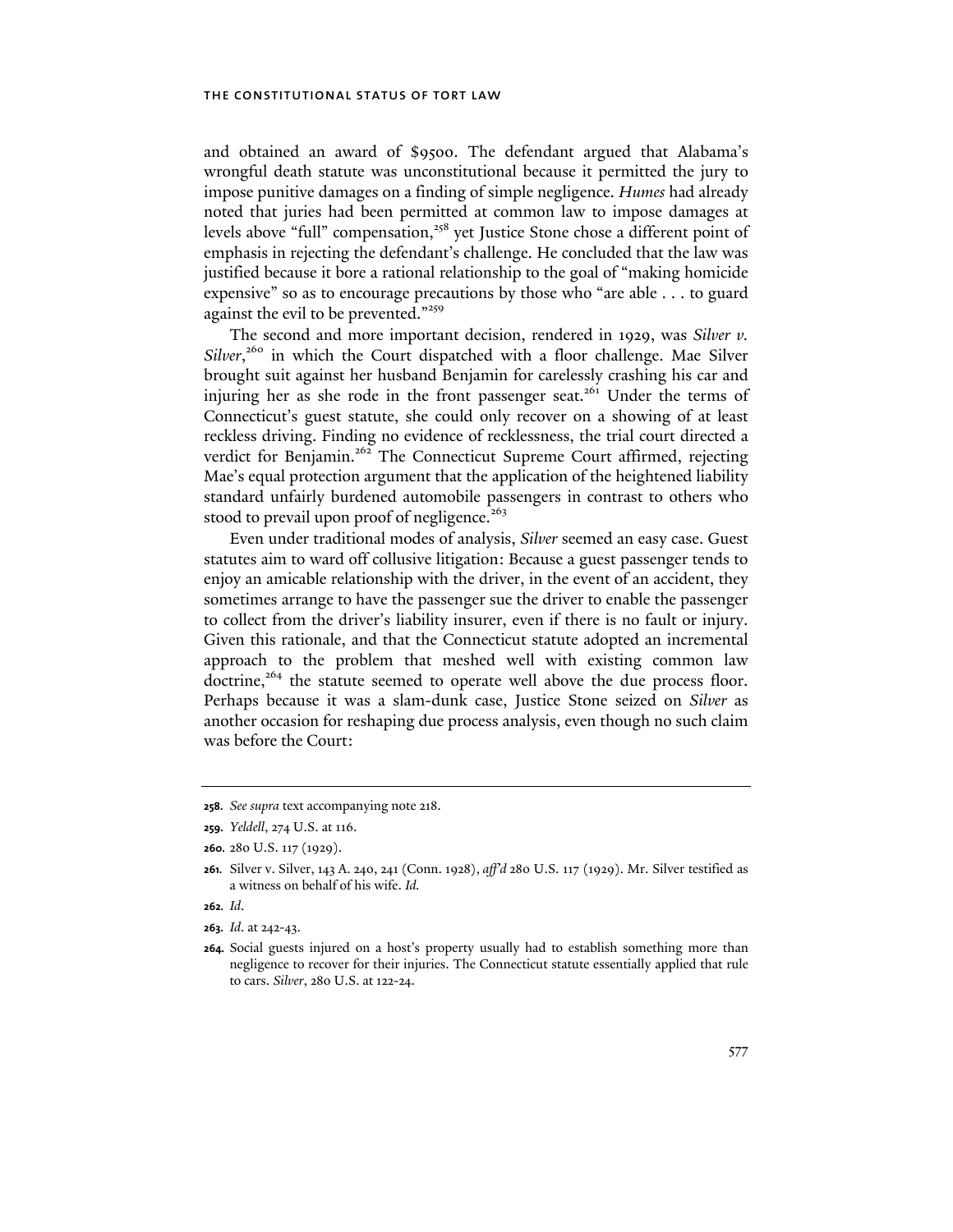[O]ur review will be limited to the [equal protection claim] . . . considered in the opinion of the court below. We need not, therefore, elaborate the rule that the Constitution does not forbid the creation of new rights, or the abolition of old ones recognized by the common law, to attain a permissible legislative object.<sup>265</sup>

With this aside, Stone fused due process and equal protection analysis within the rational basis framework. In place of the *Munn-Humes* approach, he substituted Brandeis's notion that laws of this sort must be upheld unless a court could say with confidence that "there are no evils to be corrected or permissible social objects to be gained by the present statute."266 He also killed off *Truax*'s equal protection holding, stating that legislatures were free to go about piecemeal tort reform, "strik[ing] at the evil where it is felt and reach[ing] the class of cases where it most frequently occurs."267

*Silver* was one of many precedents that Stone subsequently relied upon in *United States v. Carolene Products Co.* to support the use of rational basis review for constitutional challenges to social and economic legislation.<sup>268</sup> More generally, this use of rational basis review corresponded to the effort, on display in *West Coast Hotel Co. v. Parrish*, 269 to eviscerate substantive due process. Indeed, *West Coast Hotel* arguably turned the concept on its head by claiming that due process stood for the power of government to limit rights in the name of the public good: "Liberty under the Constitution," the opinion explained, "is . . . necessarily subject to the restraints of due process, and regulation which is reasonable in relation to its subject and is adopted in the interests of the community is due process."<sup>270</sup>

Decisions such as *Silver*, *Carolene Products*, and *West Coast Hotel* signaled the arrival of a roughly fifty-year period in which the Supreme Court abandoned this particular corner of constitutional law. For most of it, the Court simply declined to entertain due process objections to tort statutes.<sup>271</sup> In 1976, however, it returned to the ceiling issue in *Usery v. Turner Elkhorn* 

**269.** 300 U.S. 379 (1937).

**<sup>265.</sup>** *Id*. at 122 (citation omitted).

**<sup>266.</sup>** *Id*.

**<sup>267.</sup>** *Id*. at 124.

**<sup>268.</sup>** *See* 304 U.S. 144, 152-53 (1938) (citing *Metropolitan Casualty Insurance Co. v. Brownell*, 294 U.S. 580, 584 (1935), "and cases cited [therein]," which include *Silver*).

**<sup>270.</sup>** *Id*. at 391.

**<sup>271.</sup>** By 1928 the Court had substantial control over its docket. Edward A. Hartnett, *Questioning Certiorari: Some Reflections Seventy-Five Years After the Judges' Bill*, 100 COLUM. L. REV. 1643, 1705-08 (2000).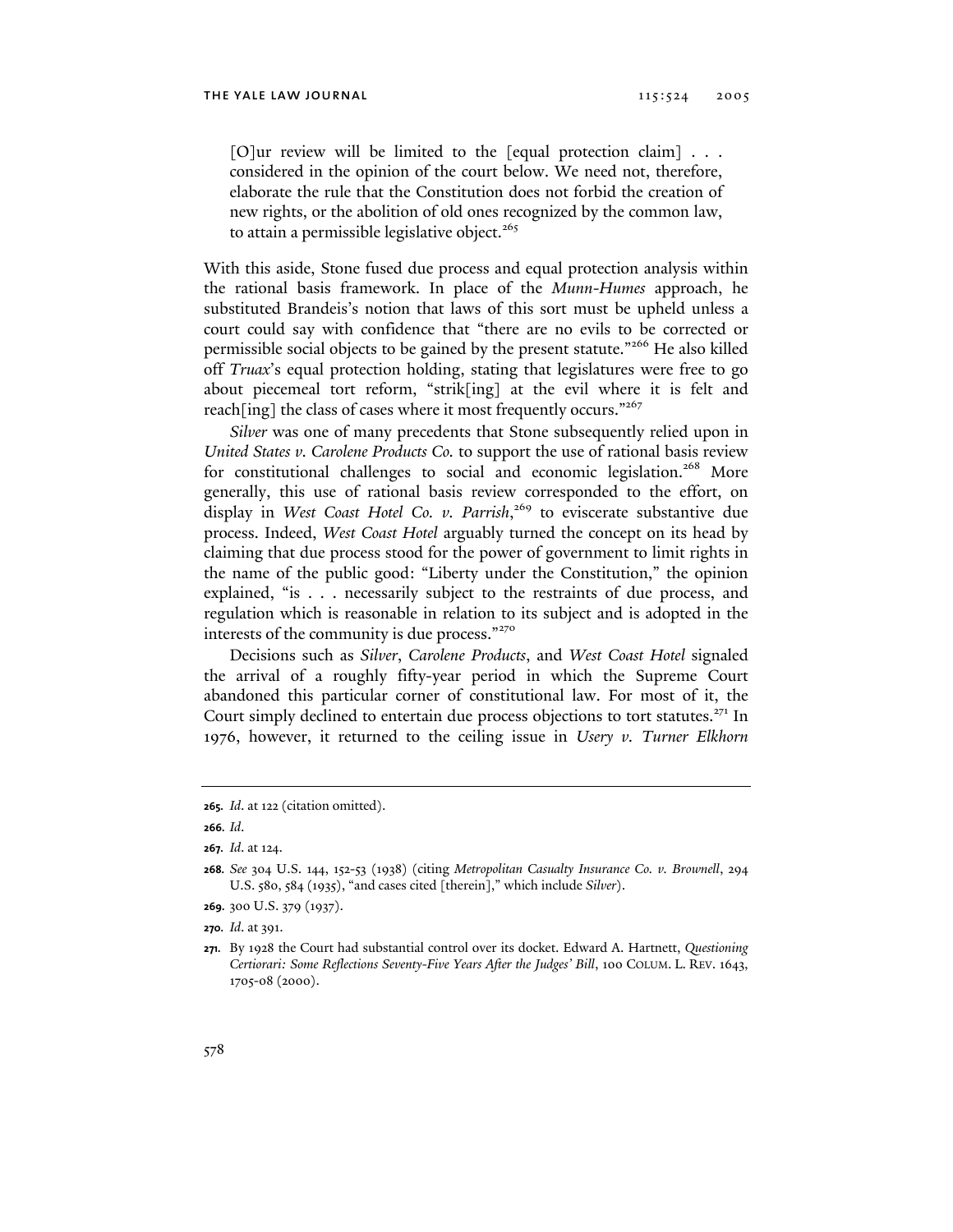Mining Co.,<sup>272</sup> which involved a challenge by mining companies to Congress's imposition of retroactive liability for disability and death benefits of miners who had left their employment prior to the passage of the statute. True to the New Deal paradigm, the Court treated the law as falling within the category of statutes that aim merely to "adjust[] the burdens and benefits of economic life."<sup>273</sup> It then upheld the scheme as "a rational measure to spread the costs of the employees' disabilities to those who have profited from the fruits of their labor – the operators and the coal consumers."<sup>274</sup>

While in this period some state courts invalidated automobile guest statutes, statutes codifying charitable immunity, and "anti-heartbalm" statutes eliminating actions such as breach of promise to marry, alienation of affections, and seduction, $275$  more commonly these challenges failed. $276$  The 1950 decision of the California Supreme Court in *Werner v. Southern California Associated Newspapers* is emblematic.<sup>277</sup> Werner claimed that he had been defamed by a report in defendant's newspaper. Because he neither requested a correction nor offered proof of "special damages,"<sup>278</sup> his suit was dismissed under a retraction statute that specified that a defamation plaintiff suing over a newspaper report or radio broadcast could recover only special damages unless he demanded and did not receive a published or broadcasted retraction. Justice Traynor's majority opinion upheld the law as a rational means of combating unfounded litigation and excessive damage awards flowing from the common law rule of

- **277.** 216 P.2d 825, 828 (Cal. 1950).
- **278.** To prove special damages, a plaintiff faces the onerous task of tracing specific economic losses to the defendant's publication of remarks defaming him.

**<sup>272.</sup>** 428 U.S. 1 (1976).

**<sup>273.</sup>** *Id*. at 15.

**<sup>274.</sup>** *Id*. at 18.

**<sup>275.</sup>** *See, e.g*., Emberson v. Buffington, 306 S.W.2d 326, 331 (Ark. 1957) (invalidating guest statute); Heck v. Schupp, 68 N.E.2d 464, 466 (Ill. 1946) (invalidating anti-heartbalm statute), *superseded by statute as recognized in* Martin v. Kiendl Constr. Co., 438 N.E.2d 1187, 1190 (Ill. App. 1982); Neely v. St. Francis Hosp. & Sch. of Nursing, Inc., 391 P.2d 155, 160 (Kan. 1964) (invalidating charitable immunity).

**<sup>276.</sup>** *See, e.g.*, Sanner v. Trs. of the Sheppard & Enoch Pratt Hosp., 278 F. Supp. 138, 143 (D. Md. 1968) (upholding charitable immunity granted by Maryland law); Langdon v. Sayre, 168 P.2d 57, 59-60 (Cal. Ct. App. 1946) (upholding heartbalm abrogation); Gallegher v. Davis, 183 A. 620, 626 (Del. Super. Ct. 1936) (upholding guest statute); Rotwein v. Gersten, 36 So. 2d 419 (Fla. 1948) (upholding heartbalm abrogation); McMillan v. Nelson, 5 So. 2d 867, 870 (Fla. 1942) (upholding guest statute); Pennington v. Stewart, 10 N.E.2d 619, 622 (Ind. 1937) (upholding heartbalm abrogation); Naudzius v. Lahr, 234 N.W. 581, 583-84 (Mich. 1931) (upholding guest statute); Hanfgarn v. Mark, 8 N.E.2d 47, 48 (N.Y. 1937) (upholding heartbalm abrogation).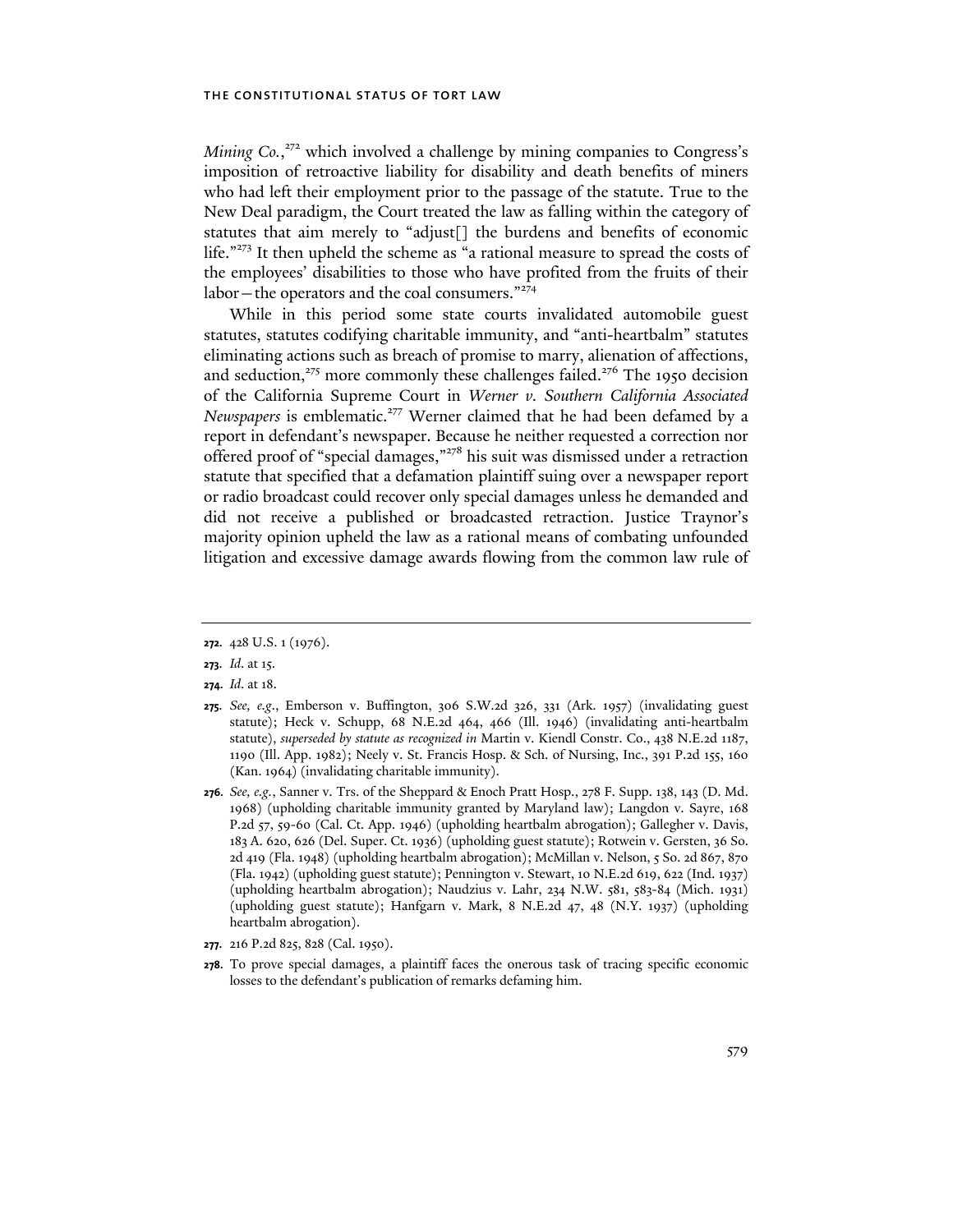presumed damages.<sup>279</sup> Quoting Holmes and Brandeis, he also held that it was enough that the legislature could have concluded that the measure was a rational means of promoting news dissemination.<sup>280</sup>

Justice Carter dissented in *Werner*. Where, he wondered, was the evidence of the flood of litigation necessitating the statute?<sup>281</sup> He also did not see why the state's interest in promoting the dissemination of news extended to intentional and malicious defamation.<sup>282</sup> In his view, the statute's exclusive applicability to newspaper stories and radio broadcasts was the product of special interest lobbying that produced a "wholly unreasonable and arbitrary" exemption from defamation  $law.^{283}$  In concluding that the statute should be struck down, he offered the following analogy: "If the Legislature should abolish causes of action of replevin and conversion . . . leaving me thus remediless for the loss of my car, I would consider that I was being deprived of my property without due process of law  $\dots$ ."<sup>284</sup> No other Justice, however, joined his dissent (although one dissented in part on other grounds).

# *2. Rights-Skepticism, Court-Skepticism, and Wrongs-Skepticism*

Decisions like *Silver* and *Werner* were part of a broader popular, lawyerly, and scholarly reaction to business-friendly decisions like *Ives* and *Truax*. Some saw the latter as proof of the inanity and inherent regressivity of the idea of individual rights against government. Others were less moved by rightsskepticism than by the sense that, at least with respect to rights such as the right to a law of redress or the right against naked redistribution, courts were in a relatively poor position to second-guess legislatures and thus should require no more of them than a good faith effort to accomplish some plausible policy objective.285 This, at any rate, seemed to be the message of *Carolene Products* and its two-tiered conception of searching review for special cases in which rights could be usefully protected by courts and pro forma review for other laws.

- **281.** *Id*. at 836-37 (Carter, J., dissenting).
- **282.** *Id*. at 838.
- **283.** *Id*. at 835.
- **284.** *Id*. at 839.
- **285.** John C.P. Goldberg & Benjamin C. Zipursky, *The Moral of* MacPherson, 146 U. PA. L. REV. 1733, 1778-89 (1998) (reviewing attacks raised by Boudin, Cohen, Corwin, Croly, Frankfurter, Hand, Powell, and Thayer, and explaining the linkage perceived by progressives between rights and political regressiveness).

**<sup>279.</sup>** *Werner*, 216 P.2d at 829-30.

**<sup>280.</sup>** *Id*. at 830-31.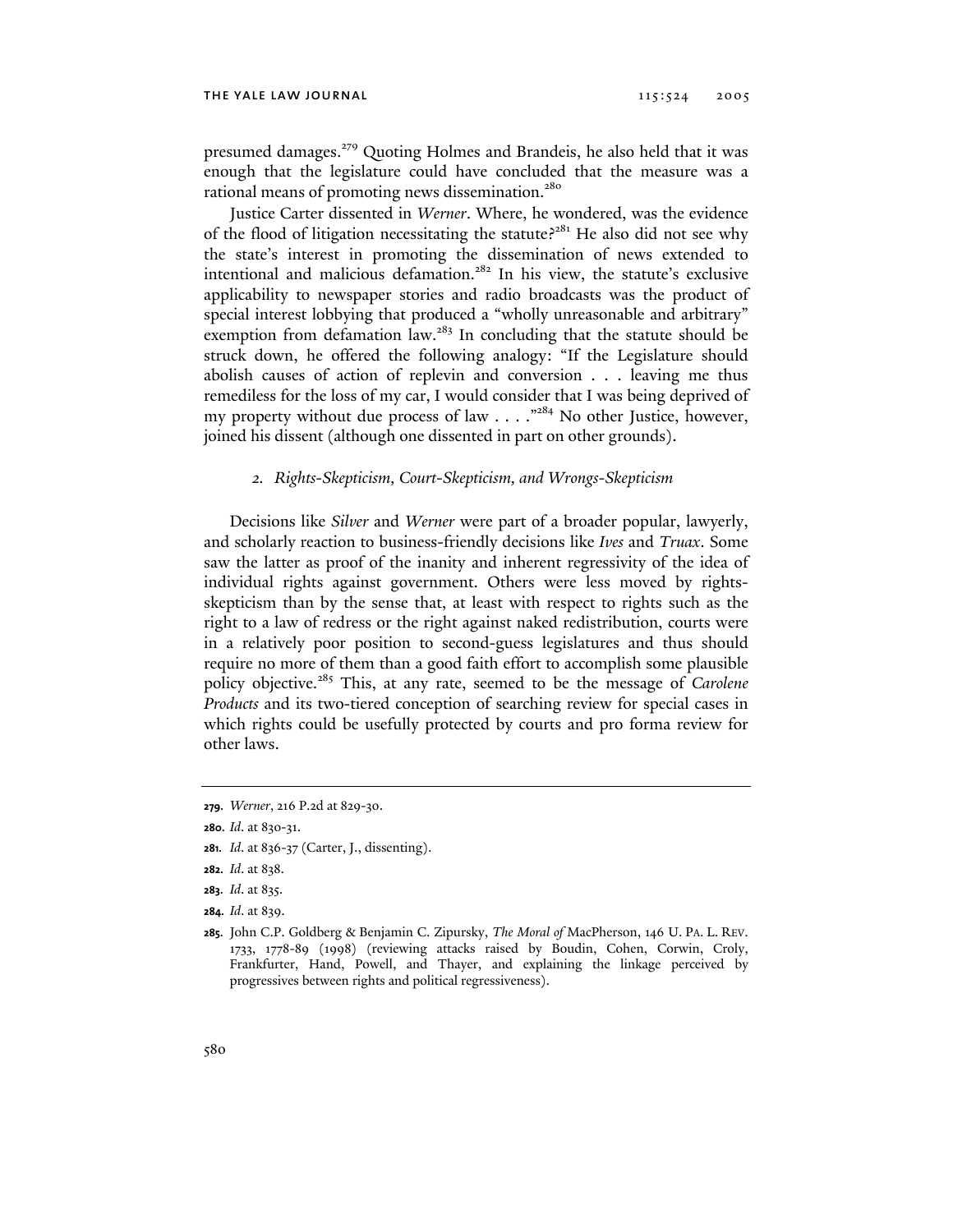But the familiar story of the emergence of rights-skepticism and courtskepticism in the New Deal period provides only half of the explanation for the emergence of the rational basis paradigm in this area. The other half consists of a contemporaneous attack on the idea that tort law ought to be understood as law for the redress of private wrongs. That idea, progressive and realist scholars argued, had to give way to an understanding of tort law as public, regulatory law. The emergence of this competing conception of tort completed the case for rational basis review: Once tort was depicted as just another form of regulation, it could only qualify for minimal judicial protection in the post-New Deal era. Justice Traynor's opinion in *Werner* vividly displays that rightsskepticism and a certain brand of wrongs-skepticism formed two sides of the same coin. Traynor learned his constitutional law from Thomas Reed Powell, the great rights skeptic.<sup>286</sup> Along with Fleming James, William Prosser, and Leon Green, he was also among the most important of the private-wrong skeptics.<sup>287</sup>

While hardly of one mind, Traynor, James, Prosser, and Green each supposed that twentieth-century tort law had grander aspirations than attending to the humdrum and faintly barbaric matter of settling accounts. Although nominally private disputes, tort cases were, in their view, occasions for public lawmaking<sup>288</sup>: an exercise by judges and juries of regulatory authority delegated to them by legislatures through the creation of the court system.289 Thus, in 1941 Prosser unabashedly described tort law as "social engineering"—i.e., the adoption of liability schemes that would produce a desired policy outcome.<sup>290</sup>

Members of the tort-law-as-public-law movement differed as to what end judges and juries were regulating. For present purposes, they can be categorized into three broad groups. James and Traynor saw tort suits as a means of achieving localized disaster relief. When consumers sued manufacturers, or drivers sued other insured drivers, tort functioned to spread losses, thereby enabling victims to avoid ruin.<sup>291</sup> The fact that tort law tended

**<sup>286.</sup>** James R. McCall, *Roger Traynor: Teacher, Jurist, and Friend*, 35 HASTINGS L.J. 741, 743  $(1984)$ .

**<sup>287.</sup>** *See* William L. Prosser, Book Review, 27 CORNELL L.Q. 292, 294-95 (1942) (singling out Powell for praise).

**<sup>288.</sup>** Leon Green, *Tort Law Public Law in Disguise* (pt. 2), 38 TEX. L. REV. 257 (1960).

**<sup>289.</sup>** John C.P. Goldberg, *Twentieth-Century Tort Theory*, 91 GEO. L.J. 513, 521-28 (2004).

**<sup>290.</sup>** WILLIAM L. PROSSER, HANDBOOK OF THE LAW OF TORTS § 3, at 15, 17 (1941).

**<sup>291.</sup>** *See* John C.P. Goldberg, *Misconduct, Misfortune, and Just Compensation: Weinstein on Torts*, 97 COLUM. L. REV. 2034, 2045-50 (1997); George L. Priest, *The Invention of Enterprise Liability: A Critical History of the Intellectual Foundations of Modern Tort Law*, 14 J. LEGAL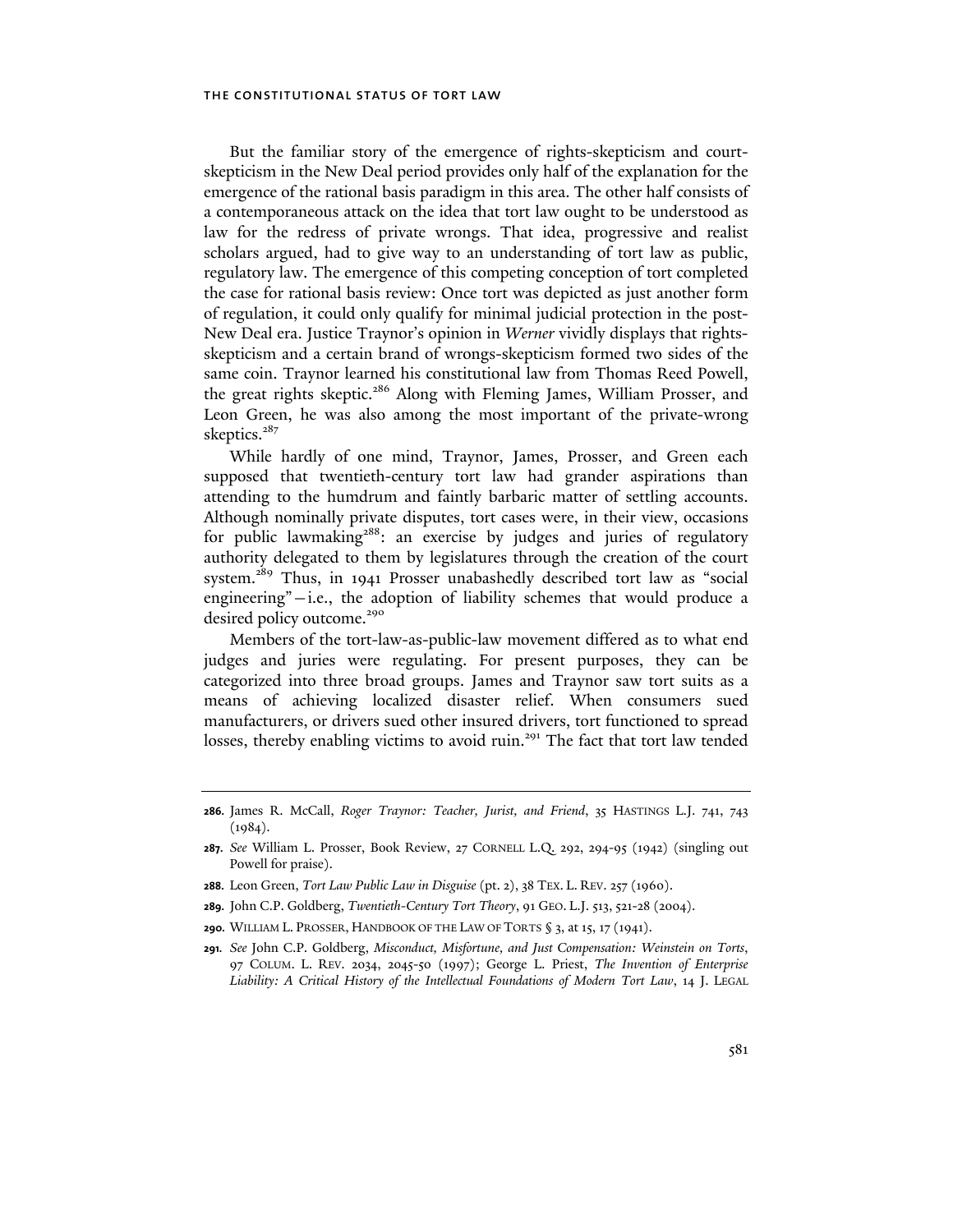to require victims to prove that someone else was at fault for their injuries to obtain compensation was a mere vestige of the older conception of tort law as a law of redress. In any event, they argued, the supposed dominance of negligence in accident law was more apparent than real. Respondeat superior held "faultless" firm owners liable for injuries caused by the actions of employees. In addition, negligence law's centerpiece—the objective reasonable person standard—often operated as a strict liability standard, especially when supplemented by doctrines such as res ipsa loquitur and implemented by lay juries. Moreover, thanks to Traynor, negligence was being replaced in important areas such as products liability by a rule of strict liability.<sup>292</sup> For all these reasons, they believed that the common law of tort was a way-station to legislative schemes that would provide consistent no-fault compensation with lower transaction costs.

Although as a restatement reporter he was among the fathers of strict products liability,<sup>293</sup> Prosser was less programmatic than Traynor and James and more tolerant of the idea of fault-based liability. Still, he rejected any linkage of tort to the Locke-Blackstone notion of private wrongs and redress.<sup>294</sup> Tort was instead, he argued, a means of balancing several intermediate goals, including the shifting of losses from innocent victims to antisocial actors, and the deterrence of antisocial conduct.<sup>295</sup> In striking this balance, judges and juries would, in turn, achieve the utilitarian objective of "the greatest happiness for the greatness number."<sup>296</sup>

A third strand of public law thinking about tort law, one which emerged a generation after that of the initial wrong-skeptics, is the efficient deterrence conception now associated with Judges Calabresi and Posner. On this model, like Prosser's, tort law sets standards by which the law specifies when conduct generates social costs exceeding social benefits. The social value of tort suits (to

- **292.** *See* Greenman v. Yuba Power Prods., Inc., 377 P.2d 897, 900 (Cal. 1963); Escola v. Coca-Cola Bottling Co. of Fresno, 150 P.2d 436, 440-44 (Cal. 1944) (Traynor, J., concurring).
- **293.** *See* RESTATEMENT (SECOND) OF TORTS § 402A (1965) (articulating a cause of action for products liability that does not require proof of unreasonable conduct).
- **294.** PROSSER, *supra* note 290, § 1, at 9-10 (arguing that modern tort law sanctions conduct for being "socially unreasonable," i.e., for generating more social costs than benefits).
- **295.** *Id*. at 4.

**296.** *Id.* § 3, at 17.

STUD. 461 (1985). For Traynor's views, see Roger J. Traynor, *The Ways and Meanings of Defective Products and Strict Liability*, 32 TENN. L. REV. 363, 366, 369, 375-76 (1965). Traynor allowed that the tort system might play a residual role as a vehicle by which victims who had received the guaranteed quantum of need-based compensation could pursue claims of justice against tortfeasors who had wrongfully injured them (subject to offsets for compensation already received).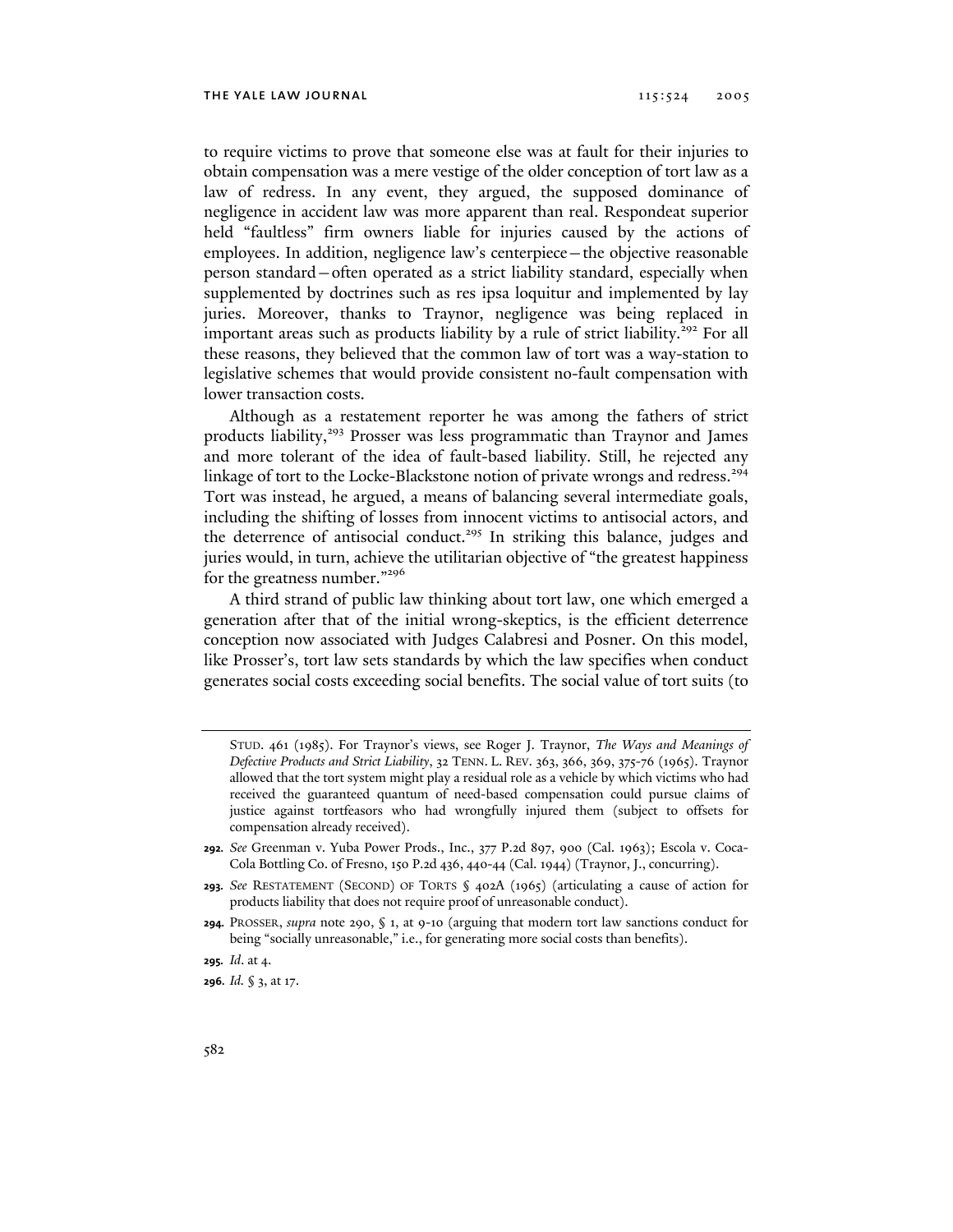the extent they have any) resides not in loss-spreading or loss-shifting, but solely in the fact that successful plaintiffs operate as private attorneys general who penalize and deter antisocial conduct on society's behalf.<sup>297</sup>

Whether couched in terms of James-Traynor loss-spreading, Prosserian utilitarian balancing, or Calabresi-Posner efficient deterrence, tort law has, since the late 1930s, been widely understood by academics to be just another way in which government regulates conduct for the public good. The rise of these views has threatened to render unintelligible the idea of a right to a law for the redress of private wrongs. After all, if the part of the common law that was most obviously a candidate for judicial protection as a law of redress cannot even be characterized as such, then it is difficult to suppose that the Due Process Clause confers a judicially enforceable right to such law.

# **iii. the constitutional status of tort law as a law for the redress of private wrongs**

The right to a law for the redress of wrongs is ripe for resuscitation. In Section A, I review recent developments in constitutional law and theory suggesting that its reanimation is already underway. I also fend off certain doctrinal objections to the recognition of such a right. In Section B, I offer an interpretive and normative argument for why, even today, tort is best understood and justified as a law of redress, and why, as such, it has a unique and important role to play in our legal system. In Section C, I provide guidelines for judicial analysis that are more appropriate than the rational basis test for gauging whether legislatures have run afoul of the right by enacting plaintiff-unfriendly tort reform. Finally, in Section D, I briefly canvas some implications of my analysis, including the continued propriety of enforcing due process as a ceiling on liability, the applicability of due process limits to federal tort legislation, and the extent to which judicial recognition of the right to a law of redress promises to prevent state and federal governments from moving to a "post-tort" legal system.

- *A. Due Process Revisited* 
	- *1. Skepticism's Skeptics*

Insofar as mid-twentieth-century progressives sought a reflective equilibrium between doctrinal principle and progressive results, they had every

**<sup>297.</sup>** *See* Goldberg, *supra* note 289, at 544-48, 555-56.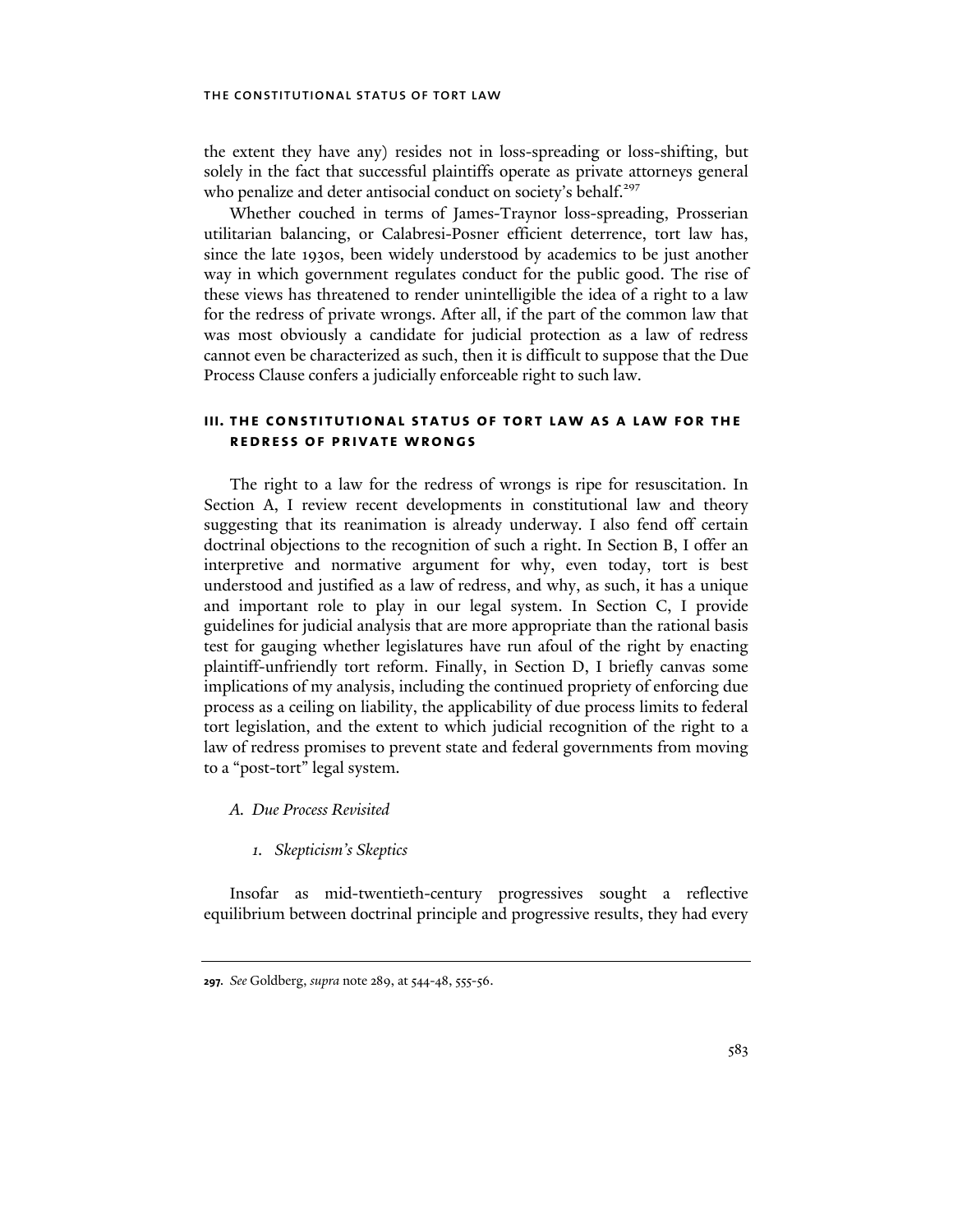reason to embrace rational basis analysis. The period from 1925 to 1976 saw a steady expansion of tort liability at the hands of judges and legislatures.<sup>298</sup> Strict products liability emerged. In negligence law, courts and legislatures rejected or loosened traditional "limited duty" rules, adopted broader conceptions of proximate cause, shifted to national standards in medical malpractice, began the move from contributory negligence to comparative fault, expanded the reach of respondeat superior, abolished charitable immunity, and partially waived sovereign immunity.<sup>299</sup> Even plaintiffunfriendly tort reform often partook of progressive values, as *Werner* demonstrates.<sup>300</sup>

By the mid-1970s, however, the scene was shifting at the level of theory and doctrine. The centrality of rights to constitutional law and the potentially progressive role of courts could not be so easily ignored once issues of race, criminal procedure, and sexual liberation were front-and-center, as decisions like *Brown*,<sup>301</sup> Miranda,<sup>302</sup> and *Griswold*<sup>303</sup> attest. In political theory and law, rights discourse was reinvigorated in the academy,<sup>304</sup> and it again became respectable to talk about judicial enforcement of constitutional rights to liberty, privacy, and equal treatment.<sup>305</sup> Soon it would be possible for even moderate Justices to embrace substantive due process openly.<sup>306</sup>

Not coincidentally, the idea of tort as a law of private wrongs began to reemerge at this time. At the doctrinal level, the need for a law of remedies to respond to abuses of official power prompted a wave of litigation under 42 U.S.C. § 1983, as well as the recognition of *Bivens* actions.<sup>307</sup> For similar

- **300.** Progressive approaches to tort law and constitutional law were not always perfectly aligned. For example, in *Brown v. Merlo*, 506 P.2d 212, 217 n.4 (Cal. 1973), the progressive California Supreme Court struck down a guest statute that it viewed as resting on archaic notions of status-based liability and intrafamily immunities. Here, the court's commitment to modernizing the law of tort overrode its commitment to rational basis review.
- **301.** Brown v. Bd. of Educ., 347 U.S. 483 (1954).
- **302.** Miranda v. Arizona, 384 U.S. 436 (1966).
- **303.** Griswold v. Connecticut, 381 U.S. 479 (1965).
- **304.** As evidenced by, among other works, JOHN RAWLS, A THEORY OF JUSTICE (1971); and ROBERT NOZICK, ANARCHY, STATE, AND UTOPIA (1974).
- **305.** Goldberg & Zipursky, *supra* note 285, at 1790-98.
- **306.** Planned Parenthood of Se. Pa. v. Casey, 505 U.S. 833, 849 (1992) (joint opinion of O'Connor, Kennedy & Souter, JJ.).
- **307.** Bivens v. Six Unknown Named Agents of the Fed. Bureau of Narcotics, 403 U.S. 388, 397 (1971) (recognizing an implied right of action against federal agents for violations of Fourth

**<sup>298.</sup>** *See* Gary T. Schwartz, *The Vitality of Negligence and the Ethics of Strict Liability*, 15 GA. L. REV. 963, 964-70 (1981).

**<sup>299.</sup>** *Id*.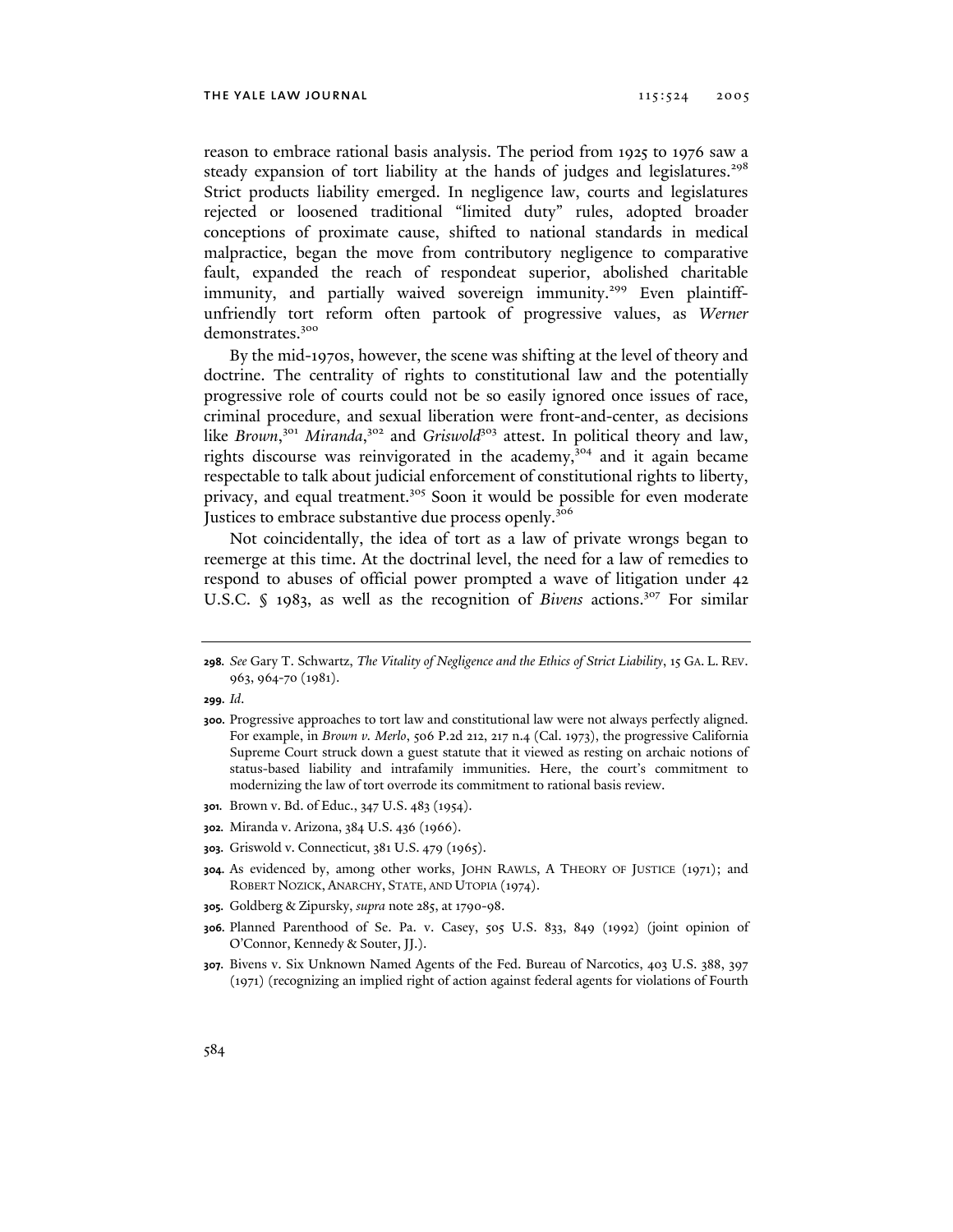reasons, this period saw the emergence of a robust law of redress for acts of race discrimination in employment.<sup>308</sup> Jurists influenced by anti-utilitarian theories of justice reanimated the idea of tort law as a law of wrongs.309 By the turn of the twenty-first century, historically minded torts scholars would marvel at "the unexpected persistence of negligence"—the idea that tort law did not, as many had predicted, evolve into a scheme of enterprise liability.<sup>310</sup>

Of equal importance was the changing economic and political landscape, which disrupted the comfortable alignment between the rational basis approach and the content of tort reform. Starting with the malpractice insurance "crisis" of the mid-1970s, reforms emerged that curtailed tort liability at its core. By the mid-1980s, doctors, insurers, businesses, and the Republican Party embraced the cause of tort reform, and legislatures began in earnest to enact these measures. Progressives were now being forced to choose between allegiance to judicial deference and allegiance to tort.

# *2. Doctrinal Sightings*

The intellectual climate out of which rational basis review emerged has come and gone. Whatever its problems, the discourse of rights and the idea of judicial enforcement of them is no longer widely regarded as inane or necessarily regressive. Likewise, there is not today a national economic crisis that might warrant the weakening or suspension of rights-based restrictions on redistribution and regulation. The administrative state is far too well established to face a serious risk of being dismantled. It is not surprising, then, that notions of individual constitutional rights, including due process rights that pertain to the availability of tort law, have resurfaced. As noted in the Introduction, most of the action to date on the specific issue of tort reform has been at the state-court level. By contrast, in the federal judiciary adjustments have occurred at the margins. Just as some of the substance of the Privileges or

Amendment rights); *see also* Monroe v. Pape, 365 U.S. 167, 187 (1961) (ruling that state officials acting outside the bounds of their offices can be deemed to have acted under color of law for purposes of § 1983).

**<sup>308.</sup>** McDonnell Douglas Corp. v. Green, 411 U.S. 792, 802 (1973) (defining a prima facie case under Title VII).

**<sup>309.</sup>** For important early articles interpreting tort law as instantiating notions of justice and rights, see Jules L. Coleman, *On the Moral Argument for the Fault System*, 71 J. PHIL. 473 (1974); Richard A. Epstein, *A Theory of Strict Liability*, 2 J. LEGAL STUD. 151 (1973); and George P. Fletcher, *Fairness and Utility in Tort Theory*, 85 HARV. L. REV. 537 (1972).

**<sup>310.</sup>** G. EDWARD WHITE, TORT LAW IN AMERICA: AN INTELLECTUAL HISTORY 244-90 (expanded ed. 2003); Anthony J. Sebok, *The Fall and Rise of Blame in American Tort Law*, 68 BROOK. L. REV. 1031, 1046-53 (2003).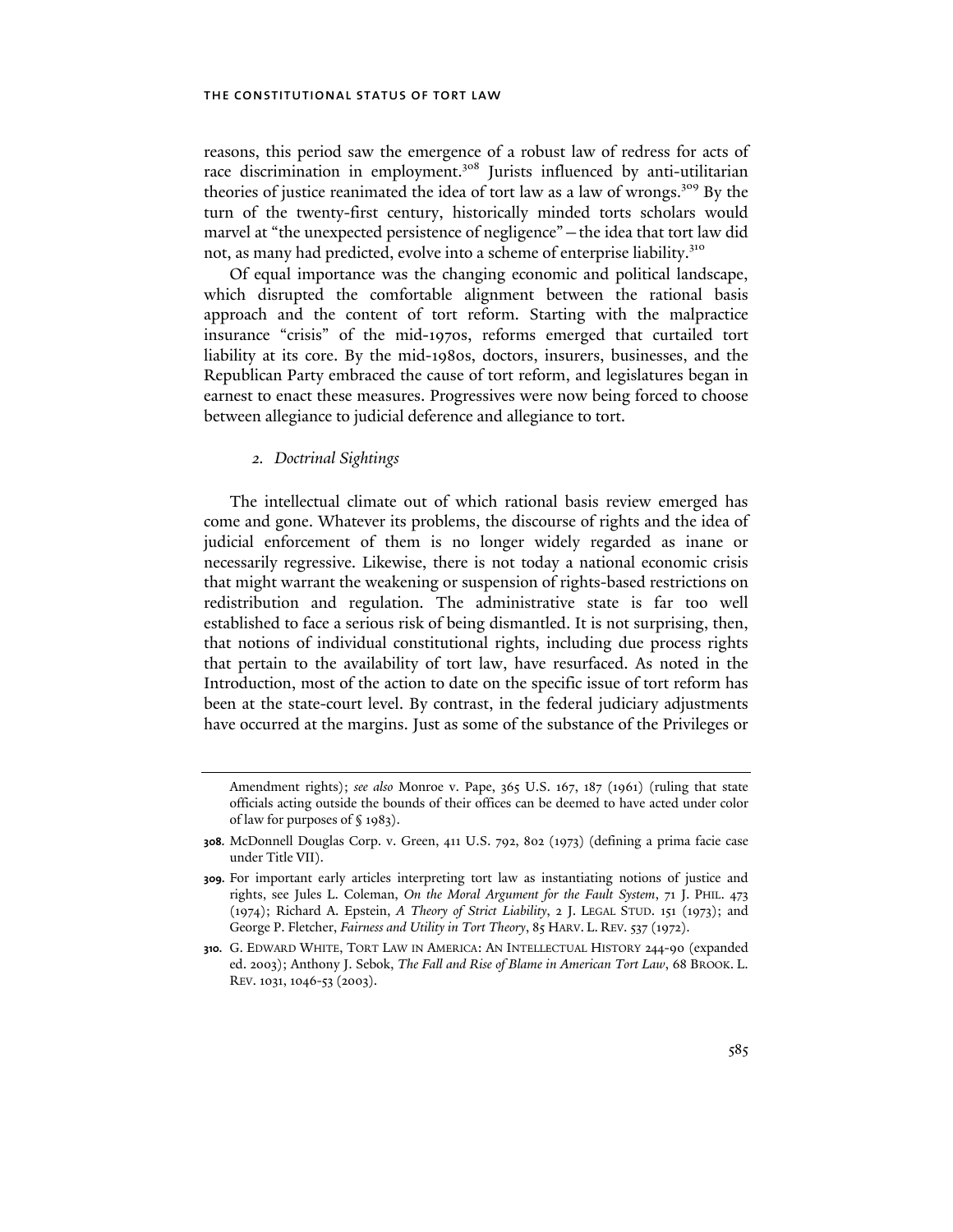Immunities Clause emigrated to the Due Process Clause following the Slaughter-House Cases,<sup>311</sup> and just as substantive due process analysis reappeared under the aegis of a right to privacy, $3^{32}$  so too the idea of a right to law of redress has found expression in alternative doctrinal outlets.

In the 1978 case of *Duke Power Co. v. Carolina Environmental Study Group,*  Inc.,<sup>313</sup> the Supreme Court rejected a due process challenge to the Price-Anderson Act's imposition of a \$560 million aggregate ceiling on damages caused by a nuclear incident. Quoting *Usery*, the Court deferred to Congress's decision regarding the liability cap because it was "a classic example of an economic regulation—a legislative effort to structure and accommodate 'the burdens and benefits of economic life.'"314 Faced with the objection that the Act violated due process for failing to provide those who stood to lose their common law rights with a quid pro quo, the Court expressed skepticism that due process "in fact requires . . . a reasonable substitute remedy."315 Yet the Court did not leave matters there, instead bolstering its analysis with the observation that the Act's conferral on claimants of the right to recover without proof of negligence and without undertaking the expense of litigation especially given the likelihood that claims arising out of this sort of event would end up being discharged in bankruptcy—amounted to the provision of a sufficient quid pro quo. $316$ 

In other lines of cases the Court has likewise recognized access to redress for wrongs as a constitutional norm or value, even if not an inviolable right. In *Bivens*, the issue was whether the Fourth Amendment generates a right of action by which a victim can obtain redress from federal officers who had violated the victim's right not to be subjected to an unreasonable search and seizure.<sup>317</sup> Justice Brennan's lead opinion speaks the language of a public law, deterrence-based conception of tort.<sup>318</sup> But it also invokes, as does Justice Harlan's concurrence, the notion of a right to redress for conduct that is not merely antisocial as a general matter, but a special way in which officials mistreat citizens by abusing their unique power to batter, trespass, and

**<sup>311.</sup>** LAURENCE H. TRIBE, AMERICAN CONSTITUTIONAL LAW §§ 7-2 to -4, at 548-59 (2d ed. 1988).

**<sup>312.</sup>** Griswold v. Connecticut, 381 U.S. 479, 484-85 (1965).

**<sup>313.</sup>** 438 U.S. 59 (1978).

**<sup>314.</sup>** *Id*. at 83 (quoting Usery v. Turner Elkhorn Mining Co., 428 U.S. 1, 15 (1976)).

**<sup>315.</sup>** *Id*. at 88.

**<sup>316.</sup>** *Id*. at 90-92.

**<sup>317.</sup>** Bivens v. Six Unknown Named Agents of the Fed. Bureau of Narcotics, 403 U.S. 388, 388  $(1971).$ 

**<sup>318.</sup>** *Id*. at 394-95.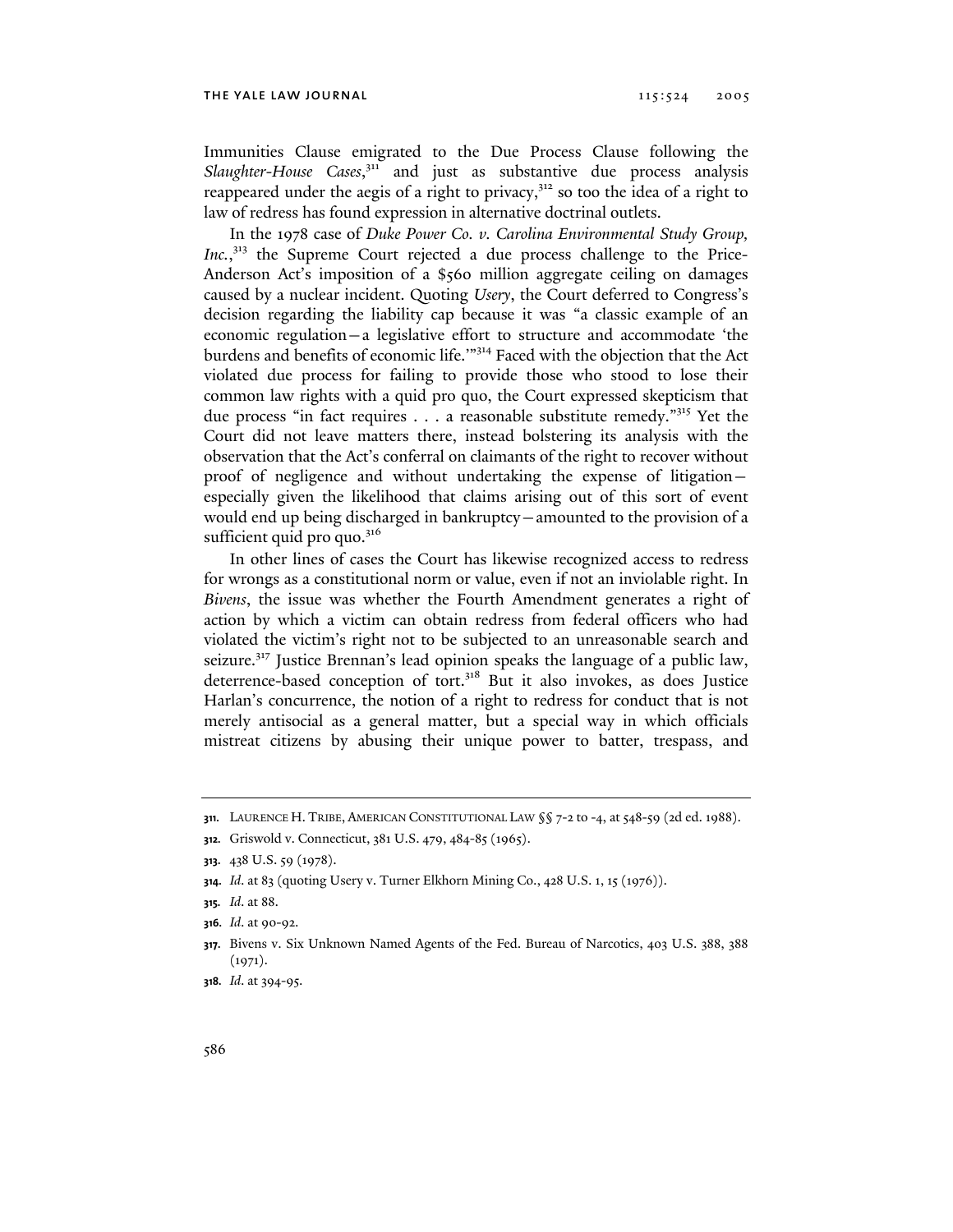imprison.319 Not surprisingly, post-*Bivens* decisions have focused on whether alternative schemes for dealing with official deprivations of a victim's constitutional rights permit the victim adequately to vindicate her rights.<sup>320</sup> In *Bush v. Lucas*, for example, a federal employee alleged an adverse employment action amounting to a First Amendment violation. The Court refused to recognize the claim, but only because it deemed adequate the existence of an administrative process that entitled successful claimants to reinstatement and back pay.<sup>321</sup> Reasoning very much within the late-nineteenth-century framework, the Court has essentially asked in these cases whether Congress has attended sufficiently to its obligation to provide a law of redress for victims of constitutional torts.<sup>322</sup>

A norm of redress also lurks in cases dealing with § 1983 claims alleging deprivations by government officials of life, liberty, and property without due process. As is discussed below, decisions such as *Board of Regents v. Roth*, 323 Paul v. Davis,<sup>324</sup> and *Davidson v. Cannon*<sup>325</sup> make clear that the Due Process Clause does not guarantee the availability of a federal cause of action for redress against injurious misconduct by state officials. Nonetheless, the Court has refrained from holding that states are therefore free to immunize their officials from all liability for private wrongs. Indeed, they have defined the scope of § 1983 in part on the assumption that, in standard cases, state law will provide relief. In *Ingraham v. Wright*, 326 for example, the Court upheld the dismissal of a procedural due process claim brought on behalf of students who had been subject to paddling at school. The availability of a state-law action for battery was critical to the Court's conclusion that no pre-punishment hearing was required. In declining to add this constitutional overlay to existing tort law, Justice Powell acknowledged that due process incorporated the right "'generally to enjoy those privileges long recognized at common law as essential to the orderly pursuit of happiness by free men,'" and that, among

- **323.** 408 U.S. 564, 579 (1972).
- **324.** 424 U.S. 693, 712 (1976).
- **325.** 474 U.S. 344, 348 (1986).
- **326.** 430 U.S. 651 (1977).

**<sup>319.</sup>** *Id*. at 395-97; *id*. at 407-08 (Harlan, J., concurring).

**<sup>320.</sup>** *See, e.g.*, Schweiker v. Chilicky, 487 U.S. 412, 428-29 (1988); Bush v. Lucas, 462 U.S. 367, 388-90 (1983); Chappell v. Wallace, 462 U.S. 296, 304 (1983); Carlson v. Green 446 U.S. 14, 18-21 (1980).

**<sup>321.</sup>** *Bush*, 462 U.S. at 388-90.

**<sup>322.</sup>** This is not to say that tort reforms must always be accompanied by the introduction of an alternative remedial scheme. That will depend on various considerations, including the nature of the interest being vindicated by the tort action. *See infra* Section III.C.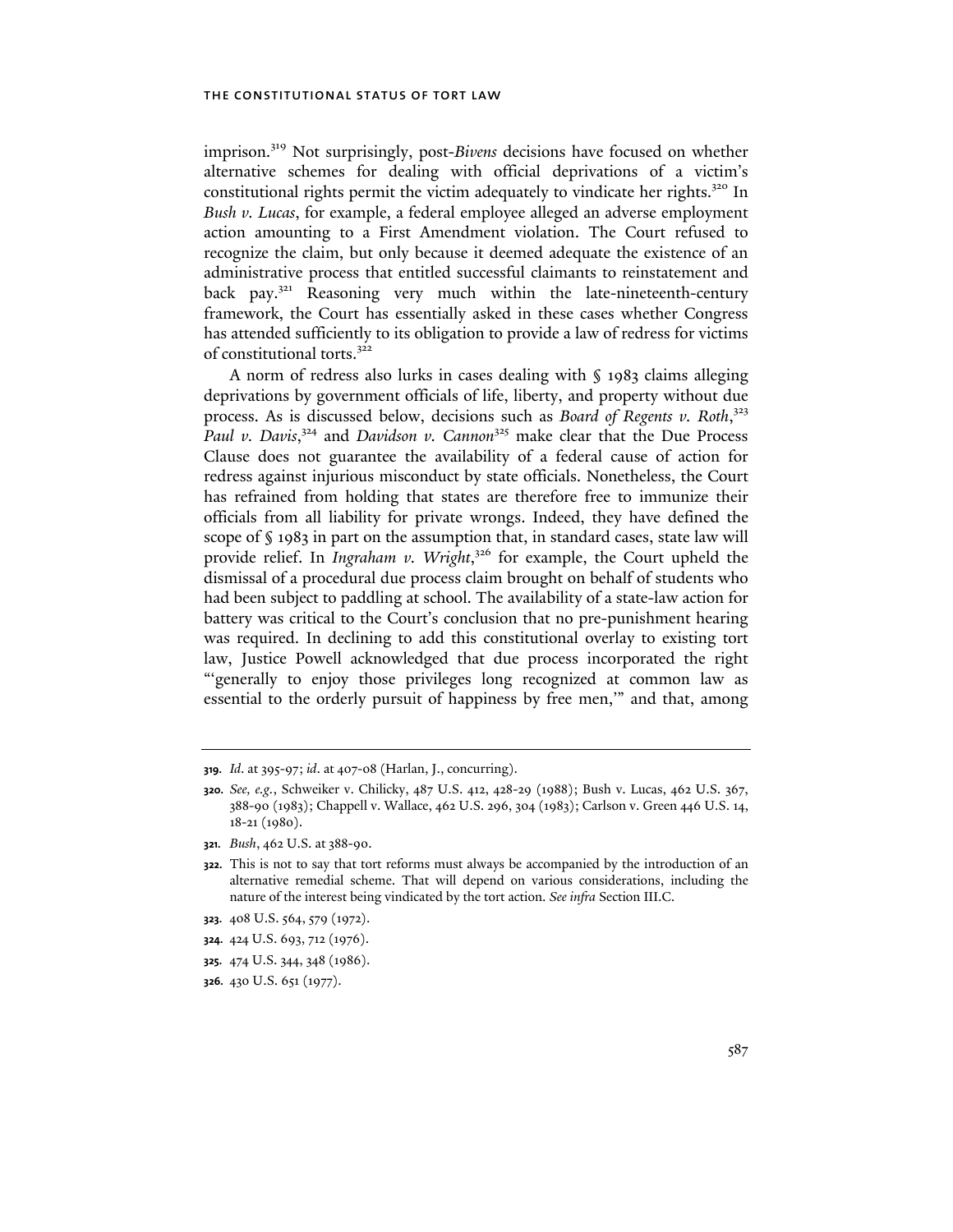those liberties was "a right to be free from, and to obtain judicial relief for, unjustified intrusions on personal security."<sup>327</sup>

Although it in some ways marks the apogee of New Deal constitutionalism, the Court's preemption analysis has also tended to reflect a default norm of redress. Modern preemption doctrine has generally functioned as a massive grant of power to the federal government against both the states and individuals.<sup>328</sup> In particular, cases such as *Rice v. Santa Fe Elevator Corp*.<sup>329</sup> seem to suggest that Congress is free to supplant any manner of state regulatory or tort law so long as it acts within the scope of its enumerated powers.<sup>330</sup> Formally, at least, the only question for courts is whether there is enough evidence that Congress has so chosen.<sup>331</sup> Yet even in this doctrinal area, concerns about redress have surfaced. For example, *Ruckelshaus v. Monsanto Co.*  made clear that the Fifth Amendment's Takings Clause circumscribes Congress's preemption power.332 Further, the Court at least purports to apply a presumption against preemption.<sup>333</sup> This presumption, I would suggest, reflects not only a concern for federalism, but also for the right to a law for the redress of wrongs. This explains why one finds the Court at times alluding to the presence or absence of alternative remedies under the guise of attempting to divine congressional intent. For example, *Silkwood v. Kerr-McGee Corp.*<sup>334</sup> treated Congress's "failure to provide any federal remedy for persons injured" by nuclear accidents as proof that it did not intend to preempt such actions.<sup>335</sup>

- **329.** 331 U.S. 218, 229-30, 236 n.9 (1947).
- **330.** Lower federal courts seem to have rejected due process challenges to preemption. *See, e.g.*, Tolton v. Am. Biodyne, Inc., 48 F.3d 937, 943 (6th Cir. 1995).
- **331.** *See* Medtronic Inc. v. Lohr, 518 U.S. 470 (1996) (holding that a provision in the Medical Devices Act preempting conflicting state "requirements" extends to negligence claims); CSX Transp., Inc. v. Easterwood, 507 U.S. 658, 664 (1993) (holding that reference in the Federal Railroad Safety Act to any state "law, rule, regulation, order, or standard relating to railroad safety" indicates that the provision applies to common law negligence liability); Cipollone v. Liggett Group, Inc., 505 U.S. 504, 521 (1992) (Stevens, J.) (holding that preemption of any contrary state "requirement" covers torts because tort law is a form of state regulation).
- **332.** 467 U.S. 986, 1012 (1984).
- **333.** *Rice*, 331 U.S. at 230 ("[W]e start with the assumption that the historic police powers of the States [are] not to be superseded . . . unless that [is] the clear and manifest purpose of Congress." (citations omitted)).
- **334.** 464 U.S. 238 (1984).
- **335.** *Id*. at 251.

**<sup>327.</sup>** *Id*. at 673 (quoting Meyer v. Nebraska, 262 U.S. 390, 399 (1923)). Note, however, that Justice Powell misconstrues due process as providing protection only against governmental, not private, wrongdoing.

**<sup>328.</sup>** *See* Stephen A. Gardbaum, *The Nature of Preemption*, 79 CORNELL L. REV. 767, 803-05 (1994) (discussing the rise of modern preemption analysis).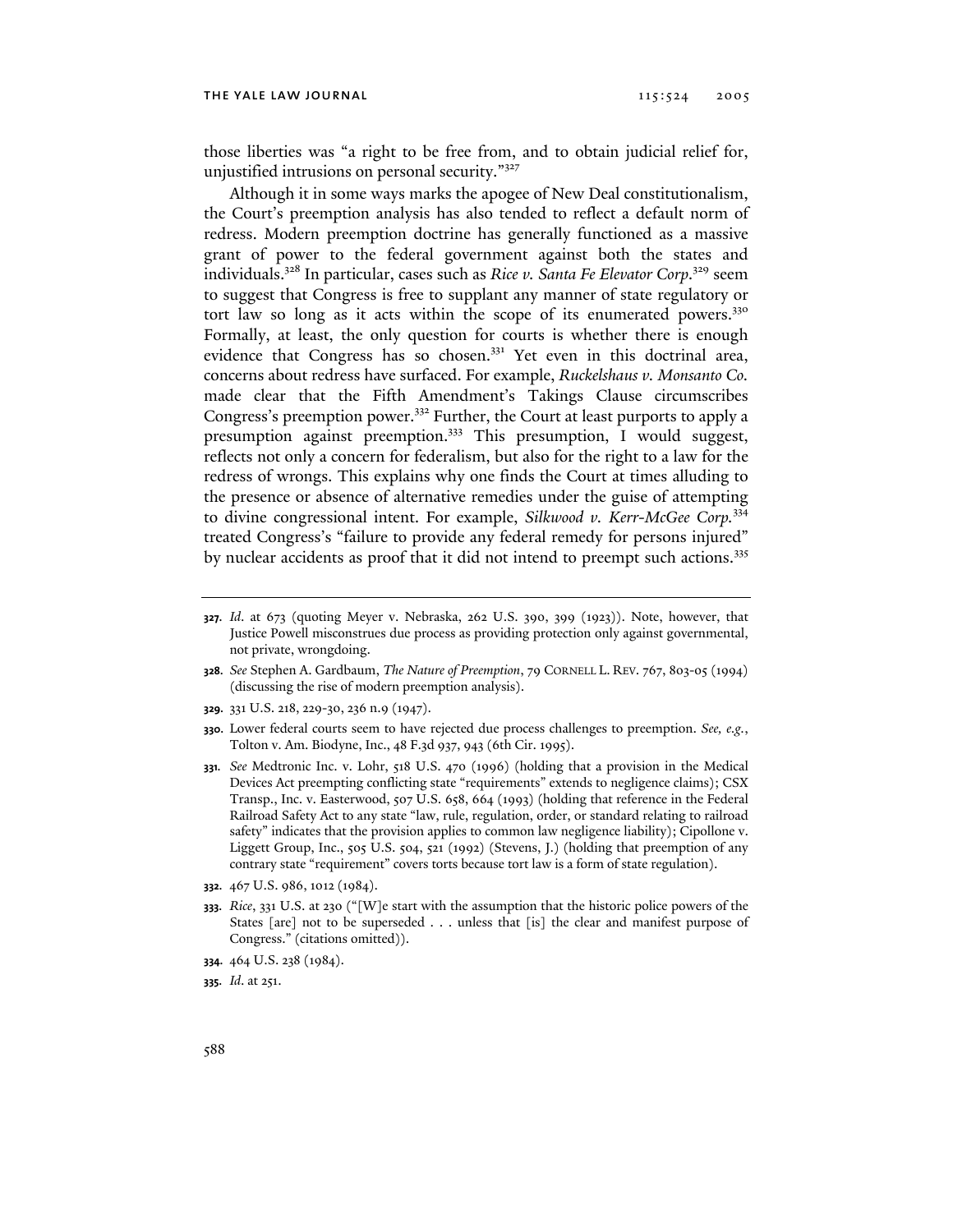"It is difficult to believe," wrote Justice White, "that Congress would, without comment, remove all means of judicial recourse for those injured by illegal conduct."336 In a similar fashion, the Justices have sometimes declined to extend statutory language that, under certain precedents, could be construed to preempt common law, as limited in application only to ex ante state regulation.<sup>337</sup>

The idea of a right to a law of redress has also continued to receive expression within takings analysis. In *Pruneyard Shopping Center v. Robins*, 338 for example, the Court entertained a mall owner's argument that California had taken his property by preventing him from relying on the common law to exclude peaceful pamphleteers from its premises. The Court dismissed the due process challenge under rational basis analysis, then ruled that no taking had occurred because the mall owner had already opened its property to the public.339 Concurring, Justice Marshall insisted that the Court's prior decisions "demonstrate that there are limits on governmental authority to abolish 'core' common-law rights, including rights against trespass, at least without a compelling showing of necessity or a provision for a reasonable alternative remedy."340 Such reasoning garnered majority support in *Nollan v. California Coastal Commission*. 341 There, the defendant conditioned the issuance of building permits to owners of beachfront properties on the owners' granting of a right to beachgoers to traverse the properties. The Court deemed the imposition of this condition to be a taking of private property because it effectively denied the owners their basic right to exclude. In other words, the Commission had enacted unconstitutional "property reform" by disabling owners from vindicating—by self help or at law—their right of exclusion as against even intentional trespassers.

Most recently and strikingly, a majority of the Justices have self-consciously revived the nineteenth-century idea of a due process ceiling on states' ability to impose liability on an actor under the guise of providing redress. In *BMW of North America, Inc. v. Gore<sup>342</sup>* and its progeny,<sup>343</sup> the Court has struck down

**<sup>336.</sup>** *Id*.; *see also* Int'l Paper Co. v. Ouellette, 479 U.S. 481, 497 (1987) (noting that the decision to give preemptive effect to the Clean Water Act does not leave plaintiffs without a remedy at common law).

**<sup>337.</sup>** *See* Medtronic, Inc. v. Lohr, 518 U.S. 470, 486-87 (1996) (arguing that preemption of state "requirements" does not cover common law causes of action).

**<sup>338.</sup>** 447 U.S. 74 (1980).

**<sup>339.</sup>** *Id*. at 83 n.7 (citing Monongahela Navigation Co. v. United States, 148 U.S. 312, 325 (1893)).

**<sup>340.</sup>** *Id*. at 94 (Marshall, J., concurring).

**<sup>341.</sup>** 483 U.S. 825, 834-36 (1987).

**<sup>342.</sup>** 517 U.S. 559 (1996).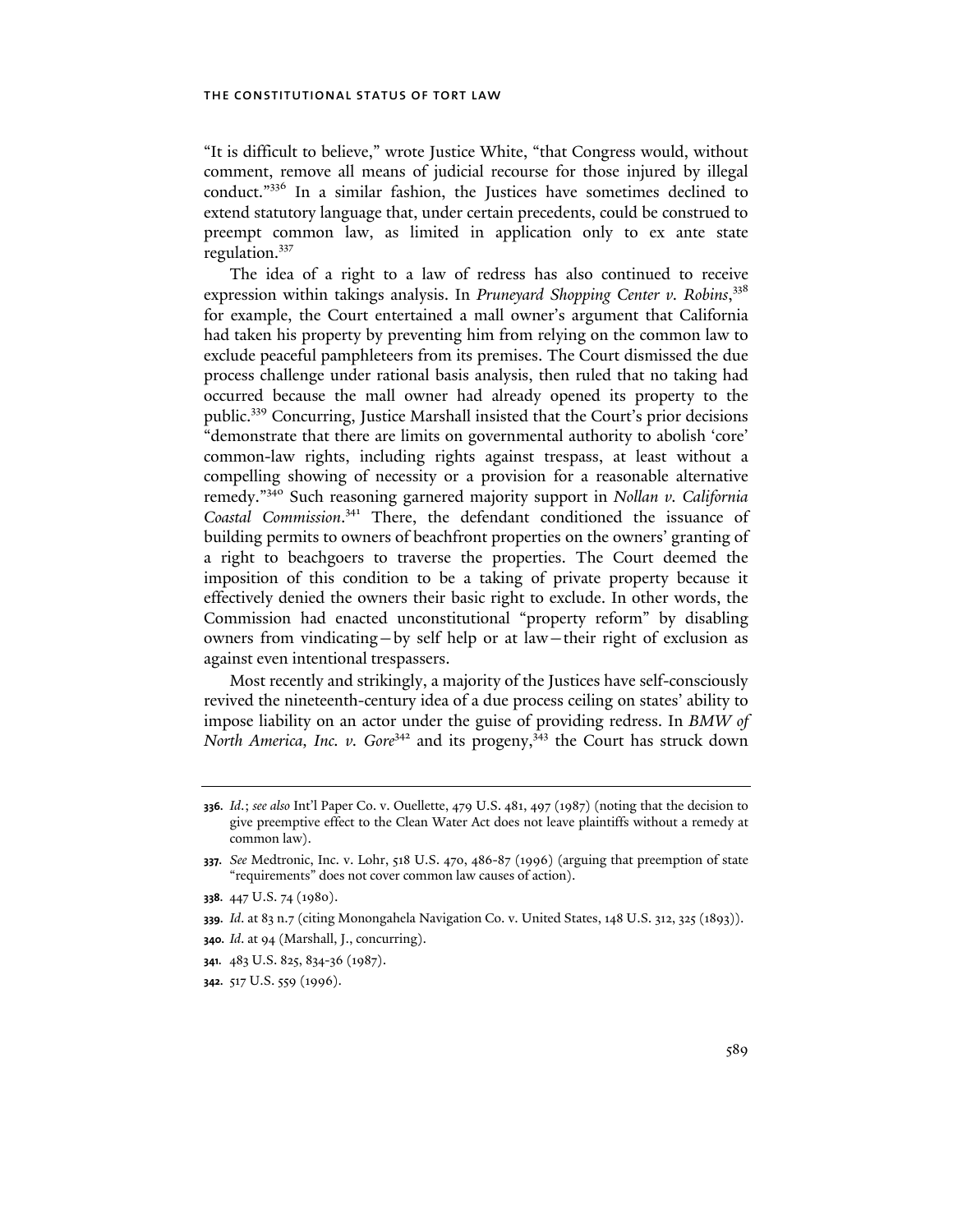punitive damages awards deemed excessive relative to the defendant's wrongdoing. The Court's chief complaint seems to be that the state courts, by authorizing huge awards based in part on evidence of unrelated bad acts occurring in other states, are attempting to regulate or redistribute under the guise of providing redress.344 A state might be within its authority to impose a \$2 million fine on an automobile manufacturer for not disclosing a cosmetic defect to its customer, or a \$145 million fine on an insurance company for bad faith in handling claims, but doing so requires legislation or the promulgation of regulations. What the states cannot do is achieve these forms of aggressive regulation surreptitiously, by means of a scheme in which the purported justification for sanctioning the defendants is that it provides a plausible measure of the redress to which tort victims are entitled.<sup>345</sup>

*Gore*'s revival of the due process ceiling on state tort law is noteworthy for two reasons. First, it raises an issue of consistency. Just as it would be disingenuous to revive only doctrines that confer powers and privileges on states without the responsibilities to which those powers were once inseparably linked, it would be ahistorical and one-sided to resurrect defendant-friendly ceilings without the plaintiff-friendly floors that go with them. Second, in articulating the constitutional ceiling on punitive damage awards, the court has refused to adopt a mechanical test or bright-line formula, instead setting "guideposts" that reference the nature of the defendant's wrong and the way in which states have regulated similar misconduct.<sup>346</sup> As I will argue, the floor set by due process likewise ought to be instantiated in a manner sensitive to the substance of the tort being reformed, and the nature of and justifications for the reform.

# *3. Affirmative Rights, Rights to Law, and Structural Due Process*

My effort to reinvigorate the right to a law for the redress of wrongs might be thought to run afoul of certain modern constitutional doctrines. For example, a critic might argue that its recognition is incompatible with *Erie*. 347 However, the acknowledgement of this right would no more entail a general

**<sup>343.</sup>** *See, e.g.*, State Farm Mut. Auto. Ins. Co. v. Campbell, 538 U.S. 408, 429 (2003).

**<sup>344.</sup>** Benjamin C. Zipursky, *A Theory of Punitive Damages*, 84 TEX. L. REV. (forthcoming 2005).

**<sup>345.</sup>** *See* John C.P. Goldberg, *Tort Law for Federalists (and the Rest of Us): Private Law in Disguise*, 28 HARV.J.L. & PUB. POL'Y 3, 7-10 (2004).

**<sup>346.</sup>** *Gore*, 517 U.S. at 574.

**<sup>347.</sup>** Erie R.R. Co. v. Tompkins, 304 U.S. 64 (1938).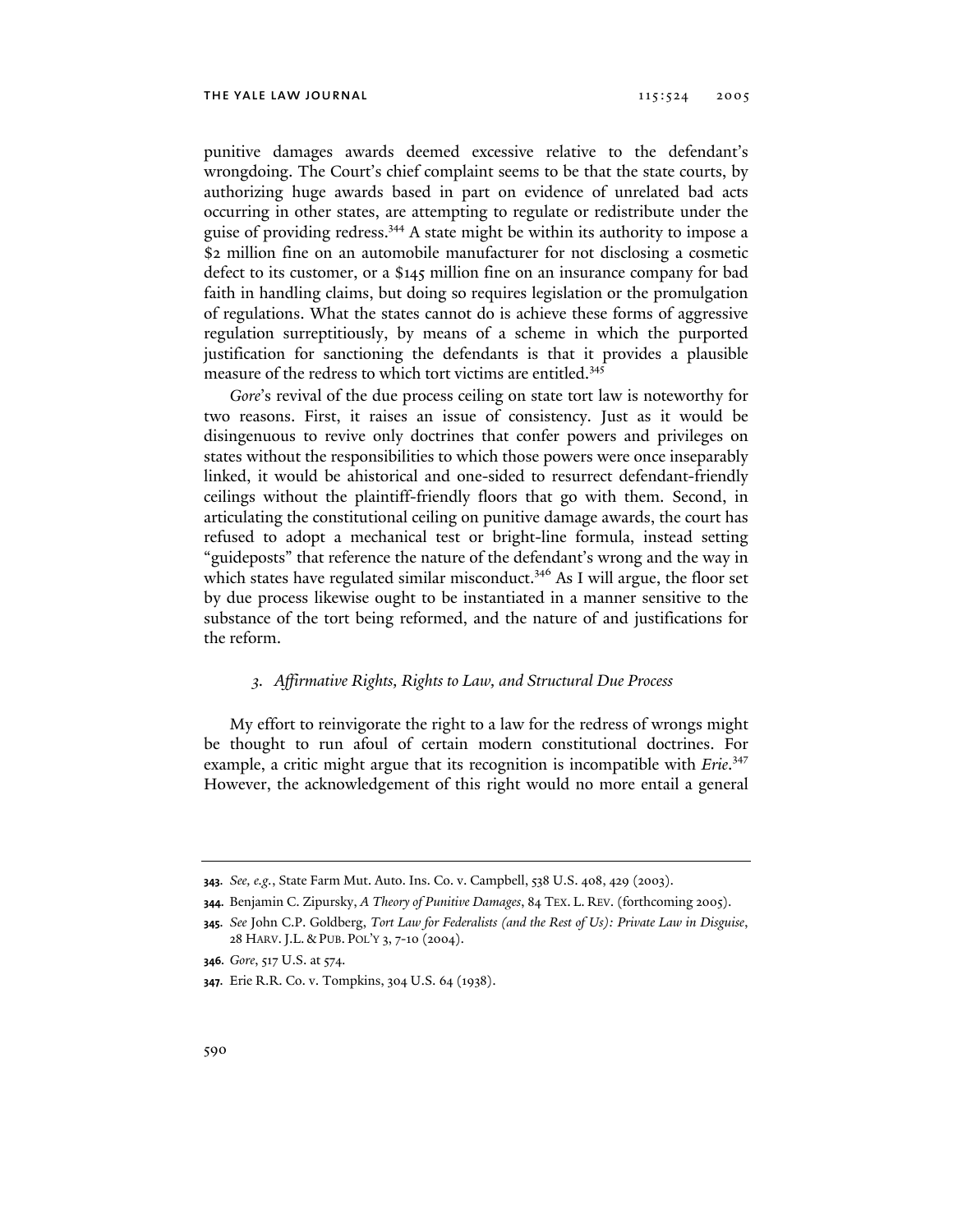common law of tort than does the recognition, in cases like *Gore*, of constitutional rights that limit tort claims.<sup>348</sup>

A second line of decisions that might seem to pose an obstacle to the present analysis–exemplified by *Daniels v. Williams*<sup>349</sup> and *Davidson v. Cannon*<sup>350</sup> – addresses the scope of government officials' liability under § 1983. They hold that the rights conferred on individuals by the Due Process Clause do not include a right against being physically injured by mere carelessness on the part of state officials. In stating this rule, the Supreme Court has emphasized that it applies even if the unavailability of a  $\sqrt{ }$  1983 claim leaves the injured victim remediless because the relevant state's law has immunized the official against tort liability. Thus, the Court has concluded that "[w]here a government official's act causing injury to life, liberty, or property is merely negligent, 'no procedure for compensation is *constitutionally* required.'"<sup>351</sup>

The liability of government actors to private citizens for wrongs involving the abuse of governmental authority has always been treated as a special category of private wrong.<sup>352</sup> Thus, at a minimum, it would be unwarranted to generalize from these decisions to ones in which one citizen sues another. More fundamentally, the Court is not asserting in these cases a proposition about states' discretion to provide a law by which victims of officials' wrongs can be redressed.353 Instead, it has taken that discretion for granted in establishing that the scope of the constitutional concept of deprivation does not depend on

- **349.** 474 U.S. 327 (1986).
- **350.** 474 U.S. 344 (1986); *see also* Paul v. Davis, 424 U.S. 693, 712 (1976) (holding that injury to reputation alone cannot support a constitutional tort action).
- **351.** *Daniels*, 474 U.S. at 333 (quoting Parratt v. Taylor, 451 U.S. 527, 548 (1981) (Powell, J., concurring) (emphasis added in *Daniels*)). *Daniels* denied a § 1983 action to a prisoner claiming injury caused by a prison official's carelessness.
- **352.** *See supra* notes 143-144 and accompanying text (discussing sovereign immunity, and its limits, in Blackstone's time). *But see supra* text accompanying notes 220-221 (discussing *Poindexter v. Greenhow's* holding that states must provide trespass actions to citizens whose property is wrongfully seized by officials).
- **353.** In *Daniels*, for example, there was no analysis of whether Virginia's sovereign immunity law was unconstitutional insofar as it immunized both the government and individual officers from liability for their wrongs.

**<sup>348.</sup>** *Gore*, 517 U.S. at 574-75 (holding that due process forbids the imposition of excessive punitive damages); N.Y. Times Co. v. Sullivan, 376 U.S. 254, 279-80 (1964) (holding that the First Amendment bars imposition of defamation liability on a publisher for statements about a public official absent proof of actual malice). Recognition of the right, if coupled with judicial decisions overstating its content, could threaten *Erie*. *See* John C.P. Goldberg, *Judging Reputation: Realism and Common Law in Justice White's Defamation Jurisprudence*, 74 U. COLO. L. REV. 1471, 1476-78 & n.28 (2003) (observing the potential of *Sullivan* and *Gore* to generate general common law).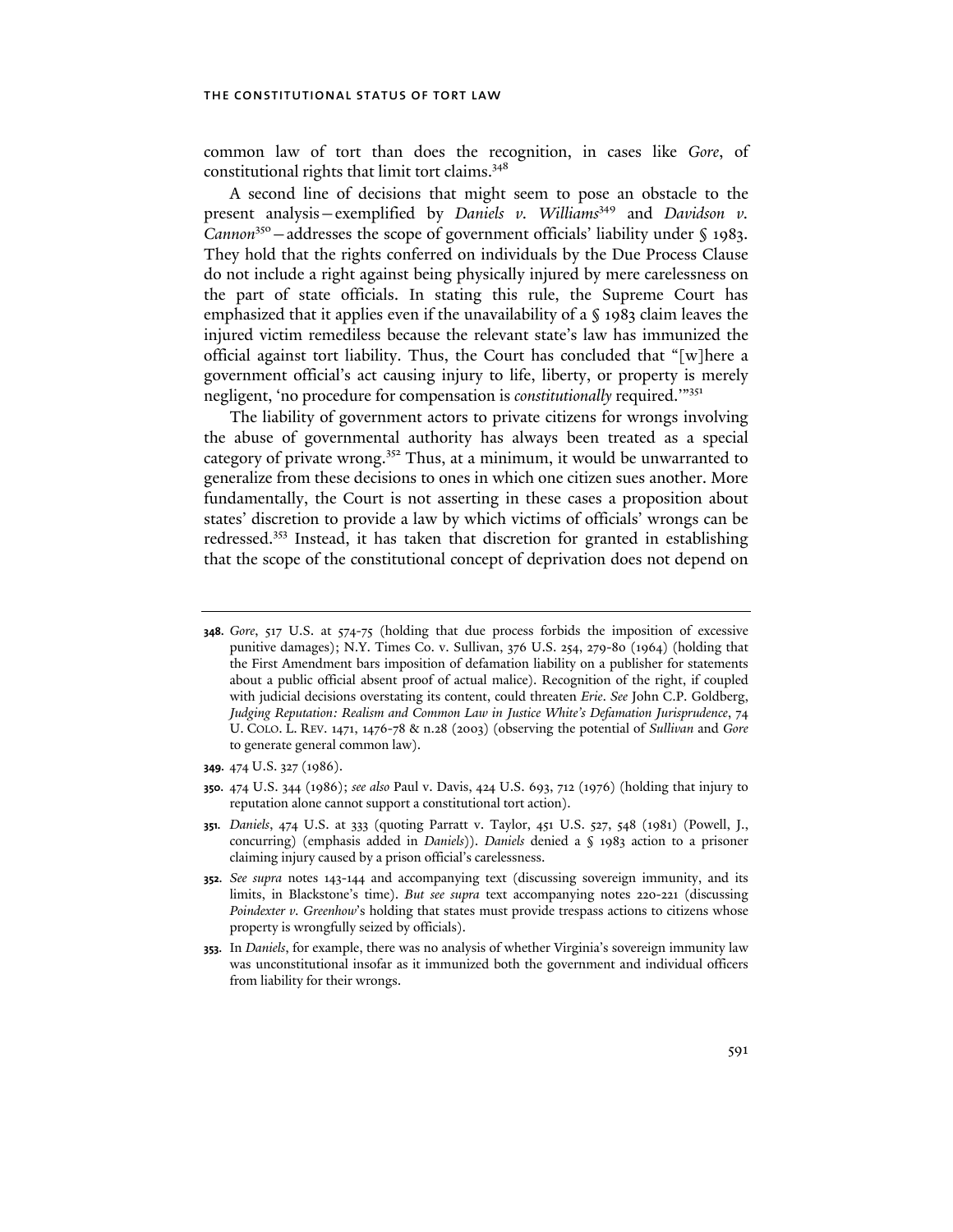the content of state law. Negligence on the part of an official toward a citizen, the Court has insisted, is not transformed from an ordinary wrong into a deprivation of a constitutional right simply because the relevant state's law does not provide a separate avenue of redress. At most, then, the Court has assumed for purposes of interpreting the scope of a federal statute that a state legislature could immunize officials from liability for their constitutional wrongs.

*DeShaney v. Winnebago County Department of Social Services*, 354 and the recent case of *Town of Castle Rock v. Gonzales*, 355 also demand mention in this context. In *DeShaney*, the plaintiff brought a § 1983 action against state social workers and their agency for failing to take adequate steps to protect her son from physical abuse by his father. A majority rejected the claim, reasoning that the defendants failed to affirmatively provide a benefit to the boy rather than depriving him of a constitutional right.356 Likewise, faced with a claim by the mother of three children killed by her husband after he took custody of them in violation of a protective order, the Court in *Castle Rock* declined to recognize a procedural due process right to have police enforce protective orders in strict accordance with the enforcement terms that they specify.<sup>357</sup> Neither holding bears directly on my argument; I am not suggesting that individuals enjoy a substantive due process right to reasonable efforts by officials to protect them from private violence, nor a procedural due process right to efforts at protection in accordance with the terms of a court order. Nonetheless, *Deshaney* has been—and presumably *Castle Rock* now will be—treated as emblematic of a broader idea that the rights enjoyed under the Federal Constitution are negative, not affirmative. Recognition of this distinction might be taken to cast a cloud over my argument. After all, the right I argue for here demands, at least in the first instance, the creation and maintenance of a body of law, including the institutions necessary to administer it.

The slogan that the Constitution is exclusively a "charter of negative . . . liberties"<sup>358</sup> is just that - a slogan.<sup>359</sup> Constitutional rights sometimes do

**<sup>354.</sup>** 489 U.S. 189 (1989).

**<sup>355.</sup>** 125 S. Ct. 2796 (2005).

**<sup>356.</sup>** 489 U.S. at 196-97.

**<sup>357.</sup>** *Castle Rock*, 127 S. Ct. at 2800-03, 2810.

**<sup>358.</sup>** Jackson v. City of Joliet, 715 F.2d 1200, 1203 (7th Cir. 1983) (Posner, J.).

**<sup>359.</sup>** *See* Heyman, *supra* note 20 (arguing that the Fourteenth Amendment was meant to encompass affirmative rights); *see also* Currie, *supra* note 248, at 886-87 (1986) (discussing doctrines running counter to the no-affirmative-rights slogan). Even if the various affirmative rights I discuss can be described as negative rights, their amenability to that description only confirms the pliability of the slogan. Readers who cannot stomach the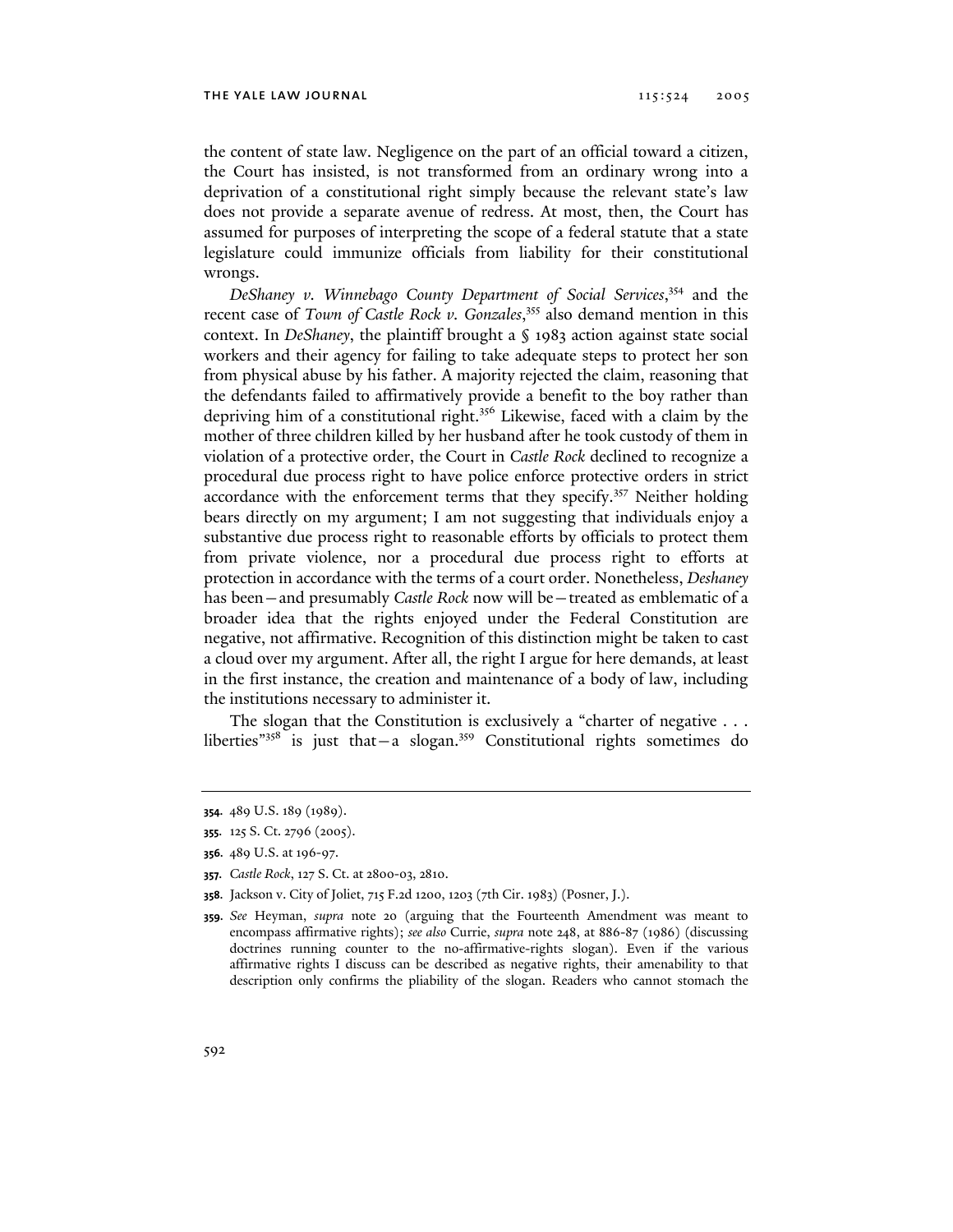generate duties to act. If a guard is aware that a prisoner is choking to death, his failure to provide aid deprives the prisoner of life without due process.<sup>360</sup> The Sixth Amendment entitles a criminal defendant to the provision of legal services.<sup>361</sup> Governments must also pay for divorce petitions filed by persons unable to afford court fees.<sup>362</sup> Each of these duties is heavily conditioned. The first, for example, is only triggered when government takes on the role of jailer.<sup>363</sup> The point, however, is not to reason from these cases to a general right of assistance. Rather, it is to establish the falsity of the broad claim that the Constitution never requires government to act for the benefit of an individual.

Apart from *DeShaney*, the decisions most often taken to establish the noaffirmative-rights principle are those declining to recognize a fundamental right to the provision by government of housing,<sup>364</sup> education,<sup>365</sup> and welfare payments.366 But to cite them for a general principle is to avoid asking whether there is something special about the rights claimed in those cases that distinguishes them from other kinds of affirmative rights. In fact, there are important differences between those asserted rights and rights to law; differences that the Court has implicitly recognized.

For example, the Court has held that individuals are entitled to some version of the law of private property by the Fifth and Fourteenth Amendments. Suppose, improbably, that a state government repealed its law of private property in order to establish communal ownership of land and chattel within its borders. In doing so, it would presumably act unconstitutionally by failing to provide a law enabling the private use and

- **362.** Boddie v. Connecticut, 401 U.S. 371, 383 (1971).
- **363.** *See* Deshaney v. Winnebago County Dep't of Soc. Servs., 489 U.S. 189, 198-200 (1989).
- **364.** Lindsey v. Normet, 405 U.S. 56, 74 (1972).
- **365.** San Antonio Indep. Sch. Dist. v. Rodriguez, 411 U.S. 1, 33-36 (1973).
- **366.** Dandridge v. Williams, 397 U.S. 471, 485-86 (1970).

notion of rights to law could re-characterize my argument as advocating recognition of a secondary right to compensation for interferences with one's primary negative rights to person, liberty, and property. *See* RICHARD A. EPSTEIN, TAKINGS: PRIVATE PROPERTY AND THE POWER OF EMINENT DOMAIN 96-98 (1985). In my view, however, the attempt to treat the right to sue for wrongs as a species of property creates more confusion than clarity.

**<sup>360.</sup>** *See* Estelle v. Gamble, 429 U.S. 97, 104-5 (1976) (holding that deliberate indifference to an inmate's medical needs by prison officials violates the inmate's Eighth Amendment rights).

**<sup>361.</sup>** Gideon v. Wainwright, 372 U.S. 335, 344-45 (1963); Currie, *supra* note 248, at 873 (noting this example); *see also* David A. Sklansky, *Quasi-Affirmative Rights in Constitutional Criminal Procedure*, 88 VA. L. REV. 1229 (2002) (noting that many criminal procedural rights are conditional on actions that the government likely will not forego).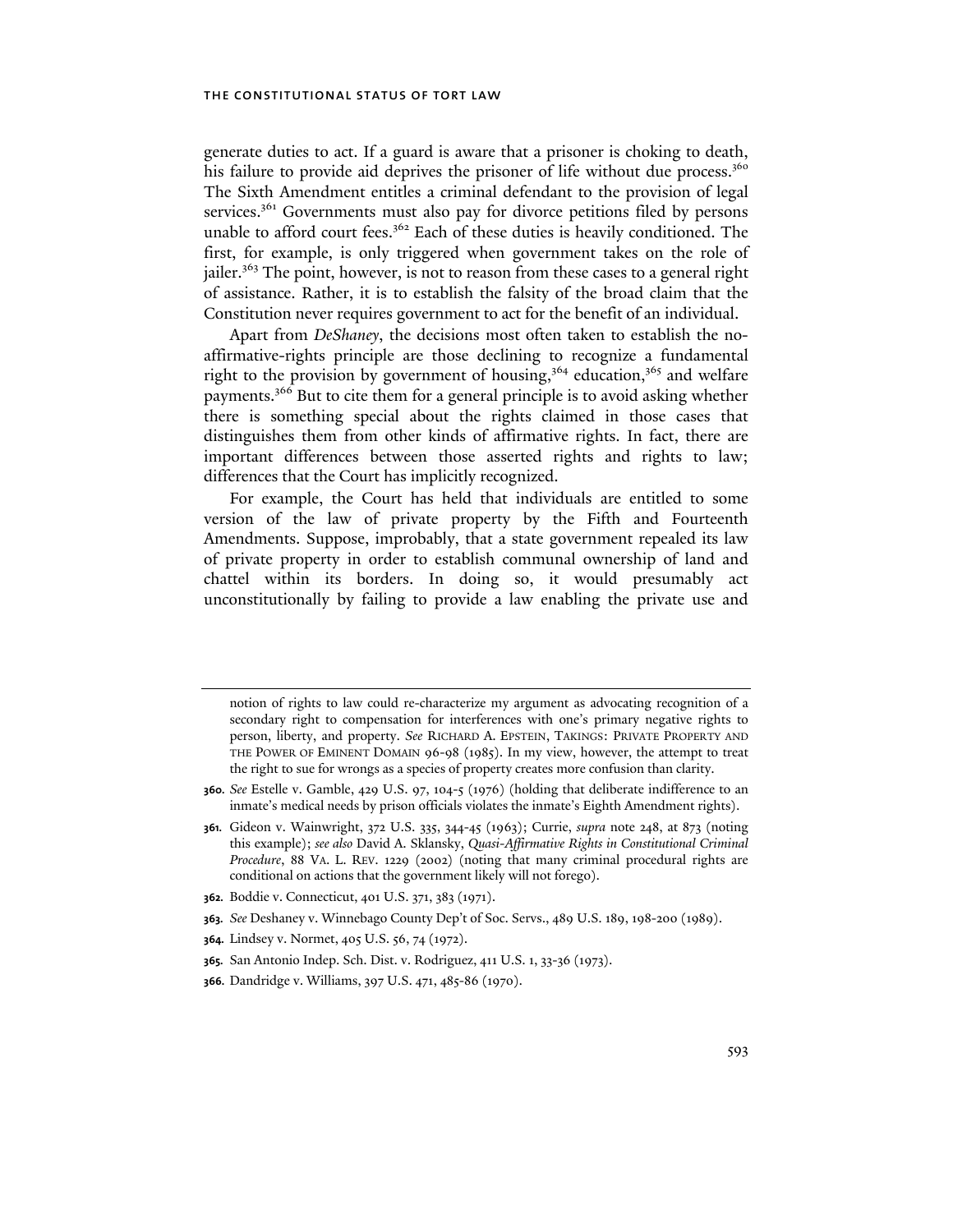transfer of property.<sup>367</sup> In the same vein, imagine that a state government, fed up with dysfunctional families, enacted a statute providing that no adult may prevent a competent minor over the age of eleven who resides with that adult from choosing to live with another adult. Now suppose that *C*, the thirteenyear-old child of *X* and *Y*, has moved in with other adults who have offered *C* a larger inheritance. *X* and *Y* sue to regain custody, arguing that the statute is unconstitutional. As applied to *X* and *Y*, the law does not trench on their negative liberty. Yet in failing to provide them with powers necessary to the maintenance of a recognizably familial relationship, the law arguably deprives them of a right to be parents within conventional meanings of that concept. The statute's defect seems to be that it denies persons law that is due to them law without which they will lack the ability, in principle, to maintain families.368 In sum, by lumping together rights to benefits with rights to law, the negative-affirmative distinction reveals its crudity. The standard distinction between procedural and substantive due process likewise fails to make space for the idea of a right to law.

The problem is not with the idea of such rights, but with our reliance on simple dichotomies. I suggest instead that we should posit a third branch of due process that, to borrow Tribe's phrase, should be designated as "structural due process."<sup>369</sup> Following Blackstone,<sup>370</sup> I would place in this category a set of related guarantees pertaining to the basic structure of government. These consist, primarily, of rights to a system of separated powers, recognizably representative political institutions, and bodies of law that fit certain

**<sup>367.</sup>** *See* Phillips v. Washington Legal Found., 524 U.S. 156, 167 (1998) (states cannot redefine "property" so as to permit confiscation without compensation); Lucas v. S.C. Coastal Council, 505 U.S. 1003, 1031 (1992) (states cannot sidestep takings analysis by declaring that the use being regulated adversely affects the public interest); Hodel v. Irving, 481 U.S. 704, 717 (1987) (Congress lacks the power to abrogate the right to transfer property to one's heirs); Ruckelshaus v. Monsanto Co., 467 U.S. 986, 1012 (1984) (Congress may not by *ipse dixit* transform private property into public property). If the Constitution does grant a right to a law of private property, that grant owes its existence, in part, to the Takings Clause. The absence of a "right to redress" clause may suggest a reason to doubt the existence of a comparable right to a law of redress. But the issue of whether one can find rights in the Constitution other than those identified with a high degree of specificity in the text is distinct from the present issue of whether it contains any affirmative rights. As I have argued, the right to a law of redress has firm roots in the text of the Fourteenth Amendment*. See supra* text accompanying notes 198-214.

**<sup>368.</sup>** This conclusion seems a fair inference from decisions articulating the right of parents. *See*  Troxel v. Granville, 530 U.S. 57, 65-67 (2000) (reviewing decisions).

**<sup>369.</sup>** *See* Tribe, *supra* note 18.

**<sup>370.</sup>** *See supra* text accompanying notes 168-173.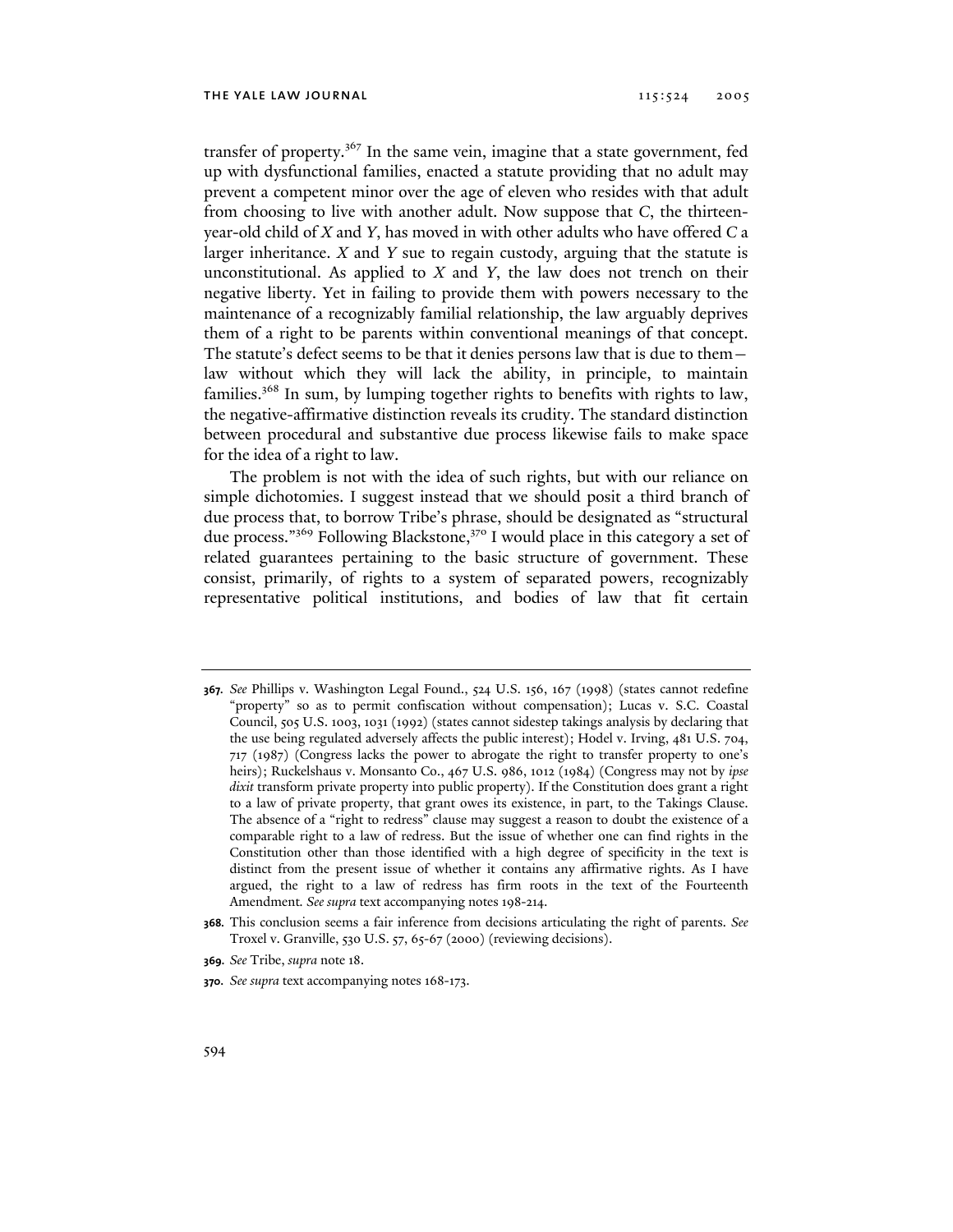descriptions, including laws of ownership, familial relations, and enforceable agreements, as well as law for the redress of wrongs.

As I conceive of them, structural due process rights are distinct from other due process rights in at least three respects. First, they involve entitlements to services uniquely associated with government. Whatever their merits, assertions of rights to education, housing, or a minimum income do not demand things as to which government has historically claimed a monopoly. By contrast, government has tended to insist that it has the final say on setting standards of conduct and resolving disputes (although it is often willing to delegate that authority). Indeed, it is in part because of government's monopoly over the mechanisms for redressing wrongs that there is a good case to be made for recognition of a right to a law of redress.

Relatedly, structural due process rights demand of government something different from familiar negative rights or other affirmative rights. For example, the right against being forcibly deprived by government officials of one's liberty makes a relatively specific demand on such officials: They must take steps to ensure that any confinement is reasonable. Similarly, the right to housing, were it recognized, might obligate governments to tailor their budgets or tax policies to fulfill the responsibilities inherent in its recognition. As we will see, the identification of a duty on the part of legislatures to provide a law for the redress of wrongs can and should leave them with substantial discretion in shaping the contours of that law.

Finally, as holders of structural due process rights, individuals do not necessarily enjoy the kinds of claims often associated with being a right-holder. Standard individual rights, such as the right not to be incarcerated without justification, tend to generate a claim in the right-holder to obtain redress against those who violate it. Other affirmative rights, such as the right to housing, might likewise empower citizens to obtain positive injunctive relief for violations of it, whereby a court, at the behest of a single citizen, would make what have tended to be discretionary taxation and spending decisions. In either case, the fact that the recognition of the underlying right tends to confer on individuals remedial claims that may interfere with executive branch operations or legislative policymaking constitutes a reason for caution in establishing the right. By contrast, recognition of a right to a law of redress need not and should not generate a claim in right-holders for damages against the government or its officials. It also need not entail a claim for injunctive relief that calls for judicial intrusion into core exercises of discretionary policymaking. Instead, it need only mean that judges can sometimes nullify statutory provisions that limit citizens' ability to obtain redress for wrongs. True, one can imagine a situation in which a litigant could claim that the right to a law of redress requires recognition of a cause of action. For example, a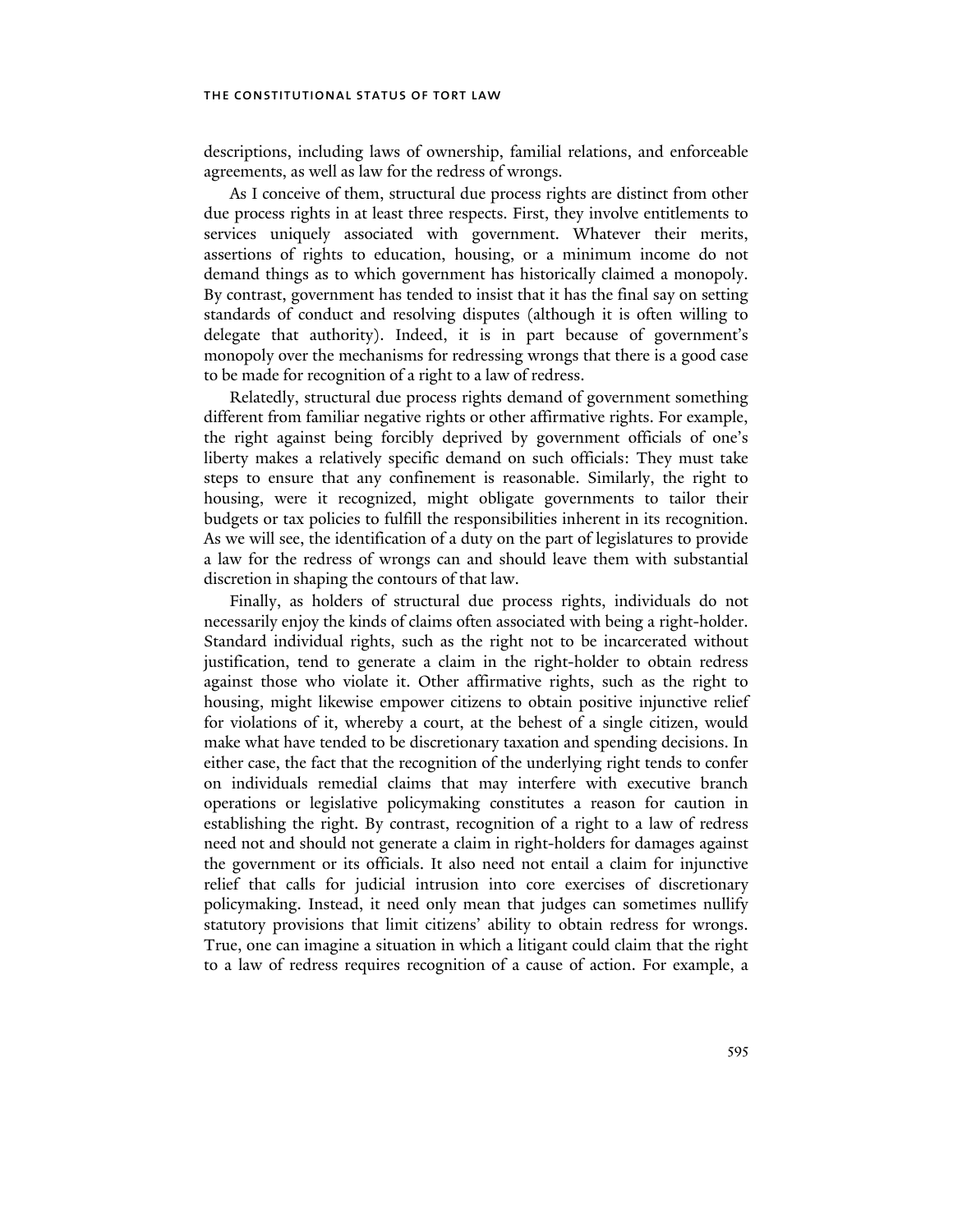litigant in a state that does not permit actions for invasions of privacy could argue that due process requires their creation. Yet even this suit would not ask the courts to order the political branches to enact legislation or change budgetary priorities. Instead, the claim would be directed at the courts themselves, demanding that they remedy the rights violation by exercising their power to define new wrongs. $371$ 

# *B. Tort Law Revisited*

The emphasis on history in Parts I and II of this Article might create the impression that my argument rests on the sort of appeal to historical understandings that is characteristic of originalist approaches to constitutional interpretation. Although originalists should recognize the existence of a due process right to a law of redress, I do not mean to offer a purely backwardlooking claim that turns only on the views held by eighteenth- and nineteenthcentury American jurists. Constitutional rights are not like ornery aunts and uncles who, on certain occasions, can demand that you attend to them simply because a distant relative years ago decided to make them part of your family. Thus, while it is important to establish that those who framed, ratified, and contemporaneously interpreted the Fourteenth Amendment probably understood it to guarantee access to a law for the redress of wrongs, it is no less important to determine whether this guarantee continues to cohere with other values and commitments embedded in our Constitution.

In Section A of this Part, I argued that the Supreme Court has, in various contemporary constitutional decisions, implicitly acknowledged that it does. In this Section, I aim to reinforce the Court's intuitions by outlining a theory of tort law that, building on work stretching from Locke and Blackstone to my own prior work and that of Benjamin Zipursky, attempts to update and reinvigorate the idea of a law for the redress of private wrongs. First, I identify three basic features of tort law—relational duty, injury, and actions for redress—that, taken together, attest to the propriety of understanding tort as a law of redress and that capture what is distinctive about tort. I then explain how this kind of law articulates and advances some of the basic commitments of our constitutional regime.

**<sup>371.</sup>** If a state's courts refused to recognize a new cause of action to which the litigant had a constitutional right, a federal court could perhaps order them to recognize it. *Cf.* Testa v. Katt, 330 U.S. 386, 390-91 (1947) (holding that the Supremacy Clause requires state courts to entertain claims authorized by federal law).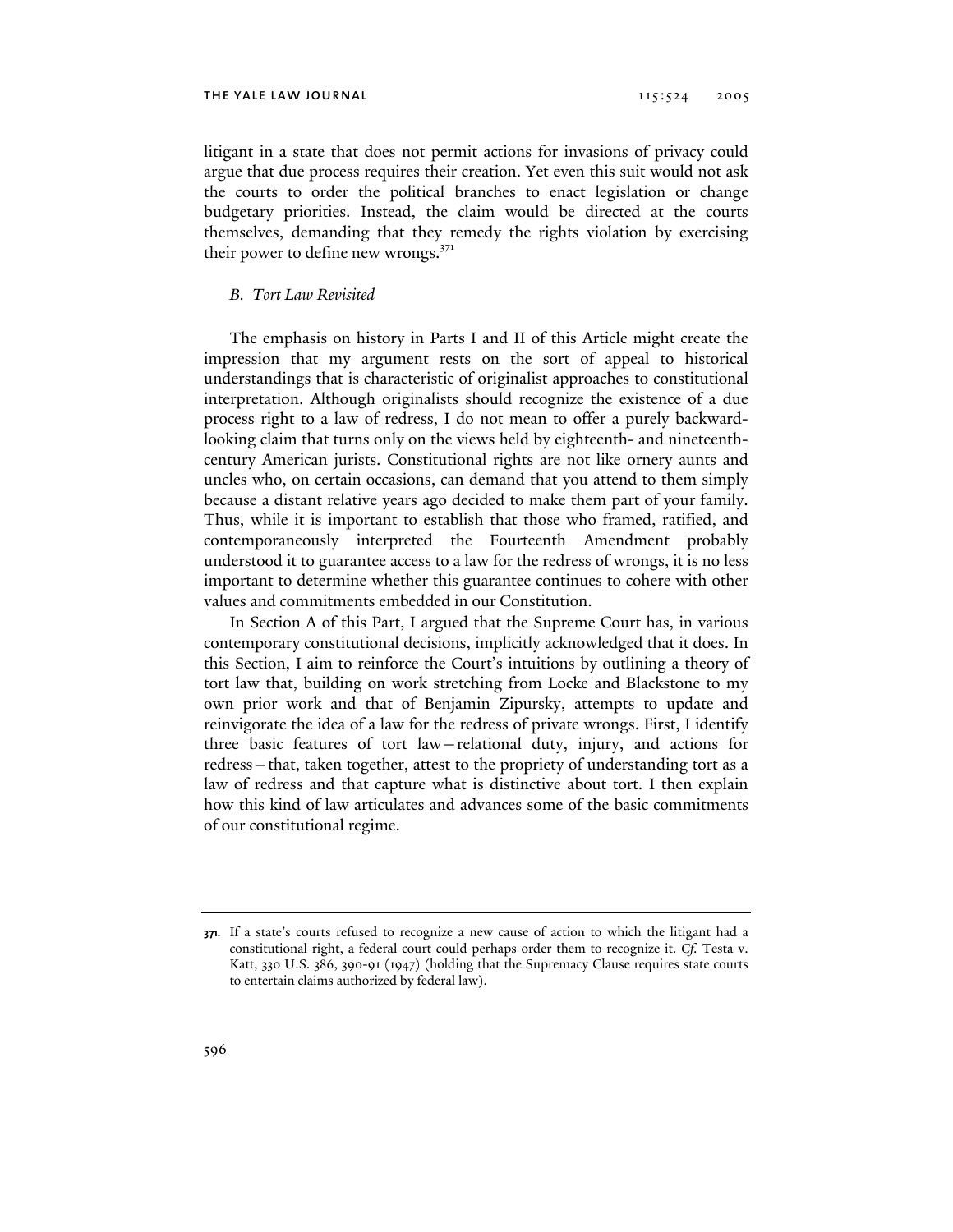# *1. A Law of Wrongs*

It might seem banal to point out that that courts' granting of relief in tort cases has something to do with the commission of a wrong. Yet, as discussed above, Traynor and James argued that the tort system has been detaching itself from any notion of wrongdoing. This is not the occasion on which to engage their claims fully. Instead, it will suffice to show that this claim is not particularly compelling. For starters, tort doctrine has not evolved in the manner they predicted. If anything, courts have pulled back from strict liability, as in cases alleging defective product designs. $372$  Statutory torts alleging intentional wrongs, in particular § 1983 and Title VII claims have flourished. And various common law actions linking liability to wrongdoing, ranging from battery to fraud to intentional interference with contract, remain vibrant. Tort, in short, continues to function as a diverse gallery of wrongs, rather than trending toward strict or enterprise liability.

James's claim that various features of modern negligence law amount to the imposition of strict liability were and are highly contentious. The fact that negligence turns on an objective standard of reasonable care does not entail that it somehow fails to instantiate notions of wrongdoing. To fail to act like a person of ordinary prudence, when under a duty to another to so act, is to fail to live up to a norm of right conduct set by judges and juries based on considerations of morality, fairness, and administrability. To say this is not to say that negligence is about wrongs only because it gets to define what counts as wrong. Rather, it is to say that the legal concept of fault tends to track, but not exactly match, ordinary notions of fault, in part because of special considerations that come into play when a moral norm of conduct is given the stature of a legal norm. Likewise, the doctrine of respondeat superior is not obviously best cast as a species of strict liability. Alternatively, it can be taken at face value as a principle of agency law, whereby acts of an agent on behalf of a principal are imputed to the principal. This is presumably why the doctrine is limited in application to acts by employees undertaken within the scope of employment, a limitation that is not easily explained by a Jamesian concern for loss-spreading.

It is also worth noting that many causes of action with a strict liability component are entirely intelligible as wrongs. For example, the tort of trespass to land requires that the trespasser act with the intent of making contact with a particular patch of land or structure on land. A driver who unwittingly veers off of a road onto another's property has not committed trespass because he

**<sup>372.</sup>** RESTATEMENT (THIRD) OF TORTS: PRODUCTS LIABILITY § 2(b) cmt. d (1998).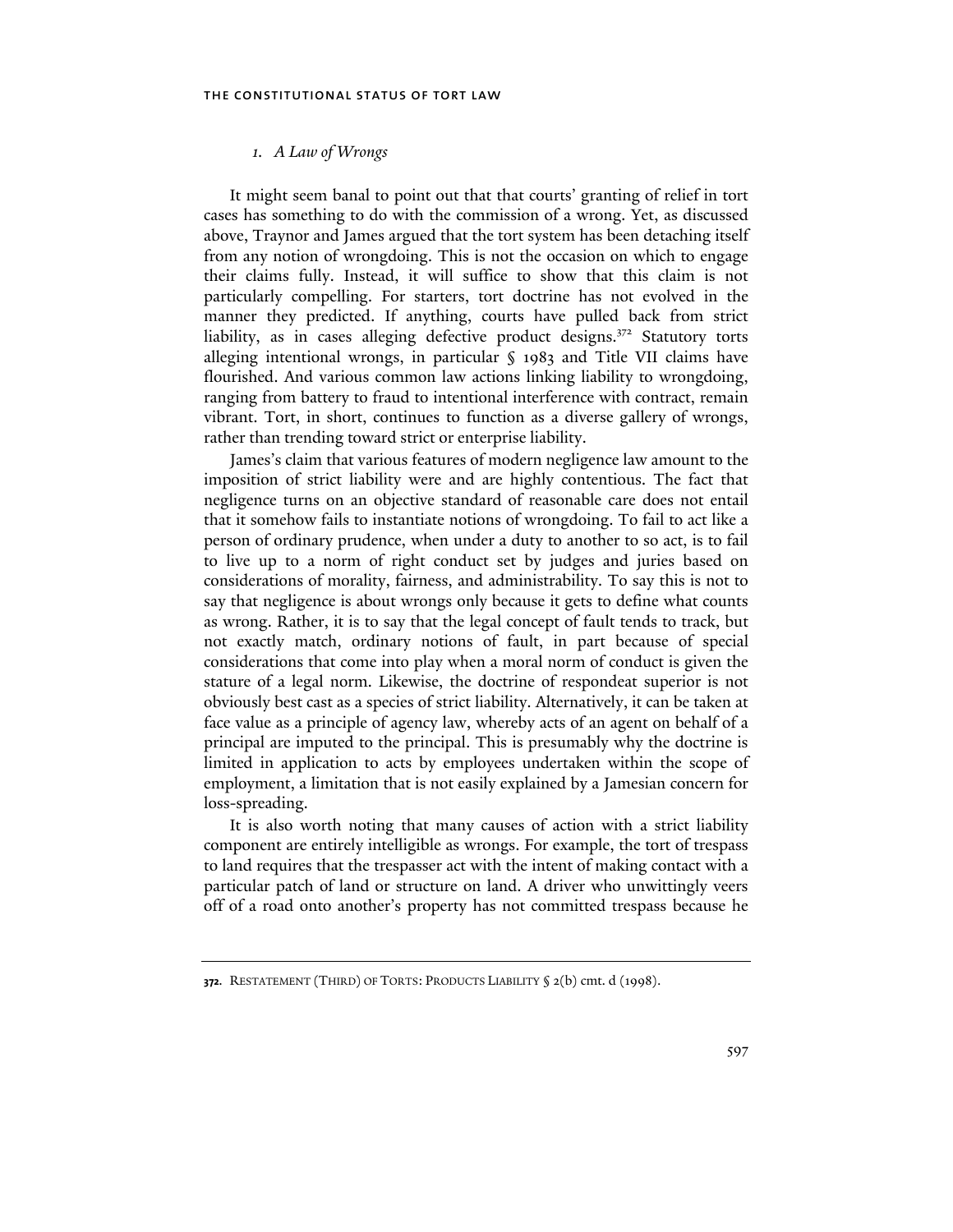had no intent to make contact with the land.<sup>373</sup> But trespass also has a strict liability component, because it does not require that the person who intends to make contact with land have reason to know that the land is owned by someone else.<sup>374</sup> Thus, a driver who deliberately drives his car on what he reasonably believes to be a public road, when in fact it is a private road, has committed a prima facie trespass. Once trespass is understood as a tort that combines an element of intentionality with an element of strict liability, it becomes more comprehensible as a wrong involving an intentional using of another's property without permission.<sup>375</sup>

Finally, even when one encounters genuine strict liability in tort, one has to know more about the rationales for its adoption before concluding that this is an area in which tort law is not operating as a law of wrongs. If, for example, the principal justification for adopting no-fault liability in manufacturing defect cases is that victims face systematic difficulties in proving what went wrong in the manufacturing process, there need not be any tension between the imposition of strict liability and the notion of tort as wrongs-based. Rather, the law is simply creating a presumption of wrongdoing.376 For this to be a convincing interpretation one would need to know more. (Is the presumption rebuttable? By what sort of showing? Why does the presumption apply here and not elsewhere?) The point for now is that one cannot simply conclude from the existence of strict liability doctrines that they have nothing to do with redress.

**<sup>373.</sup>** RESTATEMENT (SECOND) OF TORTS § 166, illus. 2 (1965).

**<sup>374.</sup>** *See, e.g.*, Burns Philp Food, Inc. v. Cavalea Cont'l Freight, Inc., 135 F.3d 526, 529 (7th Cir. 1998) (applying Illinois law to hold that a fence reasonably but mistakenly built on neighboring property constitutes a trespass).

**<sup>375.</sup>** Again, the point is not that intentional but reasonably mistaken invasions are necessarily blameworthy. Rather, they violate a legal norm of conduct that states, roughly: "Do not use another's property without permission." Why the law might adopt this relatively stringent norm for invasions of property is a separate question. The answer may lie partly in the fact that possessors enjoy less legal leeway to engage in self-help to protect their property rights than they do when protecting themselves. *See, e.g.*, Katko v. Briney, 183 N.W.2d 657, 660 (Iowa 1971). This might warrant making property owners the beneficiaries of a legal norm that is relatively generous in its protection of their right to exclude.

**<sup>376.</sup>** RESTATEMENT (THIRD) OF TORTS: PRODUCTS LIABILITY § 2 cmt. a (1998) (identifying the difficulties faced by victims of manufacturing defects in proving fault as a reason for adopting a strict liability standard).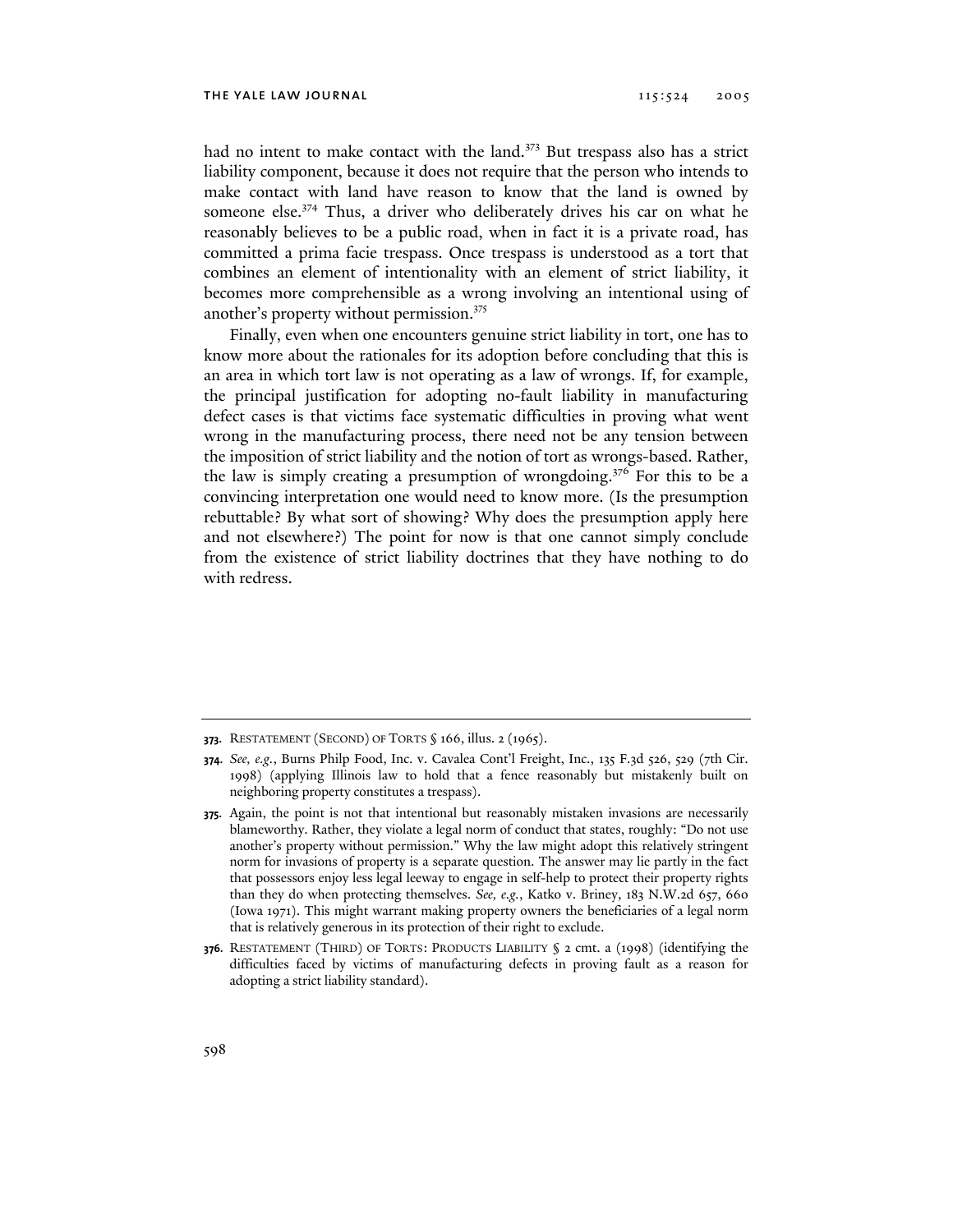## *2. A Law of Private Wrongs: Relational Duties and Injuries*

To establish that modern tort law is concerned with wrongs is not enough for present purposes. For as we saw above, the Prosserian and Posnerite depictions of tort as regulation aiming for utilitarian loss-allocation or efficient deterrence also treat modern tort law as in some sense a law of wrongs. Specifically, each depicts tort suits as a response to conduct that is wrongful in the particular sense of being socially undesirable—what Judge William Andrews's dissent in *Palsgraf v. Long Island Railroad Co.* described as conduct that is wrong "to the world."377 By contrast, to say that tort law is a law for the redress of private wrongs is to say that it empowers a victim to seek redress from a wrongdoer because that other has acted wrongfully toward him (or persons such as him)—not merely because the actor acted in a sufficiently antisocial manner for government officials to be justified in sanctioning him.<sup>378</sup> As Cardozo explained, a tort suit involves a claim pursued by the victim "in her own right," rather than as the vicarious beneficiary of a duty owed to the public at large.<sup>379</sup>

The key to grasping tort law's character as a law of private wrongs is to appreciate that it is constructed around what Zipursky and I have described as analytically relational duties.<sup>380</sup> Indeed, as Zipursky explained in a pathbreaking article, some basic features of tort doctrine are inexplicable without reference to the idea of relational duty.<sup>381</sup> For example, defamation actions include an "of and concerning" element that requires the plaintiff to prove that the defamatory statement of which she is complaining is a statement

**<sup>377.</sup>** 162 N.E. 99, 103 (N.Y. 1928) (Andrews, J., dissenting).

**<sup>378.</sup>** *Id*. at 100 (majority opinion) (Cardozo, J.) ("What the [tort] plaintiff must show is 'a wrong' to herself; i.e., a violation of her own right, and not merely a wrong to some one else, nor conduct 'wrongful' because unsocial, but not 'a wrong' to any one.").

**<sup>379.</sup>** *Id.* at 101.

**<sup>380.</sup>** Goldberg & Zipursky, *supra* note 285, at 1812-32. Picking up on Cardozo's famous observation that "negligence is a term that imports relation," *Palsgraf*, 162 N.E. at 101, we have elsewhere analogized the contrast between analytically relational and analytically simple (i.e., non-relational) duties to the contrast in English grammar between transitive and intransitive verbs. GOLDBERG ET AL., *supra* note 3, at 302 (noting that, until one specifies to which class of persons and with regard to what sort of harm a tort duty is owed, one has not adequately specified the duty). To say that duties are analytically relational is not to say (absurdly) that a victim must have enjoyed a pre-existing relationship with the tortfeasor in order to be the beneficiary of a tort duty. Goldberg & Zipursky, *supra* note 147, at 707-09.

**<sup>381.</sup>** Benjamin C. Zipursky, *Rights, Wrongs, and Recourse in the Law of Torts*, 51 VAND. L. REV. 1, 15-40 (1998).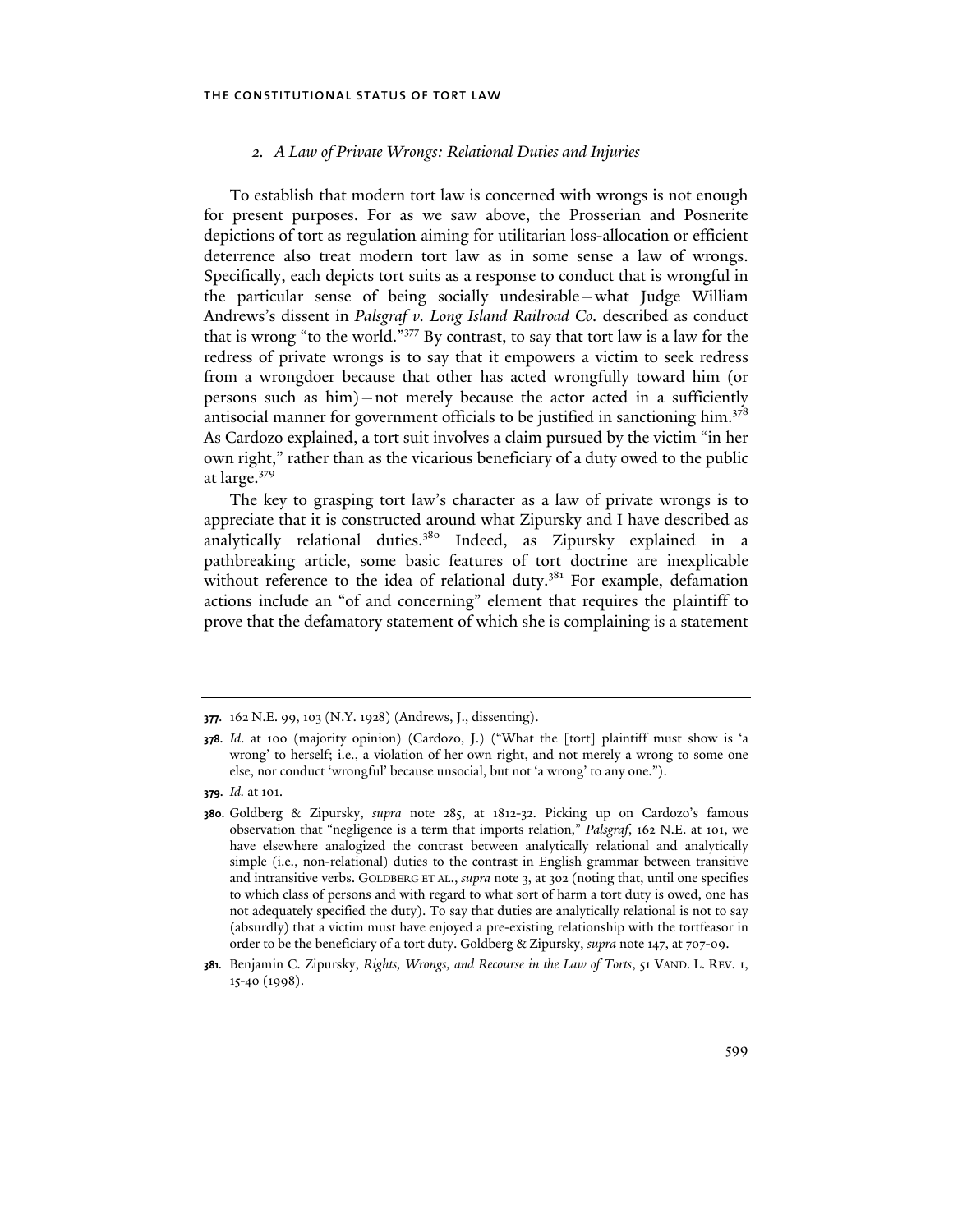about her.<sup>382</sup> The same idea of relationality is built into trespass. Suppose driver *D* intentionally but unwittingly drives on a road located on private property owned by *O*. Suppose further that *T* happens to be walking along the road without permission. If *D* runs over *T*, *T* cannot recover for his injuries on a claim of trespass, even though *D*'s trespass caused *T*'s injury. The trespass was not a trespass as to  $T$ , who has no property interest in the road.<sup>383</sup>

Relational duties are also at the heart of the flagship modern tort of negligence. Indeed, this is precisely the point of *Palsgraf*384: Mrs. Palsgraf was denied recovery because she could not show that the defendant's employees' conduct was careless as to the physical well-being of persons occupying the position that she did relative to their conduct. The conductors may have been careless as to the physical well-being of the passenger whom they pushed (he might have fallen) or others in his immediate vicinity (who might have been hurt if the passenger or his package were to fall on them). But they could not plausibly be deemed careless as to the physical well-being of someone like Mrs. Palsgraf, standing far away. Because its employees committed no wrong as to her, and because tort law, as a law of redress, insists on proof of such a wrong, the railroad was not liable, even though it had acted wrongfully toward others in a manner that caused harm to her.

To conceive of tort law as a law concerned with private wrongs is thus to conceive of tort law as built around relational duties. But it is also to conceive of tort as built around the idea of injury. Part of what separates wrongs in their public aspect from wrongs in their private aspect is that something different has happened to a particular person so as to render his relationship to the wrongful conduct distinct from the general population's. In short, for there to be a private wrong there must not only be a wronging but a victim—a person who suffers a special sort of adverse effect by virtue of being wronged.

The foregoing helps to explain why the notion of an inchoate tort is oxymoronic. An attempted murder that fails, and of which the intended victim remains unaware, is not a tort.<sup>385</sup> This is so even if, unbeknownst to the victim, the perpetrator were successfully prosecuted for the attempt. There is no injury—here defined as the kind of adverse effect on the victim that distinguishes her from the rest of the population—and hence no completed

**<sup>382.</sup>** *Id.* at 17-18.

**<sup>383.</sup>** *See* RESTATEMENT (SECOND) OF TORTS § 157 (1965) (defining persons who possess land for purposes of trespass claims).

**<sup>384.</sup>** *Palsgraf*, 162 N.E. at 99.

**<sup>385.</sup>** John C.P. Goldberg & Benjamin C. Zipursky, *Unrealized Torts*, 88 VA. L. REV. 1625, 1636-37  $(2002).$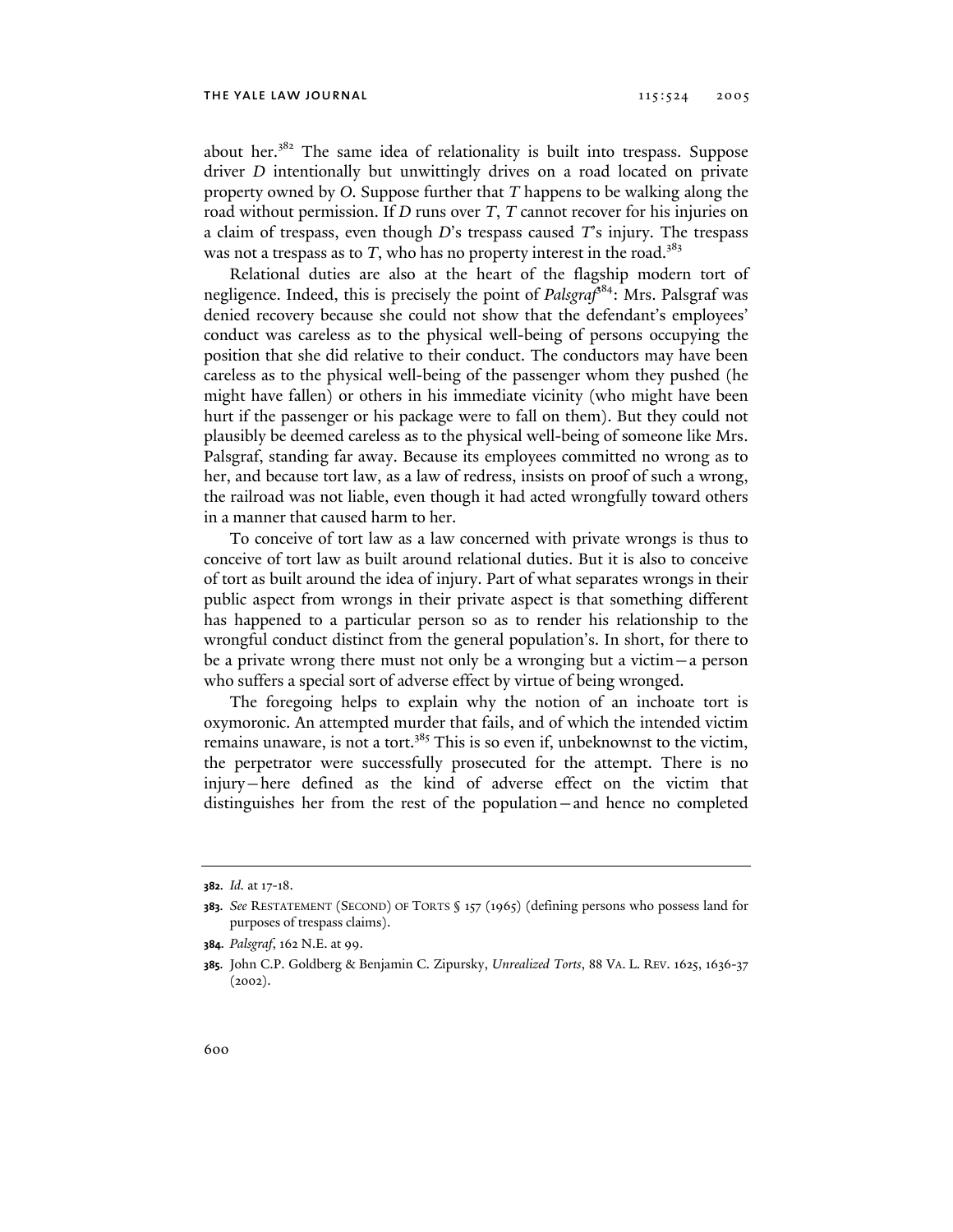wrong for which to seek redress.<sup>386</sup> Likewise, crimes such as unlawful possession of a controlled substance, though criminal wrongs, need not be and usually are not tortious as to anyone.

To say that the idea of injury is no less central to tort than the idea of relational duties is not to suppose that there are always going to be easy answers to the inherently normative question of what should count as an injury. Interferences with autonomy, bodily integrity, and freedom of movement are readily recognized as injuries that, if wrongly inflicted, give rise to tort actions such as battery, false imprisonment, and negligence. Destruction or damage to property has likewise long been understood to constitute an injury to the property owner, supporting actions for trespass, conversion, and negligence. Interference with other interests, including enjoyment of land and economic expectancies (particularly those rooted in contract) can also count as injuries. These translate into causes of action for nuisance, fraud, tortious interference with contract, and negligent misrepresentation. And an important innovation of modern tort law has been to confer on emotional distress the status of injury.<sup>387</sup> The denial or withholding of certain benefits can also amount to an injury. This is why an actor's nonfeasance—failure to protect or rescue a person placed in peril by something other than an exercise of the actor's agency—can sometimes generate tort liability. By contrast, annoyance and moral outrage usually do not count as injuries, nor do exposures to risks of harm that do not ripen into actual harms.<sup>388</sup>

## *3. A Law for the Redress of Private Wrongs*

The foregoing explains that tort law, as a law for the redress of wrongs, conditions the imposition of liability on conduct that is wrongful toward, and injurious to, the victim. The third feature that marks tort law as a distinctive department of the law derives from the core idea of redress. Tort law is a law for the redress of private wrongs because it empowers victims in particular ways.<sup>389</sup> Most importantly, the decision to complain about an alleged wrong lies uniquely with the victim. In Blackstone's phrase, the victim is the one who

**<sup>386.</sup>** Here, I am using "injury" to refer to the sort of adverse effect suffered by a victim that can support a tort claim, as opposed to Locke's and Blackstone's use of the term to refer to the wronging of the victim. *See supra* note 92.

**<sup>387.</sup>** *See* GOLDBERG ET AL., *supra* note 3, at 695-702 (reviewing this development).

**<sup>388.</sup>** Goldberg & Zipursky, *supra* note 385, at 1650-60.

**<sup>389.</sup>** *See* Zipursky, *supra* note 80, at 632-36; *see also* Benjamin C. Zipurksy, *Civil Recourse, Not Corrective Justice*, 91 GEO. L.J. 695, 733-40 (2003).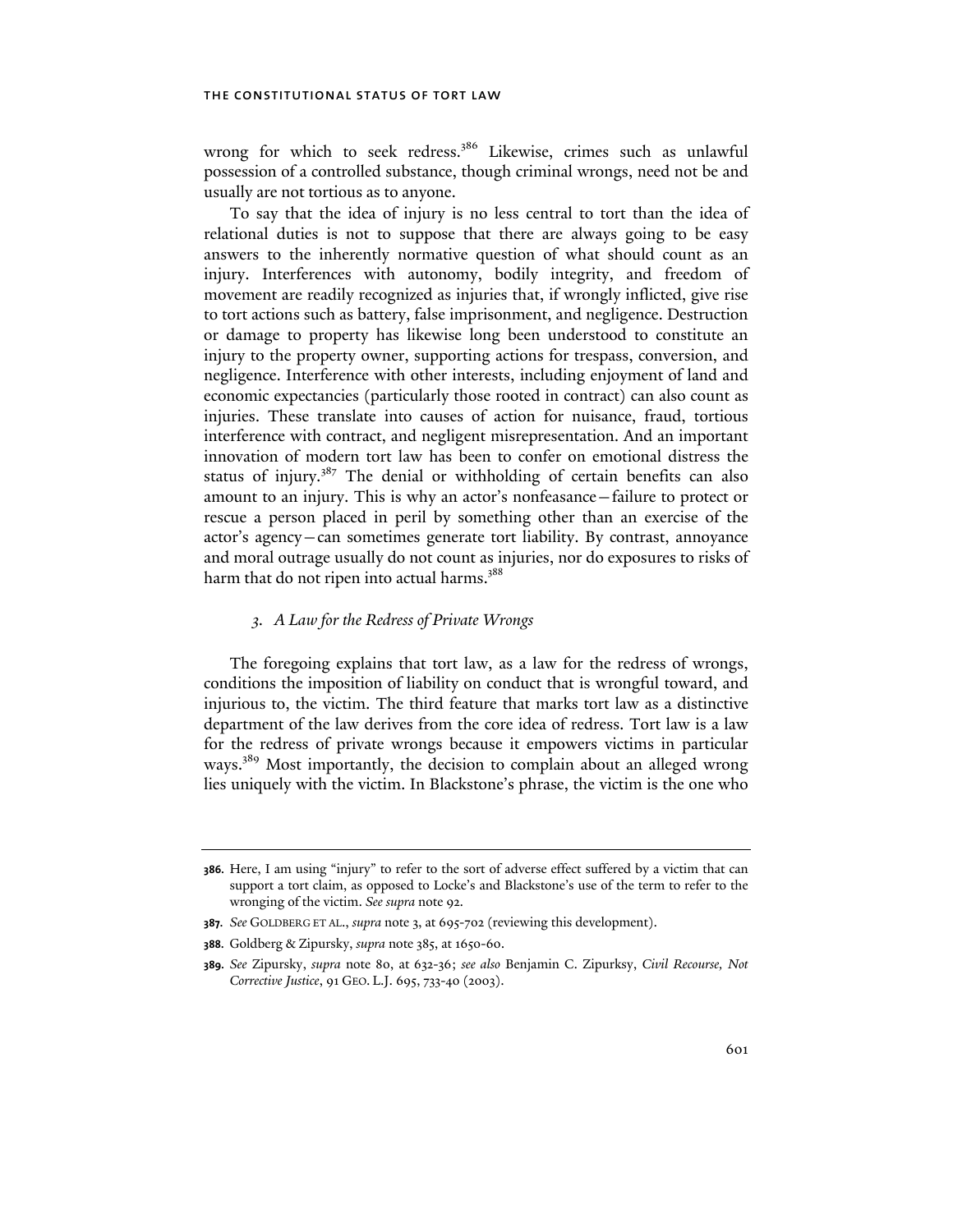decides whether to set the law in motion.<sup>390</sup> In this respect, tort stands in contrast to criminal prosecutions and administrative proceedings that are conducted at the behest of, and formally controlled by, government officials. A right to redress is, as Zipursky has emphasized, a legal power conferred on a victim to pursue an action against the alleged wrongdoer if she chooses.<sup>391</sup> If she sees no value in obtaining redress, concludes that its costs outweigh its benefits, or prefers to deal with her injuries by channeling her energies into social activism, the law takes no interest in the matter.<sup>392</sup>

The idea of redress, like the idea of a private wrong, is also relational. As Ernest Weinrib has emphasized, an action for redress in tort is a suit that seeks to assign responsibility to a wrongdoer for having wronged the victim.<sup>393</sup> It might well be desirable from a public policy perspective to have victims of wrongs sue someone other than the alleged wrongdoer(s).<sup>394</sup> That such a justification generally has not carried weight within our tort law demonstrates that tort aims to provide redress for wrongs (as opposed, say, to achieving efficient deterrence).

Tort redress is not to be confused with vengeance. Vengeance is an unregulated response by which a victim seeks satisfaction directly and by the means of her choice. For good reasons, Anglo-American law allows almost no room for it. Because it is unmediated, vengeance runs high risks of error, overkill, additional violence, and ongoing feuds, which tend to work against the resolution of disputes and to undermine civil order. Even when the law permits self-help—e.g., recapture of chattels—it limits the privilege by requiring that it be done peaceably. Redress through law, as Locke and Blackstone understood, is a substitute for vengeance.<sup>395</sup>

While the idea of redress through law is hardly self-defining, it does suggest a limited universe of possibilities. If successful tort claimants were provided only with an apology, or a framed copy of the judgment that had

**<sup>390.</sup>** *See supra* text accompanying note 152.

**<sup>391.</sup>** Zipursky, *supra* note 389, at 733-40.

**<sup>392.</sup>** Thus, studies decrying the fact that a small percentage of potential tort claimants bring suit ought not to presume automatically that this is a public policy problem—one needs to know more about why people do not sue. To the extent such decisions are knowing and voluntary, it might be a desirable feature of a system that places the decision to respond on the victim.

**<sup>393.</sup>** ERNEST J. WEINRIB, THE IDEA OF PRIVATE LAW 142-44 (1995).

**<sup>394.</sup>** For example, it might make sense to permit a victim who suffers a loss to hold liable a third party who did not even cause the loss because that party happens to be in a good position to prevent that sort of loss in the future. *See* GUIDO CALABRESI, THE COST OF ACCIDENTS: A LEGAL AND ECONOMIC ANALYSIS 137-38 (1970).

**<sup>395.</sup>** Zipursky, *supra* note 381, at 85.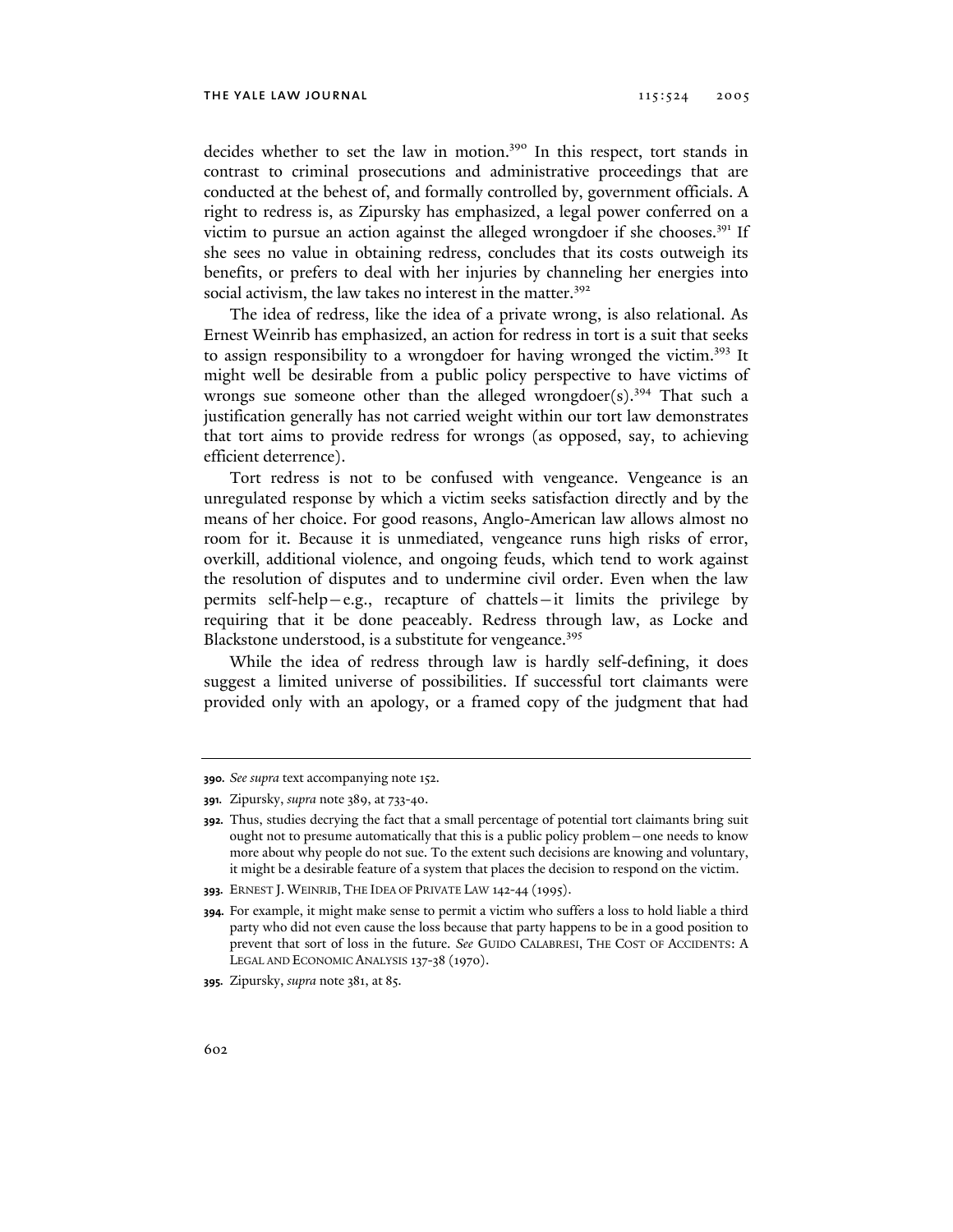been entered against the tortfeasor, it would fail to provide satisfaction, at least to victims of egregious wrongdoing or to those who have suffered significant harm.<sup>396</sup> The idea of satisfaction literally requires that the victim get "enough." Locke, as we have seen, was prepared to suppose that, at least for certain wrongs, the victim would be entitled even to claim the "services" of the wrongdoer.<sup>397</sup> Medieval English law similarly allowed the victim to demand the infliction of an appropriate punishment on the tortfeasor in the case of certain (felonious) wrongs.<sup>398</sup> Why, then, does modern tort law close off these potential avenues of redress? The case is perhaps not as open-and-shut as one might at first glance suppose. Some victims would fare better given the option to initiate punishment, including most obviously those wronged by judgmentproof wrongdoers.399 Moreover, the relentless monetization of redress has arguably introduced pathologies, including the commodification of injuries,<sup>400</sup> and the transformation of some plaintiffs' lawyers from victim-representatives to injury entrepreneurs.<sup>401</sup> Still, a system of privately initiated prosecutions poses enough problems to explain and justify the exclusive preference for monetary redress. If the history of the old appeal of felony is any guide, punishment may in practice tend to devolve into a system of payments as tortfeasors attempt to buy off their prosecutors.<sup>402</sup> The greater threat value of the prospect of imprisonment might also skew the system too much in favor of victims, at least without the procedural protections granted criminal

- **397.** *See supra* note 100 and accompanying text.
- **398.** *See supra* note 79 and accompanying text.
- **399.** This observation raises thorny questions about the interrelation of redress law to laws pertaining to bankruptcy, corporations, insurance, and trusts. The legalization and growth of liability insurance has generally enhanced the ability of victims to obtain meaningful redress. Yet by limiting victims to monetary redress, our law has enabled savvy wrongdoers to structure their affairs to avoid liability, while also disabling victims of impecunious wrongdoers from obtaining redress. One can perhaps view the modern victims' rights movement as an effort to forge an alternative avenue of redress through criminal law.
- **400.** *See* MARGARET JANE RADIN, CONTESTED COMMODITIES: THE TROUBLE WITH TRADE IN SEX, CHILDREN, BODY PARTS, AND OTHER THINGS 184-91(1996).
- **401.** This is not necessarily to lay blame exclusively or mainly at the feet of plaintiffs' lawyers. Litigation has grown more complex and expensive in part because it is in defendants' interests that it do so.
- **402.** J.H. BAKER, AN INTRODUCTION TO ENGLISH LEGAL HISTORY 504 (4th ed. 2002). It may be independently desirable to give victims more of a role in criminal prosecutions that nonetheless remain under the control of officials.

**<sup>396.</sup>** This is not to deny the potential significance of apology as an appropriate response to the commission of wrongs. *See* Erin Ann O'Hara & Douglas Yarn, *On Apology and Consilience*, 77 WASH. L. REV. 1121 (2002); *see also* Stephanos Bibas & Richard A. Bierschbach, *Integrating Remorse and Apology into Criminal Procedure*, 114 YALE L.J. 85 (2004).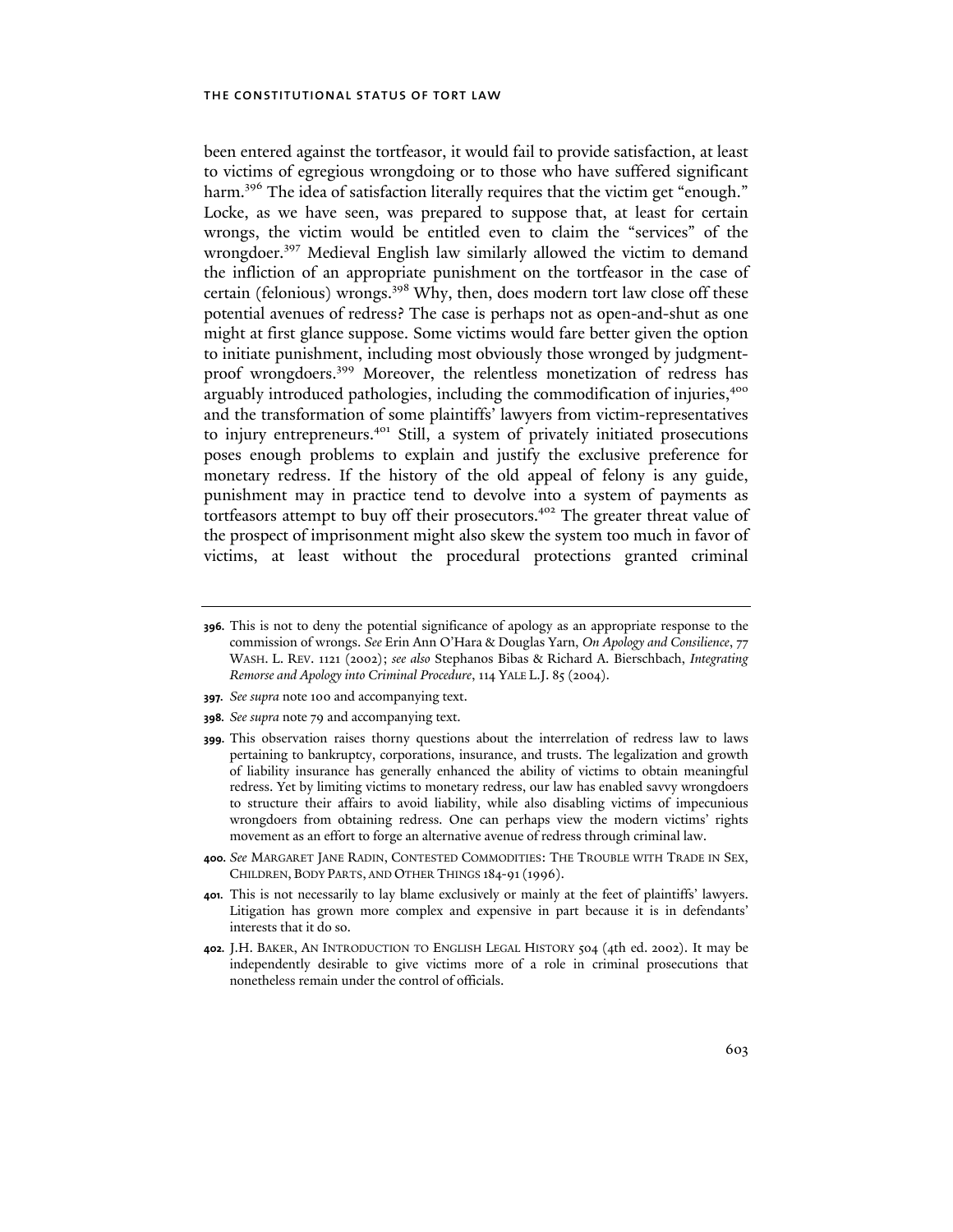defendants. In turn, the adoption of these protections might render civil justice too hard to come by. And there are virtues associated with a system keyed to reparations rather than punishment, including the ability of victims to attract lawyers to take on their causes.

The appropriate amount of wealth to transfer from wrongdoer to victim is also an open question. On this issue, redress theory differs significantly from corrective justice theory. The latter is built around the idea that a tort suit aims to restore the equilibrium between victim and wrongdoer. Alternatively, it speaks in terms of the idea of a loss or "mess" being shifted from victim to wrongdoer on the ground that, in justice, the wrongdoer ought to be the one to bear it.403 Either picture naturally sits well with the idea of returning to the pretort status quo. By contrast, redress theory is not tied to a notion of restoration or making whole. Tort suits and damages, in this view, do not aim to cancel out or annul a wrong and its consequences. They are a means by which the wrong is acknowledged, rather than erased, and by which the victim responds to or retaliates against the wrongdoer.<sup>404</sup>

Compared to a corrective justice conception of damages, a redress conception carries with it certain descriptive advantages. Jury instructions do not always or even typically direct juries to restore the status quo ante, instead telling them to provide an amount of compensation that is reasonable in light of what the wrongdoer has done to the plaintiff.<sup>405</sup> Moreover, the redress model can explain why awards of punitive damages, at least in some instances, do not involve an illicit blending of criminal with civil law.406 Punitive damages are quite intelligible if understood as a type of damage payment reserved for victims of a particularly egregious kind of wrong, which, in turn, generates an entitlement in the victim to a particular kind of response. This is

**405.** *See, e.g*., CIVIL COMM. ON CAL. JURY INSTRUCTIONS, CALIFORNIA JURY INSTRUCTIONS: CIVIL (BAJI) § 14.01 (2005) (stating that in a case of admitted liability, the jury should award damages that will reasonably compensate the plaintiff); 1B COMM. ON PATTERN JURY INSTRUCTIONS, ASS'N OF SUPREME COURT JUSTICES, NEW YORK PATTERN JURY INSTRUCTIONS § 2:277 (3d ed. 2005) (stating that the jury should award damages that will fairly and justly compensate the plaintiff for all losses resulting from her injuries).

**406.** By contrast, corrective justice theorists such as Ripstein and Weinrib see little place in tort law for punitive damages. ARTHUR RIPSTEIN, EQUALITY, RESPONSIBILITY, AND THE LAW 152- 55 (1999); WEINRIB, *supra* note 393, at 135 n.25.

**<sup>403.</sup>** *See* Jules L. Coleman, *Second Thoughts and Other First Impressions*, *in* ANALYZING LAW 257, 302 (Brian Bix ed., 1998).

**<sup>404.</sup>** Tort law does not promise always to deliver a remedy that will provide a subjective sense of satisfaction in the victim, as that would leave defendants completely at the mercy of victims' felt needs. Rather, it promises a remedy that would provide satisfaction to a reasonable person in the position of the victim.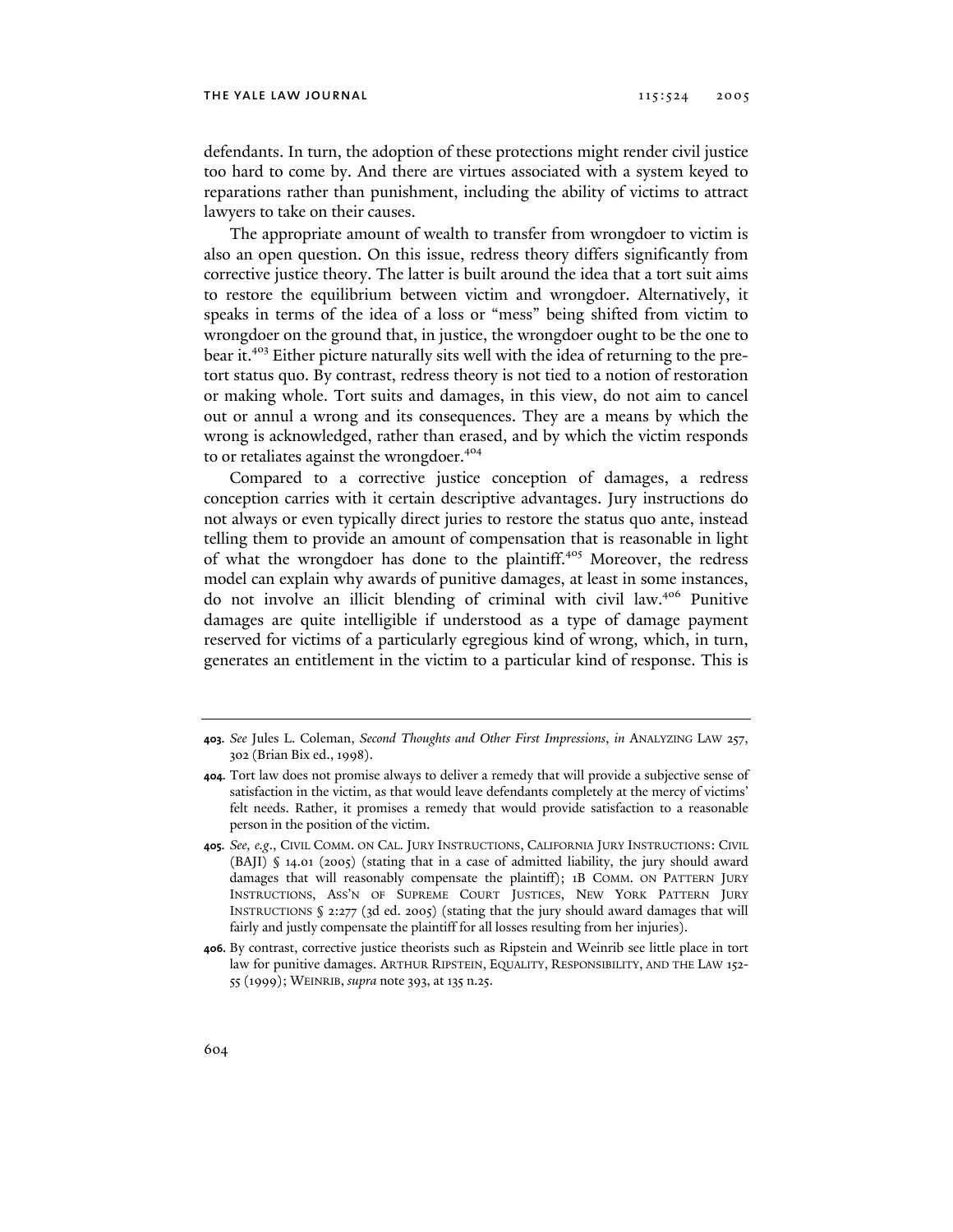not to say that "making whole" is always or even usually an inappropriate measure of redress. In the typical case of accidental harm, the victim perhaps ought to be content if the law stands ready to force the wrongdoer to make good on the losses that his carelessness has caused. There need not, however, be a tight linkage drawn between tort law and the idea of making whole.

Finally, the notion of tort as a law of redress should be distinguished from the notion that alleged victims of wrongdoings are entitled to a day in court, or must otherwise have their claims treated and resolved on a highly individualized basis. Tort causes of action are bound up with courts in that the latter are prototypically the institutions to which aggrieved victims complain, as well as the ones that secure the appearance of the alleged wrongdoer, determine the validity of the claim, and, if it is valid, issue and order enforcement of judgments. Yet to acknowledge this is not to commit to the proposition, sometimes associated with justice-based views of tort, that it is a desideratum of tort law that each alleged victim of wrongdoing will have the validity of her allegations determined in open court, or that her claim will be resolved by a judge or jury without regard to the resolution of any other actual or potential claims, or that each suit will result in a published, merits-based declaration as to whether the alleged wrong was committed.<sup>407</sup> The core claim of redress theory is that tort law's distinctiveness resides in conferring on individuals (and entities) a power to pursue a legal claim alleging that she (or it) has suffered an injury flowing from a legal wrong to her by another. How that claim is pursued and resolved is, accordingly, a matter for the victim to decide. If it is vitally important to her to obtain a public acknowledgment of wrongdoing from her peers or a presiding official then she is entitled to ask for a jury trial and pursue the claim to judgment. But she is also entitled to settle the claim in a manner that she—with the advice of a lawyer, one hopes—deems appropriate, or not to bring a claim at all. Assuming that there is a court system available to claimants, as well as the opportunity for victims to obtain adequate representation and make reasonably informed decisions as to whether and how to pursue their claims (surely ideals of which our system regularly falls short), redress theory is indifferent to whether claims are resolved by trial or by the negotiation of settlements, whether individual or aggregate.

**<sup>407.</sup>** *See, e.g.*, Samuel Issacharoff & John Fabian Witt, *The Inevitability of Aggregate Settlement: An Institutional Account of American Tort Law*, 57 VAND. L. REV. 1571, 1572-73 (2004) (suggesting that practices of "aggregate settlement" by lawyers on behalf of clusters of clients run counter to justice-based conceptions of tort).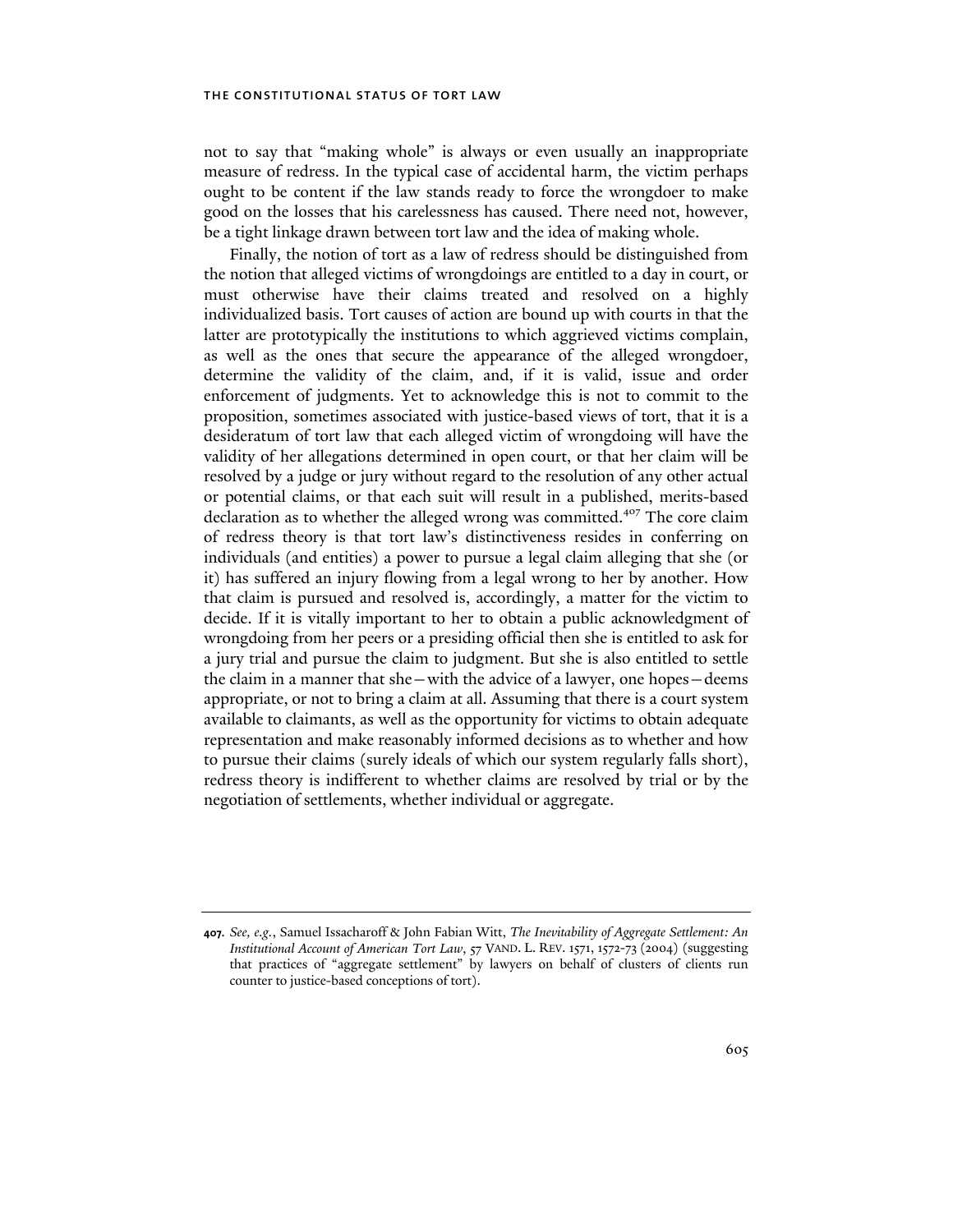### *4. Torts, Rights, and Duties*

Armed with a better understanding of what it actually means for tort law to be a law for the redress of private wrongs, we can appreciate why it has long been understood, and should continue to be understood, as having an important place within a polity such as ours. By identifying tort law's linkages to liberty, democracy, equality, limited government, and the rule of law, I aim to explain why even today courts and legislatures have reasons to take seriously the idea that our Federal Constitution includes a right to a law for the redress of wrongs.

As we have seen, the linkage of tort law to individual rights goes back at least to Locke.<sup>408</sup> Government, by taking on the task of maintaining civil society, obtains from individuals a variety of powers that they would otherwise be entitled to exercise. Thus, apart from special cases such as self-defense, the victim of a wrong is by law disabled from responding to the wrong on his own, or with the aid of his friends or kin. If he attacks or seizes another or expropriates her goods in an effort to obtain satisfaction for the wrong done to him, he will be subject to liability for battery, false imprisonment, and/or conversion, as well as criminal punishment. With resort to self-help blocked by the law, government is obligated, at least to some degree, to provide an alternative path for the attainment of satisfaction. Granting the victim a right to redress is an obvious way for government to fulfill that duty, particularly when the law declines to impose affirmative legal duties on officials to act in other ways for the protection of individuals.<sup>409</sup>

Tort law also functions in other ways to articulate and vindicate rights and interests that individuals are taken to enjoy under liberal theory. For example, the tort of battery at once recognizes, defines, and protects the right of persons to be free of unwanted intentional touchings by others. As Blackstone suggested, we act in the belief that our physical selves are, in principle, inviolable in part because the law recognizes that it is usually a wrong for persons purposefully to touch others without consent. By the same token, the tort of defamation articulates a right not to be burdened in our social

**<sup>408.</sup>** *See* Zipursky, *supra* note 381, at 85 & n.284.

**<sup>409.</sup>** By limiting the ability of individual citizens to demand official protection ex ante, decisions like *Town of Castle Rock v. Gonzales*, 125 S. Ct. 2796 (2005), strengthen the case for recognition of a right in the victim of wrongs to pursue a cause of action against wrongdoers, including, when appropriate, officials or government employers. For example, one could argue that a state law that grants immunity both to individual officials who have committed otherwise actionable legal wrongs and to the government in its capacity as their employer (as opposed to immunizing one or the other) violates, at least in some applications, a victim's due process right to a law for the redress of wrongs.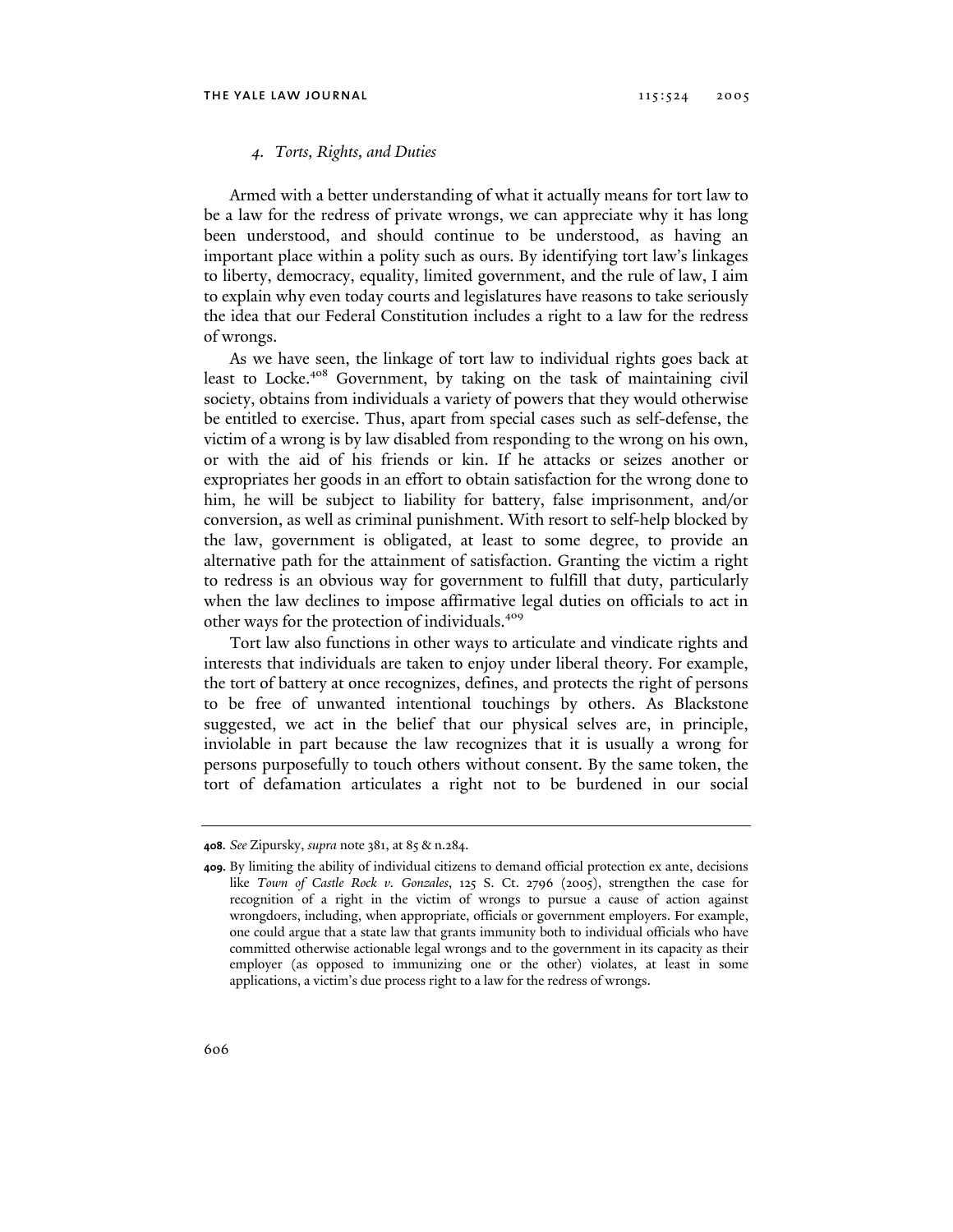interactions by virtue of certain statements about us that cast us in a negative light. Conversely, the absence of tort liability helps define realms in which we are at liberty to act without regard to certain interests of others. The fact that, today, tort liability cannot attach to defamatory political speech uttered in good faith is understood as part of what it means to have a right of free speech. Likewise, the absence of a general duty to take reasonable care against interfering with others' economic prospects is a recognition that, in a capitalist system, there is a legitimate sphere of economic competition that permits actors to undertake actions that risk devastation to one's competitors.

Construed as a law for the redress of wrongs, tort law also confers on individuals a certain status vis-à-vis government and other citizens. Tort law involves a literal empowerment of victims—it confers on them standing to demand a response to their mistreatment. In this sense it affirms their status as persons who are entitled not to be mistreated by others. It also affirms that a victim is a person who is entitled to make demands on government. A tort claimant can insist that government provide her with the opportunity to pursue a claim of redress for the purpose of vindicating basic interests even if government officials are not inclined to do so. Ex ante safety regulations, even though they may protect individuals at risk of being wrongfully harmed, do not confer the same sort of standing. Indeed, intended beneficiaries of such regulations usually have no right to demand that the regulations be enacted for their benefit, or even that existing regulations be enforced.<sup>410</sup> As such, tort law contributes to political legitimacy. As a forum that is in principle available to anyone who has been victimized in a certain way, tort law demonstrates to citizens that the government has a certain level of concern for their lives, liberties, and prospects.

For related reasons, tort law helps maintain and promote a nonhierarchical conception of social ordering. As the Framers of the Fourteenth Amendment understood, to render a person capable of suing (and being sued) for injuries suffered (and caused) is to enforce a conception of equality. Each of us is in principle accountable to each other; none is above or below the law. If, to update Coleman's example, Bill Gates is run over by the careless driving of an assembly-line worker, that worker has to make good, to the extent he can, on the breach of the duty he owed to Gates.<sup>411</sup> More tellingly, if the tables are turned, Gates is accountable to the worker. Four centuries ago, to the discredit of English law, nobility were immunized by virtue of their status from many

**<sup>410.</sup>** Goldberg & Zipursky, *supra* note 385, at 1655-56.

**<sup>411.</sup>** JULES COLEMAN, RISKS AND WRONGS 304 (1992).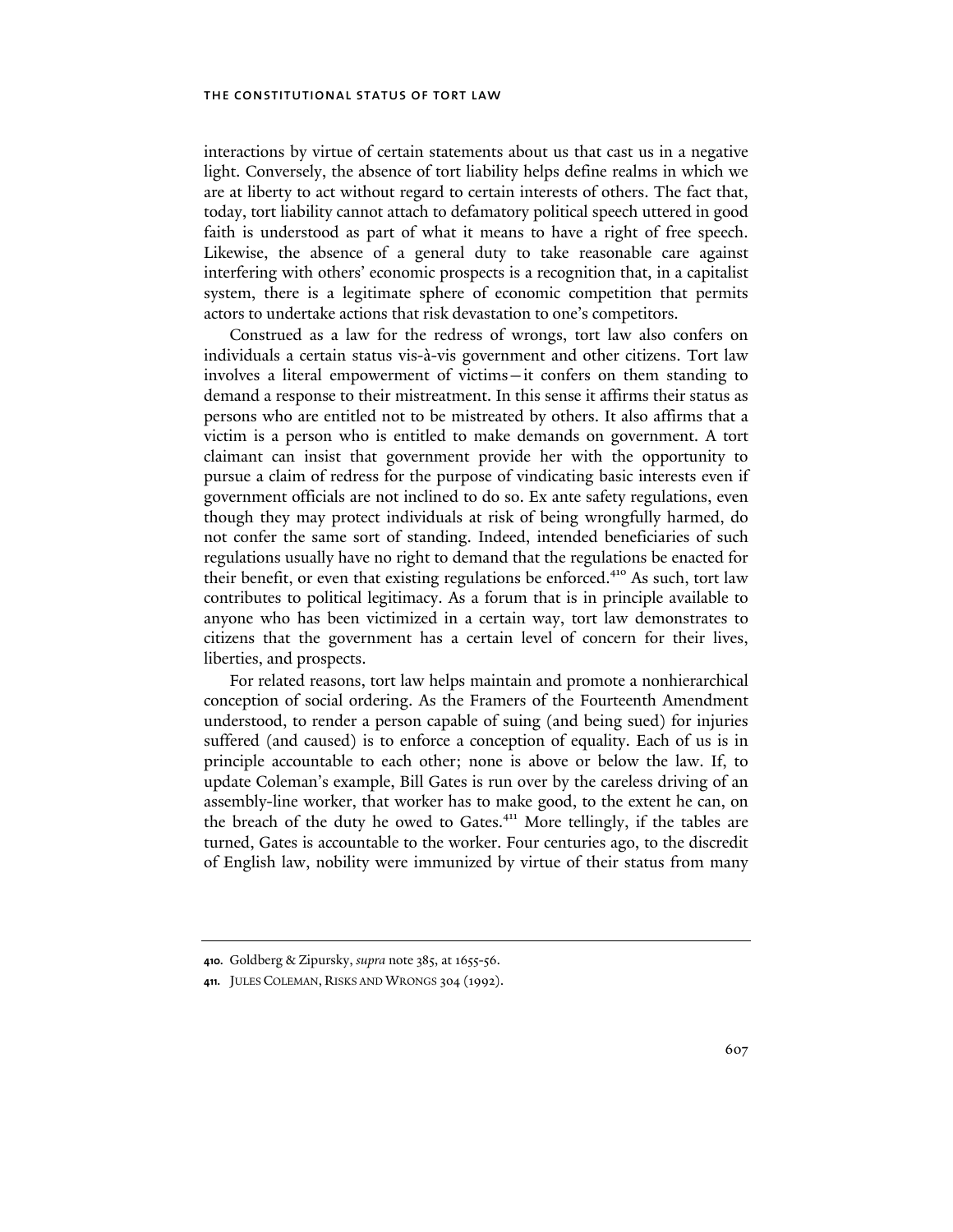tort obligations.412 While today some immunities remain, and wealthy defendants undoubtedly enjoy important advantages in the litigation system, tort law instantiates a notion of equality.

As explained above, tort law is built around relational duties of non-injury. As such, it carves up the social world into "loci of responsibility" $4^{13}$  -i.e., particular contexts governed by norms of appropriate conduct that actors must observe for the benefit of identifiable classes of potential victims. For example, as applied to driving, negligence law reinforces and elaborates social norms of safe conduct that drivers must observe for the benefit of other drivers, cyclists, pedestrians, persons occupying storefronts, and storeowners. By the same token, malpractice law generates norms of safe practices that doctors are obligated to heed for the benefit of patients (and sometimes non-patients), while product liability law articulates safety norms to be observed by sellers on behalf of product users and certain others. The same goes for the range of torts that can arise out of various different modes of social interaction—e.g., employer-employee, business-customer, lawyer-client, neighbor-neighbor, carrier-passenger. Of course, tort is not solely responsible for the emergence of the norms applicable to these sorts of interaction. It does, however, build on, amplify, and revise obligations that are already recognized, in part because of habits and customs that both shape and are shaped by law.

As a body of law that carves out these loci of responsibility, tort helps to maintain a version of civil society that is distinctively liberal. First, the ties in question consist mainly of negative obligations—obligations not to injure, as opposed to duties of positive assistance. To say this is by no means to accede to the standard charge that liberalism is wedded to an atomistic conception of social life, as if the only duty one owes is to refrain from consciously injuring others. The everyday operation of tort law, particularly negligence law, often requires substantial investments of attention, time, and money on behalf of others. For individuals, going about one's business with care for the well-being of certain others requires routine self-monitoring ("How am I driving?"). It may also require taking affirmative precautions, such as tending to slippery surfaces on one's property. Needless to say, firms find that taking care is no mean feat, requiring, for example, the installation of expensive safety equipment, or the development of protocols to reduce the risk of accidental injury (which is why they often complain bitterly over the imposition of these obligations).

**<sup>412.</sup>** HERZOG, *supra* note 36, at 131.

**<sup>413.</sup>** John C.P. Goldberg & Benjamin C. Zipursky, *Accidents of the Great Society*, 64 U. MD. L. REV. 364, 403-04 (2005).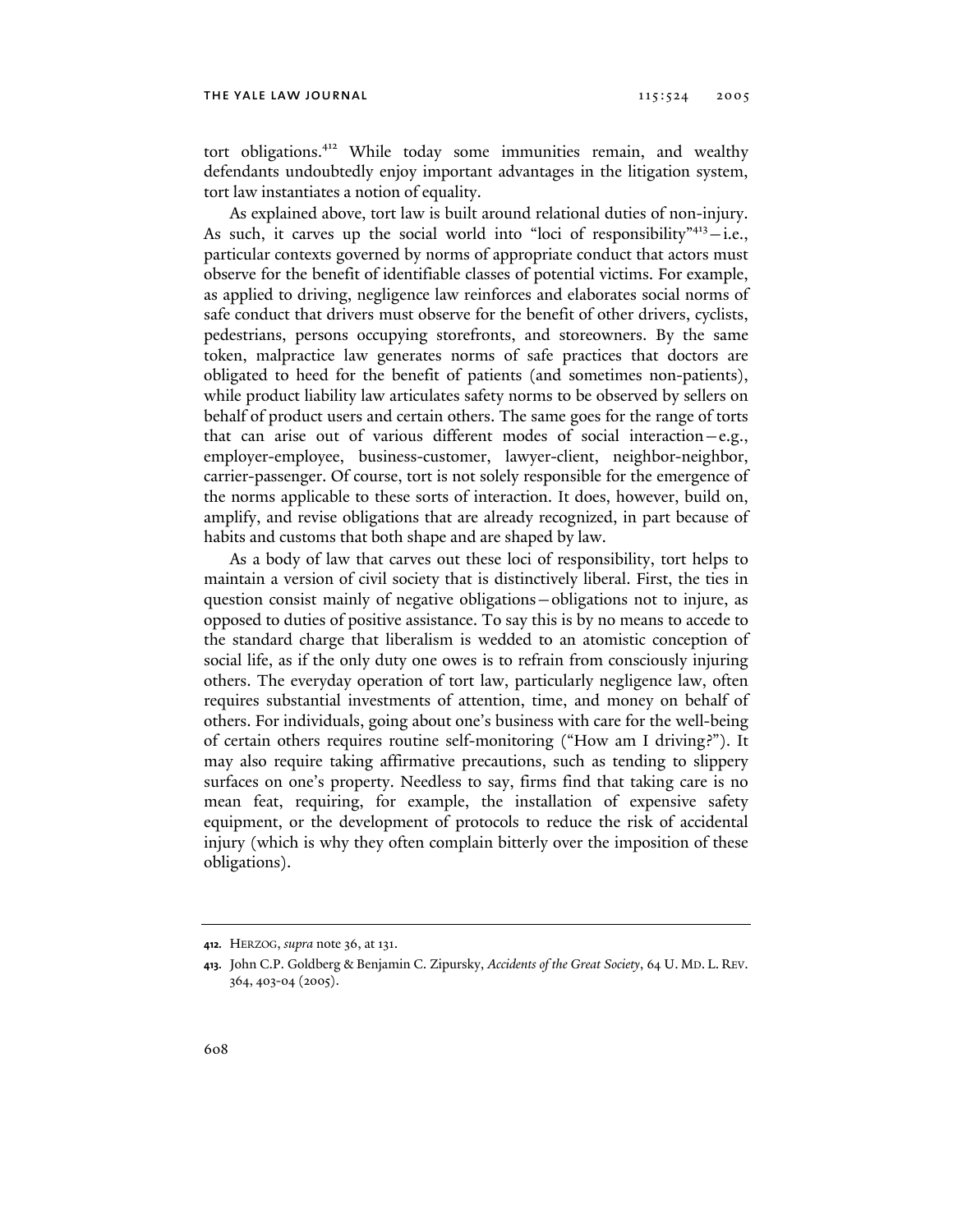Second, the articulation of duties that are specific to roles and activities that, in principle, might be assumed by a wide range of actors is compatible with our relatively open and fluid society. The duties of tort law tend not to be rarified or esoteric. They are everyday duties that inhere in ordinary conduct.<sup>414</sup> As such, they remind us that we live within an elaborate network of relations from which we benefit and to which we must attend. Nor are tort obligations reserved in principle for a particular status or social group. Whoever assumes the role of a driver or property occupant assumes a set of obligations associated with those roles.

Third, the imposition of obligations provides a scheme of regulation that operates, when working well, by reinforcing social norms rather than by Holmesian prices.<sup>415</sup> By imposing legal obligations whose basic contours are already recognizable, the law enhances its own legitimacy. It also may permit regulation to be achieved with less reliance on bureaucracy, which must rely on carrots and sticks to impose alien standards of behavior. The point is not that other forms of regulation are undesirable or inappropriate. Rather, it is that tort law can claim as one of its advantages that, insofar as it regulates behavior, it does so without requiring an elaborate administrative apparatus.

Fourth, tort law, by articulating and enforcing relational duties, treats actors as agents who are responsible to others for the consequences of their actions. One hallmark of liberal politics is the central place given to the individual as autonomous agent. And when liberal politics are linked to capitalist economics, the notion is that individuals ought to enjoy at least a prima facie entitlement to a substantial portion of the fruits of their labors. Holding persons responsible for some of the negative consequences of their conduct is a related practice. The assignment of responsibility for outcomes acknowledges agency.416 By contrast, a system that treats injuries as commonly owned, however commendable for other reasons, removes one of the major avenues through which law affirms agency.<sup>417</sup>

Fifth and relatedly, the responsibilities identified by tort law are owed by persons and entities to other persons and entities. Although these include obligations owed by individual government actors to citizens and entities (e.g., a police officer's duty to refrain from unjustifiably arresting or beating a

**<sup>414.</sup>** *See* Benjamin N. Cardozo, *Mr. Justice Holmes*, 44 HARV. L. REV. 682, 689-90 (1931).

**<sup>415.</sup>** Oliver Wendell Holmes, *The Path of the Law*, 10 HARV. L. REV. 457, 462 (1897).

**<sup>416.</sup>** *See* Stephen R. Perry, *The Moral Foundations of Tort Law*, 77 IOWA L. REV. 449, 489-90 (1992) (developing Honoré's concept of "outcome-responsibility").

**<sup>417.</sup>** RIPSTEIN, *supra* note 406, at 246-63 (critiquing a system of sharing adverse outcomes that would negate the notion of individual responsibility instantiated through tort and criminal law).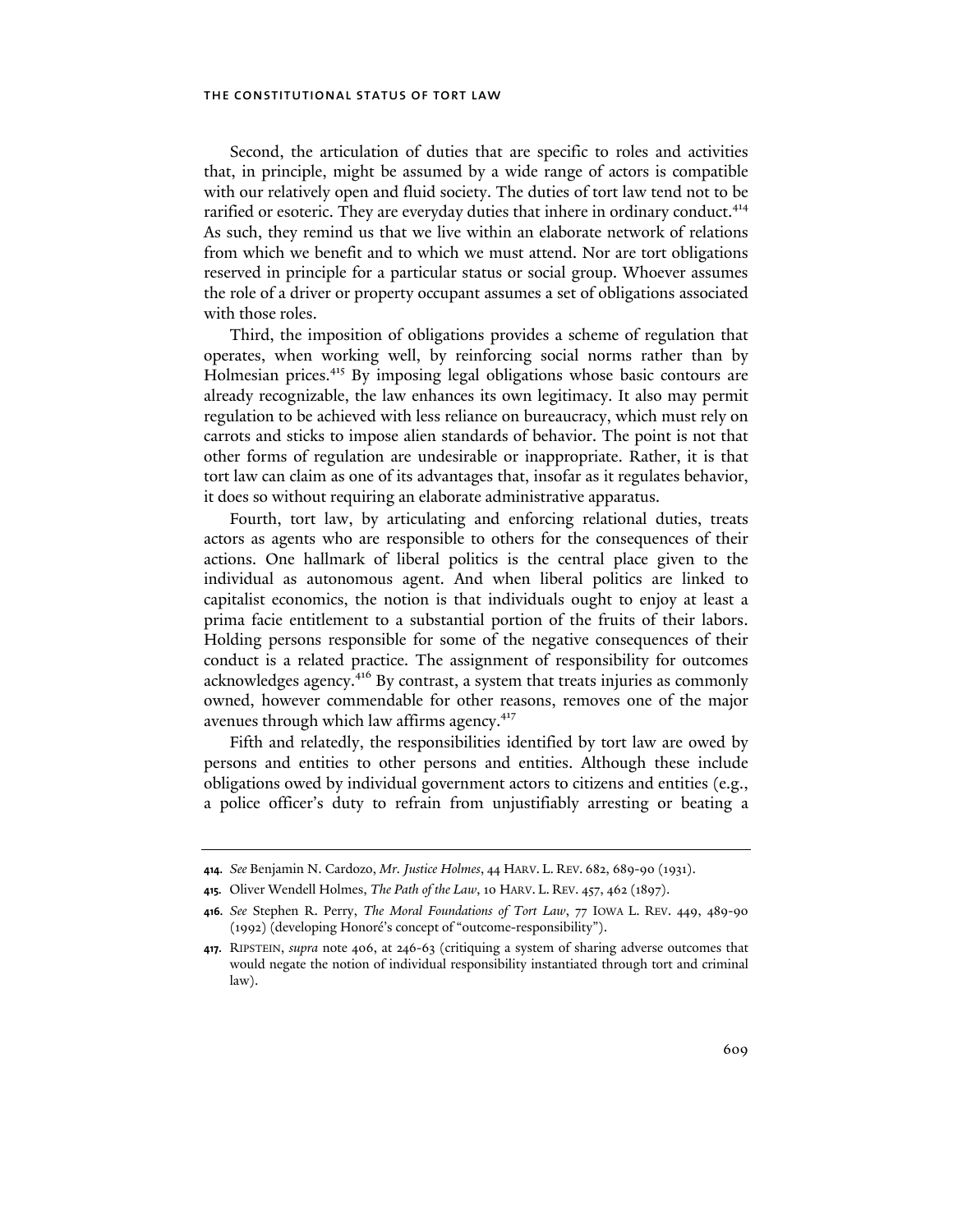person), they are for the most part obligations owed by nongovernment actors to other nongovernment actors (or by and to government when it acts in its capacity as private actor—e.g., as an entity with ownership rights in property). In this respect, tort law operates predominantly as part of a liberal conception of civil society—a realm of duties and rights operating between citizens. The state plays a vital role, but it is that of a Lockean umpire. This understanding differs from one in which duties are seen as imposed by and owed to the state, even duties that, in the end, benefit other citizens. For example, in a statist depiction, the duty owed by a doctor to provide competent medical care to a patient is a duty imposed by and owed to the state for the benefit of patients and perhaps society generally.<sup>418</sup> As conceived by tort law, the state is not regarded as the font or the object of such a duty. Instead, the doctor's duty is properly described as owing to the patient.

Sixth, tort law is recognizably liberal in how it factors causal contingencies into assignations of responsibility. A standard puzzle for tort theorists is why outcomes should matter to such assignations. If *A* and *B* independently drive badly in the same way under the same circumstances, but only *B* hits and harms a pedestrian, *B* is subject to tort liability but *A* is not. From the perspective of moral desert, *A* and *B* perhaps should face the same sanctions. Tort law, however, is not a system for punishing on the basis of desert. It is a system that empowers victims of wrongs to seek redress for those wrongs. Thus, it is not at all mysterious that tort liability will attach only to *B*'s conduct. There is no one who is entitled to invoke the law of redress against *A* because she did not wrongfully injure anybody. Wrongdoers who are in this sense lucky enough not to injure others are, for purposes of tort law, granted the benefit of that luck as part of the liberty of action that they enjoy.

In sum, tort law's distinctive features give it a unique role to play in our legal and political system, which in turn helps make the case for interpreting the Constitution as recognizing a right to it. Yet there is within this argument an important implication cutting in the opposite direction. Obviously, I have been arguing that tort law forms a basic component of our constitutional order only insofar as it operates as a law for the redress of private wrongs. By contrast, Fleming James's conception of tort law as an instrument of loss spreading, if accurate, would not earn tort law fundamental status as a law of redress. The same is true for Prosserian or Posnerite public-wrong accounts, or the Naderite-populist conception of tort law as a lever by which ordinary citizens can bring the powerful to heel. Because each of these is an avowedly

**<sup>418.</sup>** *See* Goldberg & Zipursky, *supra* note 285, at 1753-56 (discussing Holmes's top-down approach to duty).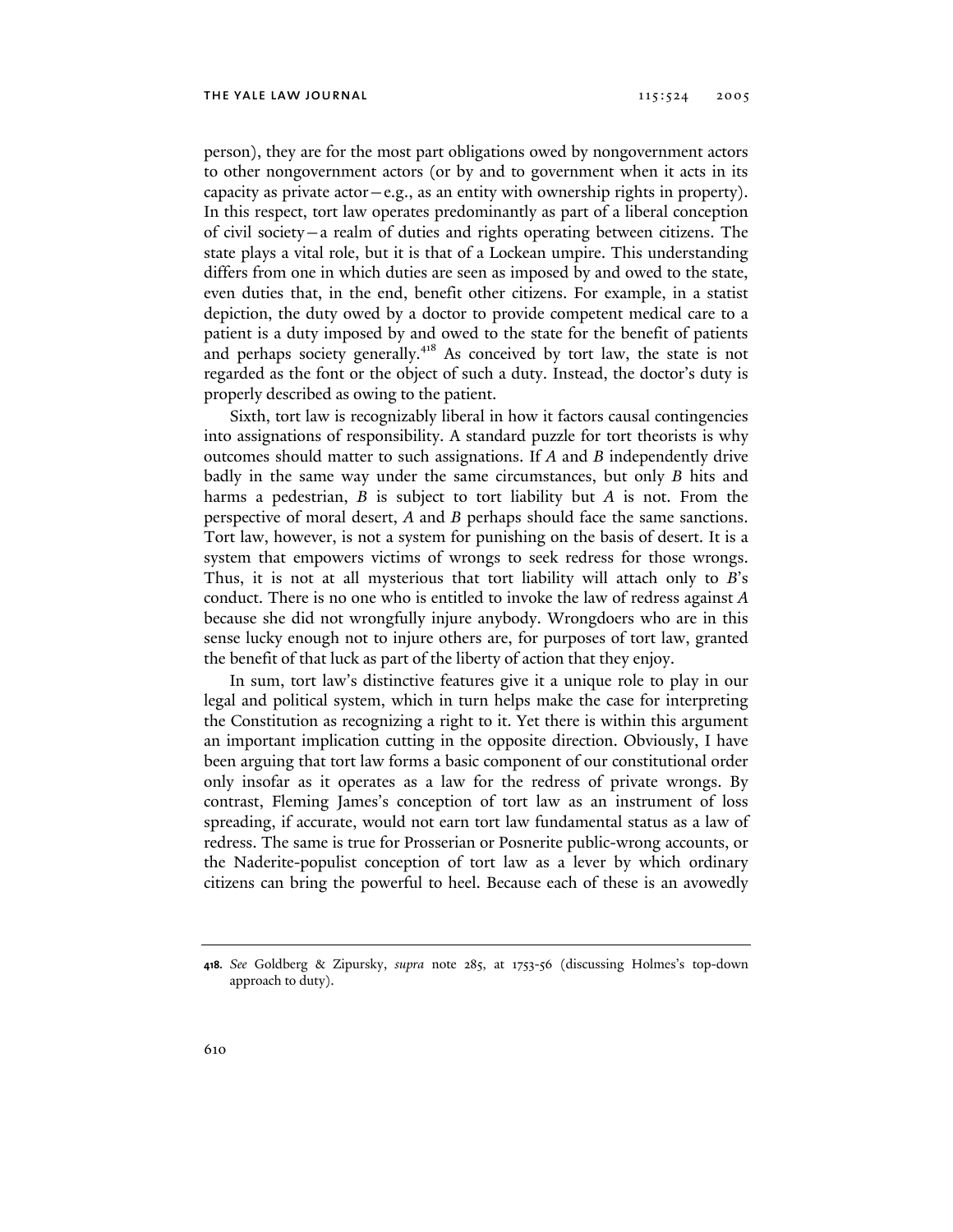regulatory theory of tort, none connects up to liberal-constitutionalism in the ways just described (although each may do so in other ways).<sup>419</sup>

Finally, to fend off potential misunderstandings of this argument, it will be worth reviewing what this Section has and has not established. That tort law can be understood as a law of redress, and that such a law has a distinctive role to play in a polity such as ours, does not by itself suffice to demonstrate that the Constitution is best interpreted as recognizing a right to a law of redress. However, when read in conjunction with the historical and doctrinal analysis provided in Parts I and II, this analysis bolsters an already strong case that such a right is enshrined in the Fourteenth Amendment. The argument of this Part also does not impugn the validity of other forms of law. Rather, it identifies the distinctive contribution that tort law is in a position to make. Nor, as will be discussed below, does it assert that our polity must, in the end, maintain a law of private redress, or that a society that has no tort law cannot possibly be a liberal-constitutional polity. Finally, it does not imply that tort law in principle perfectly matches tort law in practice, or that procedural, substantive, and remedial aspects of tort law could not benefit from reform. Again, the point is merely to elaborate the reasons why one might think, and why various important jurists have thought, that a law for the redress of private wrongs is a basic component of our political regime.

## *C. Guidelines for Enforcing the Right to a Law of Redress*

Supposing that the right to a law of redress was meant to be, has been, and is part of our constitutional law, the question with which we began can finally be addressed: What rules of decision or standards should courts use to enforce it?<sup>420</sup>

### *1. Possible Frameworks*

Although it is conventional wisdom today, the rational basis test's appeal as a rule for enforcing the right to a law for the redress of private wrongs is hard

**<sup>419.</sup>** An irony of modern debates over tort reform is that those most eager to argue that tort law ought to be immune to substantial legislative revision are also those least attracted to the picture of tort law as a law for the redress of private wrongs. They seem not to notice that there is a profound tension between claiming that tort law is a form of social and economic regulation and claiming that tort reform legislation ought to be evaluated under a more stringent standard than rational basis scrutiny.

**<sup>420.</sup>** *See* Berman, *supra* note 17, at 61-63 (explaining the difference between a right and a rule adopted to enforce it).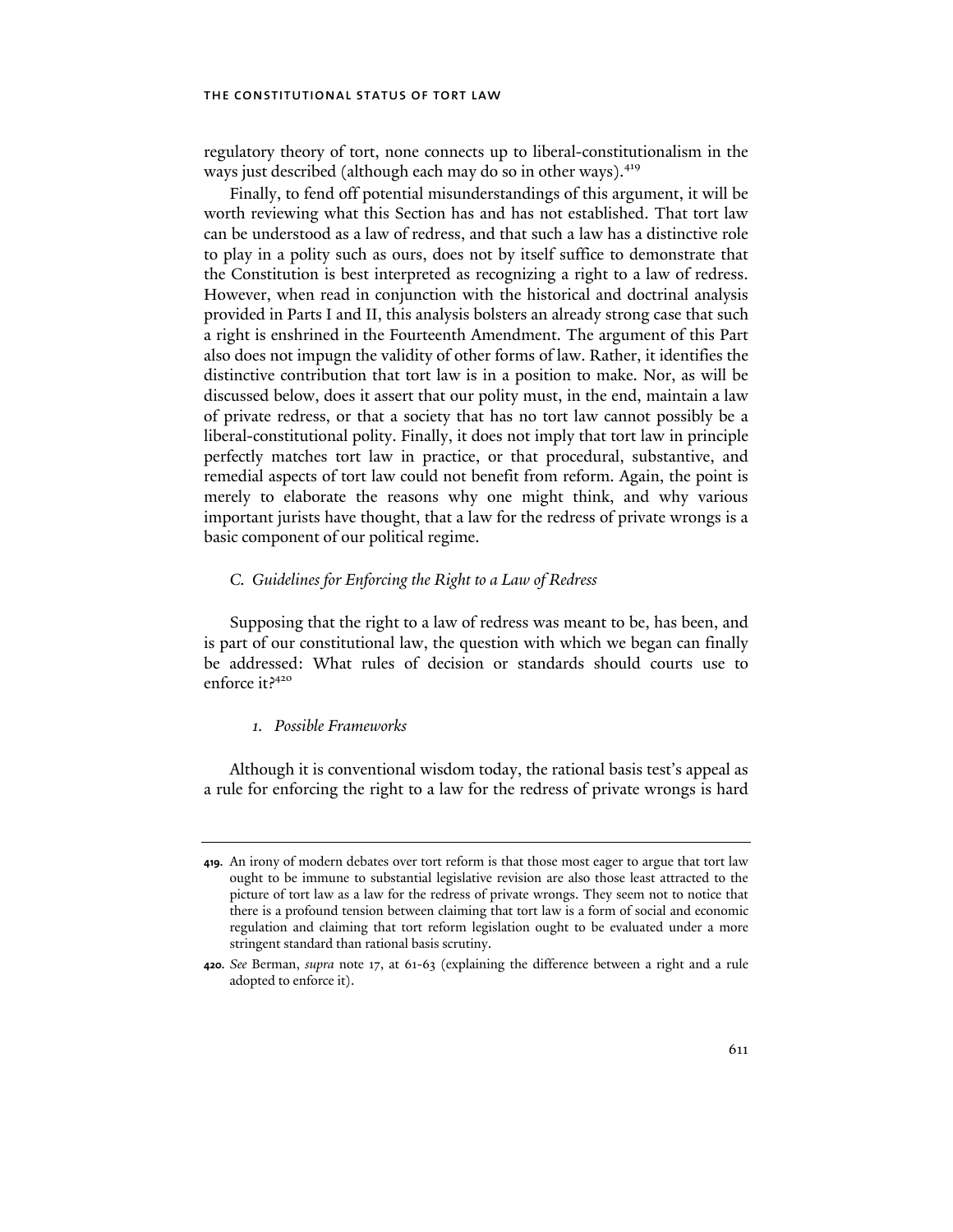to fathom given that it entails rubber stamping even the most irresponsible defendant-friendly reforms. Some might suppose that it is a bullet that must be bitten; that it alone promises appropriate deference to legislative judgments. Yet the Supreme Court's track record deploying the *Munn-Humes* floor-ceiling framework hardly suggests that it entails a rabidly interventionist approach.<sup>421</sup>

Perhaps the main prop supporting the rational basis test is the failure to identify a superior alternative. Certainly, it looks attractive relative to two possible alternatives. The first is the vested interest model, under which individuals enjoy a veto power over legislative tort reforms. One of several problems with this model is the protean nature of the common law itself. To which version of tort law are individuals entitled? Negligence with the privity rule or without? Strict products liability or not? Contributory negligence or comparative fault? Given that the history of American tort law is a history of significant doctrinal variation, it seems bizarre to posit an entitlement to one or another set of tort rules. This is presumably one reason why the model was so decisively rejected by the Court in *Munn v. Illinois*.

The second alternative—the quid-pro-quo test—has some support in Court decisions. For example, the Court reasoned in *White* that workers' compensation laws passed constitutional muster in part because they contain benefits for both workers (strict instead of fault-based liability) and employers (scheduled damages instead of tort damages) that correspond to the loss of potential advantages that they had enjoyed under tort law.<sup>422</sup> In dicta, the *White* Court also expressed doubt that a legislature could substantially interfere with plaintiffs' or defendants' rights under the common law without providing a "reasonably just substitute."423

Yet *White*'s holding and dicta are quite different. It is one thing to say that the provision of a compensating benefit to adversely affected parties helps to justify a given piece of tort reform. It is another to make its provision a constitutional necessity. Wisely, *Duke Power* expressly declined to adopt a quid-pro-quo requirement, and decisions stretching back through *Silver* to *Humes* and *Munn* have upheld tort reforms that imposed costs unilaterally on the actors challenging them.<sup>424</sup> Should a legislature today really have to provide a benefit to a husband who can no longer sue a third party for having an affair with his wife? To those who are required to prove recklessness instead of carelessness under an automobile guest statute?

**<sup>421.</sup>** *See supra* text accompanying notes 214-247.

**<sup>422.</sup>** N.Y. Cent. R.R. Co. v. White, 243 U.S. 188, 202 (1917).

**<sup>423.</sup>** *Id*. at 201.

**<sup>424.</sup>** *See supra* text accompanying notes 215-219, 262-268, 313-316.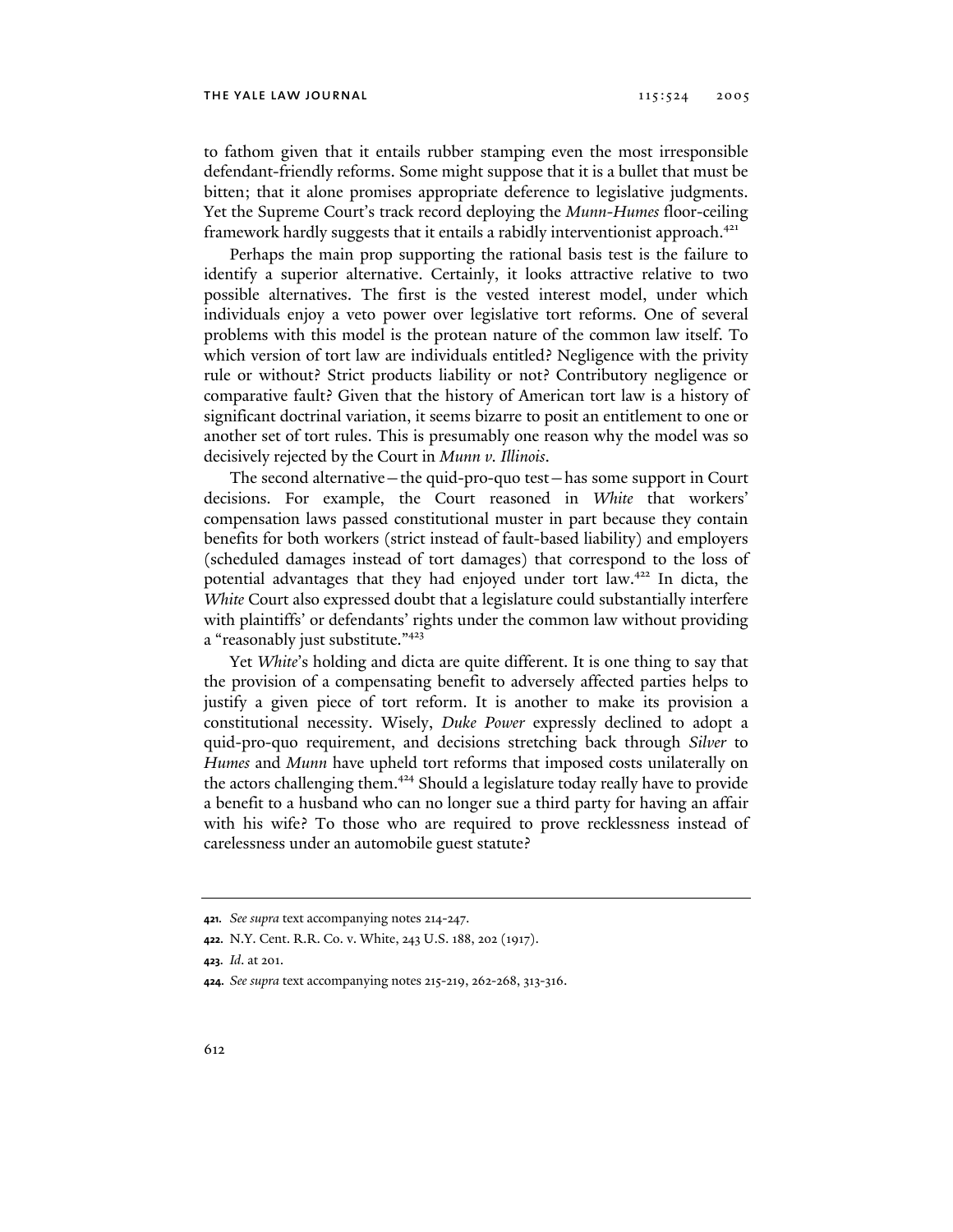Recognition of the failings of these alternatives marks the path forward. Although different in substance, rational basis analysis, the vested interest model, and the quid-pro-quo test are all mechanical in two senses: They aim to handle floor and ceiling challenges on the same terms, and they invite courts to assess the constitutionality of tort reforms without attending closely to the nature of the tort and the reform at issue. In my view, courts should abandon the search for a single test in this area and instead recognize that discrete questions are posed by ceiling and floor cases.<sup>425</sup> And when it comes to analyzing the floor, they should employ a framework that requires them to consider carefully the justification for the reform legislation, the nature of the tort under reform, and the effect of that reform on the interests of plaintiffs who stand to invoke the tort.<sup>426</sup>

These considerations point toward a three-step framework for due process floor challenges:

- (1) What is the wrong that stands to be redressed by the tort cause of action?
	- (a) Does the tort cause of action really aim to redress a wrong?
	- (b) What sort of interest of the victim does the tort action vindicate?
	- (c) What sort of interference does the tort identify as wrongful?
- (2) What is the effect of the reform legislation on the tort cause of action?
- (3) What are the stated or implicit justifications for the legislation?

The first step calls for close analysis of the underlying tort cause of action. It can, in turn, be broken down into three sub-steps. Sub-step one asks whether the tort in fact aims to provide for the redress of wrongs, as opposed to achieving some other goal. Given tort law's historic function as a law of redress, the strong presumption will be that the action is so functioning. But doctrines that fall under the heading of tort sometimes impose liability for other reasons. For example, if, as Traynor supposed, the application of products liability law to manufacturing defect cases really aims primarily to spread victims' losses, then it is not entitled to constitutional protection out of recognition of the right to a law for the redress of wrongs. By contrast, if manufacturing defect doctrine is instead justified as a means of easing the

**<sup>425.</sup>** The remainder of this Section will develop floor guidelines. Section III.D briefly considers ceiling issues.

**<sup>426.</sup>** Perhaps not coincidentally, this test somewhat resembles the test for procedural due process violations put forth in *Mathews v. Eldridge*, 424 U.S. 319, 335 (1976).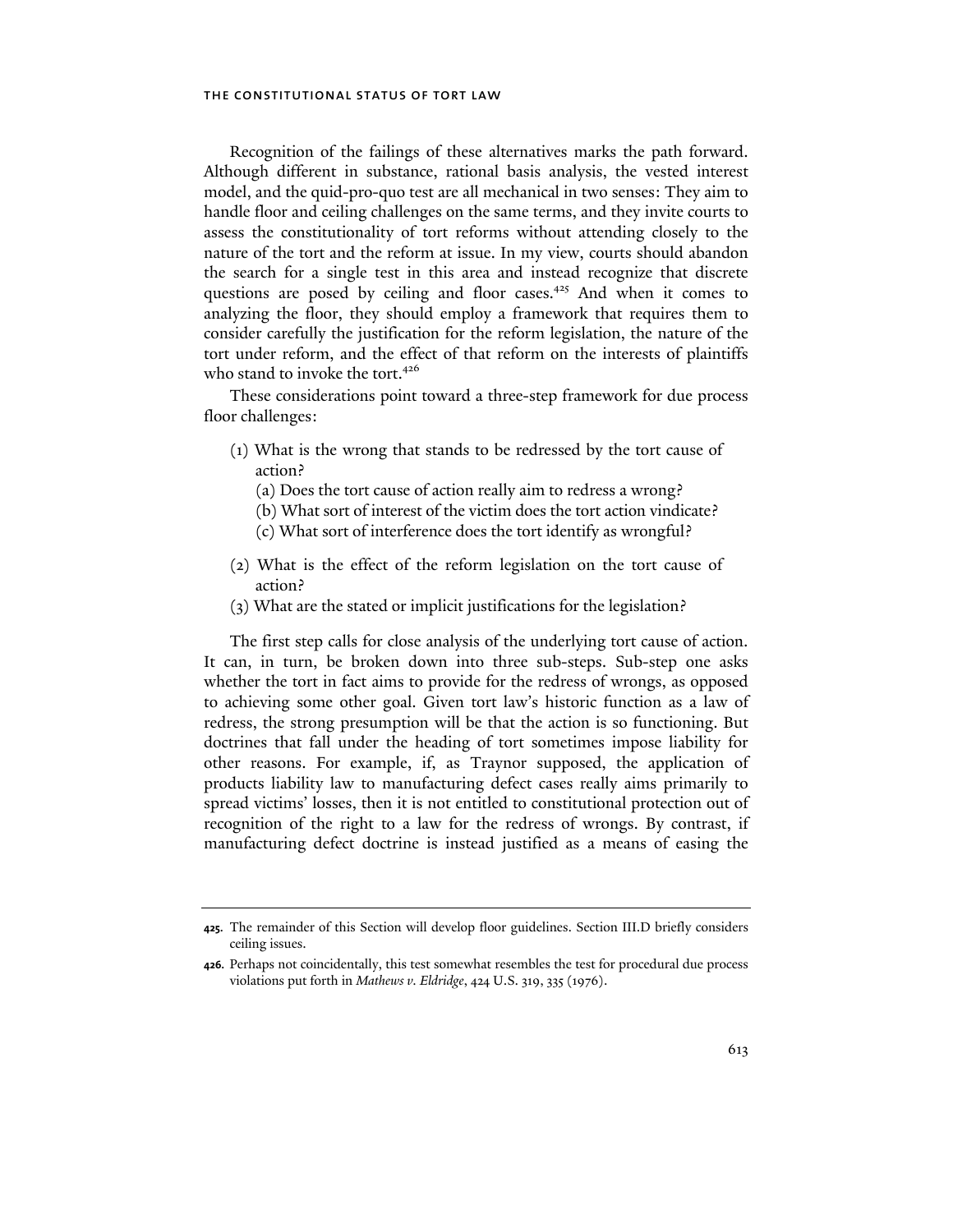victim's burden of proving fault, then it falls within the class of torts that provide redress.

Once the court concludes that the tort cause of action is functioning as a claim for redress, the court must next consider (in sub-step two) the individual interest that the tort aims to vindicate. Is it the interest in bodily integrity, liberty of movement, the ownership of tangible property, reputation, privacy, wealth, emotional well-being, or some other interest? Because the common law of tort itself distinguishes between these interests, giving greater protection to the first trio and lesser protection to others, it will be more difficult for litigants to establish a rights violation when the tort reform in question bears on torts that protect interests such as the interest in accumulating intangible wealth. Suppose, for example, a state had enacted legislation comparable to the federal Y2K legislation, which eliminated liability for carelessly causing intangible economic loss through the sale of defective software.<sup>427</sup> That statute would be a candidate for more deferential judicial analysis. By contrast, laws abolishing or limiting tort actions that respond to physical injuries, invasions of liberty, or interferences with the use and enjoyment of tangible property will generally warrant less deferential analysis.

Having determined the type of interest in question, the court must (in substep three) consider the type of interference to which the tort responds. If the tort claim responds to the sort of misconduct that has historically supported punitive damage awards—i.e., conduct that is malicious, intentional, or knowing as to the victim, or that displays reckless or contemptuous disregard for the victim—there is a stronger case for invalidating tort reforms barring or burdening the claim. Of the various ways that persons can mistreat and injure one another, those that involve malice or contempt toward the victim prompt a justifiably greater sense of victimization, and with it, a stronger claim for—and perhaps a stronger urge for  $-$  redress.<sup>428</sup> In operation, this sub-step probably would have to be invoked on an as-applied basis. Thus, suppose a legislature abolished the law of trespass to land, and a plaintiff complaining of a deliberate and malicious trespass was thereby left without remedy. If she could prove that

**<sup>427.</sup>** 15 U.S.C. § 6611 (2000).

**<sup>428.</sup>** It might be said against this facet of the test that it sets the impossible task of rank-ordering different forms of mistreatment. Such a task is hardly impossible. Tort law and criminal law already draw such distinctions in their daily operation. For example, "intentional" torts such as battery are treated, as a class, as relatively serious wrongs, which helps explain why they are not barred by workers' compensation laws, and why liabilities for intentional wrongs are not dischargeable in bankruptcy or covered by liability insurance. Moreover, a majority of the Court has already demonstrated its willingness to engage in such ordering under the reprehensibility prong of its ceiling test for excessive punitive damages. *See* BMW of N. Am., Inc. v. Gore, 517 U.S. 559, 575-76 (1996).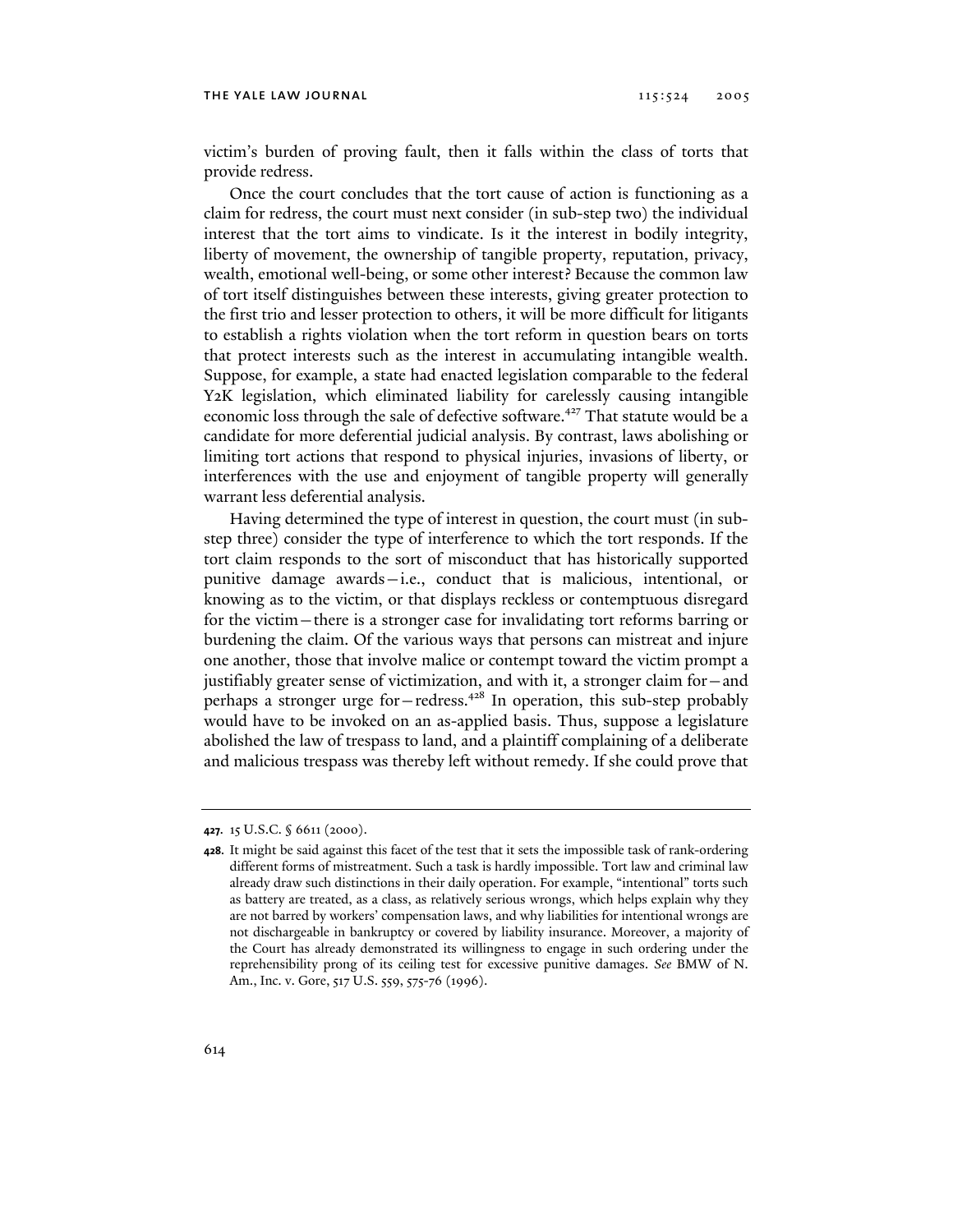the trespasser acted with the requisite disposition, she would have a stronger claim that the legislation should be struck down as applied to her. By contrast, to the extent that the law applies to strict liability trespasses—i.e., intentional use of land that the invader had no reason to know was owned by the owner it would be entitled to greater deference.<sup>429</sup>

With the first step complete, the court must in the second step consider the severity of the legislation's interference with the plaintiff's tort action. Outright abolition is the most significant form of interference. Across-the-board limitations on remedies, such as the Virginia damages cap, are less intrusive, but still substantial. Other measures, such as partial damage caps (e.g., on pain and suffering damages) or additional evidentiary burdens may be less intrusive, although this may again require as-applied analysis. For example, an outright ban on punitive damages might, in the vast run of cases, amount to a constitutional piece of tort reform with respect to cases in which a plaintiff, by collecting full compensatory damages, is left with enough by way of redress. Yet, as applied to a particular class of claimants—say, those who have suffered an intentional violation of a core interest that generates little or no physical harm—the ban might be constitutionally problematic because it essentially prevents meaningful redress.<sup>430</sup>

Finally, in the test's third step, the court should consider the purposes that the legislation aims to serve. Here it is worth recalling *Munn*'s observation, in support of its influential "no vested interest" proposition, that "the great office of statutes is to remedy defects in the common law . . . ."431 The suggestion seems to be that particular deference is owed to legislatures when they can claim to be reforming tort law to enable it to operate more effectively on its own terms. Thus, reforms that are plausibly construed as part of an effort to weed out false claims, or reward valid claims, are entitled to relatively greater deference. By the same token, legislation that is predicated on the notion that the tort system is functioning properly, but that it has become too expensive

**<sup>429.</sup>** Sub-steps two and three help explain why typical automobile no-fault plans will likely pass constitutional muster, given that they generally bar claims for relatively modest amounts of property damage or minor physical injuries and exclude from their ambit intentional misconduct. *See* EPSTEIN, *supra* note 359, at 252 n.45.

**<sup>430.</sup>** *Cf*. Jacque v. Steenberg Homes, Inc., 563 N.W.2d 154, 159-60 (Wis. 1997) (holding that a willful trespass that causes no harm can provide the basis for a punitive damages award; otherwise the violation of the plaintiff's property right would go unredressed). Or consider the case of the flight attendant who secretly spikes an infant passenger's juice with a sedative so as to render him docile, which results in no physical harm and of which his parents later learn. If the suit has any hope of securing meaningful redress on the child's behalf for the attendant's battery, it will only be if the court permits an award of punitive damages.

**<sup>431.</sup>** Munn v. Illinois, 94 U.S. 113, 134 (1876).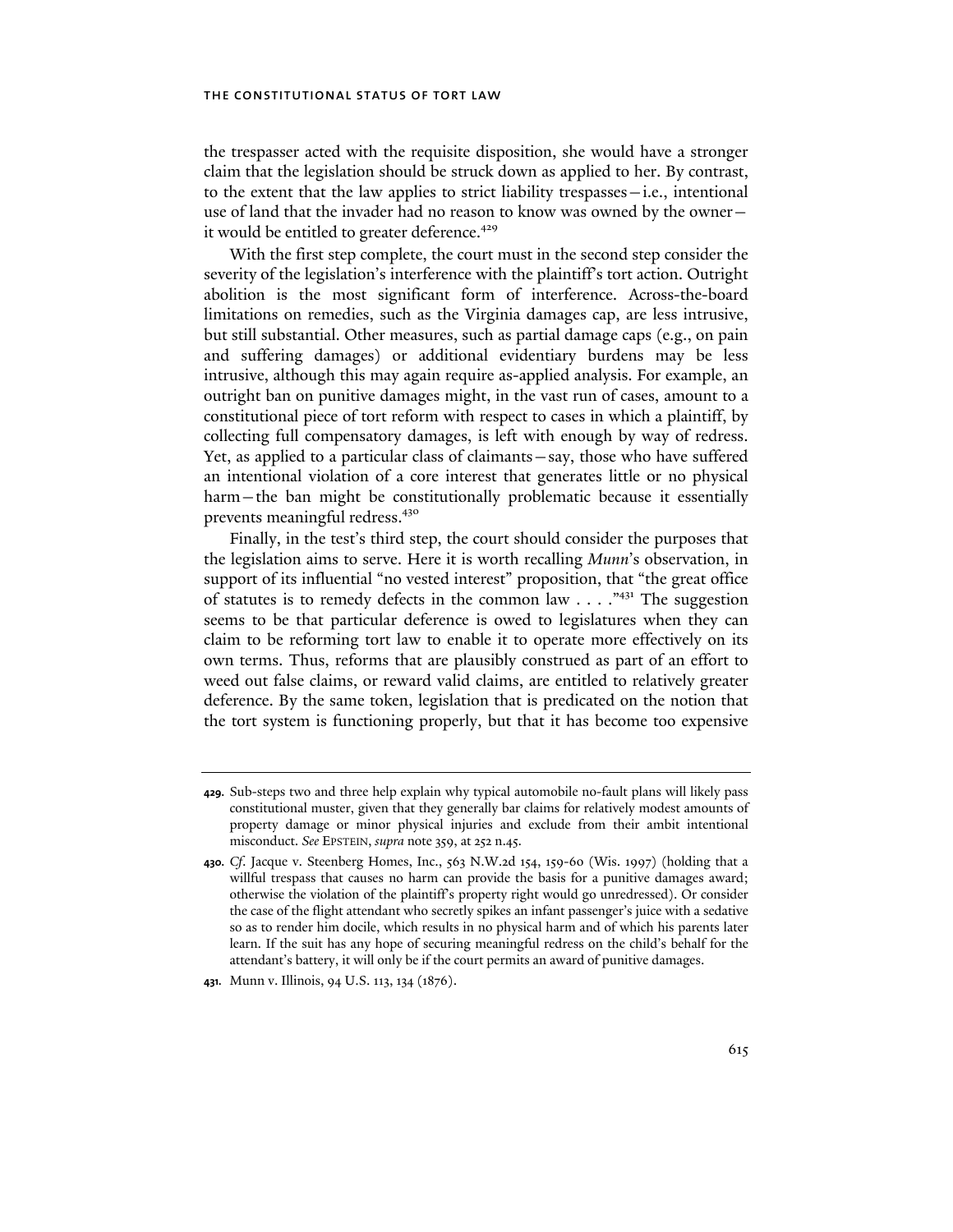for society to maintain, should invite more searching review. Intermediate cases might involve legislation that restricts the reach of tort liability, but does so in order to protect the same interests of the same class of persons as existing tort law. Suppose a state enacts legislation that sets specific design standards for a particular product in order to better secure the physical well-being of product users, and that creates a meaningful enforcement apparatus to back up these standards. If the law also exempts manufacturers subject to it from tort liability arising out of acts that constitute statutory violations, it would be entitled to greater deference than a statute restricting tort law in the name of general prosperity.

### *2. Applying the Guidelines*

To provide a better feel for the content of the foregoing guidelines, I will briefly consider how they can help us to analyze familiar cases that implicate the due process floor. Regrettably, the discussion here consists only of suggestive remarks. I do not pretend to offer the sort of in-depth and contextspecific analysis that judges would undertake in resolving actual cases.

## *a. Workers' Compensation*

In retrospect, it is not surprising that workers' compensation statutes of the sort considered by the Supreme Court in *White* have overwhelmingly tended to pass constitutional muster. The negligence law that such statutes supplanted is a law of wrongs (Step 1(a)). The interest at stake is the interest of workers in protection from bodily injury (Step 1(b)). Nonetheless, the protection that tort law provided was for injuries caused by negligence, rather than intentionally (Step 1(c)). Here, it is important, not incidental, that workers' compensation statutes tend explicitly to enable employees to sue in tort for workplace injuries caused by intentional wrongs.

As discussed above in connection with *White*, workers' compensation schemes do not simply leave victims high-and-dry, instead offering them health benefits and lost wages (Step  $2$ ).<sup>432</sup> Significantly, these schemes were fashioned so as to retain the tort-based idea of the workplace as a locus of responsibility. Even though, as a formal matter, tort law ceased to govern workplace accidents, the idea of the employer being responsible for worker

**<sup>432.</sup>** It might be the case that judgments as to the constitutionality of workers' compensation laws will change over time depending on, among other things, the compensation actually being delivered by these schemes. *See* EPSTEIN, *supra* note 359, at 254.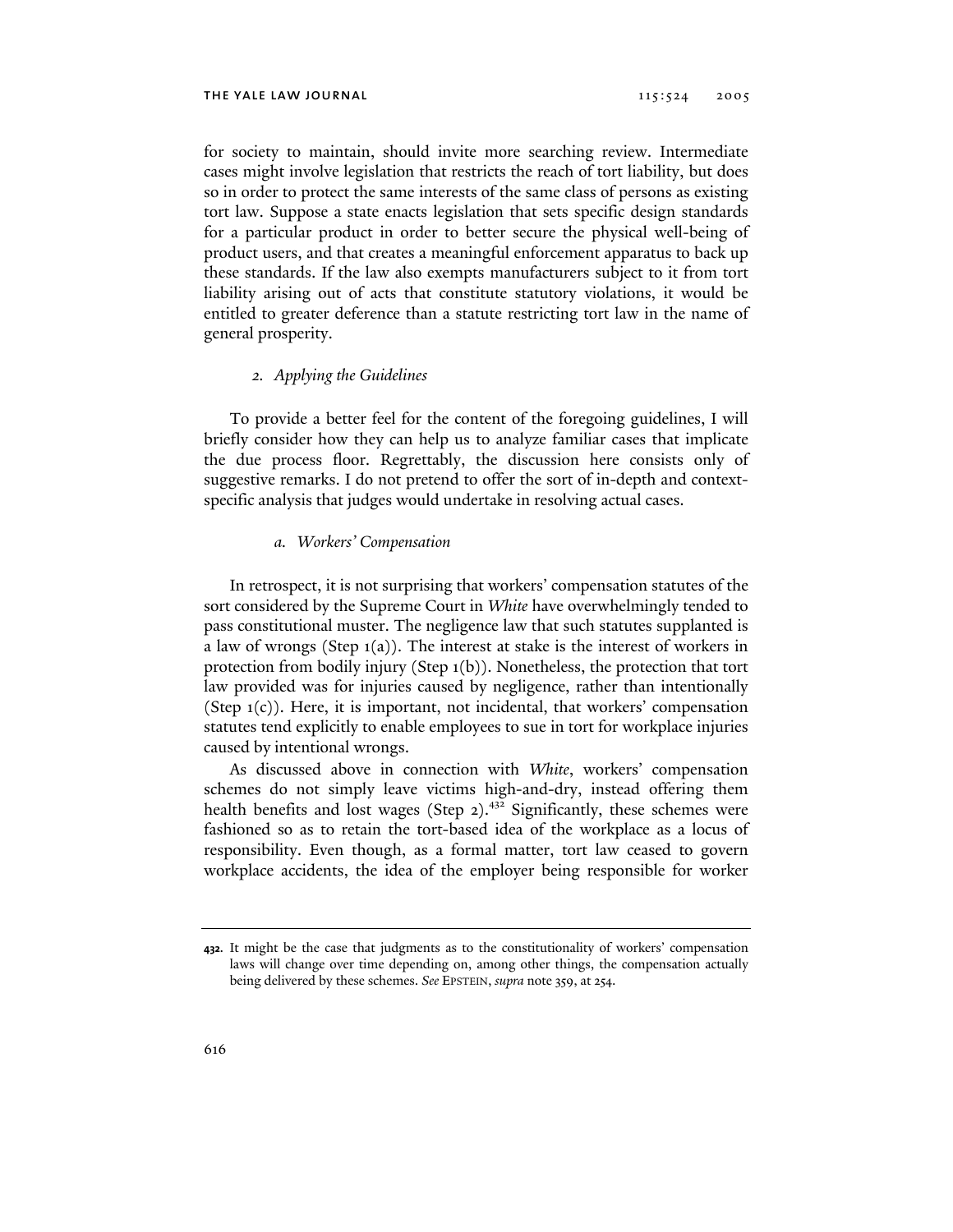safety was retained, both symbolically and materially. A workers' compensation claim is still a claim filed against an employer. And insurance devices like experience-rating create incentives within workers' compensation schemes for employers to attend to workplace safety and to the physical wellbeing of their employees. Thus, the elimination of the tort right of action was accomplished in a manner that did little to undermine the duty owed by employers to their employees to maintain a safe workplace.<sup>433</sup>

Finally, the fact that these statutes were enacted in part as a result of complaints by representatives of workers about the ability of the negligence system to deliver reliable redress tells us something about their purposes (Step 3). It matters that a significant portion of the identifiable and relatively cohesive class of persons who stood to be adversely affected by these reforms were willing to accept them.<sup>434</sup> In particular, their endorsement suggests that it is unlikely that workers' compensation laws were an effort to trade off victims' rights for an aggregate good such as economic prosperity.

## *b. Peaceful Picketing*

If *White* represents a sensible application of due process analysis, *Truax*  does not. The claims there were for wrongs. However, as noted earlier, the interest that the *Truax* majority was so eager to protect was not an interest in autonomy, physical integrity, liberty, or property ownership, but instead a mere economic expectancy. The protection provided to that sort of interest by tort law has traditionally been quite modest. Absent some special undertaking by the defendant to the plaintiff to look out for that sort of interest, no liability will attach to careless conduct that causes a loss of business to another, even if

**<sup>433.</sup>** The terms on which the Supreme Court in *White* validated New York's scheme is very much in keeping with the post-*Bivens* decisions of the modern Court, discussed above, which have denied constitutional tort actions to litigants because of the availability of alternative remedial schemes adequate to vindicate their protected interests. *See, e.g.*, Schweiker v. Chilicky, 487 U.S. 412, 423 (1988); Bush v. Lucas, 462 U.S. 367, 388 (1983). *But see* Carlson v. Green, 446 U.S. 14, 20-23 (1980) (concluding that the Federal Tort Claims Act does not provide an adequate substitute for a *Bivens* action for an Eighth Amendment violation).

**<sup>434.</sup>** This is not to say that majority approval by the class of persons who stand to be affected by a given tort reform is necessary or sufficient to validate the reform. After all, a majority might well approve (and, through their representatives, did approve) the Virginia damage cap discussed in the Introduction. Part of the reason that this support was forthcoming was that workers in the early twentieth century confronted several liability-restrictive tort doctrines. But these were hardly set in stone—many were relatively new, some had already been rejected in some jurisdictions, and others were under fire from an army of critics, which meant that there was a respectable chance in many jurisdictions that workers would benefit in the medium term from favorable doctrinal reforms.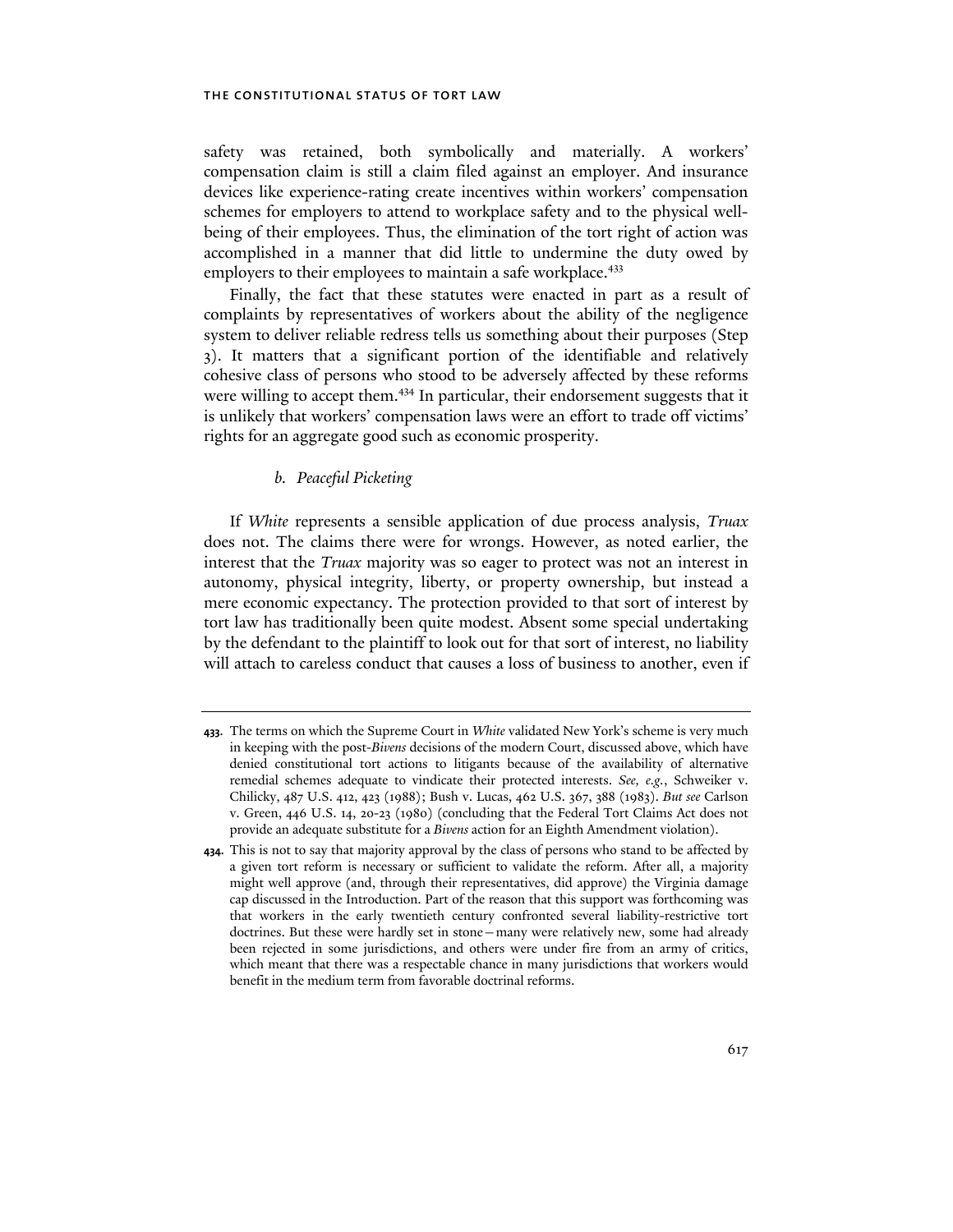that loss was foreseeable.<sup>435</sup> Even with respect to intentional interference with expectancies, tort liability is circumscribed. Typically, there is a requirement not only that the interference be intended, but that it be motivated by malice toward the victim or effected by independently wrongful means.<sup>436</sup> (Thus, in *Truax*, Corrigan and his union were free to set up a competing restaurant across the street, knowing that its success would entail the destruction of Truax's business, so long as they did so out of self-interest rather than, or in addition to, spite.) For these reasons, it is not at all clear that a case like *Truax* warrants a finding of a legally cognizable claim. Even if it does, the lesser status of the interest at stake and the presence of a countervailing right to free speech (at least under modern conceptions of that right), strongly support the conclusion that *Truax* was or is an indefensible over-enforcement of the right to a law of redress, particularly insofar as it denied states the ability to eliminate injunctive relief.

## *c. Anti-Heartbalm Statutes*

"Anti-heartbalm" statutes were enacted primarily in the early twentieth century to eliminate particular actions, including criminal conversation, alienation of affections, seduction, and breach of promise to marry.<sup>437</sup> Application of the proposed due process framework to these statutes demonstrates why attention to the nature of the underlying tort claim will be critical to a court's constitutional analysis. It also demonstrates that the proposed framework, although less deferential than the rational basis test, would permit courts to uphold even the outright abolition of certian causes of action.

From the late seventeenth century until the mid-nineteenth century, actions for criminal conversation, alienation of affections, and seduction were available only to husbands and fathers against third parties who had sex with, or who kidnapped or enticed away, their wives or unmarried daughters. The injuries redressed by these actions were conceptualized in patriarchal terms. In

**<sup>435.</sup>** To take a classic example, suppose truck driver *T* carelessly crashes his truck, as a result of which a bridge is closed for a month, and that *B*, a business owner on the far side of the bridge, loses a month's worth of revenue because the bridge provides the only access to his business. *B* will not have a negligence action against *T*. *See, e.g.*, Barber Lines A/S v. M/V Donau Maru, 764 F.2d 50, 54-55 (1st Cir. 1985) (stating the majority rule and offering justifications for it).

**<sup>436.</sup>** DAN B. DOBBS, THE LAW OF TORTS § 446, at 1260-63 (2000).

**<sup>437.</sup>** Jane E. Larson, *"Women Understand so Little, They Call My Good Nature 'Deceit'": A Feminist Rethinking of Seduction*, 93 COLUM. L. REV. 374, 394 n.85 (1993).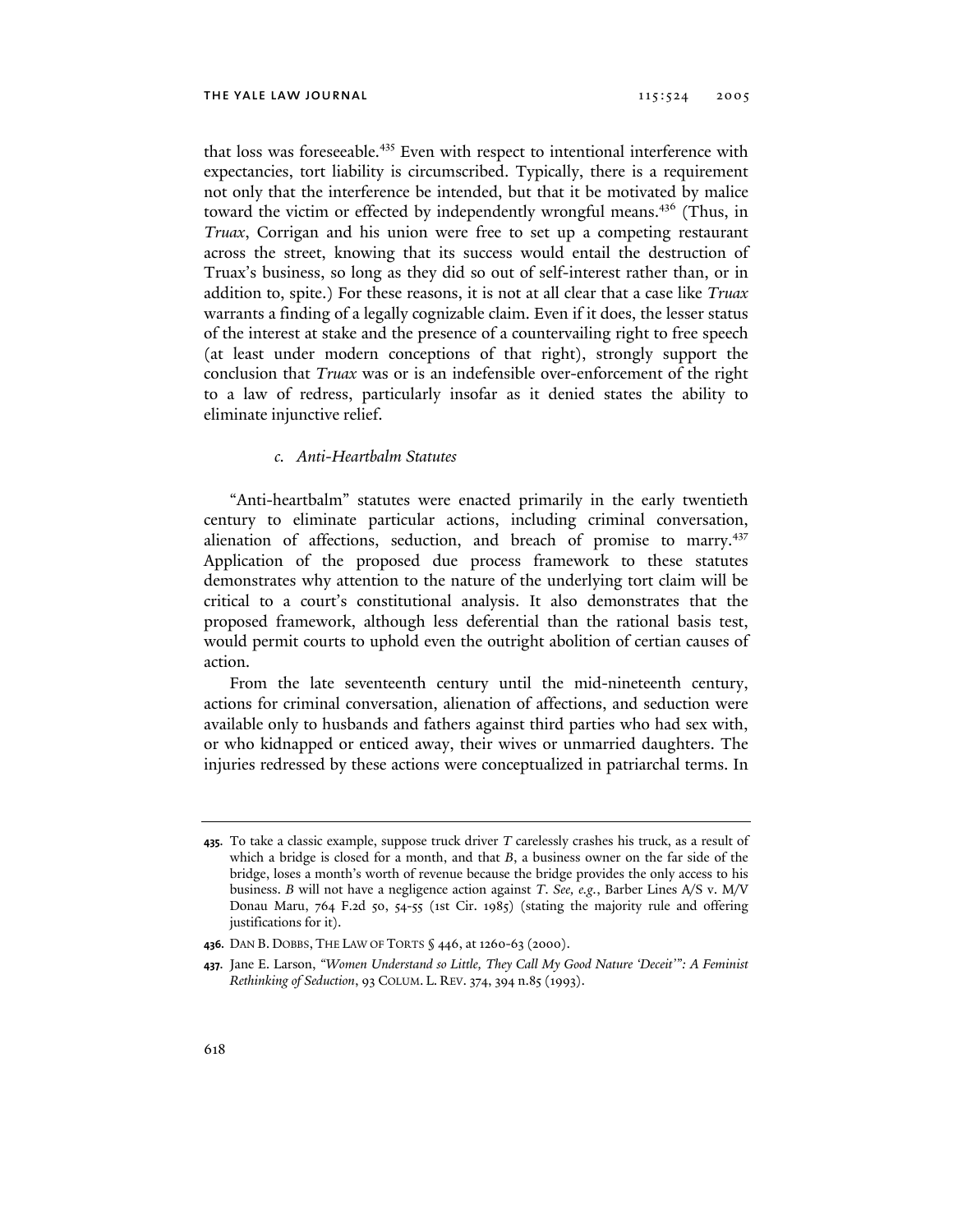criminal conversation actions, the injury was a trespass by the wife's lover against the husband's "property" interest in his wife's body and services, or an affront to his honor, or an interference with his line of succession (given that the affair may have created uncertainty as to paternity).<sup>438</sup> Likewise, seduction was understood to harm the father's interest in his unmarried daughter's household services.<sup>439</sup>

Once women were granted the capacity to sue and be sued, courts and legislatures were faced with the question of whether these statutes had rendered wives eligible to bring actions such as criminal conversation, and daughters eligible to sue for seduction. Many concluded that they did. In extending the protection of the law, however, these courts were required to reconceptualize the interests that stood to be vindicated by these torts, and the wrongs they identified. Suits for criminal conversation and alienation of affections were now suits alleging wrongful disturbance of the marital relationship.440 Suits for seduction now sought redress for the dignitary, emotional, and economic injuries unmarried women suffered as a result of being wrongfully induced into having sex.<sup>441</sup>

In the early twentieth century, several state legislatures enacted laws abolishing these actions.<sup>442</sup> Legislators were entitled to doubt that some of these redefined torts were actually defining legal wrongs. For example, a typical claim for criminal conversation was predicated on the theory that a third party had destroyed a sound marital relationship by "seducing" one of the spouses, albeit with that spouse's willing participation. Given the problems posed by such a theory with respect to causation and damages, as well as a history of notable verdicts and evidence that a significant percentage of this litigation was extortionate or collusive, legislatures could fairly have concluded that this tort was failing to function as a tort. In other instances, as was the case for claims of seduction, the newly recast actions still articulated serious wrongs involving intentional interferences with core dignitary interests. Yet the wrong in question—that of deceiving an unmarried woman into consenting to sex was already tortious as a battery under the law of every state.<sup>443</sup> While there might well be reasons for legislatures to mark off a special subset of batteries

**<sup>438.</sup>** *See* PROSSER, *supra* note 290, § 101, at 919.

**<sup>439.</sup>** *Id*. at 932-33.

**<sup>440.</sup>** *Id*. at 928-29.

**<sup>441.</sup>** Larson, *supra* note 437, at 386.

**<sup>442.</sup>** *Id*. at 395.

**<sup>443.</sup>** PROSSER, *supra* note 290, § 18, at 121-22 (noting that fraud vitiates consent defenses to batteries involving intercourse).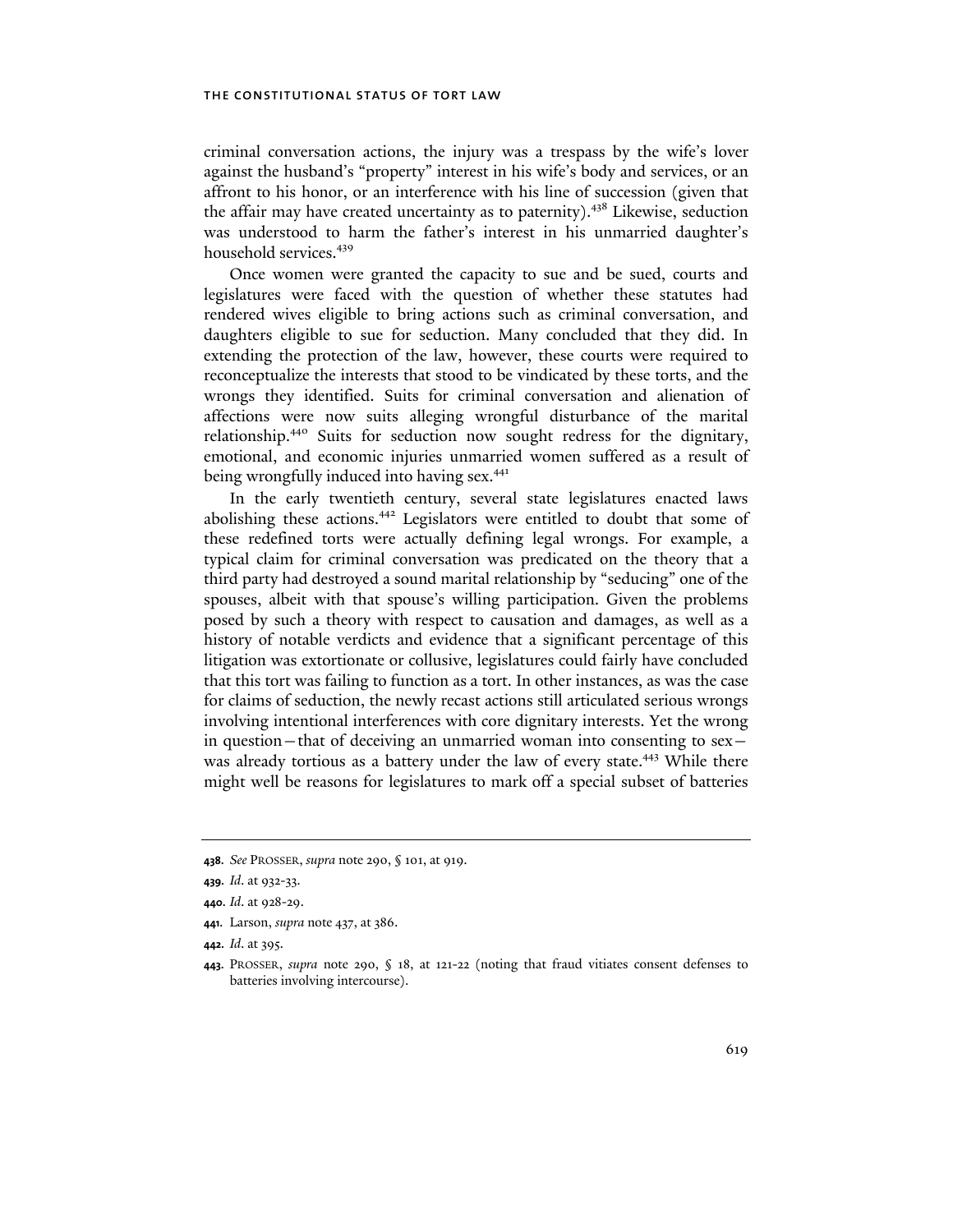with a separate cause of action, they presumably also enjoy discretion to forego that route and eliminate one of two redundant causes of action.

In short, given significant doubts about the continued functioning of claims for alienations of affections as wrongs, and the minimal degree of interference posed by the elimination of seduction claims in light of the availability of the tort of battery, courts were quite reasonable to disregard due process objections to the anti-heartbalm statutes in their typical application.<sup>444</sup>

#### *d. Trespasses and Takings*

Consider next the application of the proposed due process test to a variation on *Nollan*, discussed above. The analysis in the actual case turned on the idea that a condition placed on the issuance of a building permit was equivalent to a legislatively imposed easement granting beachgoers the right to cross beachfront property intentionally, and that the imposition of such an easement was a taking of private property. Now suppose that, instead, the state legislature enacts a law that established the "beachgoer defense" to actions for trespass brought by owners of beachfront property. This law differs from the *Nollan* legislation because it does not render such crossings lawful in all respects. For example, the trespasser might in principle still be punishable for criminal trespass, or the landowner might still be entitled to put up a fence around the property to dissuade persons from crossing it. Would such a law violate the right to a law of redress?

It might. The interest at stake is the interest in controlling access to tangible property owned by the victim-plaintiff. Moreover, the legislation leaves the owner subject to both accidental and purposeful invasions of his property—at least if they are undertaken for the right purpose (going to the beach). And the main aim of the legislation, it would seem, is to render nugatory property owners' rights to exclude so that others may benefit at the expense of those owners. That fences (which could be lawfully scaled by beachgoers) and police protection are in principle available is arguably insufficient to vindicate the owners' interest in excluding others from their properties, particularly if one presumes that police would not be making it their business to arrest beachgoing trespassers.

**<sup>444.</sup>** Because the anti-heartbalm statutes abolished several causes of action, and because each covers a range of misconduct, it may be that courts should find that certain applications of these statutes are unconstitutional, even though many are not.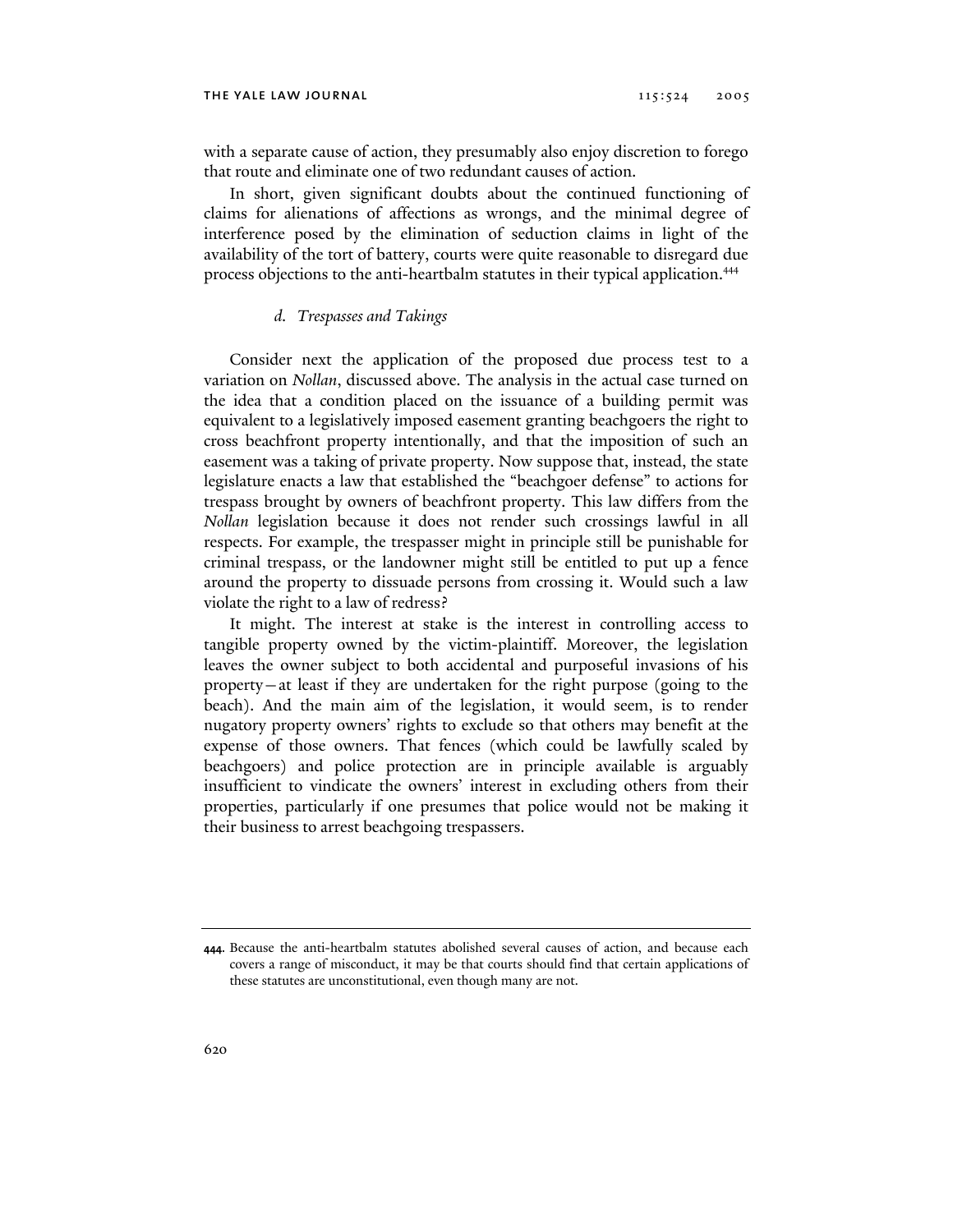## *e. Damage Caps*

Damage caps are perhaps the provisions most closely identified with the modern tort reform movement. Not coincidentally, their propriety and constitutionality have been hotly contested. It would be misguided to suppose that the general analytic framework offered here can spit out a uniquely appropriate resolution of the difficult questions raised by caps. Rather, by isolating considerations relevant to the assessment of their constitutionality and ordering our thinking about them, this framework explains why caps pose difficult questions.

One way of seeing why damages caps pose hard questions is to see how, as applied to them, the guidelines I have identified point in opposite directions. Consider, for example, caps on damages in medical malpractice cases. On the one hand, they limit or even block claims that vindicate core interests in bodily integrity and autonomy. And, while proponents sometimes argue that they protect the integrity of the tort system by preventing juries from awarding damages on the basis of passion or prejudice, they are at least as often justified as implementing a regrettable but necessary sacrifice of victims' interests in the name of aggregate goods such as cheaper or more available health care. In both of these ways, such caps seem constitutionally suspect. On the other hand, the tort claims at issue typically allege negligence rather than wrongs involving intent, conscious indifference, or recklessness. And, at least with respect to partial caps (e.g., caps on noneconomic damages), the degree of interference with these claims seems on the surface to be moderate as compared to outright abolition. These considerations favor a finding of constitutionality.

This analytic ambivalence suggests that courts ought not to approach caps generically, but instead should consider their particular terms, as well as their consequences for particular classes of claimants. There may be good reason for distinguishing the Virginia flat cap discussed at the outset of this Article from other caps, and for distinguishing between particular applications of caps. On its face, at least, the Virginia cap seems uniquely odious. For, by limiting recovery even of out-of-pocket damages, it disavows any interest in improving the operation of tort law as a law of wrongs. Instead, it is fully prepared to pay for improved public access to medical services out of the pockets of victims with serious injuries and clear entitlements to readily quantifiable damages. Step 2 of the proposed guidelines, in a manner roughly akin to the tailoring requirement of intermediate equal protection scrutiny, suggests that the crudity of this approach is simply unacceptable, given the availability of less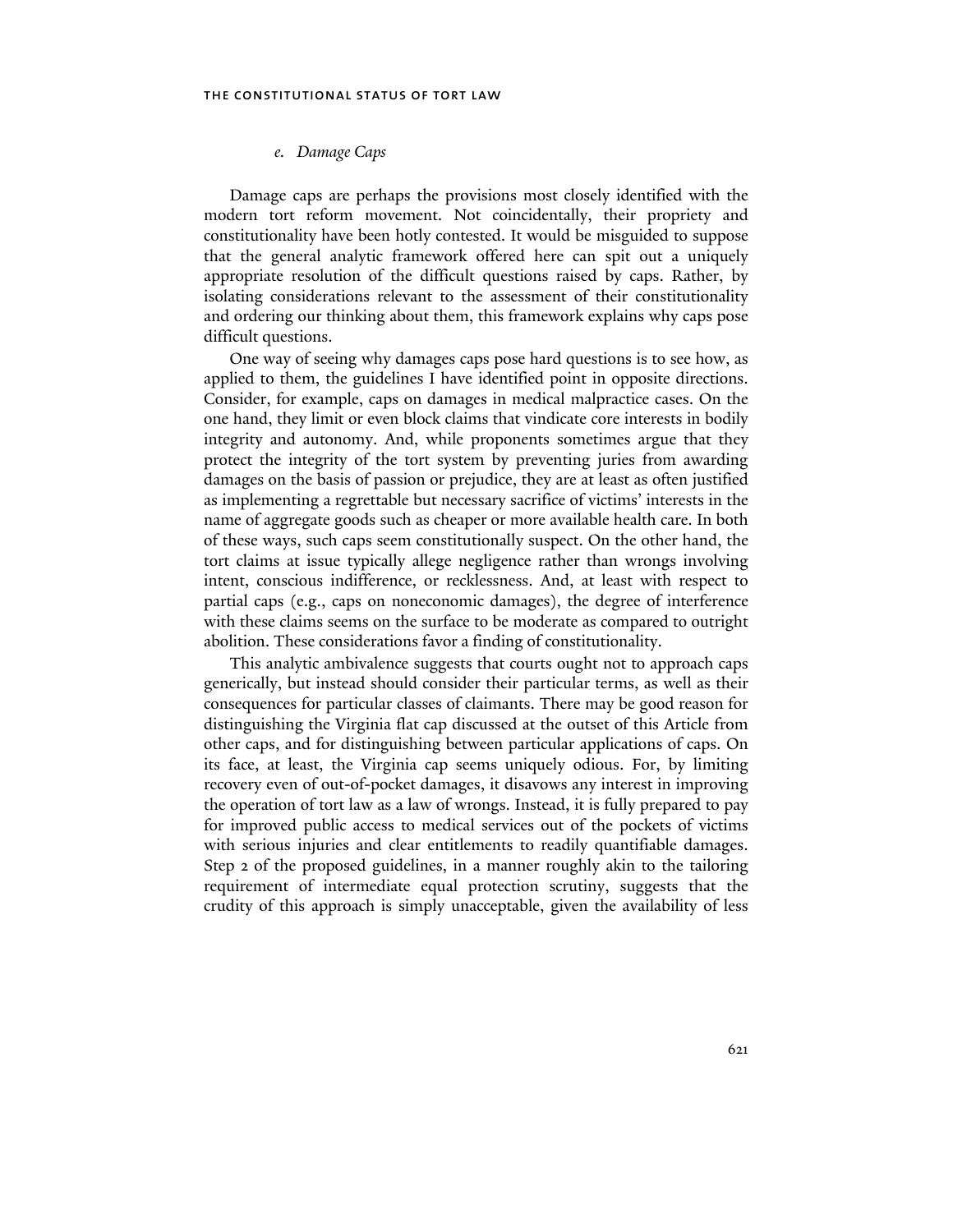regressive alternatives.<sup>445</sup> Indeed, by interfering almost gratuitously with the rights of malpractice victims, the Virginia law presents itself as an out-and-out dereliction of the legislative "duty to provide, in the administration of justice, for the redress of private wrongs."<sup>446</sup>

Now contrast the Virginia cap with a provision limiting noneconomic damages in medical malpractice cases to \$250,000. Whatever its merits as a piece of health care policy, the latter stands a better chance of surviving constitutional scrutiny precisely because it seems on its face to leave open a meaningful avenue of redress. Yet it is conceivable that a court should strike down even this more modest form of cap as applied to classes of plaintiffs whose claims will effectively be wiped out by it. These might include, for example, plaintiffs who will not have the sort of significant economic losses that render them eligible to obtain meaningful redress, such as homemakers and the elderly.<sup>447</sup>

#### *D. Implications*

## *1. Defendants' Due Process Rights*

The framework articulated and applied above is designed to determine whether a state has violated the right to a law for the redress of wrongs by not

**<sup>445.</sup>** Craig v. Boren, 429 U.S. 190, 204 (1976). Needless to say, many other tort reform measures aimed at improving access to health care, including possibly other forms of damages caps, would pass constitutional muster. For example, if a state legislature were to remove from the tort system a certain class of potential claims, such as claims for malpractice against obstetricians, and set up instead a publicly funded program to pay medical and other expenses of children who suffer injuries at birth, there would probably be no issue. Likewise, measures aimed at improving the functioning of the tort system, such as screening panels or enhanced proof requirements on elements such as breach or causation, would also almost certainly pass muster.

**<sup>446.</sup>** Mo. Pac. Ry. Co. v. Humes, 94 U.S. 113, 134 (1876). Certain applications of statutes of repose might provide another example of tort reforms that violate the due process floor. Suppose, for example, a state law sets a ten-year statute of repose on all product liability claims running from the date of sale. Now suppose a manufacturer produces a defective product that generates serious illnesses that could not be discovered by the victims until fifteen years after use of the product. A court might, in my judgment, strike down such a statute as applied to this class of plaintiffs. Less drastically, it might read into the statute a "discovery rule" exception to save it from constitutional difficulty.

**<sup>447.</sup>** *See* Lucinda M. Finley, *The Hidden Victims of Tort Reform: Women, Children, and the Elderly*, 53 EMORY L.J. 1263, 1281-1312 (2004); *see also* David M. Studdert et al., *Are Damage Caps Regressive? A Study of Malpractice Jury Verdicts in California*, 23 HEALTH AFF. 54, 60-62 (2004) (arguing that caps on pain and suffering damages unfairly burden certain malpractice victims).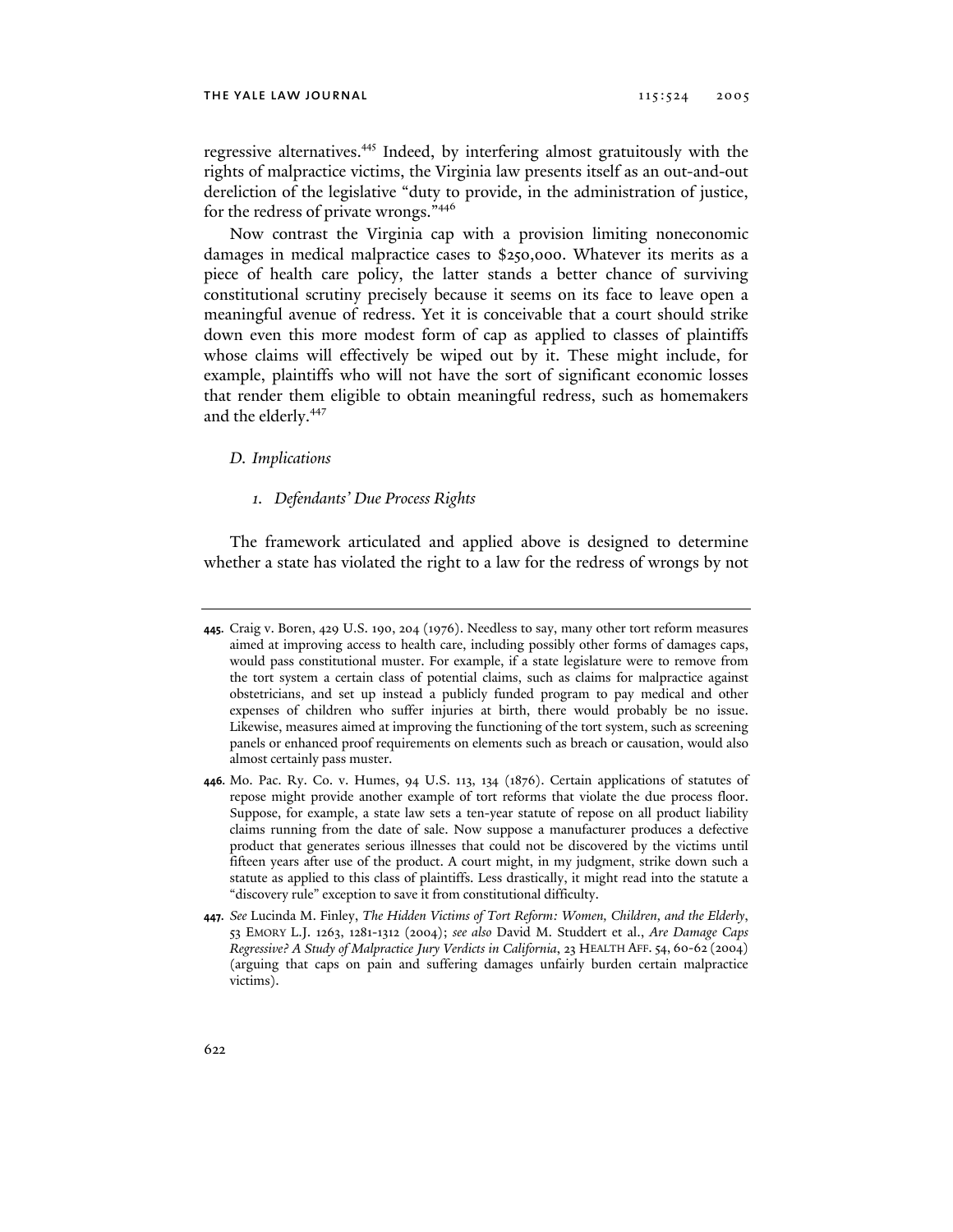providing such law. It does not speak to the question of the degree to which states enjoy discretion to permit the imposition of liability for wrongs. Even in the late nineteenth century, the Supreme Court routinely allowed legislatures to modify tort law in defendant-unfriendly directions by substituting strict liability for negligence, providing damage multiples, abolishing common law defenses, and enacting wrongful death statutes. As we have seen, few courts found constitutional difficulties with these reforms.<sup>448</sup> That courts granted greater room for maneuver for expansionary tort reform than for liabilitycontracting tort reform makes a certain amount of sense. The interest at stake among tort defendants is usually that of retaining wealth. For this reason alone, there is and should be ample room for revision of the law in ways that impose additional burdens on tort defendants.

Nonetheless, in decisions stretching from *Guy* to *Gore*, the Court has identified some due process limits on states' ability to regulate or redistribute under the guise of providing redress.<sup>449</sup> And one can certainly imagine other instances in which a defendant ought to have a winning due process objection. Consider, for example, a statute enacted by state *S* that, in the name of redressing wrongs, creates a new cause of action dubbed "strict software seller liability." It holds any software manufacturer with more than fifty employees that does business in *S* liable for injuries suffered by the faultless victims of car accidents that occur in *S*. This statute is instrumentally rational as to compensating car accident victims. Given that bargains can take place under the shadow of liability, it might also be rational as a means of deterrence. (For example, the software companies can pay auto manufacturers to make more crashworthy cars.) Nonetheless, even if such a law would survive rational basis analysis, it would be unconstitutional simply because the justification for making a software company transfer assets to a car accident victim quite evidently has nothing to do with the notion that the company wrongfully injured the victim.

# *2. Federal Tort Reform*

This Article has not discussed the issue of limits on Congress's power to engage in tort reform. Those limits might come from various sources, including restrictions built into its enumerated powers, as well as the Seventh

**<sup>448.</sup>** *See supra* text accompanying notes 222-227. On wrongful death statutes, see Witt, *supra* note 216; *see also* Owensboro & N. Ry. Co. v. Barclay's Adm'r, 43 S.W. 177, 178-79 (Ky. Ct. App. 1897) (upholding a wrongful death act against a due process challenge); Carroll v. Mo. Pac. Ry. Co., 88 Mo. 239, 246-47 (1885) (same).

**<sup>449.</sup>** *See supra* text accompanying notes 228-232, 342-346.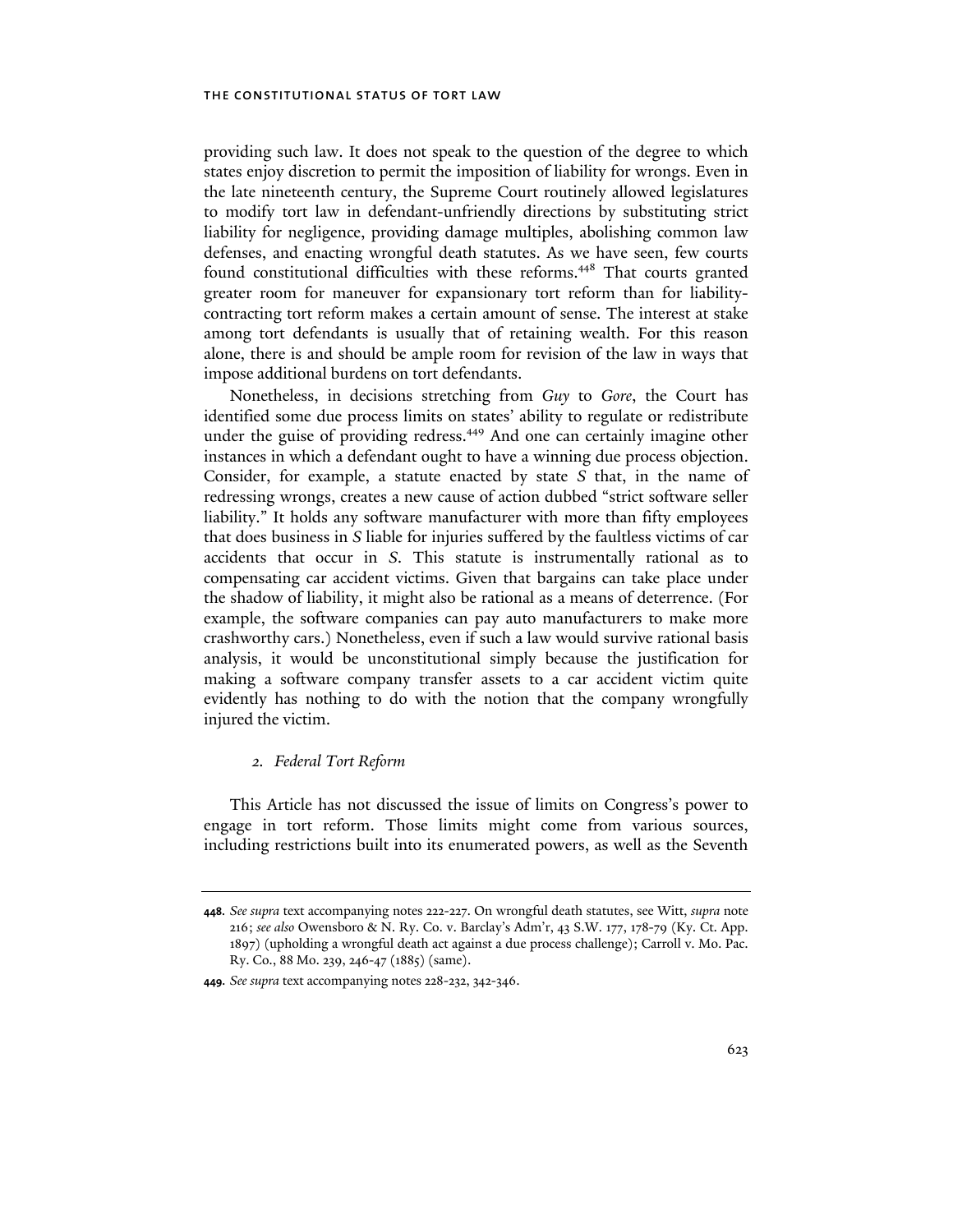Amendment right to a jury trial. As a matter of original understanding, the Fifth Amendment's Due Process Clause probably was not meant to guarantee a right to a law of redress.450 Yet, if this is so, it is only because the Framers did not contemplate—and in fact sought to avoid implying—that Congress would be making or reforming tort law. Today Congress looms much larger in our political system, and Article I has been interpreted expansively. Even under United States v. Lopez,<sup>451</sup> it seems highly unlikely, for example, that a court would deny Congress the power to enact national products liability law. With Congress now empowered to enter the business of tort reform, it would seem logical that constitutional restrictions previously addressed to the states should be brought to bear on Congress through reverse incorporation. In fact, the Supreme Court long ago acknowledged the need for this sort of symmetry in decisions like *Taylor* and *Truax*. 452

Application of the due process floor guidelines articulated above may shed some much needed light not only on Congress's ability to engage overtly in tort reform, but also on the preemptive effect of federal laws and regulations. Apart from obsessing over a snippet of legislative text, as the Supreme Court has done in its ERISA preemption jurisprudence,<sup>453</sup> the courts ought to ask what sort of interest is being protected by the underlying tort cause of action against what sort of interference. They should then inquire about the degree to which the federal statute or regulation undermines the protections of the tort action, and the degree to which those burdened by its loss will benefit from the federal scheme that has been put in place.<sup>454</sup> Even if the application of this test results in only a few decisions declining to give preemptive effect to federal laws, it might serve as a signal to Congress and federal agencies that they are obligated to consider the effects of their enactments on potential tort claimants.

**452.** *See supra* text accompanying notes 225-226, 251.

**<sup>450.</sup>** *See supra* text accompanying notes 181-186.

**<sup>451.</sup>** 514 U.S. 549, 559-60 (1995).

**<sup>453.</sup>** *See generally* Russell Korobkin, *The Failed Jurisprudence of Managed Care, and How To Fix It: Reinterpreting ERISA Preemption*, 51 UCLA L. REV. 457 (2003) (criticizing as formalistic the Court's ERISA-preemption decisions).

**<sup>454.</sup>** Apart from the issues posed to judges in reviewing legislation under due process principles, there is the additional point that legislatures, as the bearers of the duty described herein, ought to be mindful of this duty as they legislate. A legislature that goes about immunizing HMOs from liability for negligent coverage decisions, if it is acting responsibly, ought to be thinking about what it must do for those who will suffer injuries as a result of such decisions.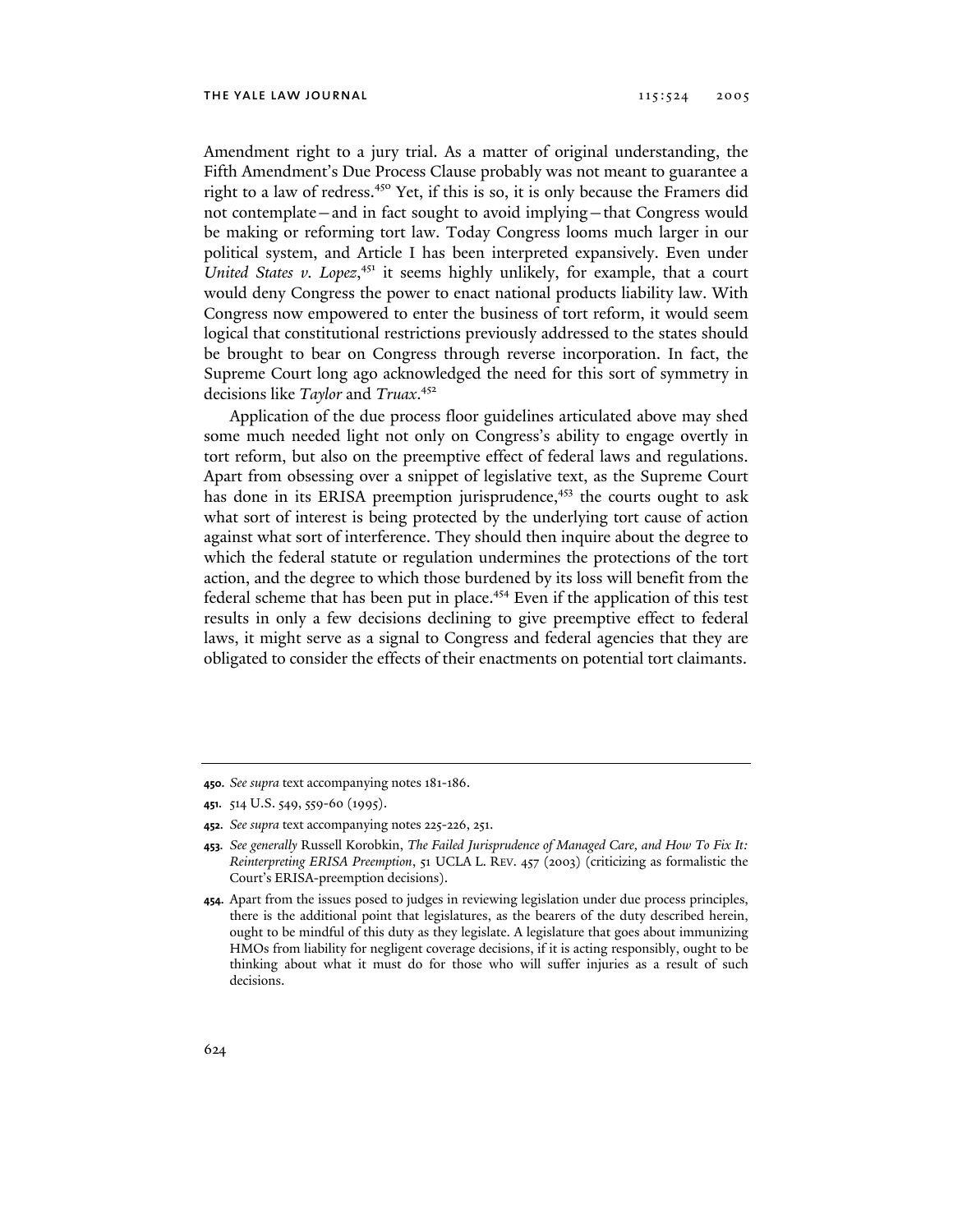### *3. Structural Due Process*

I suggested above that it might be helpful to conceive of the right to a law of redress as one of a special set of due process rights that entitle individuals to certain governmental structures and certain bodies of law. If this notion of structural due process is sound, it will encompass more than just tort law, understood as a law for the redress of wrongs. Contract, criminal, family, and property law likewise seem plausible candidates for inclusion. To make this claim is not to treat as natural or neutral a set of baselines for constitutional analysis arbitrarily drawn from the common law. Quite the opposite, it is to recognize and self-consciously theorize a connection between private and public law. Indeed, one of the potential attractions of the concept of structural due process is that it provides a framework for bridging the chasm that has emerged between these two broad fields. Our tort law looks like it does because it is grounded in the same notions of right as our constitutional law, and there is no reason to think that this correlation is the product of some sort of mistake by foolish turn-of-the-twentieth-century judges. As even a quick read of Blackstone reveals, there is a long tradition of holistic thinking in Anglo-American constitutional law, one that treats private law not as sub- or nonconstitutional, but as a part of an overall constitutional order.

Apart from reunifying public and private law, the concept of structural due process might explain and justify other sorts of claims that do not fit neatly into conventional categories. To take one example, the idea of an individual's right to vote within a non-gerrymandered district is difficult to pin down within a conventional negative rights framework.<sup>455</sup> Perhaps it would be less mysterious if the right was understood as an individual entitlement to certain political institutions, operating in accordance with certain norms or principles. The right to a vote that takes place under appropriate conditions, one might argue, is a guarantee of structure of the same sort as the right to a law for the redress of private wrongs, and the right to a government of separated powers. Each is a modern-day articulation of what Blackstone called "auxiliary subordinate rights"—rights to structures essential to the proper functioning of our liberal-democratic government.<sup>456</sup>

**<sup>455.</sup>** *See* Samuel Issacharoff & Pamela S. Karlan, *Where To Draw the Line?: Judicial Review of Political Gerrymanders*, 153 U. PA. L. REV. 541, 578 (2004) (noting the poor fit of antigerrymandering claims into the traditional rights frameworks and suggesting that the issue be reframed in terms of governmental structure).

**<sup>456.</sup>** *See supra* text accompanying notes 132-136*.*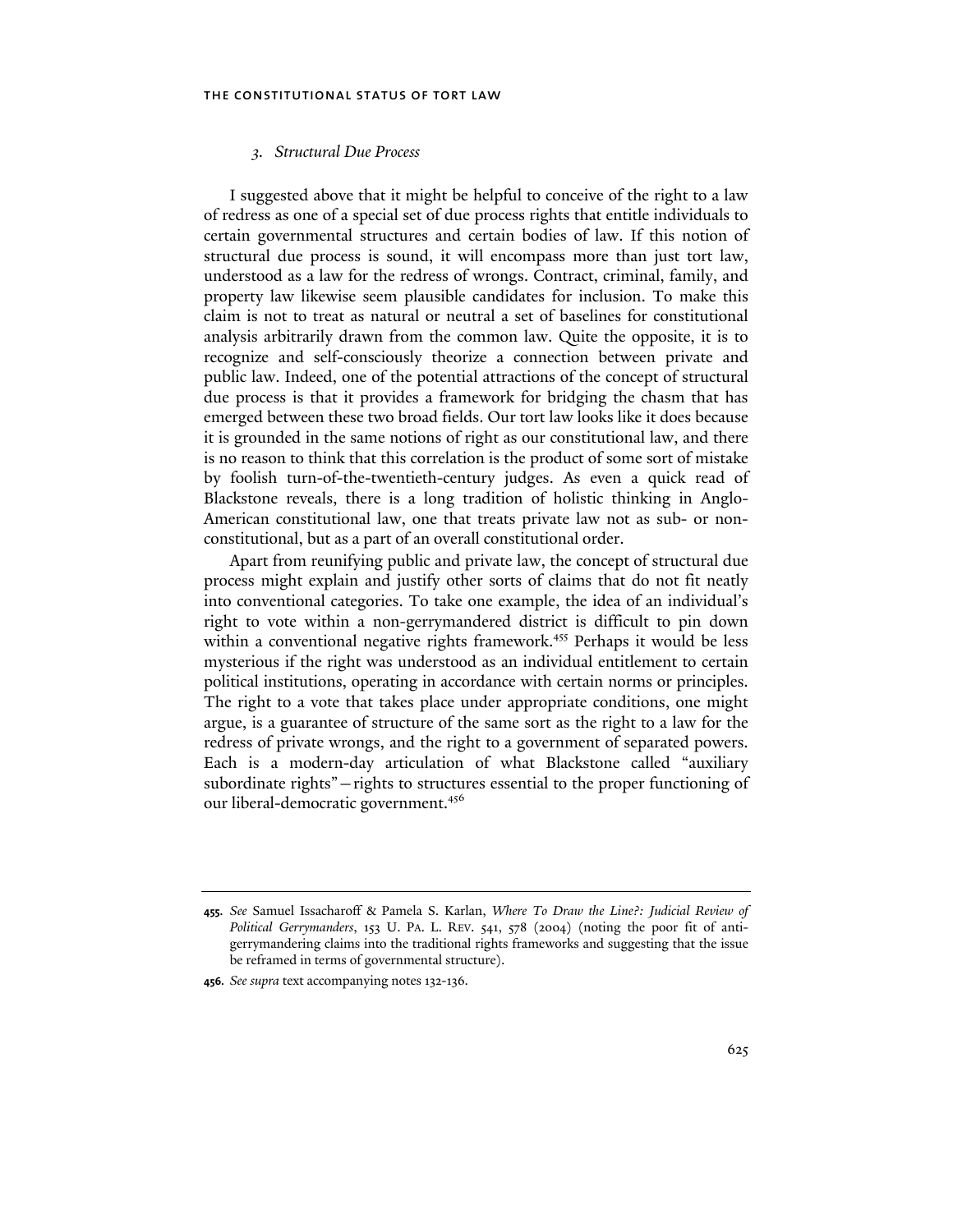## *4. Constitutional v. Constitutive: Eliminating the Law of Redress of Wrongs*

Recognition of a due process right to a law of redress would set judicially enforceable constraints on how legislatures may go about tort reform. However, if they proceed in the right ways (e.g., by setting up meaningful alternative remedial schemes) they perhaps can succeed in supplanting tort law entirely. Thus, it is possible to imagine that our legal system will one day operate with some combination of regulation and insurance schemes that take the place of a law of redress. Nothing I have said here necessarily suggests that a post-tort society would be, on balance, a worse society to live in, or a less just society, or an illiberal society. This Article does suggest, however, that this imagined polity would be fundamentally different from our own. In Blackstone's terms, by undertaking this sort of transition, government would be reconstituting the polity. At a minimum, then, legislators, courts, and citizens must consider carefully its potential implications before embracing this possibility as a desirable development. Whatever its advantages, a society without a law for the redress of private wrongs may be a society more prone than ours to accept a relatively thin, Holmesian notion of legal obligation, a less robust civil society, and a more statist conception of how government interacts with its citizens. And because its law will no longer assign downside responsibility to individual actors for wrongfully caused harms, it may also be a society that is less apt to assign upside responsibility to individuals who claim to have merited or earned various goods.

## **conclusion**

Under one name or another, a law for the redress of private wrongs has been a part of Anglo-American law since before the advent of liberaldemocratic government. That law has varied enormously in its substantive, procedural, evidentiary, and remedial dimensions, and in its political, economic, and cultural significance. This Article aims to make sense of this historical record of discontinuity within a continuous tradition. The law of redress is basic to our conception of liberal-constitutional government, and was built into the fabric of our legal system. Yet the proper description of its constitutional status must accommodate its protean nature, as well as the obligation of government to attend to other vital concerns. Critics of judicial decisions striking down modern tort reform statutes are correct to insist that governments have considerable leeway in determining how to discharge the duty that corresponds to the right to a law of redress. They are wrong, however, to suppose that the state and federal governments enjoy plenary power in this area. Courts are entitled to ask, and should ask, whether a given